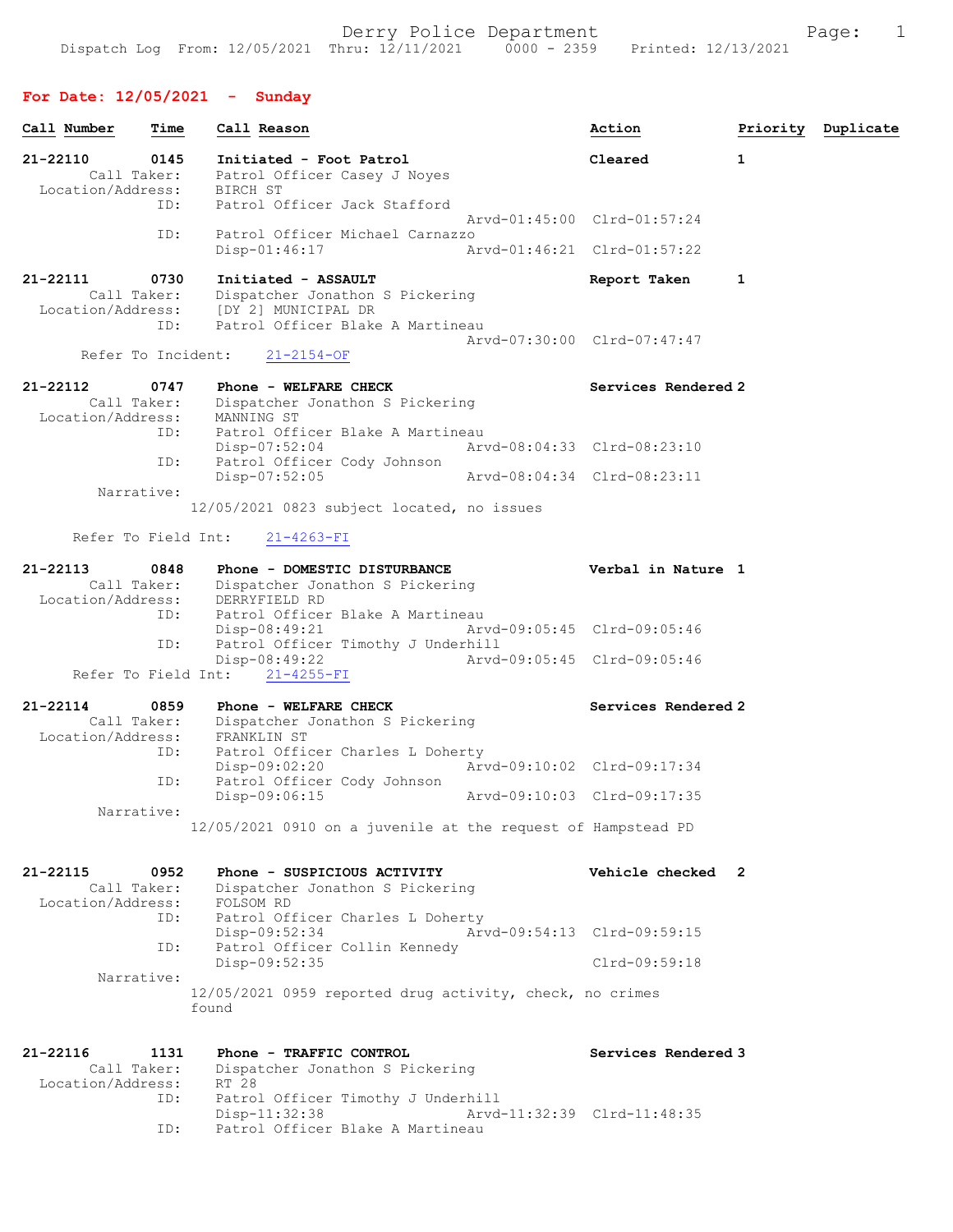Derry Police Department The Page: 2 Dispatch Log From: 12/05/2021 Thru: 12/11/2021 0000 - 2359 Printed: 12/13/2021 Disp-11:32:40 Arvd-11:32:42 Clrd-11:49:08 ID: Patrol Officer Charles L Doherty<br>Disp-11:32:42 Arv Disp-11:32:42 <br>
Patrol Officer Cody Johnson<br>
Displaced Detector Cody Johnson Patrol Officer Cody Johnson<br>Disp-11:32:43 Disp-11:32:43 Arvd-11:32:44 Clrd-11:49:11<br>ID: Patrol Officer Collin Kennedy Patrol Officer Collin Kennedy Disp-11:32:46 Arvd-11:32:47 Clrd-11:47:24 21-22117 1235 Phone - PROWLING **Report Taken** 2 Call Taker: Dispatcher Jonathon S Pickering Location/Address: MAURICE RD ID: Patrol Officer Cody Johnson Disp-12:44:39 Arvd-12:53:46 Clrd-13:36:01 Narrative: 12/05/2021 1235 past tense report Refer To Incident: 21-2156-OF 21-22118 1244 Phone - WELFARE CHECK Transported to Hospital 2 Call Taker: Dispatcher Jonathon S Pickering Location/Address: SOUTH AVE ID: Patrol Officer Blake A Martineau Disp-12:44:24 Arvd-12:47:32 Clrd-13:50:10 ID: Patrol Officer Collin Kennedy<br>Disp-12:44:35 Arvd-12:47:33 Clrd-13:50:11 Disp-12:44:35 Narrative: 12/05/2021 1325 325 providing a voluntary transport to PMC s/m: 38233.8 Narrative: 12/05/2021 1327 325 off at PMC e/m: 38234.4 Refer To Field Int: 21-4257-FI 21-22119 1245 Phone - THEFT Report Taken 2 Call Taker: Dispatcher Jonathon S Pickering Location/Address: [DY 1060] MANCHESTER RD ID: Patrol Officer Charles L Doherty<br>Disp-12:45:30 Arv Disp-12:45:30 Arvd-12:51:45 Clrd-13:12:51 Refer To Incident: 21-2155-OF 21-22120 1318 Phone - DOMESTIC DISTURBANCE Verbal in Nature 1 Call Taker: Dispatcher Jonathon S Pickering Location/Address: [DY 466] CRYSTAL AVE ID: Patrol Officer Charles L Doherty Disp-13:18:31 Arvd-13:19:06 Clrd-13:36:17 ID: Patrol Officer Timothy J Underhill<br>Disp-13:18:33 Arvd Disp-13:18:33 Arvd-13:20:19 Clrd-13:36:18 Refer To Field Int: 21-4256-FI 21-22121 1445 Phone - PARKING COMPLAINT Parking Ticket Issued 1 Call Taker: Dispatcher Jonathon S Pickering Location/Address: E BROADWAY ID: Patrol Officer Collin Kennedy Patrol Officer Collin Nemieur<br>Disp-14:45:25 Arvd-14:53:04 Clrd-15:05:59 Cleared By: Patrol Officer Scott M Beegan 21-22122 1448 Phone - ROAD HAZARD Services Rendered 2 Call Taker: Dispatcher Jonathon S Pickering Location/Address: [DY 15] HAMPSTEAD RD ID: Patrol Officer Collin Kennedy Disp-15:06:10 Arvd-15:11:10 Clrd-15:13:52 Dispatched By: Patrol Officer Scott M Beegan Arrived By: Patrol Officer Tyler S Daniel Cleared By: Patrol Officer Tyler S Daniel ID: Patrol Officer Collin Kennedy Disp-15:13:56 Arvd-15:13:58 Clrd-15:18:57 Dispatched By: Patrol Officer Tyler S Daniel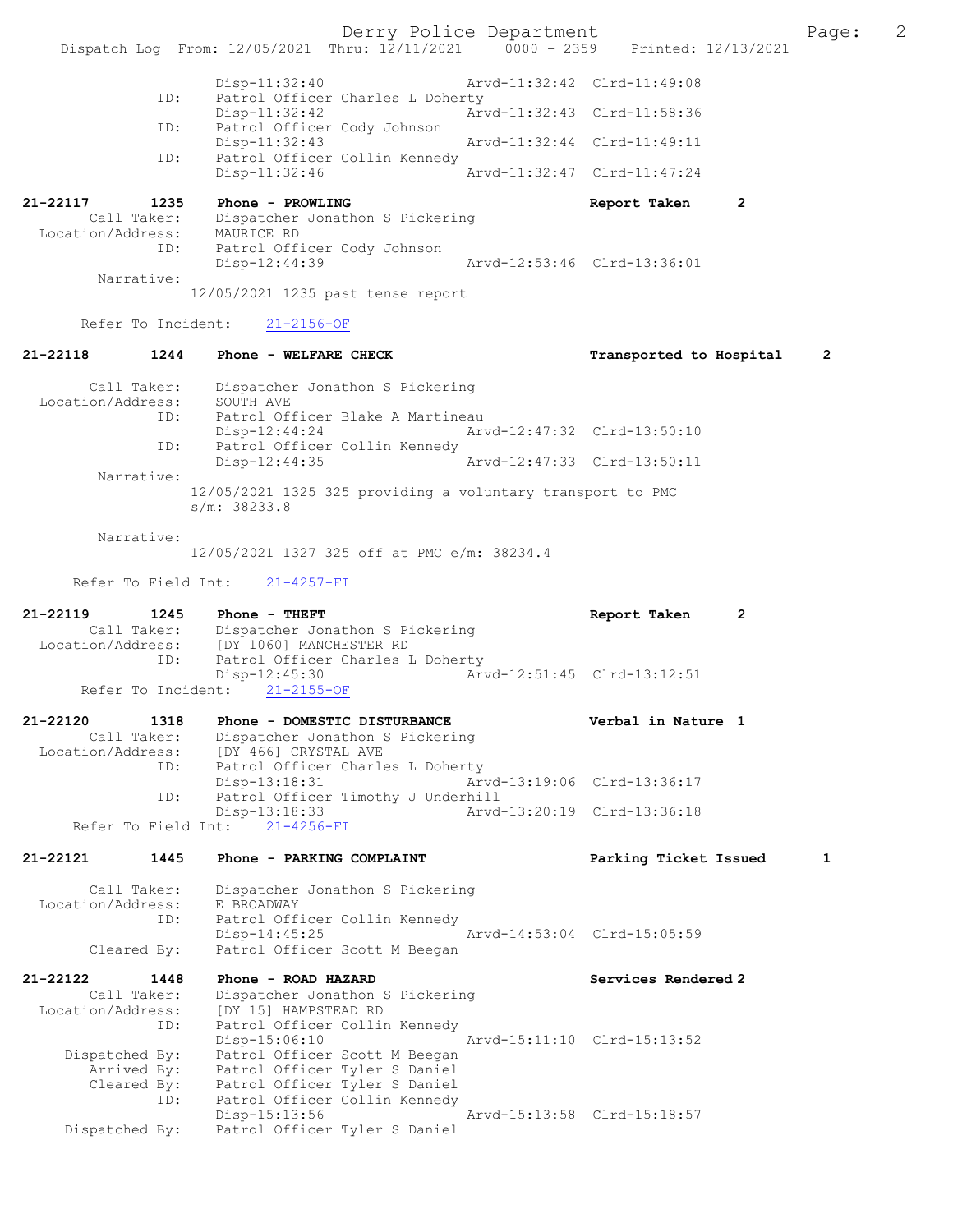Derry Police Department Fage: 3 Dispatch Log From: 12/05/2021 Thru: 12/11/2021 0000 - 2359 Printed: 12/13/2021 Arrived By: Patrol Officer Tyler S Daniel Cleared By: Patrol Officer Tyler S Daniel Narrative: 12/05/2021 1449 subject blowing leaves into the road 21-22123 1522 Phone - ILLEGAL DUMPING/LITTERING Services Rendered 2 Call Taker: Patrol Officer Tyler S Daniel Location/Address: ROCKINGHAM RD ID: Patrol Officer Awess Abdulkadir Disp-15:23:58 Arvd-15:27:46 Clrd-15:43:38 ID: Patrol Officer Casey J Noyes<br>Disp-15:27:00 Arvd-15:27:02 Clrd-15:27:03 Disp-15:27:00<br>Disp-15:27:00<br>ID: Patrol Officer Casey J Noye Patrol Officer Casey J Noyes<br>Disp-15:29:47 Disp-15:29:47 Arvd-15:29:49 Clrd-15:29:50 Refer To Field Int: 21-4316-FI 21-22124 1526 Radio - MV STOP No Store No Action Required 3 Call Taker: Patrol Officer Tyler S Daniel Location/Address: [DY 997] PARKLAND DR ID: Patrol Officer Casey J Noyes Disp-15:27:06 Arvd-15:27:08 Clrd-15:28:43 Narrative: NH 4167250 21-22125 1529 Radio - ASSIST CITIZEN 1988 Services Rendered 3 Call Taker: Patrol Officer Tyler S Daniel Location/Address: [DY 997] PARKLAND DR ID: Patrol Officer Casey J Noyes Disp-15:29:52 Arvd-15:29:53 Clrd-15:37:36 21-22126 1535 Radio - MV STOP Warning Issued 3 Call Taker: Patrol Officer Tyler S Daniel Location/Address: LINLEW DR ID: Patrol Officer Melissa M Houde Disp-15:36:30 Arvd-15:36:31 Clrd-15:43:32 Refer To Citation:  $21-5226$ -CN Narrative: NH V54517 21-22127 1542 911 - Dog Bite Complaint Report Taken 2 Call Taker: Patrol Officer Tyler S Daniel Location/Address: FRANKLIN ST ID: Patrol Officer Casey J Noyes Disp-15:43:19 Arvd-15:43:24 Clrd-16:28:20 ID: Patrol Officer Bryan R Hanson<br>Disp-15:43:22 Disp-15:43:22 Arvd-15:43:25 Clrd-16:13:18 Patrol Officer Samuel J Troy ID: Sergeant Jared Knox Disp-15:44:39 Arvd-15:44:47 Clrd-16:05:04 ID: Patrol Officer Casey J Noyes Disp-16:28:45 Arvd-16:28:46 Clrd-16:34:37 Narrative: 12/05/2021 1544 DFD ON SCENE Narrative: 12/05/2021 1555 DFD TRANSPORTING ONE TO PMC Refer To Incident: 21-2157-OF 21-22128 1611 Radio - MV STOP Warning Issued 3 Call Taker: Patrol Officer Tyler S Daniel Location/Address: OLD AUBURN RD ID: Patrol Officer Melissa M Houde Disp-16:13:13 Arvd-16:13:15 Clrd-16:16:24 ID: Patrol Officer Bryan R Hanson<br>Disp-16:14:29 Disp-16:14:29 Arvd-16:14:31 Clrd-16:14:32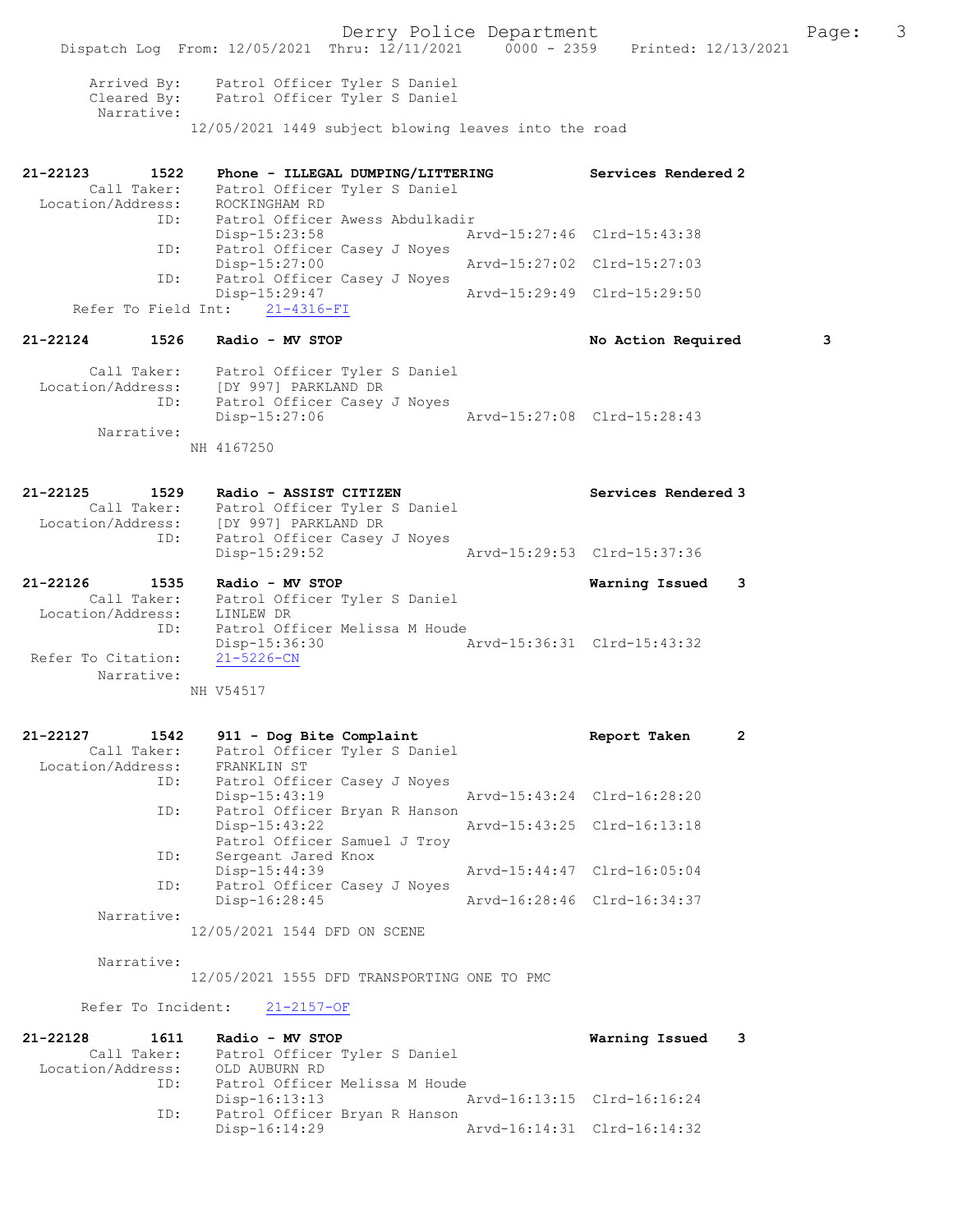| Refer To Citation:                                          | Patrol Officer Samuel J Troy<br>$21 - 5227 - CN$                                                                                              |                             |                |
|-------------------------------------------------------------|-----------------------------------------------------------------------------------------------------------------------------------------------|-----------------------------|----------------|
| 21-22129<br>1613<br>Call Taker:<br>Location/Address:        | Radio - SUSPICIOUS ACTIVITY<br>Patrol Officer Tyler S Daniel<br>[DY 997] PARKLAND DR                                                          | Report Taken                | $\mathbf{2}$   |
| ID:                                                         | Sergeant Jared Knox<br>$Disp-16:14:18$                                                                                                        | Arvd-16:14:25 Clrd-16:34:36 |                |
| ID:                                                         | Patrol Officer Bryan R Hanson<br>$Disp-16:14:23$<br>Patrol Officer Samuel J Troy                                                              | Arvd-16:14:24 Clrd-16:14:27 |                |
| ID:                                                         | Patrol Officer Bryan R Hanson<br>$Disp-16:14:35$<br>Patrol Officer Samuel J Troy                                                              | Arvd-16:17:03 Clrd-17:46:15 |                |
| ID:                                                         | Patrol Officer Casey J Noyes<br>Disp-16:28:25                                                                                                 | Arvd-16:28:27 Clrd-16:28:42 |                |
| Narrative:                                                  | 12/05/2021 1624 ONE IN CUSTODY AT THIS TIME;                                                                                                  |                             |                |
|                                                             | ROBERT CAPROOD<br>DOB:12/12/1964<br>11 RAILROAD AVE UNIT 13, DERRY, NH 03038<br>WARRANT ARREST FOR OBSCENE MATTER INVOLVING ADULT             |                             |                |
| Narrative:                                                  | 12/05/2021 1632 TRANSPORTING ONE TO DPD S/M:9485.3                                                                                            |                             |                |
| Narrative:                                                  | 12/05/2021 1640 OFF AT DPD E/M:9487.1                                                                                                         |                             |                |
| Narrative:                                                  | 12/05/2021 1747 RELEASED ON PR BAIL DERRY COURT DATE 3/10/22                                                                                  |                             |                |
|                                                             | Refer To Arrest: 21-1162-AR                                                                                                                   |                             |                |
| 21-22130<br>1626<br>Location/Address:                       | Radio - SUBPOENA DELIVERY<br>Call Taker: Patrol Officer Tyler S Daniel<br>N SHORE (BL) RD                                                     | Not Served                  | $\mathbf{1}$   |
| ID:                                                         | Patrol Officer Melissa M Houde<br>$Disp-16:27:21$                                                                                             | Arvd-16:27:23 Clrd-16:31:35 |                |
| 21-22131<br>1635<br>Location/Address:                       | Phone - SUBPOENA DELIVERY<br>Call Taker: Patrol Officer Scott M Beegan<br>N SHORE (BL) RD                                                     | Served                      | $\mathbf{1}$   |
| ID:<br>Arrived By:<br>Cleared By:                           | Patrol Officer Melissa M Houde<br>Disp-16:36:26 Arvd-16:39:24 Clrd-16:42:50<br>Patrol Officer Tyler S Daniel<br>Patrol Officer Tyler S Daniel |                             |                |
| 21-22132<br>1635<br>Call Taker:<br>Location/Address:        | Radio - MV STOP<br>Patrol Officer Tyler S Daniel<br>RT 28                                                                                     | Warning Issued              | 3              |
| ID:<br>Refer To Citation:                                   | Patrol Officer Awess Abdulkadir<br>Disp-16:36:20<br>$21 - 5228 - CN$                                                                          | Arvd-16:36:21 Clrd-16:48:32 |                |
| 21-22133<br>1636<br>Call Taker:<br>Location/Address:<br>ID: | Phone - FOLLOW-UP<br>Patrol Officer Scott M Beegan<br>[DY 997] PARKLAND DR<br>Patrol Officer Casey J Noyes                                    | Cleared                     | $\overline{2}$ |
| Cleared By:<br>ID:                                          | Disp-16:37:07<br>Patrol Officer Tyler S Daniel<br>Sergeant Jared Knox                                                                         | Arvd-16:37:10 Clrd-16:39:47 |                |
| Cleared By:                                                 | Disp-16:37:14<br>Patrol Officer Tyler S Daniel                                                                                                | Arvd-16:37:16 Clrd-16:39:48 |                |
| 21-22134<br>1645<br>Call Taker:                             | Initiated - DISABLED MV<br>Patrol Officer Scott M Beegan                                                                                      | <b>Vehicle Moved</b>        | 3              |
| Location/Address:<br>ID:                                    | E DERRY RD<br>Patrol Officer Casey J Noyes                                                                                                    |                             |                |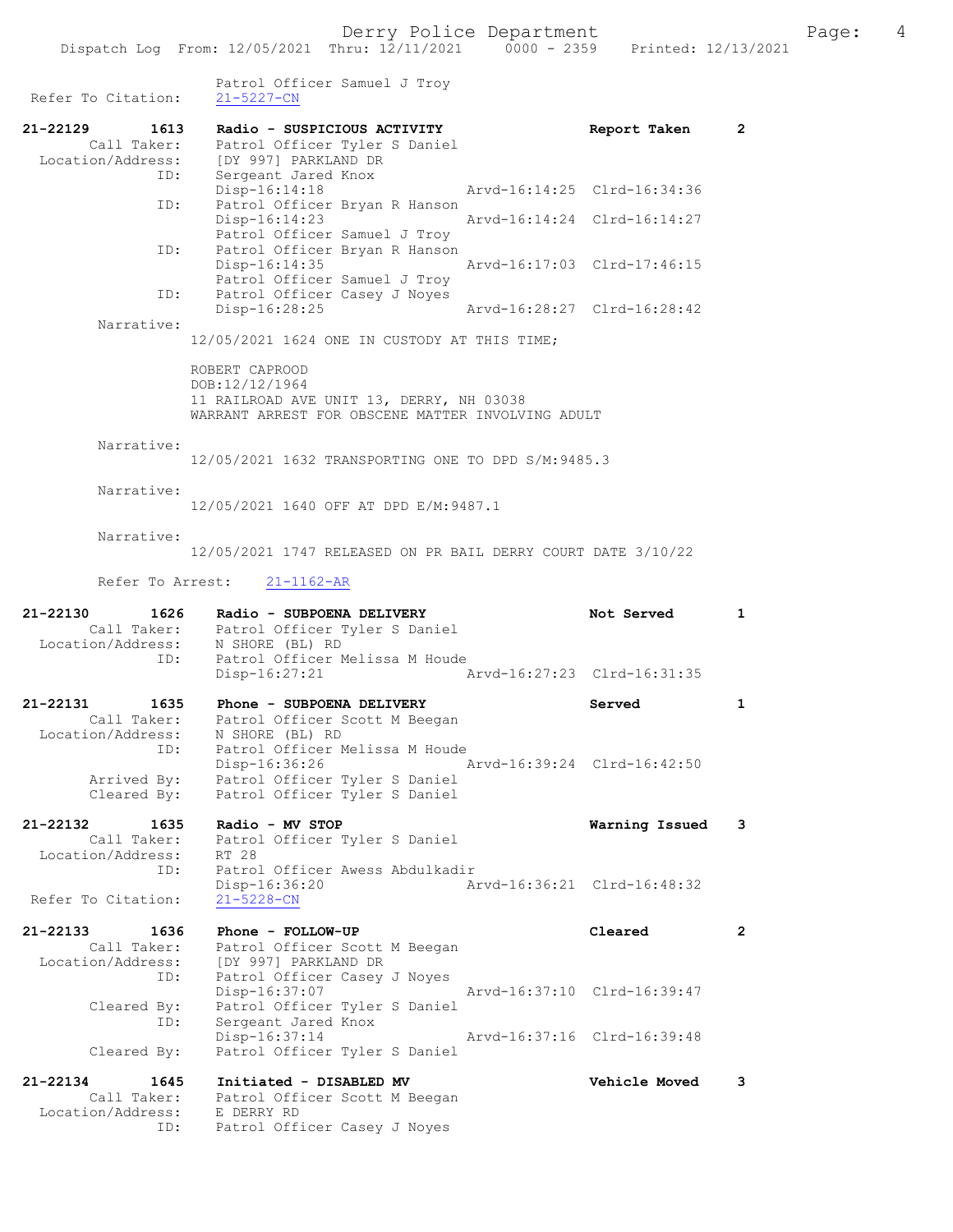Derry Police Department The Rage: 5 Dispatch Log From: 12/05/2021 Thru: 12/11/2021 0000 - 2359 Printed: 12/13/2021 Arvd-16:45:00 Clrd-16:49:37 Cleared By: Patrol Officer Tyler S Daniel 21-22135 1647 Phone - NEIGHBORHOOD DISPUTE Services Rendered 2 Call Taker: Lieutenant Michael T Muncey Location/Address: [DY 3429] FAIRFAX AVE ID: Patrol Officer Collin Kennedy Disp-16:48:47 Arvd-16:53:34 Clrd-17:20:35 Arrived By: Patrol Officer Tyler S Daniel Cleared By: Patrol Officer Tyler S Daniel Refer To Incident: 21-2193-OF 21-22136 1648 Radio - MV STOP Warning Issued 3 Call Taker: Patrol Officer Tyler S Daniel Location/Address: S MAIN ST ID: Patrol Officer Awess Abdulkadir Disp-16:48:59 Arvd-16:49:00 Clrd-16:56:04 Refer To Citation: 21-5229-CN 21-22137 1715 Phone - NOISE COMPLAINT Quieted on Request 2 Call Taker: Patrol Officer Scott M Beegan Location/Address: FAIRWAY DR ID: Patrol Officer Melissa M Houde Disp-17:25:31 Arvd-17:29:34 Clrd-17:35:31 Dispatched By: Patrol Officer Tyler S Daniel Arrived By: Patrol Officer Tyler S Daniel Cleared By: Patrol Officer Tyler S Daniel ID: Patrol Officer Awess Abdulkadir Disp-17:25:34 Arvd-17:29:35 Clrd-17:35:32 Dispatched By: Patrol Officer Tyler S Daniel Arrived By: Patrol Officer Tyler S Daniel Cleared By: Patrol Officer Tyler S Daniel Refer To Field Int: 21-4287-FI 21-22138 1744 Phone - Dog Bite Complaint No Action Required 2 Call Taker: Patrol Officer Kevin L Davies Location/Address: [DY 997] PARKLAND DR ID: Patrol Officer Casey J Noyes Disp-17:44:49 Arvd-17:48:11 Clrd-17:54:01 Arrived By: Patrol Officer Tyler S Daniel Cleared By: Patrol Officer Tyler S Daniel 21-22139 1840 Radio - MV STOP Warning Issued 3 Call Taker: Patrol Officer Tyler S Daniel Location/Address: S MAIN ST ID: Patrol Officer Awess Abdulkadir Disp-18:40:27 Arvd-18:40:29 Clrd-18:50:08 Cleared By: Patrol Officer Kevin L Davies Refer To Citation: 21-5230-CN 21-22140 1903 Radio - PED CHECK 2 (2011) Arrest(s) Made 2 Call Taker: Patrol Officer Tyler S Daniel Location/Address: ADAMS POND RD ID: Patrol Officer Melissa M Houde Disp-19:04:18 Arvd-19:04:19 Clrd-19:37:29 ID: Patrol Officer Joshua Martin<br>Disp-19:10:53 Arvd-19:10:58 Clrd-19:22:21 Disp-19:10:53 Arvd-19:10:58 Clrd-19:22:21 Dispatched By: Patrol Officer Kevin L Davies Arrived By: Patrol Officer Kevin L Davies ID: Patrol Officer Awess Abdulkadir Disp-19:12:13 Arvd-19:12:15 Clrd-19:22:20 Dispatched By: Patrol Officer Kevin L Davies Arrived By: Patrol Officer Kevin L Davies ID: Patrol Officer Kevin L Davies Disp-19:37:26 Arvd-19:37:28 Clrd-20:11:55<br>Cleared By: Patrol Officer Kevin L Davies Patrol Officer Kevin L Davies Narrative: 12/05/2021 1911 126 reporting one in custody at this time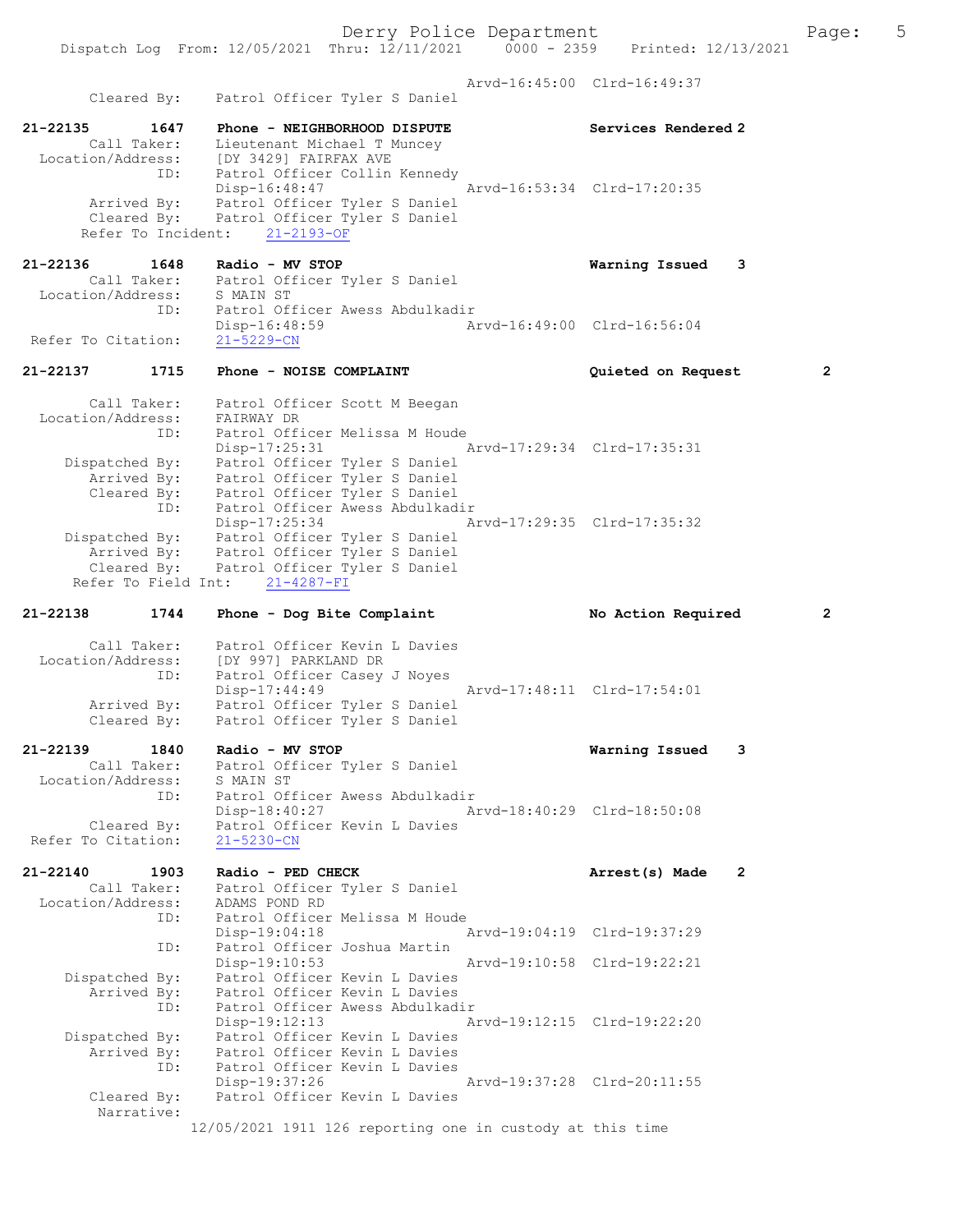Narrative: 12/05/2021 1914 s/m to DPD: 18464.5 Narrative: 12/05/2021 1917 SUBJECT: GREGORY SCIPIONE DOB:08/23/1983 86 JEFFERSON DR, HILLSBOROUGH, NH 03038 WARRANT-GOFFSTOWN POLICE DEPT CREDIT CARD FRAUD X2 Narrative: 12/05/2021 1921 OFF AT DPD E/M: 18467.9 Narrative: 12/05/2021 2012 subject released to Goffstown PD Refer To Arrest: 21-1163-AR 21-22141 1922 Radio - MV STOP No Action Required 3 Call Taker: Patrol Officer Tyler S Daniel Location/Address: RT 28 ID: Patrol Officer Awess Abdulkadir Disp-19:22:47 Arvd-19:22:48 Clrd-19:27:18 21-22142 1937 Radio - FOLLOW-UP Cleared 2 Call Taker: Patrol Officer Tyler S Daniel Location/Address: [DY 462] WALNUT HILL RD ID: Patrol Officer Melissa M Houde Disp-19:39:12 Arvd-19:47:10 Clrd-19:48:38 21-22143 2014 Phone - Dog Bite Complaint Report Taken 2 Call Taker: Patrol Officer Kevin L Davies Location/Address: [DY 2] MUNICIPAL DR ID: Patrol Officer Kevin L Davies<br>Disp-20:15:13 Disp-20:15:13 Arvd-20:15:15 Clrd-20:15:32 Refer To Incident: 21-2158-OF 21-22144 2047 Radio - MV STOP Warning Issued 3 Call Taker: Patrol Officer Tyler S Daniel Location/Address: E BROADWAY ID: Patrol Officer Casey J Noyes Disp-20:47:50 Arvd-20:47:51 Clrd-20:52:27 Refer To Citation: 21-5231-CN 21-22145 2052 Radio - MV STOP Warning Issued 3 Call Taker: Patrol Officer Tyler S Daniel Location/Address: N MAIN ST ID: Patrol Officer Awess Abdulkadir Disp-20:53:17 Arvd-20:53:18 Clrd-21:00:22 Refer To Citation: 21-5232-CN 21-22146 2100 Radio - MV STOP Warning Issued 3 Call Taker: Patrol Officer Tyler S Daniel Location/Address: N MAIN ST ID: Patrol Officer Awess Abdulkadir Disp-21:00:45 Arvd-21:00:46 Clrd-21:13:00 ID: Patrol Officer Bryan R Hanson Disp-21:02:16 Arvd-21:02:17 Clrd-21:12:59 Patrol Officer Samuel J Troy<br>21-5233-CN Refer To Citation: Narrative: NH 4415326

21-22147 2130 Radio - MV CHECK SENT ON THEIR WAY 1 Call Taker: Patrol Officer Tyler S Daniel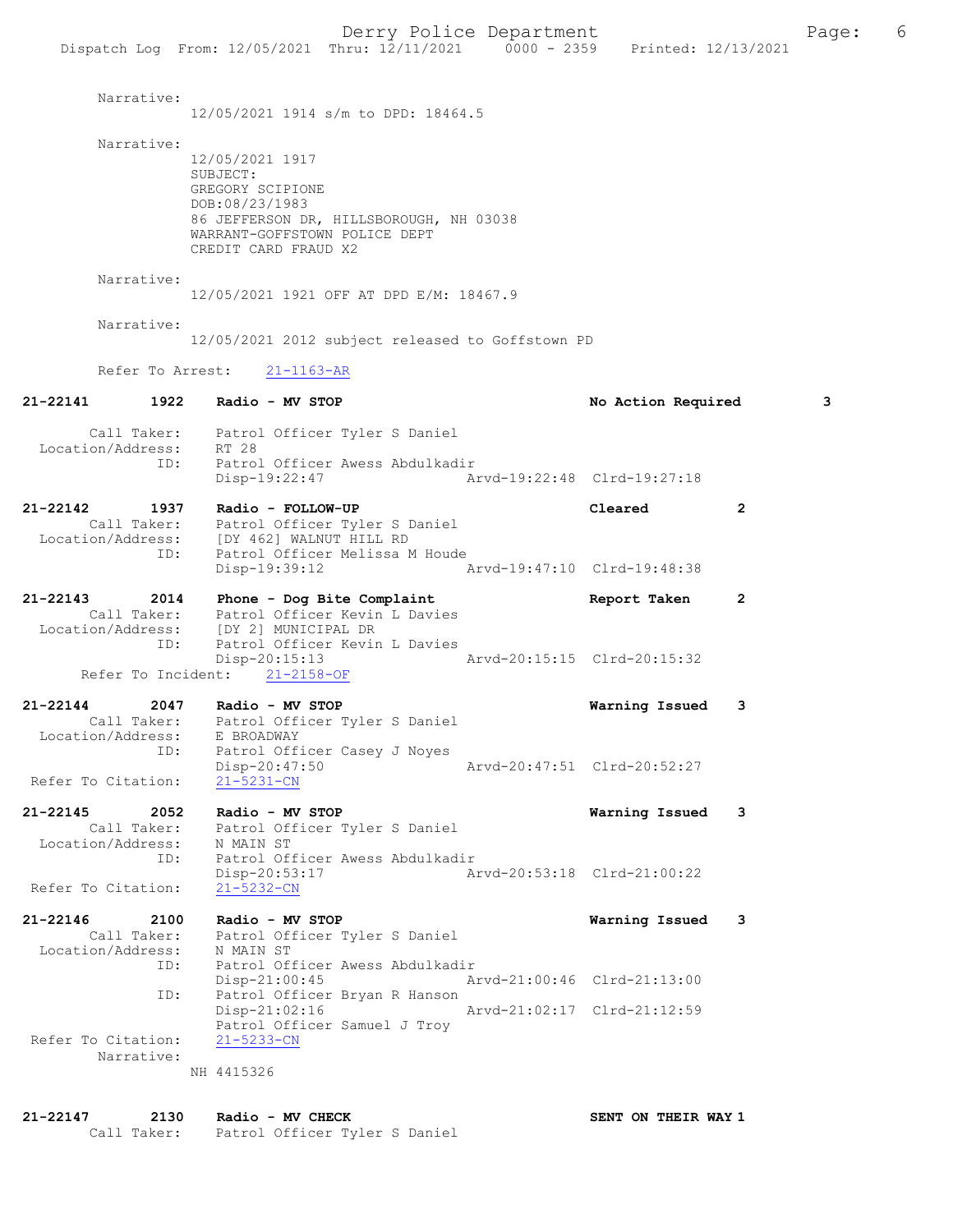Derry Police Department The Page: 7 Dispatch Log From: 12/05/2021 Thru: 12/11/2021 0000 - 2359 Printed: 12/13/2021 Location/Address: CRYSTAL AVE ID: Patrol Officer Bryan R Hanson Disp-21:31:37 Arvd-21:31:38 Clrd-21:47:35 Patrol Officer Samuel J Troy Refer To Field Int: 21-4295-FI 21-22148 2148 Radio - MV STOP Warning Issued 3 Call Taker: Patrol Officer Tyler S Daniel Location/Address: DERRY WAY ID: Patrol Officer Awess Abdulkadir Disp-21:48:25 Arvd-21:48:26 Clrd-21:56:36 Refer To Citation: 21-5234-CN 21-22149 2148 Radio - MV STOP No Action Required 3 Call Taker: Patrol Officer Tyler S Daniel Location/Address: BYPASS 28 ID: Patrol Officer Melissa M Houde Disp-21:48:45 Arvd-21:48:46 Clrd-21:52:14 21-22150 2212 Phone - MV STOP Warning Issued 3 Call Taker: Patrol Officer Tyler S Daniel Location/Address: ROCKINGHAM RD ID: Patrol Officer Awess Abdulkadir Disp-22:12:47 Arvd-22:12:49 Clrd-22:22:52 Refer To Citation: 21-816-001068 21-22151 2220 Phone - DOMESTIC DISTURBANCE Report Taken 1 Call Taker: Patrol Officer Tyler S Daniel Location/Address: LINLEW DR ID: Patrol Officer Casey J Noyes Disp-22:21:16 Arvd-22:26:07 Clrd-22:39:08 Cleared By: Patrol Officer Kevin L Davies ID: Patrol Officer Melissa M Houde Disp-22:21:24 Arvd-22:21:34 Clrd-22:39:35 Arrived By: Patrol Officer Kevin L Davies Cleared By: Patrol Officer Kevin L Davies ID: Patrol Officer Awess Abdulkadir Disp-22:23:01 Arvd-22:26:18 Clrd-22:39:11 Disp-22:23:01 A<br>Cleared By: Patrol Officer Kevin L Davies Refer To Incident: 21-2159-OF 21-22152 2220 Phone - SUSPICIOUS ACTIVITY RELEASED 2 Call Taker: Patrol Officer Kevin L Davies Location/Address: LARAWAY CT ID: Patrol Officer Bryan R Hanson Disp-22:21:23 Arvd-22:21:31 Clrd-22:40:51 Patrol Officer Samuel J Troy ID: Patrol Officer Joshua Martin Disp-22:21:29 Arvd-22:21:32 Clrd-22:40:48 Narrative: subject yelling/screaming outside of 4 Laraway Narrative: 12/05/2021 2241 subect released to a sober party Refer To Field Int: 21-4259-FI 21-22153 2328 Initiated - MV STOP 120 120 No Action Required 3 Call Taker: Patrol Officer Cody Johnson Location/Address: LINLEW DR ID: Patrol Officer Awess Abdulkadir Arvd-23:28:00 Clrd-23:32:25 For Date: 12/06/2021 - Monday

21-22154 0028 Initiated - MV STOP Warning Issued 3 Call Taker: Patrol Officer Cody Johnson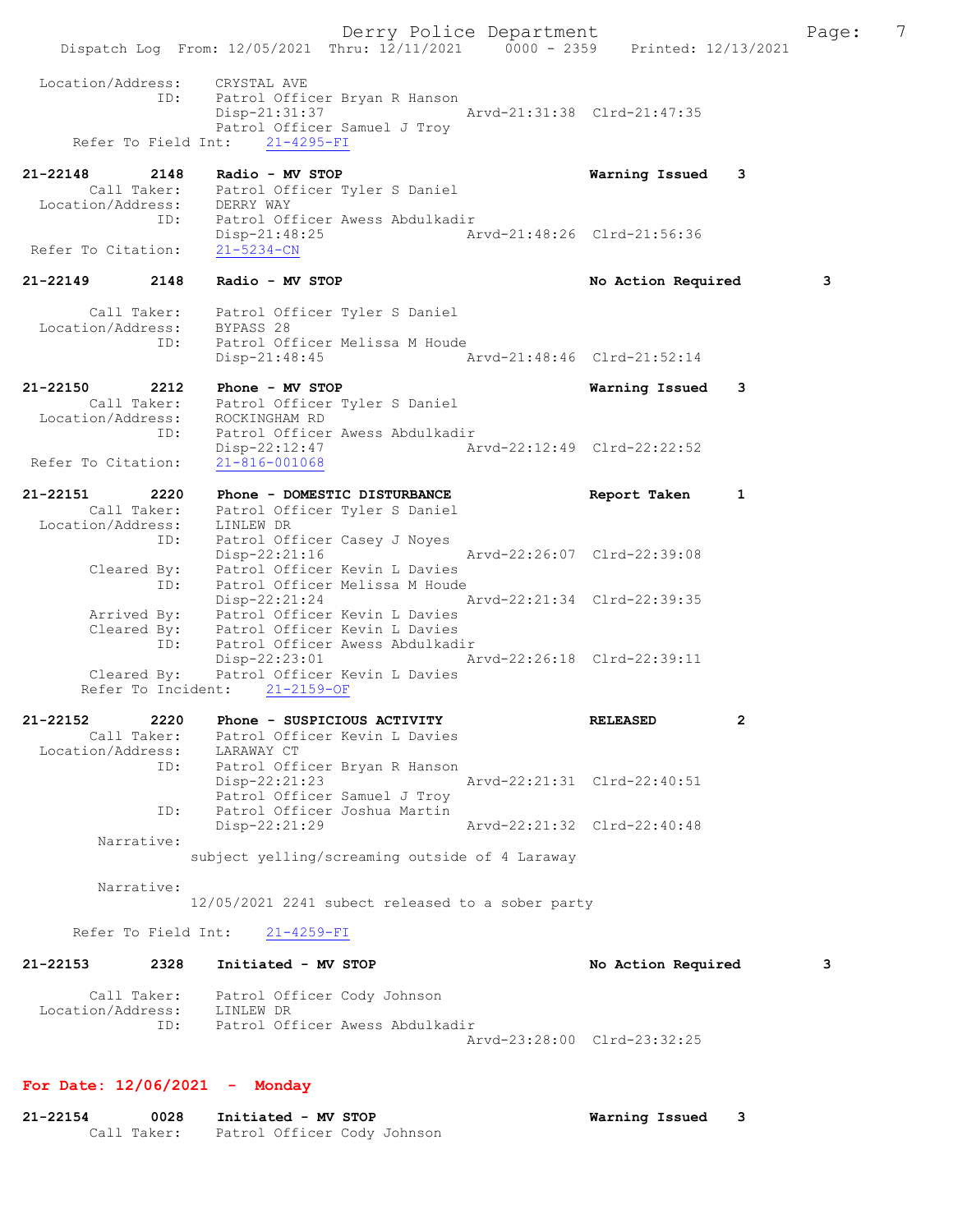Derry Police Department 12/13/2021 11/2021 11/2021 12/13/2021 12/13/2021 Dispatch Log From: 12/05/2021 Thru: 12/11/2021 Location/Address: KENDALL POND RD ID: Patrol Officer Andrew R Kennedy Arvd-00:28:00 Clrd-00:36:19<br>TD: Patrol Officer Joshua Martin Patrol Officer Joshua Martin<br>Disp-00:32:50 Disp-00:32:50 Arvd-00:32:52 Clrd-00:36:18 Refer To Citation: 21-22155 0405 Initiated - FOLLOW-UP Cleared 2 Call Taker: Patrol Officer Cody Johnson Location/Address: [DY 997] PARKLAND DR Iocation/Address: [DY 997] PARKLAND DR<br>ID: Patrol Officer Andrew R Kennedy Arvd-04:05:00 Clrd-04:26:05 21-22156 0554 Walk-In - WARRANT ARREST **Arrest(s) Made 2** Call Taker: Lieutenant Shawn P O'Donaghue Lieutenant Shawn P O'Donaghue Location/Address: [DY 2] MUNICIPAL DR<br>ID: Patrol Officer Jack Patrol Officer Jack Stafford<br>Disp-05:54:55 Disp-05:54:55 Arvd-05:54:58 Cleared By: Patrol Officer Cody Johnson By: Patrol Officer Cody Johnson<br>ID: Patrol Officer Nicholas M Gr Patrol Officer Nicholas M Granville Disp-08:38:27 Arvd-08:44:23 Clrd-09:23:46<br>Dispatched By: Dispatcher Jonathon S Pickering patched By: Dispatcher Jonathon S Pickering<br>Arrived By: Dispatcher Jonathon S Pickering Dispatcher Jonathon S Pickering Cleared By: Dispatcher Jonathon S Pickering Narrative: 12/06/2021 0554 subject turning himself in on a warrant Narrative: 12/06/2021 0630 located in cell #3 Narrative: 12/06/2021 0713 Subject Info: Kurt Wagner 1441 SE Larkwood Cir Port St Lucie, FL DOB:7/4/80 Arrested on an EBW out of Derry District Court for Non-Appearance in Court on an Obstructing the Report of a Crime and Non-Appearance for Reckless Conduct (felony), bail preset at \$10,000 total Narrative: 12/06/2021 0728 subject checked Narrative: 12/06/2021 0807 subject checked Narrative: 12/06/2021 0830 prisoner fed and checked Narrative: 12/06/2021 0853 309 transporting subject to DDC s/m: 38308.3 Narrative: 12/06/2021 0856 309 off at DDC e/m: 38309.3 Narrative: 12/06/2021 0923 subject released by the court Refer To Arrest: 21-1164-AR 21-22157 0625 Phone - ERRATIC OPERATION Could Not Locate 2<br>Call Taker: Lieutenant Shawn P O'Donaghue Lieutenant Shawn P O'Donaghue Location/Address: S MAIN ST ID: Patrol Officer Awess Abdulkadir Disp-06:28:11 Arvd-06:34:29 Clrd-06:34:32<br>Arrived By: Patrol Officer Cody Johnson Arrived By: Patrol Officer Cody Johnson<br>Cleared By: Patrol Officer Cody Johnson Patrol Officer Cody Johnson Narrative: PU Truck (NH VF: CPS-1)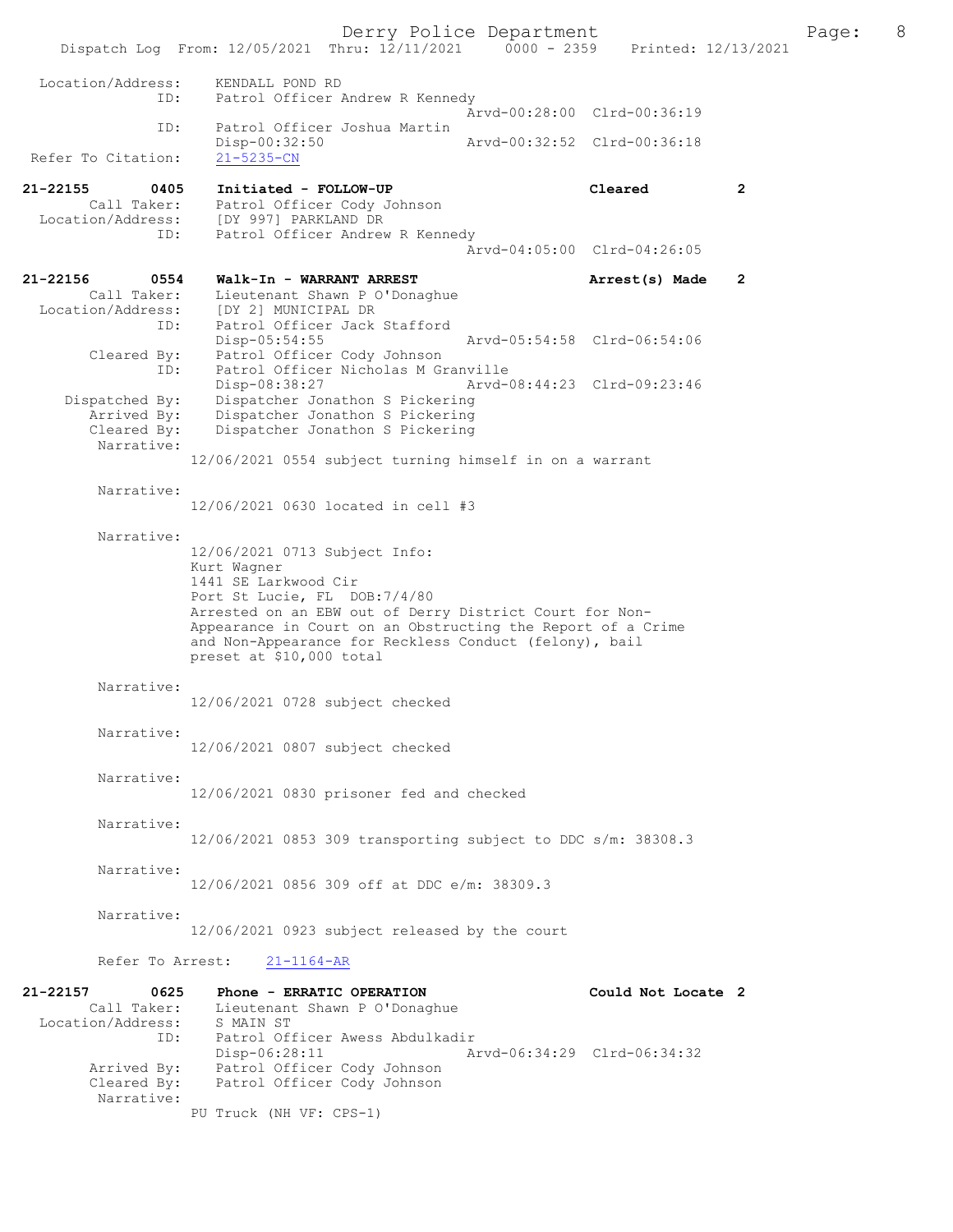| 21-22158<br>Call Taker:<br>Location/Address: | 0642             | Initiated - DISABLED MV<br>Patrol Officer Cody Johnson<br>ELM ST       | Cleared                     | 3            |
|----------------------------------------------|------------------|------------------------------------------------------------------------|-----------------------------|--------------|
|                                              | ID:              | Patrol Officer Andrew R Kennedy                                        | Arvd-06:42:00 Clrd-06:47:05 |              |
| 21-22159                                     | 0751             | Initiated - FOLLOW-UP                                                  | Services Rendered 2         |              |
| Call Taker:<br>Location/Address:             |                  | Dispatcher Jonathon S Pickering<br>LARAWAY CT                          |                             |              |
|                                              | ID:              | Patrol Officer Timothy J Underhill                                     | Arvd-07:51:00 Clrd-07:55:20 |              |
| 21-22160                                     | 0838             | Phone - KEEP THE PEACE                                                 | Services Rendered 2         |              |
| Call Taker:<br>Location/Address:             |                  | Dispatcher Jonathon S Pickering<br>ROCKINGHAM RD                       |                             |              |
|                                              | ID:              | Patrol Officer James M McClafferty<br>Disp-08:38:47                    | Arvd-08:51:16 Clrd-09:28:02 |              |
|                                              | ID:              | Patrol Officer Cody Johnson                                            |                             |              |
|                                              | ID:              | Disp-08:38:50<br>Sergeant James M Belanger                             | Arvd-08:51:17 Clrd-09:28:03 |              |
|                                              |                  | Disp-09:06:31                                                          | Aryd-09:06:32 Clrd-09:06:32 |              |
|                                              |                  | Refer To Field Int: 21-4261-FI                                         |                             |              |
| 21-22161                                     | 0903             | Phone - ERRATIC OPERATION                                              | Vehicle checked             | 2            |
| Call Taker:<br>Location/Address:             |                  | Dispatcher Jonathon S Pickering<br>[DY 1090] TSIENNETO RD              |                             |              |
|                                              | ID:              | Patrol Officer Timothy J Underhill<br>$Disp-09:04:48$                  | Arvd-09:09:16 Clrd-09:18:51 |              |
|                                              | ID:              | Patrol Officer Collin Kennedy                                          |                             |              |
| Narrative:                                   |                  | $Disp-09:11:53$                                                        | Arvd-09:18:38 Clrd-09:18:48 |              |
|                                              |                  | 12/06/2021 0904 blue Buick Encore, NH 4747349                          |                             |              |
| Narrative:                                   |                  |                                                                        |                             |              |
|                                              |                  | 12/06/2021 0911 off with vehicle at Trinity Church,<br>unoccupied      |                             |              |
| Refer To Field Int:                          |                  | $21 - 4291 - FI$                                                       |                             |              |
| 21-22162                                     | 0919             | Initiated - AB VIOLATION                                               | Arrest(s) Made              | 1            |
| Call Taker:                                  |                  | Dispatcher Jonathon S Pickering                                        |                             |              |
| Location/Address:                            | ID:              | [DY 250] PINKERTON ST<br>Patrol Officer Charles L Doherty              |                             |              |
|                                              | ID:              |                                                                        | Arvd-09:19:00 Clrd-09:38:32 |              |
|                                              |                  | Patrol Officer Timothy J Underhill<br>Disp-09:21:03                    | Arvd-09:24:09 Clrd-09:48:38 |              |
| Narrative:                                   |                  | 12/06/2021 0934 618 has one in custody                                 |                             |              |
|                                              |                  |                                                                        |                             |              |
| Narrative:                                   |                  | 12/06/2021 0936 724 transporting to DPDHQ s/m: 9516.4                  |                             |              |
|                                              |                  |                                                                        |                             |              |
| Narrative:                                   |                  | 12/06/2021 0941 724 off at DPDHQ e/m: 9517.6                           |                             |              |
|                                              |                  |                                                                        |                             |              |
| Narrative:                                   |                  | 12/06/2021 1032 released to parent on a summons, court date<br>3/10/22 |                             |              |
|                                              | Refer To Arrest: | $21 - 1165 - AR$                                                       |                             |              |
| 21-22163                                     | 0937             | Initiated - CRIMINAL THREAT                                            | Report Taken                | $\mathbf{2}$ |
| Call Taker:<br>Location/Address:             |                  | Dispatcher Jonathon S Pickering<br>[DY 250] PINKERTON ST               |                             |              |
|                                              | ID:              | Patrol Officer Brian J Landry                                          |                             |              |
| Refer To Incident:                           |                  | $21 - 2160 - OF$                                                       | Arvd-09:37:00 Clrd-09:38:26 |              |
|                                              |                  |                                                                        |                             |              |
| $21 - 22164$                                 | 0954             | Phone - ANIMAL COMPLAINT                                               | Services Rendered 1         |              |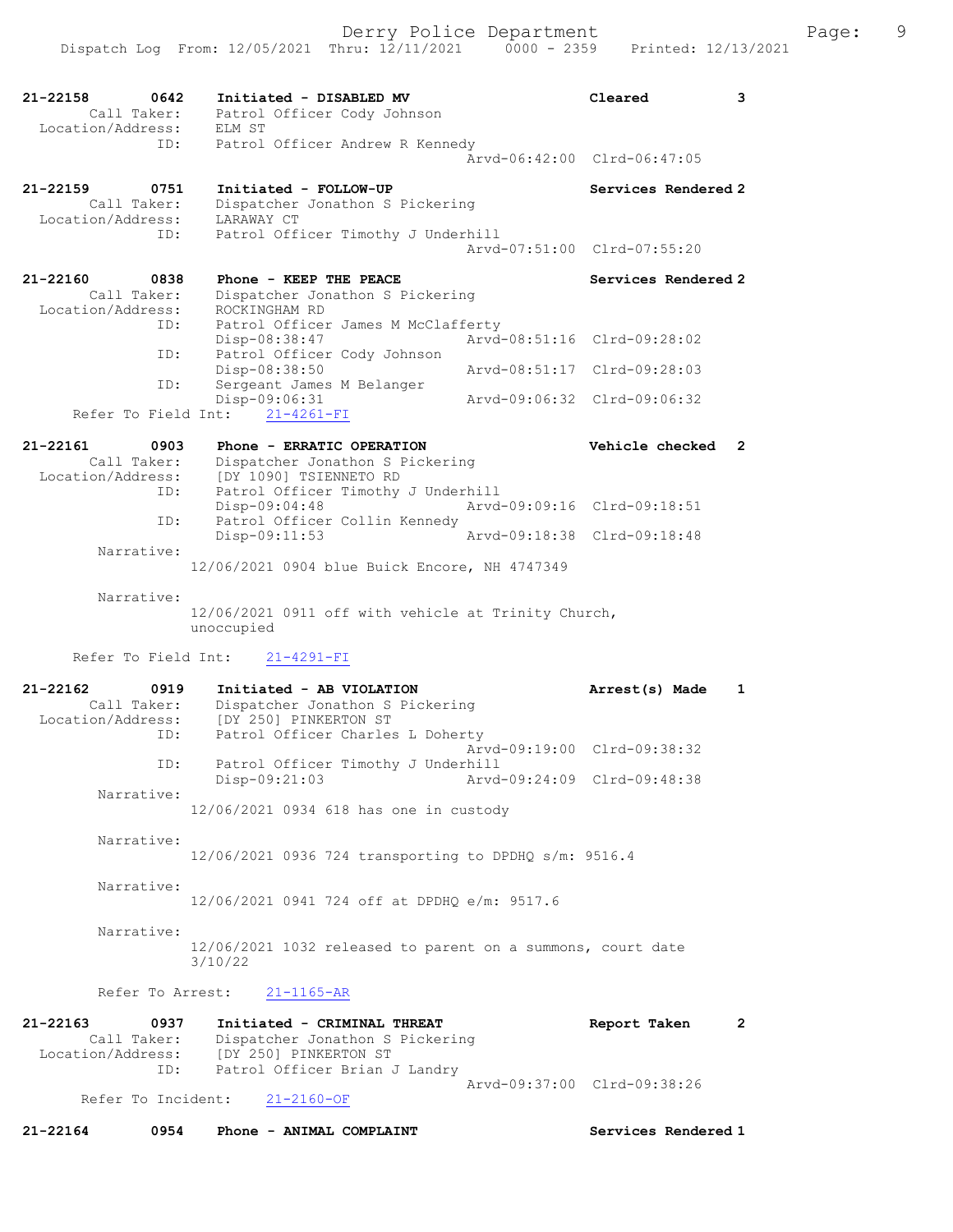Derry Police Department The Page: 10 Dispatch Log From: 12/05/2021 Thru: 12/11/2021 0000 - 2359 Printed: 12/13/2021 Call Taker: Lieutenant Robert F Smith Location/Address: WESTGATE RD ID: Patrol Officer Cody Johnson Disp-09:57:07 Arvd-10:01:19 Clrd-10:19:33 Dispatched By: Dispatcher Jonathon S Pickering Arrived By: Dispatcher Jonathon S Pickering Cleared By: Dispatcher Jonathon S Pickering 21-22165 1009 Phone - DELIVER A MESSAGE Services Rendered 1 Call Taker: Dispatcher Jonathon S Pickering Location/Address: REDFIELD CIR ID: Patrol Officer James M McClafferty<br>Disp-10:09:49 Arvd-Disp-10:09:49 Arvd-10:21:35 Clrd-10:32:38<br>TD: Patrol Officer Nicholas M Granville Patrol Officer Nicholas M Granville<br>Disp-10:15:25 Arvd-1 Disp-10:15:25 Arvd-10:27:41 Clrd-10:32:38 Narrative: 12/06/2021 1032 note left on door - no answer 21-22166 1014 Phone - WELFARE CHECK Services Rendered 2 Call Taker: Dispatcher Jonathon S Pickering Location/Address: STRAWBERRY HILL RD ID: Patrol Officer Timothy J Underhill<br>Disp-10:16:06 Arvd-Disp-10:16:06 Arvd-10:19:42 Clrd-10:27:30<br>ID: Patrol Officer Cody Johnson Patrol Officer Cody Johnson Disp-10:19:40 Clrd-10:23:40 Narrative: 12/06/2021 1027 located, no issues found Refer To Field Int: 21-4290-FI 21-22167 1022 Phone - DOWN WIRE Cleared 2 Call Taker: Dispatcher Jonathon S Pickering Location/Address: HIGH ST + BEACON ST ID: Patrol Officer Collin Kennedy<br>Disp-10:23:10 Disp-10:23:10 Arvd-10:27:06 Clrd-10:49:27 ID: Patrol Officer Cody Johnson Disp-10:32:51 Arvd-10:32:52 Clrd-10:44:18 Narrative: 12/06/2021 1027 down lines Narrative: 12/06/2021 1034 Comcast notified 21-22168 1039 Phone - SUSPICIOUS ACTIVITY ADVICE GIVEN 2 Call Taker: Dispatcher Jonathon S Pickering Location/Address: S MAIN ST ID: Patrol Officer Scott M Beegan Disp-10:40:10 Arvd-10:40:12 Clrd-10:40:23 Refer To Field Int:  $\frac{21-4274-FI}{21-4327-FI}$ Refer To Field Int: 21-22169 1049 Initiated - Community Relations No Action Required 2 Call Taker: Dispatcher Jonathon S Pickering Location/Address: [DY 949] N MAIN ST ID: Patrol Officer Cody Johnson Arvd-10:49:00 Clrd-12:10:57<br>Cleared By: Dispatcher Jess W Arcand Dispatcher Jess W Arcand 21-22170 1053 Walk-In - FOLLOW-UP No Action Required 2 Call Taker: Dispatcher Jonathon S Pickering<br>Location/Address: [DY 2] MUNICIPAL DR cess: [DY 2] MUNICIPAL DR<br>ID: Patrol Officer Colli Patrol Officer Collin Kennedy<br>Disp-10:53:54

Disp-10:53:54 <br>Cleared By: Dispatcher Jess W Arcand Cleared By: Dispatcher Jess W Arcand Dispatcher Jess W Arcand 21-22171 1119 Walk-In - WARRANT ARREST **Arrest(s)** Made 2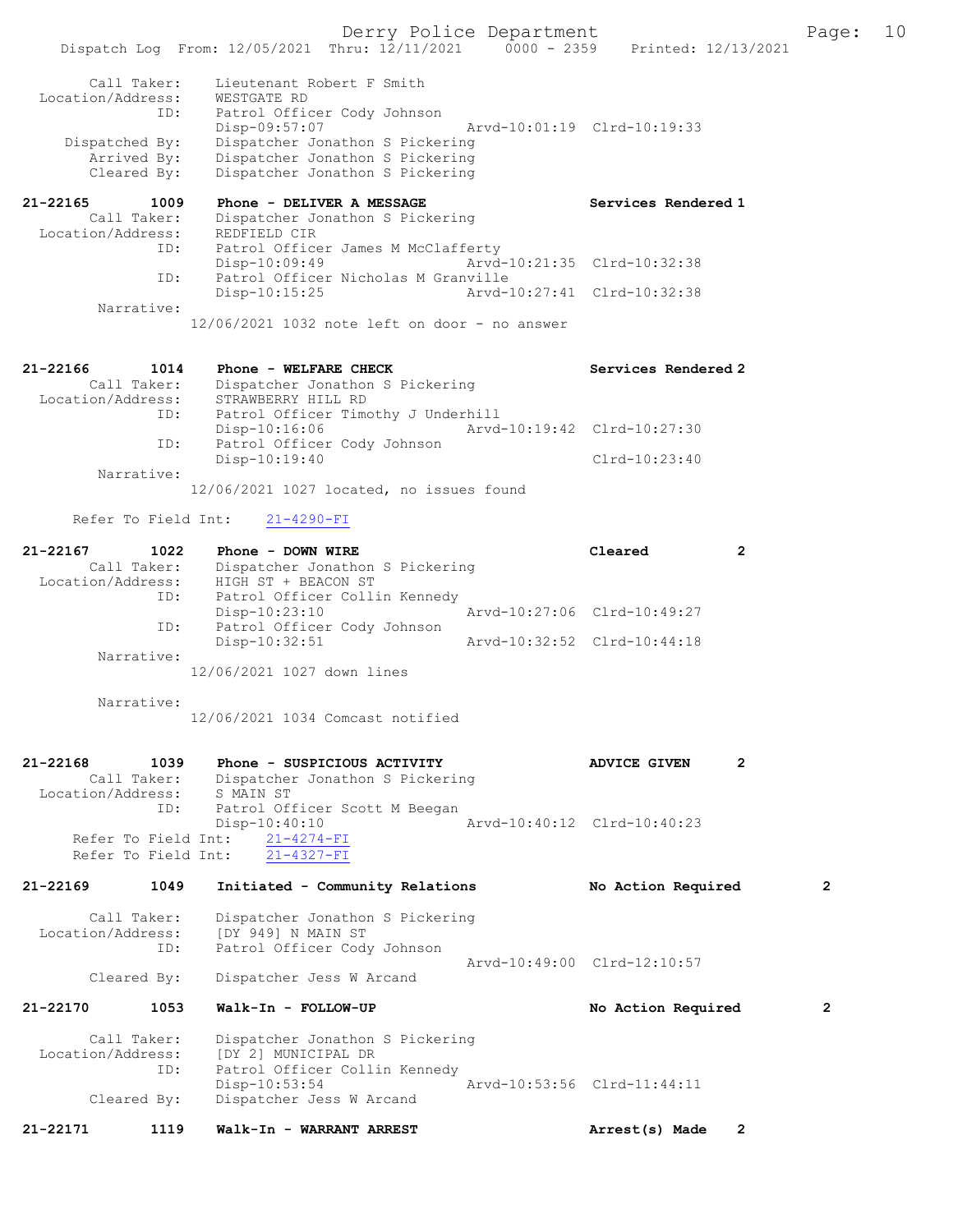Derry Police Department The Page: 11 Dispatch Log From: 12/05/2021 Thru: 12/11/2021 0000 - 2359 Printed: 12/13/2021 Call Taker: Patrol Officer Scott M Beegan Location/Address: [DY 2] MUNICIPAL DR ID: Patrol Officer Scott M Beegan Disp-11:19:41 Arvd-11:19:43 Clrd-11:49:10 Narrative: 12/06/2021 1127 SUBJECT IN THE LOBBY ON A DERRY WARRANT FOR FORGERY Narrative: 12/06/2021 1127 IDENTIFIED AS: LEEANNE MAHONEY 17 BOYD RD DERRY NH DOB 10/16/72 Narrative: 12/06/2021 1149 released on a summons with a DDC of 3/10/21 at 0815 hours Refer To Arrest: 21-1166-AR 21-22172 1143 Phone - ERRATIC OPERATION Arrest(s) Made 2 Call Taker: Dispatcher Jess W Arcand<br>ion/Address: ASHLEIGH DR Location/Address: ID: Patrol Officer Timothy J Underhill<br>Disp-11:44:08 Arvd-Arvd-11:49:00 Clrd-12:10:46 ID: Patrol Officer Collin Kennedy Disp-11:44:18 Arvd-11:50:01 Clrd-13:19:28<br>ID: Sergeant James M Belanger Sergeant James M Belanger<br>Disp-11:59:02 Disp-11:59:02 Arvd-11:59:05 Clrd-12:10:44<br>ID: Patrol Officer Scott M Beegan Patrol Officer Scott M Beegan<br>Disp-12:12:10 Disp-12:12:10 Arvd-12:12:13 Clrd-13:19:29 ID: Patrol Officer Nicholas M Granville Disp-12:59:32 Clrd-12:59:37 Narrative: 12/06/2021 1204 ONE IN CUSTODY ON AN EBW OUT OF MERRIMACK DISTRICT COURT FOR CRIMINAL THREATENING Narrative: 12/06/2021 1208 431 EN ROUTE TO HQ WITH ONE SM 35239.9 Narrative: 12/06/2021 1211 OFF AT HQ EM 35240.9 Narrative: 12/06/2021 1301 IDENTIFIED AS: MATTHEW GARCIA 391 MANCHESTER ST MANCHESTER NH DOB 10/13/89 Narrative: 12/06/2021 1302 PLACED IN CELL 3 Narrative: 12/06/2021 1403 prisoner checked Narrative: 12/06/2021 1438 SUBJECT RELEASED ON \$500 CASH BAIL WITH MERRIMACK DISTRICT COURT DATE OF 2/22/22 Refer To Arrest: 21-1167-AR 21-22173 1150 Phone - ASSIST CITIZEN ADVICE GIVEN 3<br>Call Taker: Dispatcher Jess W Arcand Dispatcher Jess W Arcand CALL TAKET: DISPACCHE<br>Location/Address: HARDY CT<br>ID: Patrol Of Patrol Officer Nicholas M Granville<br>Disp-12:12:57 Arvd-1 Arvd-12:18:13 Clrd-12:41:40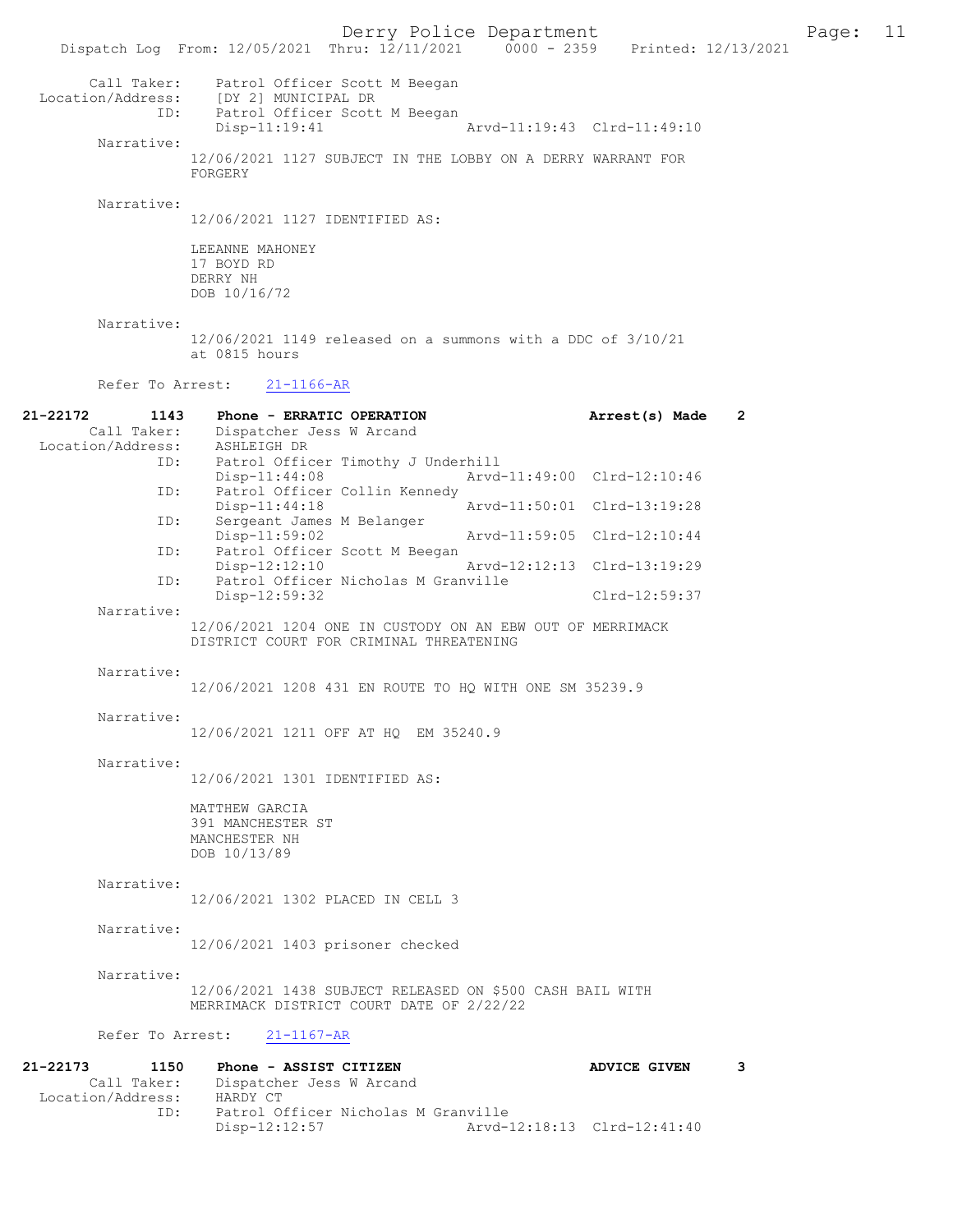21-22174 1150 Phone - ASSIST OTHER AGENCY No Action Required 3 Call Taker: Dispatcher Jess W Arcand Location/Address: BERRY ST ID: Patrol Officer Nicholas M Granville Disp-12:42:15 Arvd-12:48:36 Clrd-12:54:56 Narrative: 12/06/2021 1150 ASSIST WALTHAM MA PD 21-22175 1155 Initiated - FOLLOW-UP No Action Required 2 Call Taker: Dispatcher Jess W Arcand Location/Address: MUNICIPAL DR ID: Patrol Officer Nicholas M Granville Arvd-11:55:00 Clrd-12:12:45 21-22176 1214 Phone - ALARM, HOLD-UP False Alarm 1 Call Taker: Dispatcher Jess W Arcand Location/Address: [DY 1278] EASTGATE RD ID: Patrol Officer Cody Johnson Disp-12:16:22 Arvd-12:18:34 Clrd-12:20:52 21-22177 1259 911 - MEDICAL EMERGENCY Assistance Rendered 1 Call Taker: Dispatcher Jess W Arcand Location/Address: W BROADWAY ID: Patrol Officer Nicholas M Granville Disp-12:59:41 Arvd-13:00:49 Clrd-13:19:18<br>TD: Patrol Officer Timothy J Underhill Patrol Officer Timothy J Underhill<br>Disp-13:00:00 Arvd- Disp-13:00:00 Arvd-13:01:01 Clrd-13:13:10 Refer To Field Int: 21-4277-FI 21-22178 1416 Phone - VIN CHECK Services Rendered 3 Call Taker: Dispatcher Jess W Arcand Location/Address: FORDWAY ST ID: Patrol Officer Nicholas M Granville Disp-14:17:13 Arvd-14:23:23 Clrd-14:33:23 21-22179 1429 Phone - VANDALISM Report Taken 3 Call Taker: Dispatcher Jess W Arcand Location/Address: FAIRWAY DR ID: Patrol Officer Collin Kennedy Disp-14:29:58 Arvd-14:37:10 Clrd-15:08:01 Narrative: 12/06/2021 1458 ENTRY WAY DOOR SPRAYPAINTED Refer To Incident: 21-2161-OF 21-22180 1536 Initiated - DOMESTIC VIOLENCE FOLLOW-UP No Action Required 2 Call Taker: Dispatcher Jess W Arcand Location/Address: LARAWAY CT ID: Patrol Officer Bryan R Hanson Arvd-15:36:00 Clrd-15:49:02 Patrol Officer Samuel J Troy 21-22181 1600 Initiated - MV STOP Summons Issued 3 Call Taker: Dispatcher Jess W Arcand<br>ion/Address: E DERRY RD Location/Address:<br>
In. Patrol Officer Melissa M Houde Arvd-16:00:00 Clrd-16:08:34 Refer To Summons: 21-1168-AR 21-22182 1601 Phone - SUSPICIOUS ACTIVITY Could Not Locate 2 Call Taker: Dispatcher Jess W Arcand<br>tion/Address: CRYSTAL AVE Location/Address:<br>ID: Patrol Officer Bryan R Hanson Disp-16:01:53 Arvd-16:06:39 Clrd-16:25:35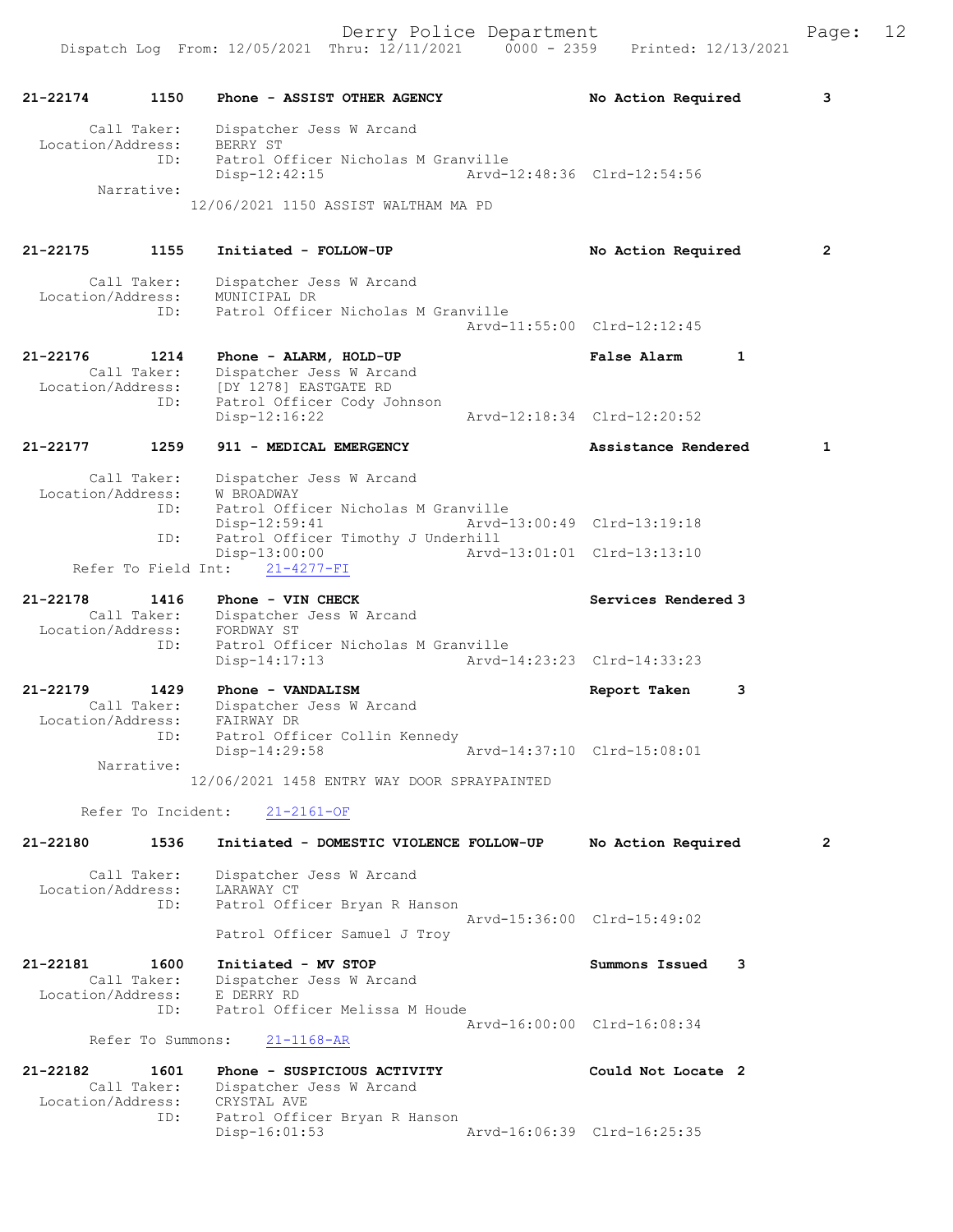Derry Police Department Fage: 13 Dispatch Log From: 12/05/2021 Thru: 12/11/2021 0000 - 2359 Printed: 12/13/2021 Patrol Officer Samuel J Troy ID: Sergeant Jeffrey M Dawe Disp-16:07:03 Arvd-16:07:07 Clrd-16:18:07 ID: Patrol Officer Andrew J Teague Disp-16:08:31 Arvd-16:08:32 Clrd-16:16:36 Patrol Officer Ryan M Panaro Refer To Field Int:  $21-4285-FI$ 21-22183 1610 Initiated - MV STOP Warning Issued 3 Call Taker: Dispatcher Jess W Arcand Location/Address: E DERRY RD ID: Patrol Officer Melissa M Houde Arvd-16:10:00 Clrd-16:14:34<br>21-5236-CN Refer To Citation: 21-22184 1617 Walk-In - WARRANT ARREST Arrest(s) Made 2 Call Taker: Dispatcher Jess W Arcand Location/Address: MUNICIPAL DR ID: Patrol Officer Scott M Beegan Disp-16:17:23 Arvd-16:17:25 Clrd-16:43:07 Narrative: 12/06/2021 1617 SUBJECT IN THE LOBBY ON A JUVENILE PETITION Narrative: 12/06/2021 1617 IDENTIFIED AS JUVENILE Narrative: 12/06/2021 1642 RELEASED TO A PARENT Refer To Arrest: 21-1169-AR 21-22185 1630 Phone - Loose Dog Complaint Services Rendered 2 Call Taker: Dispatcher Jess W Arcand Location/Address: GERVAISE DR ID: Patrol Officer Andrew J Teague Disp-16:34:07 Arvd-16:44:44 Clrd-16:53:01 Patrol Officer Ryan M Panaro Narrative: 12/06/2021 1630 FOUND DOG Narrative: 12/06/2021 1652 DOG RETURNED TO OWNER 21-22186 1638 Initiated - WELFARE CHECK Could Not Locate 2 Call Taker: Dispatcher Jess W Arcand Location/Address: LINLEW DR ID: Patrol Officer Melissa M Houde Arvd-16:38:00 Clrd-16:52:41 ID: Patrol Officer Bryan R Hanson Disp-16:38:58 Arvd-16:47:14 Clrd-16:52:39 Patrol Officer Samuel J Troy 21-22187 1640 Other - UNSWORN FALSIFICATION Report Taken 1 Call Taker: Dispatcher Jess W Arcand Location/Address: MUNICIPAL DR ID: Detective Benjamin J Doyle Disp-16:42:06 Arvd-16:42:08 Clrd-16:42:09 Disp-16:42:06<br>Refer To Incident: 21-2162-OF 21-22188 1655 Walk-In - SEX OFFENSES Report Taken 1 Call Taker: Dispatcher Jess W Arcand Location/Address: MUNICIPAL DR ID: Detective Kimberly M Bouse Disp-16:55:47 Arvd-16:55:50 Clrd-16:56:01 Refer To Incident: 21-2163-OF 21-22189 1656 Initiated - MV CHECK Network (Vehicle checked 1 Call Taker: Dispatcher Jess W Arcand Location/Address: ASHLEIGH DR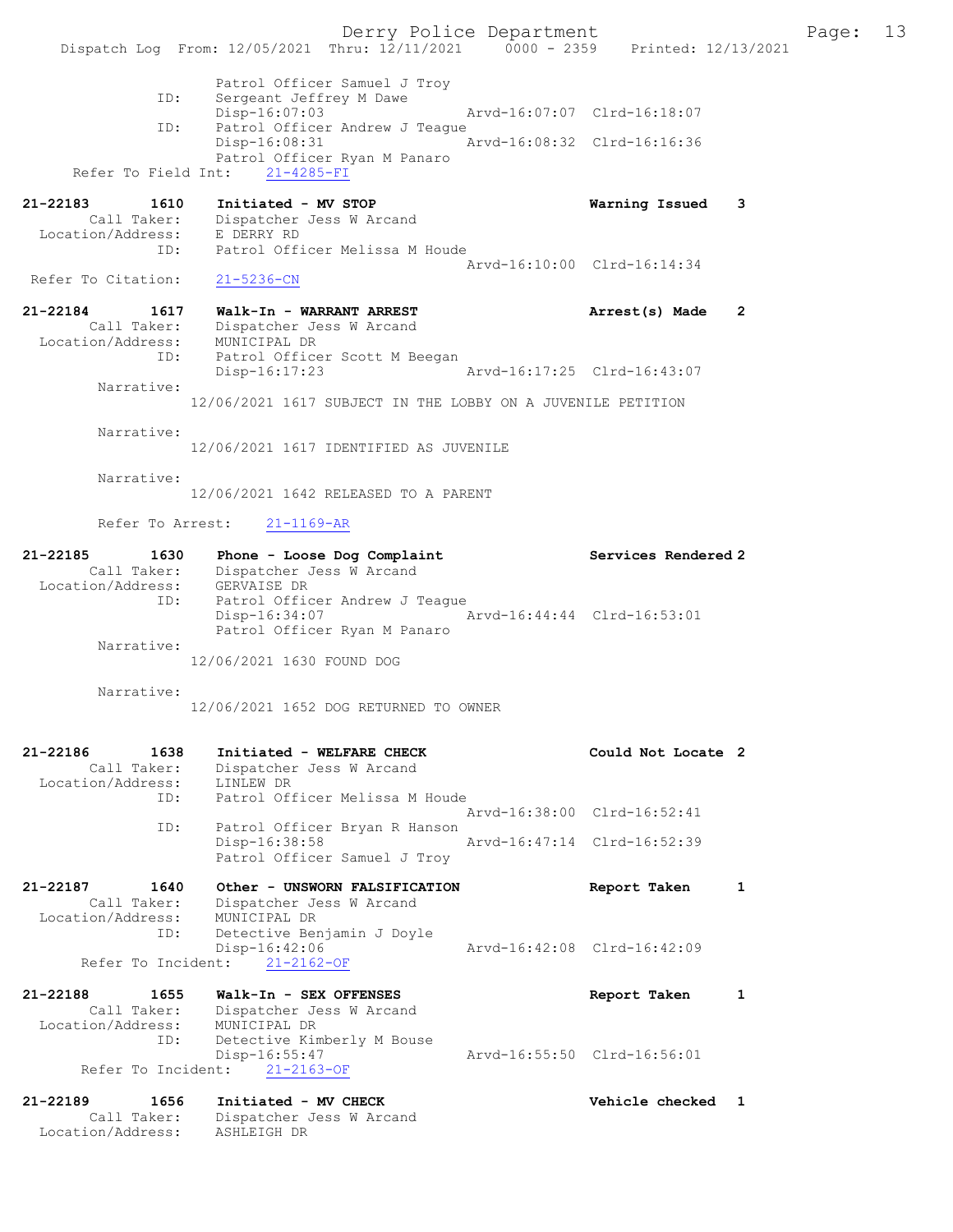| ID:                                                      | Sergeant Jeffrey M Dawe                                                                              | Arvd-16:56:00 Clrd-16:59:46 |              |
|----------------------------------------------------------|------------------------------------------------------------------------------------------------------|-----------------------------|--------------|
| 21-22190<br>1703<br>Call Taker:<br>Location/Address:     | Initiated - SUBPOENA DELIVERY<br>Dispatcher Jess W Arcand<br>PERLEY RD                               | Served                      | $\mathbf{1}$ |
| ID:                                                      | Patrol Officer Bryan R Hanson<br>Patrol Officer Samuel J Troy                                        | Arvd-17:03:00 Clrd-17:16:21 |              |
| 21-22191<br>1713<br>Call Taker:<br>Location/Address:     | Initiated - MV CHECK<br>Dispatcher Jess W Arcand<br>YOUNG RD                                         | Vehicle checked             | 1            |
| ID:                                                      | Patrol Officer Melissa M Houde                                                                       | Arvd-17:13:00 Clrd-17:16:09 |              |
| 21-22192<br>1723<br>Call Taker:<br>Location/Address:     | Walk-In - SUBPOENA DELIVERY<br>Dispatcher Jess W Arcand<br>PEMBROKE DR                               | Served                      | 1            |
| ID:                                                      | Patrol Officer Melissa M Houde<br>Disp-17:23:54                                                      | Arvd-17:31:49 Clrd-17:34:05 |              |
| $21 - 22193$<br>1734<br>Call Taker:<br>Location/Address: | Initiated - SUBPOENA DELIVERY<br>Dispatcher Jess W Arcand<br>SCOBIE POND RD                          | Not Served                  | $\mathbf{1}$ |
| ID:                                                      | Patrol Officer Bryan R Hanson<br>Patrol Officer Samuel J Troy                                        | Arvd-17:34:00 Clrd-17:38:13 |              |
| 21-22194<br>1738<br>Call Taker:<br>Location/Address:     | Initiated - SUBPOENA DELIVERY<br>Dispatcher Jess W Arcand<br>SCOBIE POND RD                          | Served                      | $\mathbf{1}$ |
| ID:                                                      | Patrol Officer Bryan R Hanson<br>Patrol Officer Samuel J Troy                                        | Arvd-17:38:00 Clrd-17:58:30 |              |
|                                                          |                                                                                                      |                             |              |
| 21-22195<br>1739<br>Call Taker:<br>Location/Address:     | Initiated - SUBPOENA DELIVERY<br>Dispatcher Jess W Arcand<br>ENGLISH RANGE RD                        | Served                      | 1            |
| ID:                                                      | Patrol Officer Melissa M Houde                                                                       | Arvd-17:39:00 Clrd-17:42:00 |              |
| 21-22196<br>1746<br>Call Taker:<br>Location/Address:     | Phone - OHRV COMPLAINT<br>Dispatcher Jess W Arcand<br>MARTIN ST                                      | Services Rendered 1         |              |
| ID:<br>Refer To Field Int:                               | Patrol Officer Bryan R Hanson<br>Disp-18:09:25<br>Patrol Officer Samuel J Troy<br>$21 - 4286 - FI$   | Arvd-18:21:39 Clrd-18:46:54 |              |
| 21-22197<br>1837<br>Call Taker:<br>Location/Address:     | 911 - WELFARE CHECK<br>Dispatcher Jess W Arcand<br>BROOK ST                                          | Services Rendered 2         |              |
| ID:                                                      | Patrol Officer Andrew J Teague<br>Disp-18:39:08                                                      | Arvd-18:46:36 Clrd-19:04:20 |              |
| ID:                                                      | Patrol Officer Ryan M Panaro<br>Patrol Officer Joshua Martin<br>Disp-18:39:11                        | Arvd-18:46:37 Clrd-19:04:16 |              |
| ID:                                                      | Patrol Officer Michael P Accorto<br>$Disp-18:47:48$                                                  | $Clrd-18:47:52$             |              |
| ID:<br>Refer To Field Int:                               | Sergeant Jeffrey M Dawe<br>Disp-18:48:27<br>$21 - 4279 - FI$                                         | Arvd-18:48:29 Clrd-19:04:13 |              |
| 21-22198<br>1846                                         | Phone - MEDICAL EMERGENCY                                                                            | Could Not Locate 1          |              |
| Call Taker:<br>Location/Address:<br>ID:                  | Patrol Officer Kevin L Davies<br>CORPORATE PARK DR<br>Patrol Officer Bryan R Hanson<br>Disp-18:47:45 | Arvd-18:49:45 Clrd-19:06:01 |              |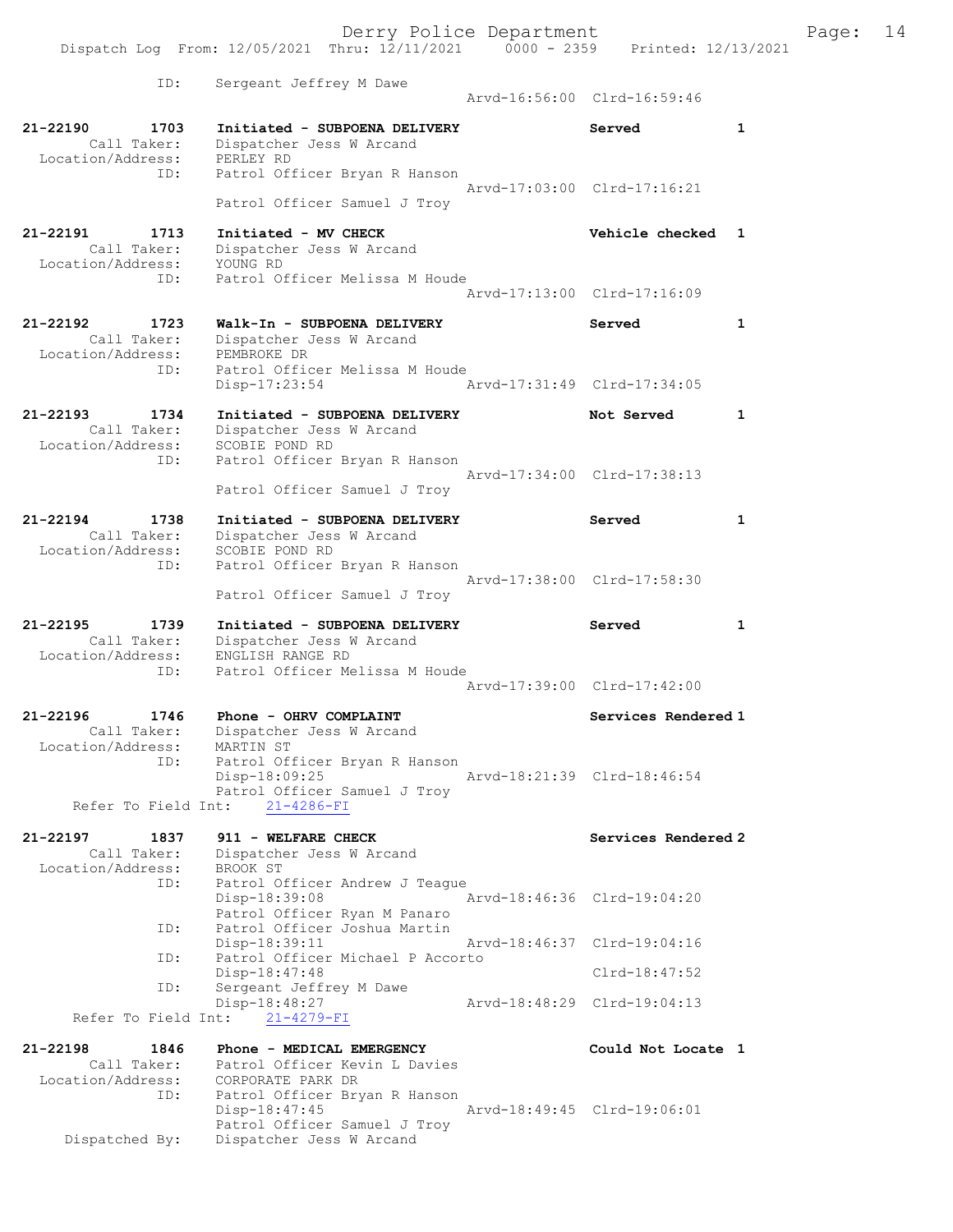Derry Police Department<br>
Page: 15 Printed: 12/13/2021 0000 - 2359 Printed: 12/13/2021 Dispatch Log From: 12/05/2021 Thru: 12/11/2021 Arrived By: Dispatcher Jess W Arcand ID: Patrol Officer Michael P Accorto<br>Disp-18:47:55 Art Disp-18:47:55 Arvd-18:51:59 Clrd-19:05:56<br>Dispatched By: Dispatcher Jess W Arcand patched By: Dispatcher Jess W Arcand<br>Arrived By: Dispatcher Jess W Arcand Dispatcher Jess W Arcand Narrative: 12/06/2021 1903 CHECKING MV AT HOOD PARK Narrative: unable to locate vehicle 21-22199 1855 Phone - ROAD HAZARD Could Not Locate 2<br>Call Taker: Patrol Officer Kevin L Davies Patrol Officer Kevin L Davies<br>S MAIN ST Location/Address:<br>TD: Patrol Officer Michael P Accorto<br>Disp-19:10:05 Ar Disp-19:10:05 Arvd-19:12:52 Clrd-19:12:54<br>Dispatched By: Dispatcher Jess W Arcand patched By: Dispatcher Jess W Arcand<br>Arrived By: Dispatcher Jess W Arcand Arrived By: Dispatcher Jess W Arcand<br>Cleared By: Dispatcher Jess W Arcand Dispatcher Jess W Arcand Narrative: trash barrel blowing around the middle of the road 21-22200 1906 Phone - HIT AND RUN Report Taken 2<br>Call Taker: Dispatcher Jess W Arcand Dispatcher Jess W Arcand Location/Address: W BROADWAY + W EVERETT ST ID: Patrol Officer Andrew J Teague<br>Disp-19:07:53 Arvd-19:08:04 Clrd-19:21:43 Patrol Officer Ryan M Panaro<br>ID: Sergeant Jeffrey M Dawe Sergeant Jeffrey M Dawe Disp-19:07:56 Arvd-19:08:06 Clrd-19:21:40 ID: Patrol Officer Michael P Accorto<br>Disp-19:08:00 Ar 19:08:00 <br>
21-2164-OF <br>
21-2164-OF Refer To Incident: 21-22201 1908 Initiated - FOLLOW-UP No Action Required 2 Call Taker: Dispatcher Jess W Arcand<br>ion/Address: MUNICIPAL DR Location/Address: ID: Patrol Officer Melissa M Houde Arvd-19:08:00 Clrd-19:08:53 21-22202 1909 Initiated - FOLLOW-UP No Action Required 2 Call Taker: Dispatcher Jess W Arcand<br>.on/Address: MUNICIPAL DR Location/Address:<br>TD: Patrol Officer Melissa M Houde Arvd-19:09:00 Clrd-20:05:08 21-22203 2011 Initiated - FOLLOW-UP No Action Required 2 Call Taker: Dispatcher Jess W Arcand<br>.on/Address: LINLEW DR Location/Address:<br>ID: Detective Peter A Houlis Arvd-20:11:00 Clrd-21:10:14 ID: Detective Kimberly M Bouse<br>Disp-20:12:17 Disp-20:12:17 Arvd-20:12:19 Clrd-21:10:12 21-22204 2102 Phone - RESTRAINING ORDER VIOLATION RELEASED 2<br>Call Taker: Dispatcher Jess W Arcand Dispatcher Jess W Arcand<br>E BROADWAY Location/Address: ID: Patrol Officer Joshua Martin Disp-21:03:25 Arvd-21:05:29 Clrd-22:03:57<br>ID: Patrol Officer Andrew J Teague Patrol Officer Andrew J Teague Disp-21:03:28 Arvd-21:06:55 Clrd-23:31:15 Patrol Officer Ryan M Panaro<br>Cleared By: Patrol Officer Charles L Dohe Patrol Officer Charles L Doherty ID: Sergeant Jeffrey M Dawe<br>Disp-21:22:15 Disp-21:22:15 Arvd-21:22:19 Clrd-21:50:03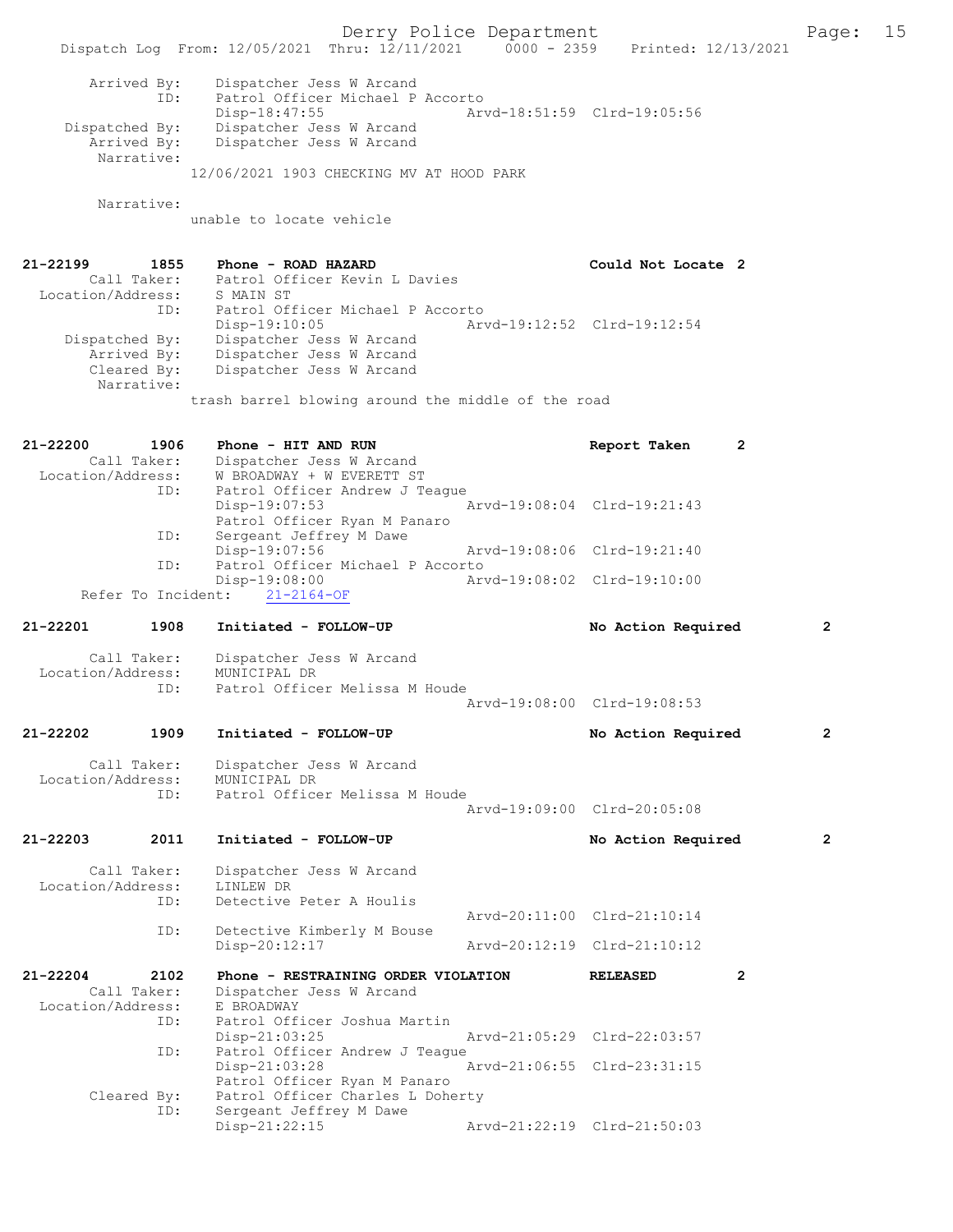Derry Police Department<br>
Page: 16<br>
Printed: 12/13/2021<br>
Printed: 12/13/2021 Dispatch Log From: 12/05/2021 Thru: 12/11/2021 ID: Patrol Officer Bryan R Hanson Disp-22:04:13 Arvd-22:04:15 Clrd-23:44:29 Patrol Officer Samuel J Troy<br>Cleared By: Patrol Officer Charles L Dohe Patrol Officer Charles L Doherty<br>21-5237-CN Refer To Citation: Narrative: 12/06/2021 2105 734 STOPPING NH 4847294 ON E BROADWAY Narrative: 12/06/2021 2143 ONE IN CUSTODY FOR VIOLATION OF RESTRAINING ORDER Narrative: 12/06/2021 2147 in route to HQ with one male 38374.3 Narrative: 12/06/2021 2146 NEXT ON LIST RECOVERY SOLUTIONS NOTIFIED AND RESPONDING Narrative: 12/06/2021 2150 OFF AT HQ EM 38376.2 Narrative: 12/06/2021 2158 WRECKER ON SCENE Narrative: 12/06/2021 2238 SUBJECT DECLINED TO SEE BAIL COMMISSIONER Narrative: 12/06/2021 2239 PLACED IN CELL 3. SUBJECT IDENTIFIED AS: BROCK WILSON 12 FIELDSTONE DR HAMPSTEAD NH DOB 8/1/95 Narrative: 12/06/2021 2304 723 enroute to jail SM 9574.7 Narrative: 12/06/2021 2334 723 ending 9596.3 Narrative: 12/06/2021 2344 released to jail Refer To Arrest: 21-1171-AR 21-22205 2107 Walk-In - JUVENILE OFFENSES Arrest(s) Made 2 Call Taker: Patrol Officer Kevin L Davies Location/Address: [DY 2] MUNICIPAL DR ...<br>Patrol Officer Kevin L Davies<br>Disp-21:08:27 Disp-21:08:27 Arvd-21:08:29 Clrd-21:30:51<br>Cleared By: Dispatcher Jess W Arcand Dispatcher Jess W Arcand Narrative: 12/06/2021 2114 SUBJECT IN THE LOBBY ON A JUVENILE PETITION Narrative: 12/06/2021 2114 IDENTIFIED AS JUVENILE Narrative: 12/06/2021 2130 RELEASED TO A PARENT Refer To Arrest: 21-1170-AR 21-22206 2108 Walk-In - SUSPICIOUS ACTIVITY No Action Required 2 Call Taker: Dispatcher Jess W Arcand<br>ion/Address: MUNICIPAL DR Location/Address: Narrative:

12/06/2021 2111 DUPLICATE CALL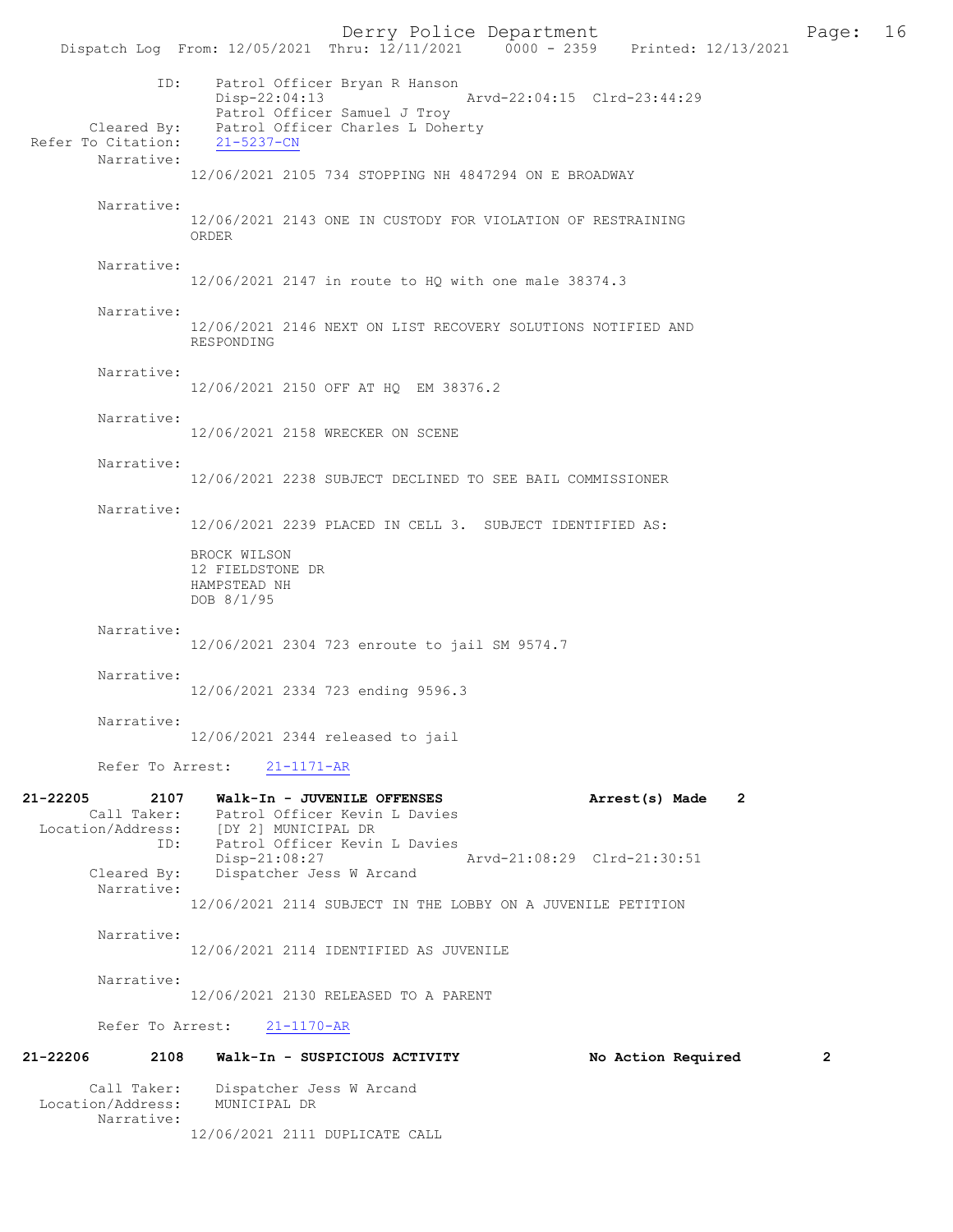| 21-22207<br>2148<br>Call Taker:     | Phone - SUSPICIOUS ACTIVITY<br>Dispatcher Jess W Arcand                           | Services Rendered 2                  |
|-------------------------------------|-----------------------------------------------------------------------------------|--------------------------------------|
|                                     | Location/Address: CRYSTAL AVE<br>ID: Patrol Officer Michael P Accorto             |                                      |
|                                     | $Disp-21:49:26$                                                                   | Arvd-21:58:16 Clrd-21:58:18          |
| ID:                                 | Patrol Officer Melissa M Houde<br>Disp-21:49:30<br>Arvd-21:52:03 Clrd-21:58:20    |                                      |
| ID:                                 | Sergeant Jeffrey M Dawe<br>$Disp-21:50:06$                                        | Arvd-21:50:08 Clrd-21:58:22          |
| Narrative:                          |                                                                                   |                                      |
|                                     | 12/06/2021 2150 SUSPICIOUS MALE AT ENTRY WAY                                      |                                      |
| Narrative:                          | 12/06/2021 2152 S9 ON A PED CHECK                                                 |                                      |
|                                     |                                                                                   |                                      |
| 2207<br>21-22208                    | Initiated - FOLLOW-UP                                                             | $\overline{2}$<br>No Action Required |
| Call Taker:                         | Dispatcher Jess W Arcand                                                          |                                      |
| Location/Address:<br>ID:            | E BROADWAY<br>Patrol Officer Joshua Martin                                        |                                      |
|                                     |                                                                                   | Arvd-22:07:00 Clrd-22:24:16          |
| 21-22209<br>2306                    | Radio - MV STOP                                                                   | 3<br>Warning Issued                  |
|                                     | Call Taker: Patrol Officer Charles L Doherty                                      |                                      |
| Location/Address:<br>ID:            | E BROADWAY<br>Patrol Officer Andrew R Kennedy                                     |                                      |
|                                     | Disp-23:06:56                                                                     | Arvd-23:06:58 Clrd-23:12:05          |
| 2321<br>21-22210                    | Radio - PROPERTY CHECK                                                            | Cleared<br>$\mathbf{2}$              |
|                                     | Call Taker: Patrol Officer Charles L Doherty<br>Location: ALEXANDER CARR PARK     |                                      |
| ID:                                 | Patrol Officer Andrew R Kennedy                                                   |                                      |
|                                     | Disp-23:22:25                                                                     | Arvd-23:22:27 Clrd-23:22:29          |
| 2337<br>21-22211                    | Radio - ROAD HAZARD                                                               | Cleared<br>2                         |
|                                     | Call Taker: Patrol Officer Charles L Doherty<br>Location/Address: N SHORE (BL) RD |                                      |
| ID:                                 | Patrol Officer Monica Ricci                                                       |                                      |
|                                     | Arvd-23:38:22 Clrd-23:41:36<br>Disp-23:38:18                                      |                                      |
| For Date: $12/07/2021$ - Tuesday    |                                                                                   |                                      |
| 0007<br>21-22212                    | 911 - SUSPICIOUS ACTIVITY                                                         | 2<br>Assistance Rendered             |
|                                     |                                                                                   |                                      |
| Call Taker:<br>Location/Address:    | Patrol Officer Charles L Doherty<br>[DY 997] PARKLAND DR                          |                                      |
| ID:                                 | Patrol Officer Andrew R Kennedy                                                   |                                      |
|                                     | Disp-00:12:56<br>Patrol Officer Kevin L Davies                                    | Arvd-00:13:01 Clrd-00:56:35          |
| Dispatched By:<br>Arrived By:       | Patrol Officer Kevin L Davies                                                     |                                      |
| Narrative:                          | MALE IN ICU CONFUSED                                                              |                                      |
|                                     |                                                                                   |                                      |
| Refer To Field Int:                 | $21 - 4280 - FI$                                                                  |                                      |
| $21 - 22213$<br>0034<br>Call Taker: | Radio - WELFARE CHECK<br>Patrol Officer Charles L Doherty                         | Investigated<br>2                    |
| Location/Address:                   | MANCHESTER RD                                                                     |                                      |
| ID:                                 | Patrol Officer Awess Abdulkadir                                                   |                                      |
| ID:                                 | $Disp-00:35:34$<br>Patrol Officer Monica Ricci                                    | Arvd-00:35:37 Clrd-01:06:19          |
|                                     | Disp-00:57:06                                                                     | Arvd-00:57:08 Clrd-00:58:55          |
| Dispatched By:<br>Arrived By:       | Patrol Officer Kevin L Davies<br>Patrol Officer Kevin L Davies                    |                                      |
| 21-22214<br>0059                    | Radio - MV STOP                                                                   | Warning Issued<br>3                  |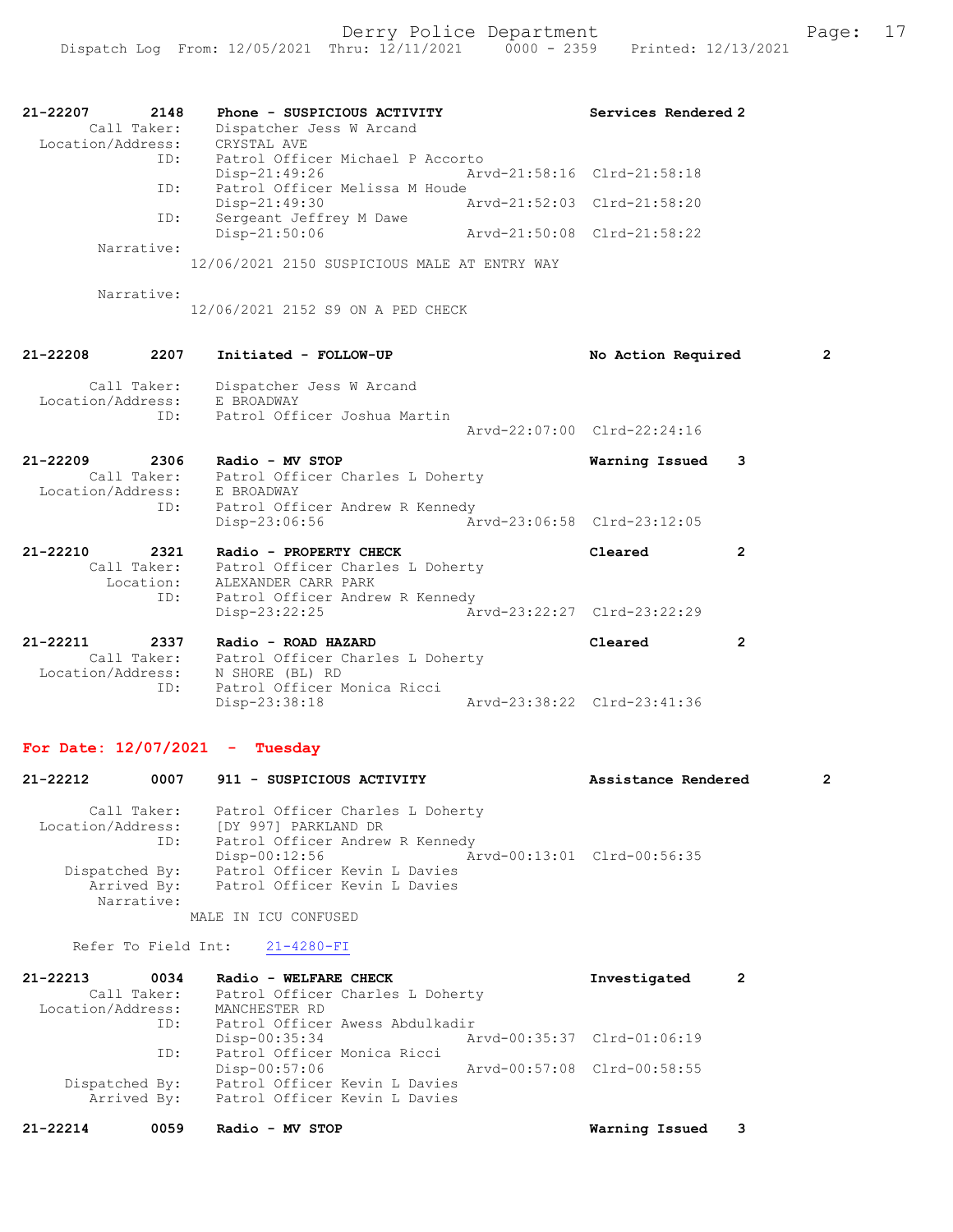Derry Police Department Fage: 18

 Call Taker: Patrol Officer Charles L Doherty Location/Address: MANCHESTER RD ID: Patrol Officer Monica Ricci Disp-01:00:16 Arvd-01:00:26 Clrd-01:03:27 ID: Sergeant Patrick H Dawson Disp-01:00:16 Arvd-01:00:23 Clrd-01:03:31 21-22215 0116 Radio - MV CHECK Matter Rectified 1 Call Taker: Patrol Officer Charles L Doherty Location/Address: [DY 949] N MAIN ST ID: Patrol Officer Monica Ricci Disp-01:17:25 Arvd-01:20:05 Clrd-01:28:48<br>ID: Patrol Officer Awess Abdulkadir Patrol Officer Awess Abdulkadir Disp-01:17:31 Arvd-01:20:07 Clrd-01:28:45 21-22216 0134 Radio - DOWN WIRE Cleared 2 Call Taker: Patrol Officer Charles L Doherty Location/Address: RAILROAD AVE ID: Patrol Officer Andrew R Kennedy Disp-01:36:08 Arvd-01:36:11 Clrd-01:55:47 21-22217 0728 Initiated - MV STOP Warning Issued 3 Call Taker: Dispatcher Jess W Arcand Location/Address: S MAIN ST ID: Patrol Officer Timothy J Underhill Arvd-07:28:00 Clrd-07:32:24<br>21-5240-CN Refer To Citation: 21-22218 0731 Phone - TREE(S) DOWN Removed Hazard 1 Call Taker: Dispatcher Jess W Arcand Location/Address: N SHORE (BL) RD ID: Patrol Officer Sara R Joyce Disp-07:31:44 Arvd-07:37:13 Clrd-07:38:45 21-22219 0747 Initiated - MV STOP Warning Issued 3 Call Taker: Dispatcher Jess W Arcand Location/Address: S MAIN ST ID: Patrol Officer Timothy J Underhill Arvd-07:47:00 Clrd-07:50:25<br>21-5241-CN Refer To Citation: 21-22220 0811 Initiated - MV STOP Warning Issued 3 Call Taker: Dispatcher Jess W Arcand Location/Address: HAMPSTEAD RD + SENTER COVE RD ID: Patrol Officer Sara R Joyce Arvd-08:11:00 Clrd-08:14:21 Refer To Citation: 21-5242-CN 21-22221 0814 Initiated - SUBPOENA DELIVERY Served 1 Call Taker: Dispatcher Jess W Arcand Location/Address: PARKLAND DR ID: Patrol Officer Michael P Accorto Arvd-08:14:00 Clrd-08:24:10 21-22222 0824 Initiated - MV STOP Summons Issued 3 Call Taker: Dispatcher Jess W Arcand Location/Address: HAMPSTEAD RD + ADAMS POND RD ID: Patrol Officer Sara R Joyce Arvd-08:24:00 Clrd-08:33:05 Cleared By: Sergeant James M Belanger Refer To Citation: 21-816-000065 21-22223 0834 Initiated - SUBPOENA DELIVERY Not Served 1 Call Taker: Dispatcher Jess W Arcand Location/Address: E BROADWAY ID: Patrol Officer Michael P Accorto Arvd-08:34:00 Clrd-08:40:08 21-22224 0835 Initiated - MV STOP Warning Issued 3 Call Taker: Dispatcher Jess W Arcand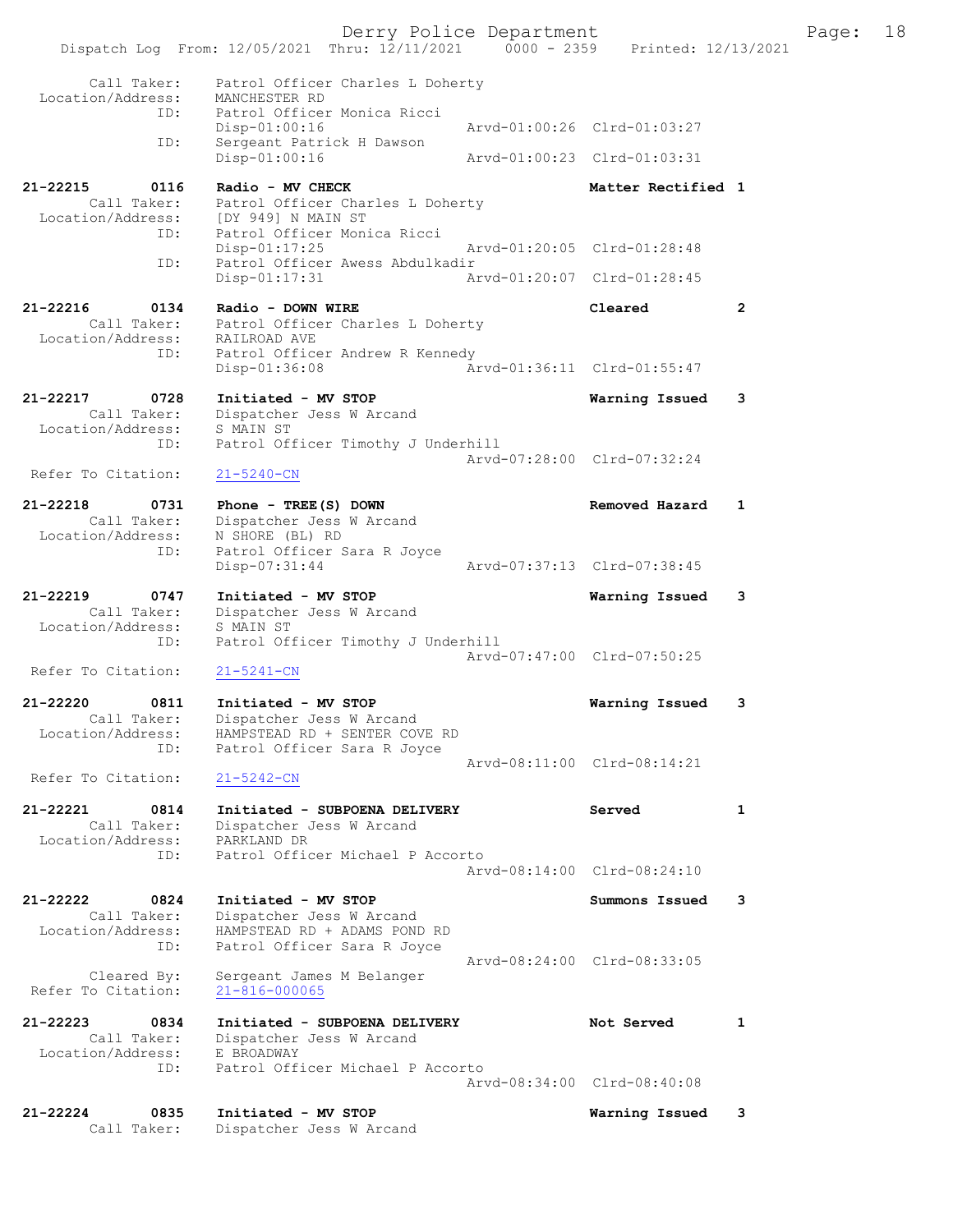Derry Police Department Fage: 19 Dispatch Log From: 12/05/2021 Thru: 12/11/2021 0000 - 2359 Printed: 12/13/2021 Location/Address: HAMPSTEAD RD ID: Patrol Officer Sara R Joyce Arvd-08:35:00 Clrd-08:40:15 Refer To Citation: 21-5243-CN 21-22225 0839 Initiated - MV STOP Warning Issued 3 Call Taker: Dispatcher Jess W Arcand Location/Address: N MAIN ST ID: Patrol Officer Timothy J Underhill Arvd-08:39:00 Clrd-08:43:33 Refer To Citation: 21-5244-CN 21-22226 0849 Initiated - SUBPOENA DELIVERY Served 1 Call Taker: Dispatcher Jess W Arcand Location/Address: ALYSSA DR ID: Patrol Officer Michael P Accorto Arvd-08:49:00 Clrd-08:54:18 21-22227 0906 Initiated - SUBPOENA DELIVERY Served 1 Call Taker: Dispatcher Jess W Arcand Location/Address: BIRCH ST ID: Patrol Officer Michael P Accorto Arvd-09:06:00 Clrd-09:11:30 21-22228 0914 Initiated - SUBPOENA DELIVERY Served 1 Call Taker: Dispatcher Jess W Arcand Location/Address: BIRCH ST ID: Patrol Officer Michael P Accorto Arvd-09:14:00 Clrd-09:19:14 21-22229 0929 Initiated - SUBPOENA DELIVERY Served 1 Call Taker: Dispatcher Jess W Arcand Location/Address: E BROADWAY ID: Patrol Officer Michael P Accorto Arvd-09:29:00 Clrd-09:32:26 21-22230 0952 Initiated - SUBPOENA DELIVERY Not Served 1 Call Taker: Dispatcher Jess W Arcand Location/Address: PLEASANT ST ID: Patrol Officer Michael P Accorto Arvd-09:52:00 Clrd-09:54:46 21-22231 0959 Initiated - MV STOP Warning Issued 3 Call Taker: Dispatcher Jess W Arcand Location/Address: MANCHESTER RD ID: Patrol Officer Timothy J Underhill Arvd-09:59:00 Clrd-10:02:29 Refer To Citation: 21-5245-CN 21-22232 0959 Initiated - SUBPOENA DELIVERY Not Served 1 Call Taker: Dispatcher Jess W Arcand Location/Address: KENDALL POND RD ID: Patrol Officer Michael P Accorto Arvd-09:59:00 Clrd-10:07:34 21-22233 1004 Initiated - SUBPOENA DELIVERY Not Served 1 Call Taker: Dispatcher Jess W Arcand Location/Address: OVERLEDGE DRIVE EXT ID: Patrol Officer Sara R Joyce Arvd-10:04:00 Clrd-10:07:51 21-22234 1008 Initiated - FOLLOW-UP No Action Required 2 Call Taker: Dispatcher Jess W Arcand Location/Address: SCOBIE POND RD ID: Patrol Officer Timothy J Underhill Arvd-10:08:00 Clrd-10:22:10 21-22235 1013 Initiated - SUBPOENA DELIVERY Not Served 1 Call Taker: Dispatcher Jess W Arcand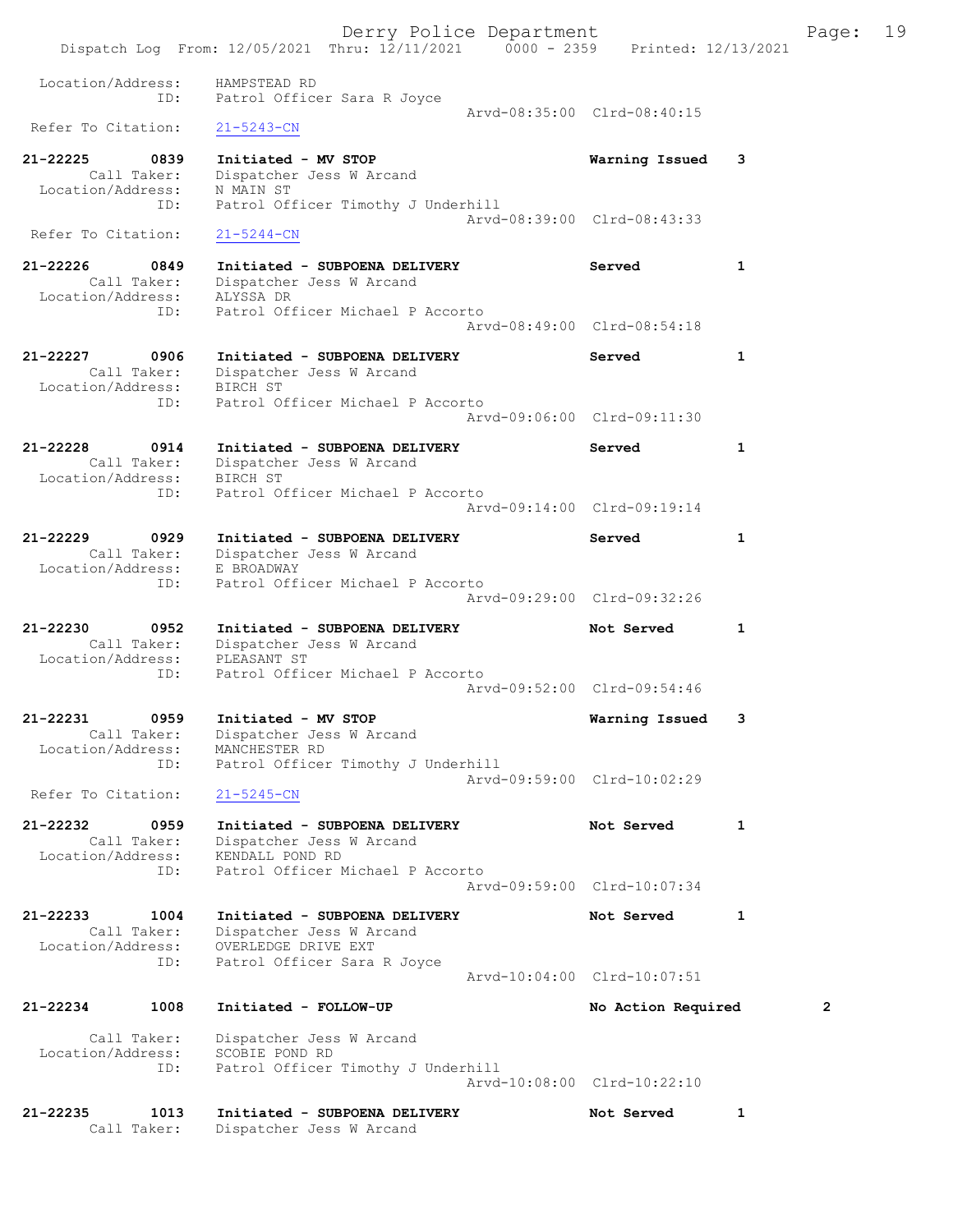|                                   |                            | Dispatch Log From: 12/05/2021 Thru: 12/11/2021 0000 - 2359 Printed: 12/13/2021                                                    | Derry Police Department |                              |                      | Page:          | 20 |
|-----------------------------------|----------------------------|-----------------------------------------------------------------------------------------------------------------------------------|-------------------------|------------------------------|----------------------|----------------|----|
| Location/Address:                 | ID:                        | GAYLE DR<br>Patrol Officer Michael P Accorto                                                                                      |                         | Arvd-10:13:00 Clrd-10:15:33  |                      |                |    |
| 21-22236                          | 1019                       | Initiated - FOLLOW-UP                                                                                                             |                         | No Action Required           |                      | $\overline{2}$ |    |
| Location/Address:                 | Call Taker:<br>ID:         | Dispatcher Jess W Arcand<br>ASHLEIGH DR<br>Patrol Officer Sara R Joyce                                                            |                         | Arvd-10:19:00 Clrd-10:26:49  |                      |                |    |
| 21-22237<br>Location/Address:     | 1021<br>Call Taker:<br>ID: | Initiated - SUBPOENA DELIVERY<br>Dispatcher Jess W Arcand<br>ELM ST<br>Patrol Officer Michael P Accorto                           |                         | Not Served                   | 1                    |                |    |
|                                   |                            |                                                                                                                                   |                         | Arvd-10:21:00 Clrd-10:25:04  |                      |                |    |
| 21-22238                          | 1056                       | Initiated - FOLLOW-UP                                                                                                             |                         | No Action Required           |                      | $\overline{2}$ |    |
| Location/Address:                 | Call Taker:<br>ID:         | Dispatcher Jess W Arcand<br>PEABODY RD ANX<br>Patrol Officer Brendan S Holden                                                     |                         |                              |                      |                |    |
|                                   |                            |                                                                                                                                   |                         | Arvd-10:56:00 Clrd-11:33:13  |                      |                |    |
| 21-22239                          | 1058<br>Call Taker:<br>ID: | Initiated - SUBPOENA DELIVERY<br>Dispatcher Jess W Arcand<br>Location/Address: REDFIELD CIR<br>Patrol Officer James M McClafferty |                         | Not Served                   | 1                    |                |    |
|                                   |                            |                                                                                                                                   |                         | Arvd-10:58:00 Clrd-11:02:36  |                      |                |    |
| $21 - 22240$<br>Location/Address: | 1105<br>Call Taker:<br>ID: | Initiated - SUBPOENA DELIVERY<br>Dispatcher Jess W Arcand<br>STONELEIGH DR<br>Patrol Officer James M McClafferty                  |                         | Not Served                   | 1                    |                |    |
|                                   |                            |                                                                                                                                   |                         | Arvd-11:05:00 Clrd-11:11:23  |                      |                |    |
| 21-22241<br>Location/Address:     | 1108<br>Call Taker:        | Phone - VANDALISM<br>Dispatcher Jess W Arcand<br>ROLLINS ST                                                                       |                         | Report Taken                 | 3                    |                |    |
|                                   | ID:<br>Narrative:          | Patrol Officer Timothy J Underhill<br>$Disp-11:09:18$<br>12/07/2021 1108 GRAFFITI                                                 |                         | Arvd-11:10:39 Clrd-11:21:55  |                      |                |    |
|                                   | Refer To Incident:         | $21 - 2165 - OF$                                                                                                                  |                         |                              |                      |                |    |
| 21-22242<br>Location/Address:     | 1136<br>Call Taker:<br>ID: | Initiated - FOLLOW-UP<br>Dispatcher Jess W Arcand<br>MUNICIPAL DR<br>Patrol Officer Brendan S Holden                              |                         | Cleared                      | $\mathbf{2}^{\circ}$ |                |    |
|                                   |                            |                                                                                                                                   |                         | Aryd-11:36:00 Clrd-12:26:05  |                      |                |    |
| 21-22243<br>Location/Address:     | 1148<br>Call Taker:<br>ID: | Initiated - ASSIST CITIZEN<br>Dispatcher Jess W Arcand<br>MUNICIPAL DR<br>Patrol Officer Collin Kennedy                           |                         | <b>ADVICE GIVEN</b>          | 3                    |                |    |
|                                   | Refer To Field Int:        | $21 - 4289 - FI$                                                                                                                  |                         | Arvd-11:48:00 Clrd-11:49:23  |                      |                |    |
| $21 - 22244$                      | 1159                       | Phone - ALARM, BURGLAR                                                                                                            |                         | Cancelled Prior to Arrival 1 |                      |                |    |
| Location/Address:                 | Call Taker:<br>ID:         | Dispatcher Jess W Arcand<br>[DY 3756] AMHERST DR<br>Patrol Officer Michael P Accorto<br>$Disp-12:01:02$                           |                         | $Clrd-12:01:57$              |                      |                |    |
| $21 - 22245$<br>Location/Address: | 1207<br>Call Taker:<br>ID: | Phone - ASSIST CITIZEN<br>Sergeant James M Belanger<br>[DY 3217] FAIRWAY DR<br>Patrol Officer Sara R Joyce                        |                         | <b>ADVICE GIVEN</b>          | 3                    |                |    |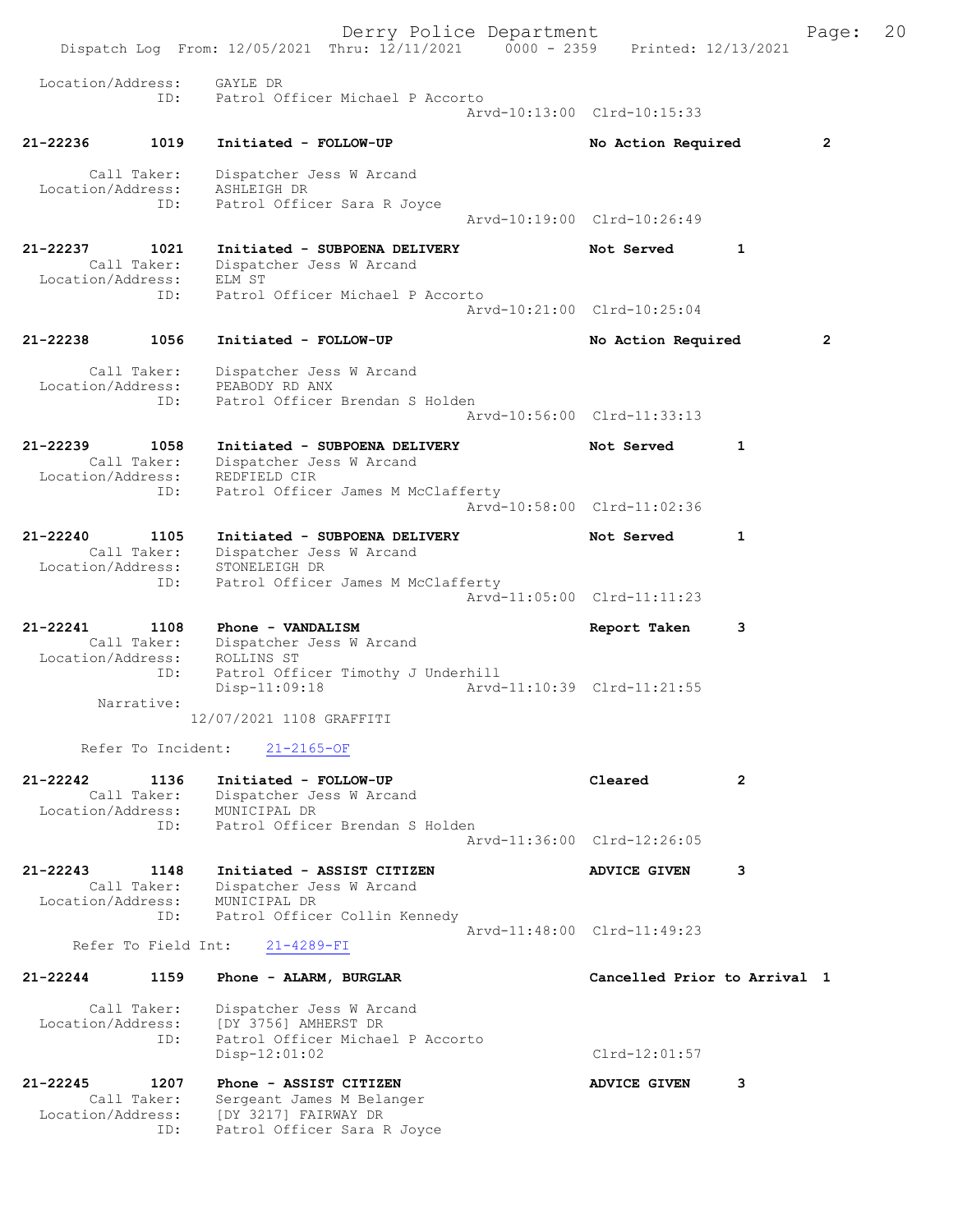Derry Police Department Fage: 21 Dispatch Log From: 12/05/2021 Thru: 12/11/2021 0000 - 2359 Printed: 12/13/2021 Disp-12:10:02 Arvd-12:16:41 Clrd-12:28:43 Dispatched By: Dispatcher Jess W Arcand<br>Arrived By: Dispatcher Jess W Arcand Arrived By: Dispatcher Jess W Arcand<br>Cleared By: Dispatcher Jess W Arcand Dispatcher Jess W Arcand Narrative: 12/07/2021 1209 Resident having problem with a neighbor. Refer To Field Int: 21-4302-FI 21-22246 1212 Initiated - SUBPOENA DELIVERY Not Served 1 Call Taker: Dispatcher Jess W Arcand Location/Address: E BROADWAY ID: Patrol Officer Michael P Accorto Arvd-12:12:00 Clrd-12:25:34 21-22247 1233 Phone - ASSIST OTHER AGENCY Services Rendered 3 Call Taker: Dispatcher Jess W Arcand Location/Address: [DY 997] PARKLAND DR ID: Patrol Officer Michael P Accorto<br>Disp-12:34:26 Arv Disp-12:34:26 Arvd-12:36:17 Clrd-13:18:41 Refer To Field Int: 21-4301-FI 21-22248 1252 Initiated - ROAD HAZARD 120 Services Rendered 2 Call Taker: Dispatcher Jess W Arcand Location/Address: E BROADWAY ID: Patrol Officer James M McClafferty Arvd-12:52:00 Clrd-13:02:48 21-22249 1256 911 - DISTURBANCE Services Rendered 1 Call Taker: Dispatcher Jess W Arcand Location/Address: WARNER HILL RD ID: Patrol Officer Brendan S Holden<br>Disp-12:58:20 Ar Disp-12:58:20 Arvd-13:07:26 Clrd-13:32:41 ID: Patrol Officer Sara R Joyce Disp-12:58:23 Arvd-13:07:14 Clrd-13:32:43 ID: Detective Sergeant Ryan O'Rourke<br>Disp-13:18:49 Arv Disp-13:18:49 Arvd-13:18:51 Clrd-13:32:40 21-22250 1308 Phone - SUSPICIOUS ACTIVITY Could Not Locate 2 Call Taker: Dispatcher Jess W Arcand Location/Address: BIRCH ST ID: Patrol Officer Timothy J Underhill Disp-13:08:19 Arvd-13:10:44 Clrd-13:15:44 21-22251 1351 Walk-In - FINGERPRINTS Services Rendered 3 Call Taker: Dispatcher Jess W Arcand Location/Address: MUNICIPAL DR ID: Patrol Officer Collin Kennedy Disp-13:51:31 Arvd-13:52:14 Clrd-14:00:32 21-22252 1357 Initiated - FOLLOW-UP No Action Required 2 Call Taker: Dispatcher Jess W Arcand Location/Address: MUNICIPAL DR Patrol Officer Sara R Joyce Arvd-13:57:00 Clrd-14:27:02 21-22253 1401 Initiated - FOLLOW-UP No Action Required 2 Call Taker: Dispatcher Jess W Arcand Location/Address: MANCHESTER RD<br>ID: Patrol Officer Patrol Officer Timothy J Underhill Arvd-14:01:00 Clrd-14:09:58 21-22254 1414 Initiated - FOLLOW-UP No Action Required 2 Call Taker: Dispatcher Jess W Arcand Location/Address: MUNICIPAL DR<br>ID: Patrol Office Patrol Officer Timothy J Underhill Arvd-14:14:00 Clrd-14:42:29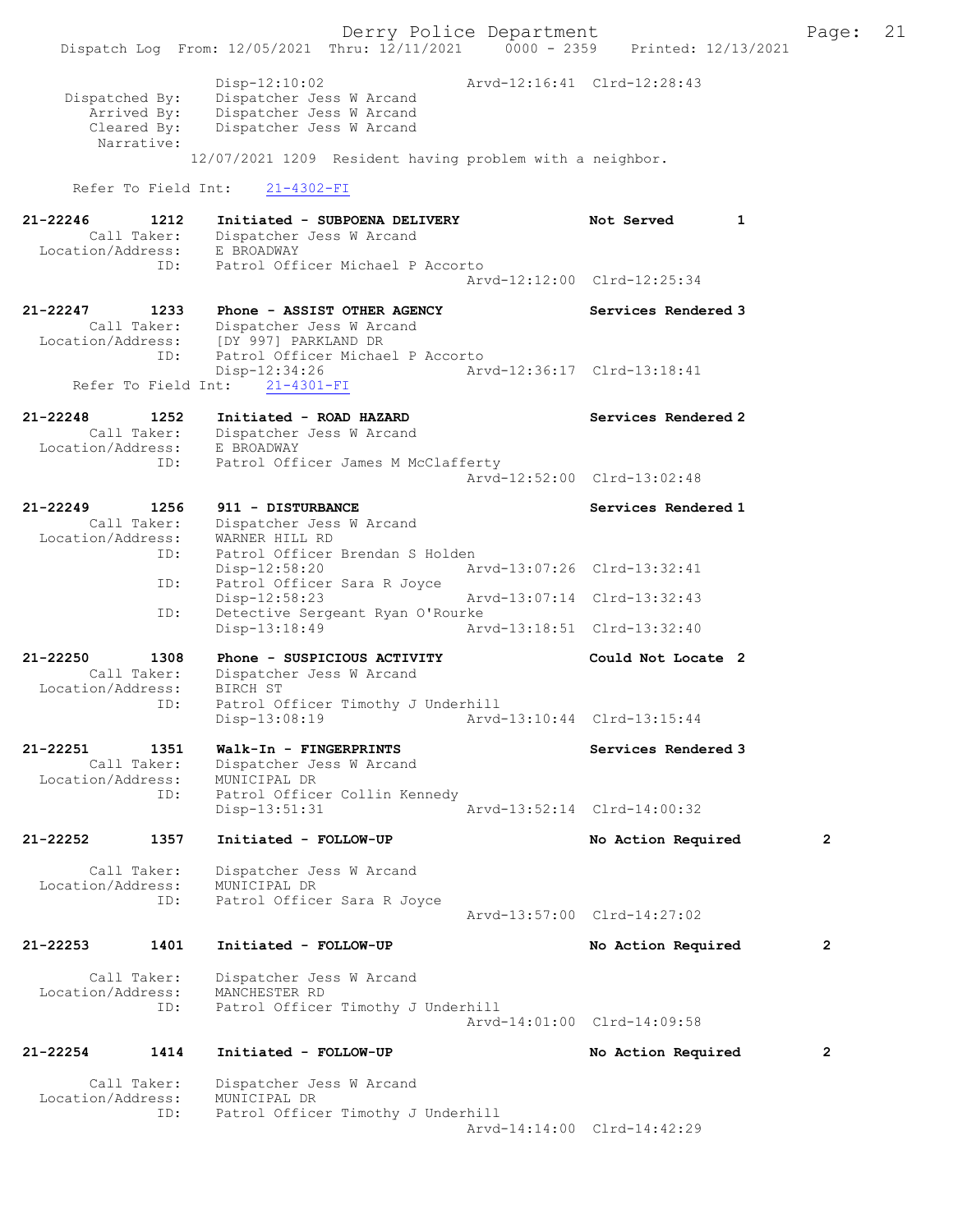| 21-22255<br>1421<br>Call Taker:<br>Location/Address:                | Phone - MV ACCIDENT<br>Dispatcher Jess W Arcand<br>BIRCH ST                                                               | Report Taken                | 1              |
|---------------------------------------------------------------------|---------------------------------------------------------------------------------------------------------------------------|-----------------------------|----------------|
| ID:<br>Narrative:                                                   | Patrol Officer Michael P Accorto<br>$Disp-14:22:16$                                                                       | Arvd-14:29:19 Clrd-14:42:39 |                |
|                                                                     | 12/07/2021 1431 OFF WITH NH -B-RYE- AND NH 4458811                                                                        |                             |                |
| Narrative:                                                          | 12/07/2021 1441 NONREPORTABLE. Kalpokis vs Williams                                                                       |                             |                |
| Refer To Accident:                                                  | $21 - 605 - AC$                                                                                                           |                             |                |
| 21-22256<br>1426<br>Call Taker:<br>Location/Address:                | Phone - MV ACCIDENT<br>Dispatcher Jess W Arcand<br>TSIENNETO RD                                                           | Report Taken                | 1              |
| ID:<br>Cleared By:                                                  | Patrol Officer Sara R Joyce<br>$Disp-14:27:19$<br>Dispatcher Christina L Power                                            | Arvd-14:29:15 Clrd-15:08:09 |                |
| Narrative:                                                          | 12/07/2021 1434 OFF WITH NH 4719739 AND NH 4769722                                                                        |                             |                |
| Narrative:                                                          | Argergiou v. Perry, reportable                                                                                            |                             |                |
| Refer To Accident:                                                  | $21 - 606 - AC$                                                                                                           |                             |                |
| 21-22257<br>1434<br>Call Taker:<br>Location/Address:                | 911 - NEIGHBORHOOD DISPUTE<br>Dispatcher Jess W Arcand<br>KENDALL POND RD                                                 | <b>ADVICE GIVEN</b>         | $\mathbf{2}$   |
| ID:                                                                 | Patrol Officer Brendan S Holden<br>Disp-15:27:58                                                                          | Arvd-15:31:40 Clrd-16:11:30 |                |
| Dispatched By:<br>Arrived By:<br>Cleared By:                        | Dispatcher Christina L Power<br>Dispatcher Christina L Power<br>Dispatcher Christina L Power                              |                             |                |
| 21-22258<br>1435<br>Call Taker:                                     | Phone - DEPARTMENT INFO<br>Dispatcher Jess W Arcand                                                                       | Could Not Locate 3          |                |
| Location/Address:<br>ID:<br>Cleared By:                             | W BROADWAY<br>Patrol Officer Brendan S Holden<br>$Disp-14:35:55$<br>Dispatcher Christina L Power                          | Arvd-14:37:02 Clrd-15:06:31 |                |
| 21-22259<br>1441<br>Call Taker:                                     | Phone - SUSPICIOUS ACTIVITY<br>Dispatcher Jess W Arcand                                                                   | Services Rendered 2         |                |
| Location/Address:<br>ID:<br>Cleared By:                             | WENTWORTH LN<br>Patrol Officer Michael P Accorto<br>$Disp-14:43:04$<br>Dispatcher Christina L Power                       | Arvd-14:50:23 Clrd-15:02:56 |                |
| 21-22260<br>1452                                                    | Phone - CUSTOMER PROBLEM                                                                                                  | Investigated                | $\overline{2}$ |
| Call Taker:<br>Location/Address:<br>ID:                             | Dispatcher Jess W Arcand<br>E BROADWAY<br>Patrol Officer Andrew J Teague<br>Disp-15:42:56<br>Patrol Officer Ryan M Panaro | Aryd-15:44:50 Clrd-16:06:19 |                |
| Dispatched By:<br>Arrived By:<br>Cleared By:<br>Refer To Field Int: | Dispatcher Christina L Power<br>Dispatcher Christina L Power<br>Dispatcher Christina L Power<br>$21 - 4284 - FI$          |                             |                |
| 21-22261<br>1510<br>Call Taker:<br>Location/Address:                | Phone - FOUND/LOST PROPERTY<br>Dispatcher Christina L Power<br>[DY 2] MUNICIPAL DR                                        | Report Taken                | 3              |
| ID:                                                                 | Patrol Officer Collin Kennedy<br>Disp-15:12:36                                                                            | Arvd-15:12:38 Clrd-15:19:52 |                |

Narrative:

misplaced gun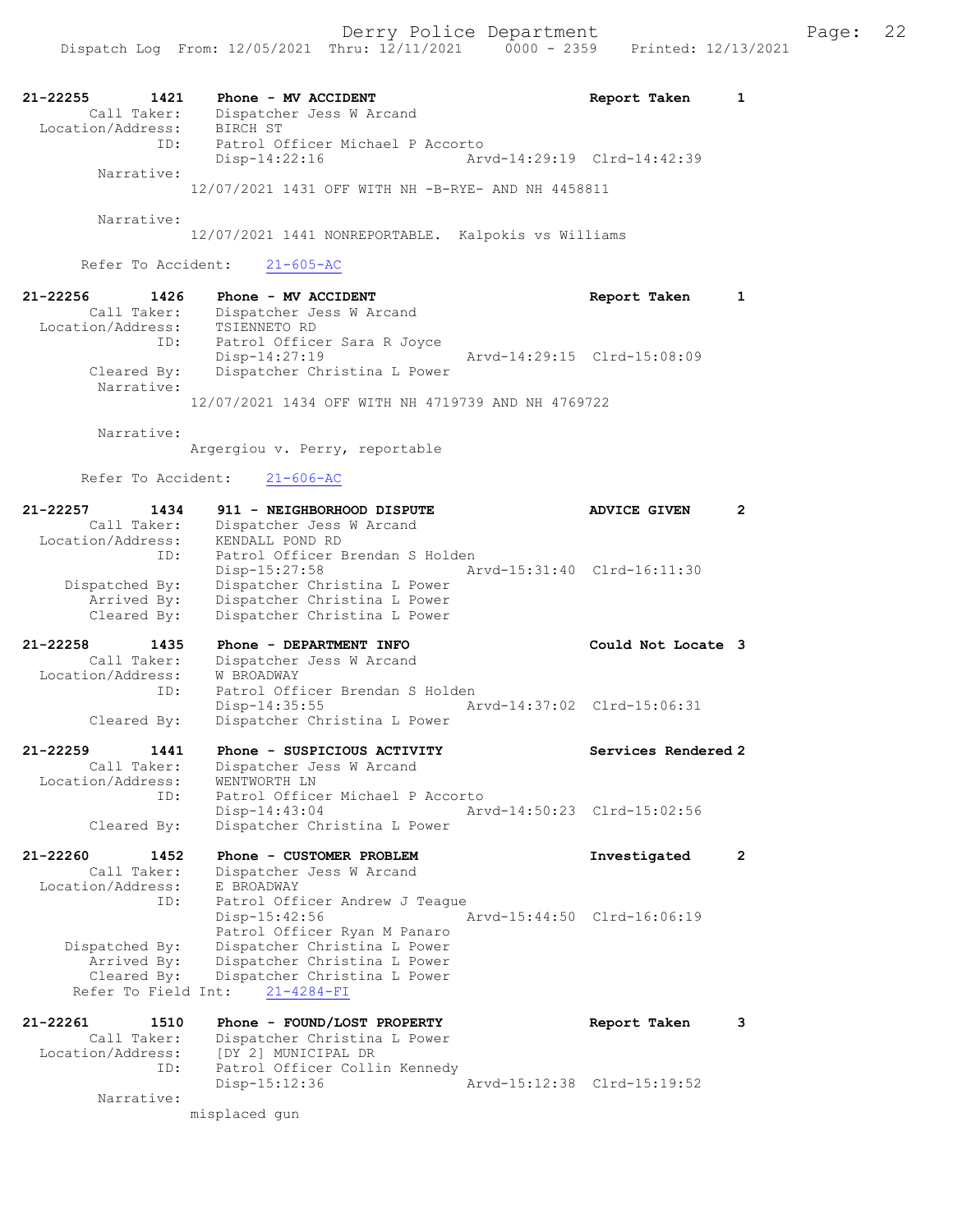Refer To Incident: 21-2166-OF

| Keter to fuctdent:                                          | 71-7100-05                                                                                                                       |                             |              |
|-------------------------------------------------------------|----------------------------------------------------------------------------------------------------------------------------------|-----------------------------|--------------|
| 21-22262<br>1532<br>Call Taker:<br>Location/Address:        | Initiated - MV STOP<br>Dispatcher Christina L Power<br>MANCHESTER RD                                                             | Warning Issued              | 3            |
| ID:<br>Refer To Citation:                                   | Patrol Officer Samuel J Troy<br>$21 - 5246 - CN$                                                                                 | Arvd-15:32:00 Clrd-15:42:03 |              |
| $21 - 22263$<br>1533                                        | Phone - DELIVER A MESSAGE                                                                                                        | Cleared                     | 1            |
| Call Taker:<br>Location/Address:<br>ID:<br>Narrative:       | Dispatcher Christina L Power<br>CLYDE RD<br>Patrol Officer Bryan R Hanson<br>$Disp-15:35:09$<br>Patrol Officer Michael P Accorto | Arvd-15:47:29 Clrd-15:53:12 |              |
|                                                             | for LPD                                                                                                                          |                             |              |
| Narrative:                                                  | no longer resides at the residence, message left w/family<br>member                                                              |                             |              |
| 21-22264<br>1543<br>Call Taker:<br>Location/Address:        | Initiated - MV STOP<br>Dispatcher Christina L Power<br>BYPASS 28                                                                 | Warning Issued              | 3            |
| ID:<br>Refer To Citation:                                   | Patrol Officer Nathan S Lavoie<br>$21 - 5247 - CN$                                                                               | Arvd-15:43:00 Clrd-15:53:05 |              |
| 21-22265<br>1614<br>Call Taker:<br>Location/Address:        | Initiated - MV STOP<br>Dispatcher Christina L Power<br>LINLEW DR                                                                 | Warning Issued              | з            |
| ID:<br>Refer To Citation:                                   | Patrol Officer Nathan S Lavoie<br>$21 - 5248 - CN$                                                                               | Arvd-16:14:00 Clrd-16:22:00 |              |
| 21-22266<br>1644<br>Call Taker:<br>Location/Address:        | Phone - STRUCK ANIMAL<br>Dispatcher Christina L Power<br>LENOX RD + ABBOTT ST                                                    | Services Rendered 2         |              |
| ID:<br>Refer To Incident:                                   | Patrol Officer Andrew J Teague<br>$Disp-16:45:30$<br>Patrol Officer Ryan M Panaro<br>$21 - 2167 - OF$                            | Arvd-16:53:47 Clrd-17:20:32 |              |
| 21-22267<br>1703<br>Call Taker:<br>Location/Address:        | Phone - ERRATIC OPERATION<br>Dispatcher Christina L Power<br>KENDALL POND RD                                                     | Vehicle checked             | 2            |
| ID:                                                         | Patrol Officer Bryan R Hanson<br>Disp-17:05:09<br>Patrol Officer Michael P Accorto                                               | Arvd-17:09:23 Clrd-17:30:21 |              |
| ID:<br>Narrative:                                           | Patrol Officer Samuel J Troy<br>$Disp-17:05:14$                                                                                  | Arvd-17:20:30 Clrd-17:30:19 |              |
|                                                             | checked and no issues.                                                                                                           |                             |              |
| 21-22268<br>1803<br>Call Taker:<br>Location/Address:<br>ID: | Initiated - FOLLOW-UP<br>Dispatcher Christina L Power<br>LINLEW DR<br>Detective Kimberly M Bouse                                 | Cleared                     | $\mathbf{2}$ |
|                                                             |                                                                                                                                  | Arvd-18:03:00 Clrd-20:53:47 |              |
| 21-22269<br>1826<br>Call Taker:<br>Location/Address:<br>ID: | Phone - PED CHECK<br>Dispatcher Christina L Power<br>ASHLEIGH DR                                                                 | Services Rendered 2         |              |
|                                                             | Patrol Officer Andrew J Teague<br>Disp-18:32:07<br>Patrol Officer Samuel J Troy                                                  | Arvd-18:32:40 Clrd-18:53:28 |              |
| ID:                                                         | Patrol Officer Kevin L Davies                                                                                                    |                             |              |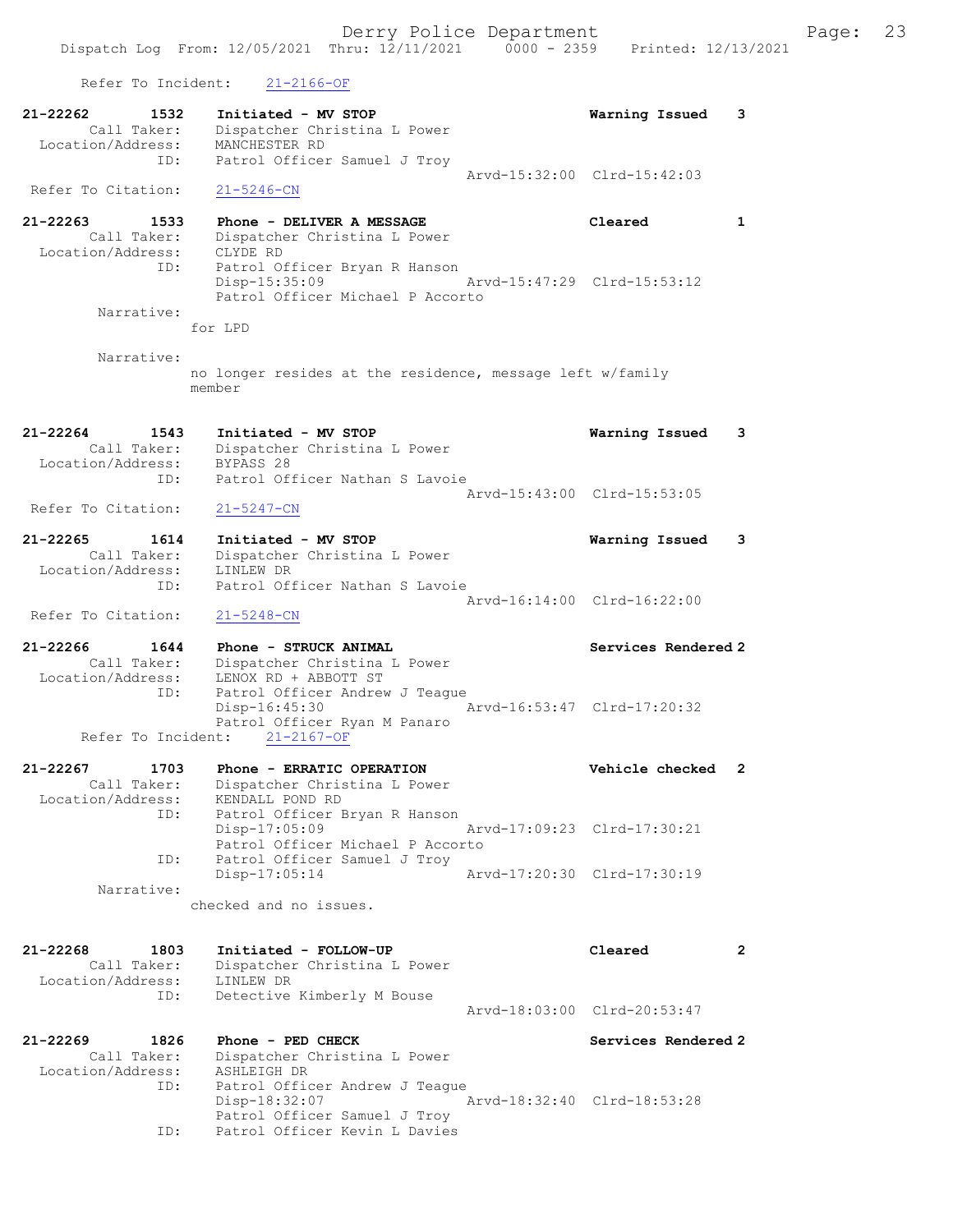Derry Police Department Fage: 24 Dispatch Log From: 12/05/2021 Thru: 12/11/2021 0000 - 2359 Printed: 12/13/2021 Disp-18:44:48 Arvd-18:44:50 Clrd-18:53:29 Narrative: checking at Panera Narrative: turned over to a parent 21-22270 1948 Initiated - MV STOP Warning Issued 3 Call Taker: Dispatcher Christina L Power Location/Address: POND RD ID: Patrol Officer Nathan S Lavoie Arvd-19:48:00 Clrd-19:58:06<br>21-5249-CN Refer To Citation: 21-22271 1955 Phone - ERRATIC OPERATION 1988 Gone on Arrival 2 Call Taker: Dispatcher Christina L Power Location/Address: RT 111 ID: Patrol Officer Kevin L Davies Disp-20:01:23 Arvd-20:05:18 Clrd-20:19:11 ID: Patrol Officer Bryan R Hanson Disp-20:01:26 Clrd-20:08:40 Patrol Officer Michael P Accorto 21-22272 2001 Phone - DOMESTIC DISTURBANCE Report Taken 1 Call Taker: Dispatcher Christina L Power Location/Address: FOREST RIDGE RD ID: Patrol Officer Bryan R Hanson Disp-20:09:12 Arvd-20:18:40 Clrd-21:02:16 Patrol Officer Michael P Accorto ID: Patrol Officer Nathan S Lavoie<br>Disp-20:09:15 Disp-20:09:15 Arvd-20:17:29 Clrd-21:02:18 ID: Sergeant Jeffrey M Dawe Disp-20:19:07 Arvd-20:19:09 Clrd-21:02:14 Narrative: male/female Narrative: 12/07/2021 2045 out on Old Manchester Rd Refer To Incident: 21-2168-OF 21-22277 2045 Other - FOUND/LOST PROPERTY Report Taken 3 Call Taker: Sergeant Jared Knox Location/Address: [DY 2] MUNICIPAL DR ID: Sergeant Jared Knox Disp-22:17:44 Arvd-22:17:46 Clrd-22:36:16 Cleared By: Dispatcher Christina L Power Refer To Incident: 21-2169-OF 21-22273 2051 Initiated - TRANSPORT TRANSPORTED 3 Call Taker: Dispatcher Christina L Power Location/Address: HAMPSTEAD RD ID: Captain George R Feole Arvd-20:51:00 Clrd-21:26:21 Narrative: transport from Calvary to Municipal Center s/m 14082.1 Narrative: 12/07/2021 2100 e/m 14085.7 at the Municipal Center 21-22274 2105 Initiated - MV CHECK Services Rendered 1 Call Taker: Dispatcher Christina L Power Location/Address: SCOBIE POND RD ID: Sergeant Jeffrey M Dawe Arvd-21:05:00 Clrd-21:13:53 ID: Patrol Officer Bryan R Hanson Disp-21:13:50 Arvd-21:13:51 Clrd-21:26:13 Patrol Officer Michael P Accorto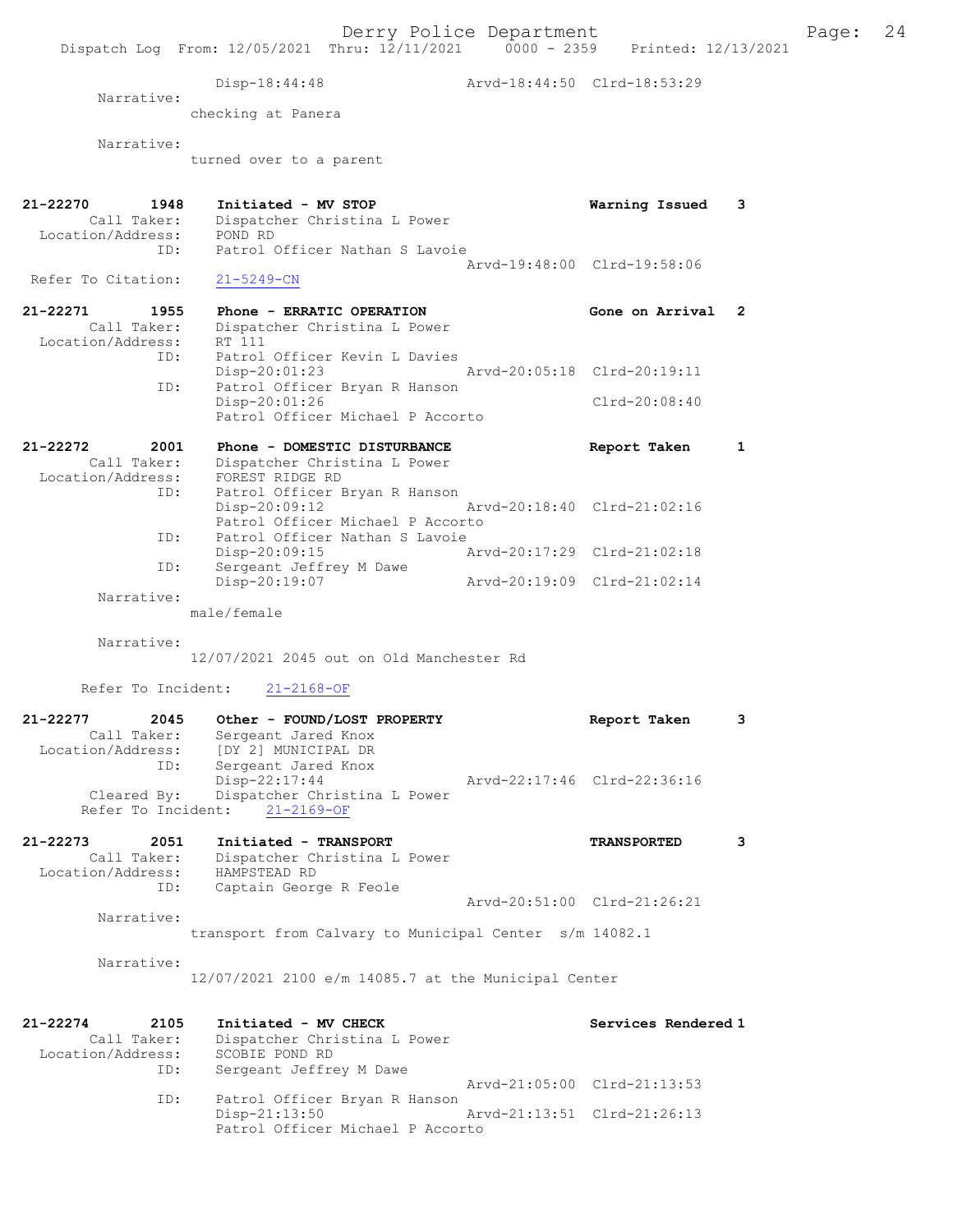| 21-22275<br>2111<br>Call Taker:<br>Location/Address: | Phone - SUSPICIOUS ACTIVITY<br>Dispatcher Christina L Power<br>LINLEW DR | Services Rendered 2         |
|------------------------------------------------------|--------------------------------------------------------------------------|-----------------------------|
| ID:                                                  | Patrol Officer Kevin L Davies                                            |                             |
|                                                      | $Disp-21:12:29$                                                          | Aryd-21:14:56 Clrd-22:02:19 |
| Arrived By:<br>ID:                                   | Sergeant Jared Knox<br>Patrol Officer Andrew J Teaque                    |                             |
|                                                      | Disp-21:12:34<br>Patrol Officer Samuel J Troy                            | Arvd-21:14:53 Clrd-22:02:18 |
| Arrived By:                                          | Sergeant Jared Knox                                                      |                             |
| ID:                                                  | Sergeant Jeffrey M Dawe                                                  |                             |
|                                                      | Disp-21:13:59                                                            | Aryd-21:14:09 Clrd-21:26:49 |
| Narrative:                                           | determined to be maintenance                                             |                             |

### Refer To Field Int: 21-4296-FI

| 21-22276          | 2155        | Phone - DELIVER A MESSAGE                |                                  |                             | Cleared | $\mathbf{1}$ |
|-------------------|-------------|------------------------------------------|----------------------------------|-----------------------------|---------|--------------|
|                   | Call Taker: |                                          | Patrol Officer Robert Corwin     |                             |         |              |
| Location/Address: |             | SOUAMSCOTT AVE                           |                                  |                             |         |              |
|                   | ID:         |                                          | Patrol Officer Bryan R Hanson    |                             |         |              |
|                   |             | Disp-21:57:06                            |                                  | Arvd-22:05:31 Clrd-22:19:39 |         |              |
|                   |             |                                          | Patrol Officer Michael P Accorto |                             |         |              |
|                   | Arrived By: |                                          | Dispatcher Christina L Power     |                             |         |              |
|                   |             | Cleared By: Dispatcher Christina L Power |                                  |                             |         |              |
|                   |             | Refer To Field Int: 21-4311-FI           |                                  |                             |         |              |
|                   |             |                                          |                                  |                             |         |              |

# 21-22278 2218 Phone - ASSIST OTHER AGENCY Transported to Hospital 3

| Call Taker:       | Dispatcher Christina L Power   |                             |  |
|-------------------|--------------------------------|-----------------------------|--|
| Location/Address: | [DY 178] CRYSTAL AVE           |                             |  |
| ID:               | Patrol Officer Andrew J Teaque |                             |  |
|                   | $Disp-22:19:47$                | Arvd-22:21:29 Clrd-22:54:40 |  |
|                   | Patrol Officer Samuel J Troy   |                             |  |
| Cleared By:       | Dispatcher Christine D Carlson |                             |  |
| Narrative:        |                                |                             |  |
|                   | transported to PMC via DFD     |                             |  |

Narrative:

12/07/2021 2327 723 advising parents on scene

Narrative:

12/07/2021 2339 Juvenile released to parent

 Refer To Arrest: 21-1172-AR Refer To Incident: 21-2170-OF

| 21-22279          | 2321        | Initiated - MV STOP             | Warning Issued 3 |  |
|-------------------|-------------|---------------------------------|------------------|--|
|                   | Call Taker: | Dispatcher Christine D Carlson  |                  |  |
| Location/Address: |             | E BROADWAY                      |                  |  |
|                   | ID:         | Patrol Officer Andrew R Kennedy |                  |  |
|                   |             | Arvd-23:21:00 Clrd-23:28:25     |                  |  |

Refer To Citation: 21-5250-CN

| 21-22280          | 2326        | Initiated - MV STOP            | Warning Issued 3            |  |
|-------------------|-------------|--------------------------------|-----------------------------|--|
|                   | Call Taker: | Dispatcher Christine D Carlson |                             |  |
| Location/Address: |             | E DERRY RD + POND RD           |                             |  |
|                   | TD:         | Patrol Officer Monica Ricci    |                             |  |
|                   |             |                                | Arvd-23:26:00 Clrd-23:29:44 |  |

```
Refer To Citation: 21-5251-CN
```

```
21-22281 2333 Initiated - MV STOP Warning Issued 3 
 Call Taker: Dispatcher Christine D Carlson
 Location/Address: S MAIN ST
             ess: Edition of the Carnazzo TD: Patrol Officer Michael Carnazzo
                                              Arvd-23:33:00 Clrd-23:41:59
Refer To Citation: 21-5252-CN
```
21-22282 2353 Initiated - PROPERTY CHECK Services Rendered 2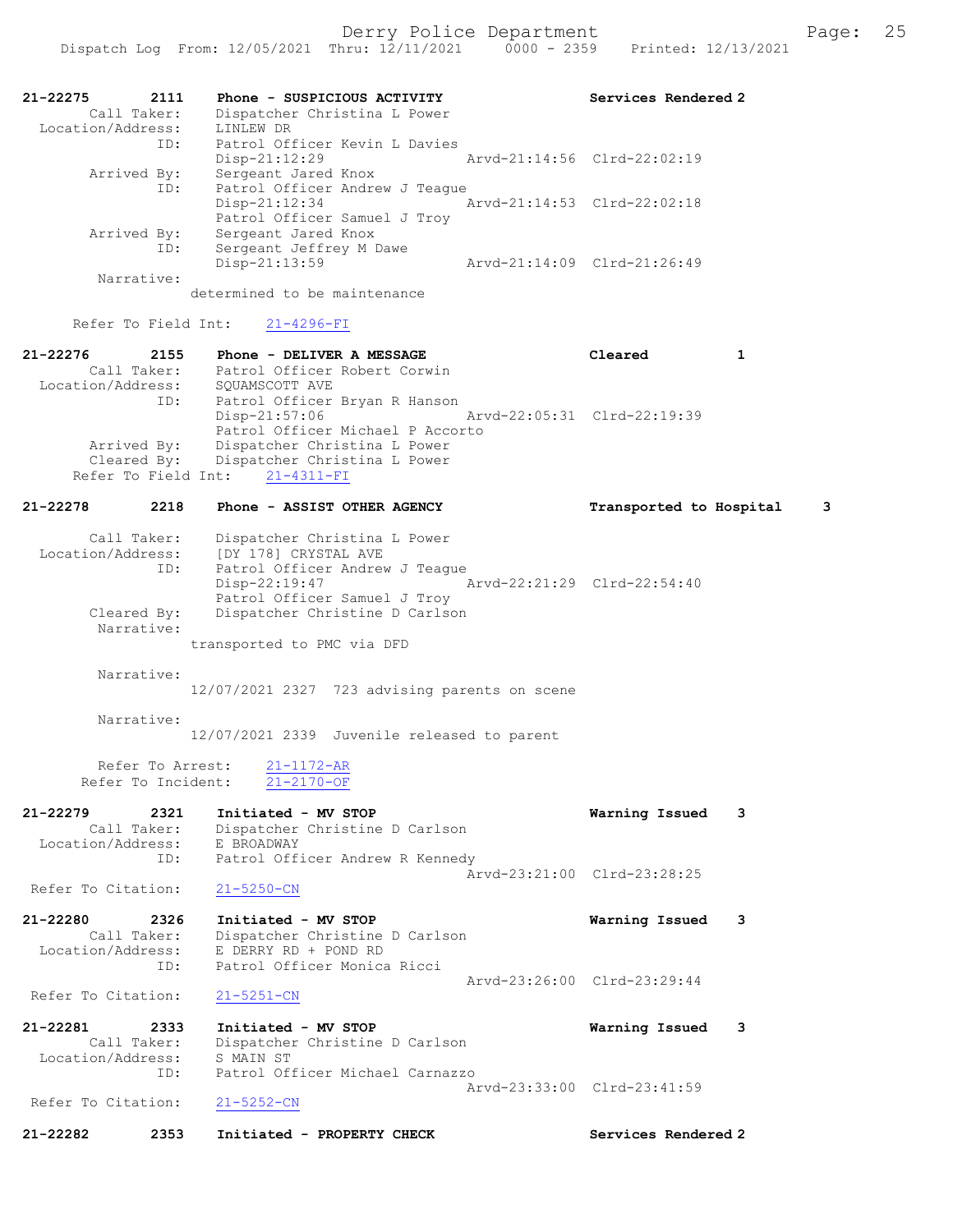Dispatch Log From: 12/05/2021 Thru: 12/11/2021 0000 - 2359 Printed: 12/13/2021 Call Taker: Dispatcher Christine D Carlson Location/Address: HUMPHREY RD<br>ID: Patrol Offic Patrol Officer Michael Carnazzo Arvd-23:53:00 Clrd-23:53:26 For Date: 12/08/2021 - Wednesday 21-22283 0009 Initiated - MV STOP Warning Issued 3<br>Call Taker: Dispatcher Christine D Carlson Dispatcher Christine D Carlson<br>S MAIN ST Location/Address: ID: Patrol Officer Andrew R Kennedy  $\bar{A}rvd-00:09:00$  Clrd-00:17:11<br>21-5254-CN Refer To Citation: 21-22284 0048 Initiated - PED CHECK SENT ON THEIR WAY 2 Call Taker: Dispatcher Christine D Carlson Location/Address: BIRCH ST<br>
ID: Patrol O Patrol Officer Michael Carnazzo Arvd-00:48:00 Clrd-00:56:34 ID: Patrol Officer Kevin L Davies Arvd-00:51:14 Clrd-00:56:32 21-22285 0104 Initiated - Parking Enforcement Services Rendered 1 Call Taker: Dispatcher Christine D Carlson<br>tion/Address: WALL ST Location/Address:<br>ID: Patrol Officer Andrew R Kennedy Arvd-01:04:00 Clrd-01:05:07 21-22286 0416 Initiated - MV STOP Warning Issued 3 Call Taker: Dispatcher Christine D Carlson Location/Address: E BROADWAY<br>ID: Patrol Off: Patrol Officer Monica Ricci Arvd-04:16:00 Clrd-04:20:28<br>The Patrol Officer Andrew B Kennedy Patrol Officer Andrew R Kennedy<br>Disp-04:16:46 Ar Disp-04:16:46 Arvd-04:16:47 Clrd-04:20:26 Refer To Citation: 21-22287 0434 Initiated - MV STOP Warning Issued 3 Call Taker: Dispatcher Christine D Carlson<br>Cion/Address: KENDALL POND RD Location/Address: ID: Patrol Officer Andrew R Kennedy Arvd-04:34:00 Clrd-04:42:23<br>
21-5256-CN Refer To Citation: 21-22288 0508 Phone - ALARM, BURGLAR False Alarm 1 Call Taker: Dispatcher Christine D Carlson<br>Location/Address: [DY 3731] ROCKINGHAM RD Location Construction Cass: [DY 3731] ROCKINGHAM RD<br>ID: Patrol Officer Michael C Patrol Officer Michael Carnazzo<br>Disp-05:09:59 A Disp-05:09:59 Arvd-05:18:52 Clrd-08:16:47<br>Cleared By: Dispatcher Jess W Arcand Dispatcher Jess W Arcand ID: Patrol Officer Monica Ricci Disp-05:10:01 Arvd-05:14:00 Clrd-08:16:40<br>Cleared By: Dispatcher Jess W Arcand Dispatcher Jess W Arcand ID: Sergeant Jeffrey M Dawe Disp-05:10:02 Arvd-05:18:51 Clrd-06:10:00<br>ID: Patrol Officer Andrew R Kennedy Patrol Officer Andrew R Kennedy<br>Disp-05:15:36 Am Disp-05:15:36 Arvd-05:24:19 Clrd-08:16:43<br>Cleared By: Dispatcher Jess W Arcand Dispatcher Jess W Arcand ID: Sergeant Seth Plumer<br>Disp-06:37:14 Disp-06:37:14 Arvd-06:46:06 Clrd-08:17:20 Cleared By: Dispatcher Jess W Arcand ID: Detective Kevin G Ruppel<br>Disp-06:42:23 Disp-06:42:23 Arvd-07:34:04 Clrd-08:19:12<br>Arrived By: Dispatcher Jess W Arcand Dispatcher Jess W Arcand Cleared By: Dispatcher Jess W Arcand ID: Detective Scott A Tompkins<br>Disp-06:42:24 Disp-06:42:24 Arvd-07:34:03 Clrd-08:19:14<br>Arrived By: Dispatcher Jess W Arcand Dispatcher Jess W Arcand Cleared By: Dispatcher Jess W Arcand

Derry Police Department The Page: 26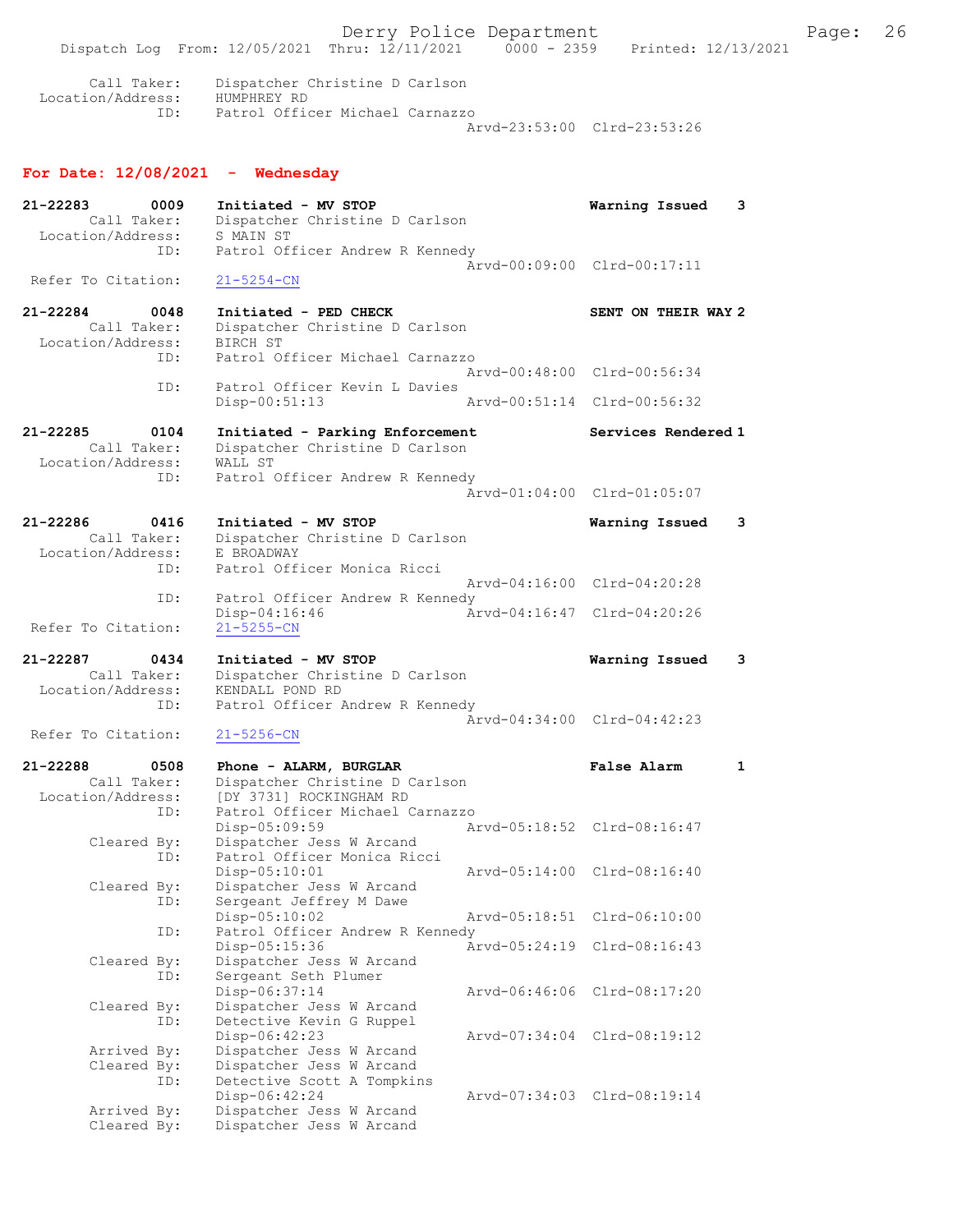Derry Police Department Page: 27 Dispatch Log From: 12/05/2021 Thru: 12/11/2021 ID: Detective Sergeant Ryan O'Rourke Disp-06:42:26 Arvd-08:16:35 Clrd-08:19:11<br>Arrived By: Dispatcher Jess W Arcand Arrived By: Dispatcher Jess W Arcand<br>Cleared By: Dispatcher Jess W Arcand Dispatcher Jess W Arcand Narrative: 12/08/2021 0521 S9 and 236 checking building Narrative: 12/08/2021 0508 Glass break front Narrative: 12/08/2021 0534 A3 notified at this time Narrative: 12/08/2021 0538 Called Det. Tompkins, responding Narrative:  $12/08/2021$  0548 Called Det. Borgatti - v/m left Narrative:  $12/08/2021$  0548 Called Det. McCarthy -  $v/m$  left Narrative: 12/08/2021 0548 Called Det. Houlis - unable to leave v/m (full) Narrative: 12/08/2021 0549 Called Det. Bouse - v/m left Narrative: 12/08/2021 0549 Called Det. Ruppel - v/m left Narrative: 12/08/2021 0549 Called Det. Doyle - unable Narrative: 12/08/2021 0549 Det. Ruppel called back - responding Narrative: 12/08/2021 0604 A1 and A2 notified at this time Narrative: 12/08/2021 0609 Called L1, v/m left Narrative:  $12/08/2021$  0609 S5 called, notified - responding Narrative: 12/08/2021 0612 L1 called back - notified Refer To Incident: 21-2171-OF 21-22289 0708 Initiated - MV STOP 1980 1000 Warning Issued 3<br>Call Taker: Dispatcher Jess W Arcand Dispatcher Jess W Arcand<br>POND RD Location/Address:<br>ID: Patrol Officer Sara R Joyce Arvd-07:08:00 Clrd-07:11:31<br>21-5257-CN Refer To Citation: 21-22290 0735 Initiated - ASSAULT 1 Report Taken 1 Call Taker: Dispatcher Jess W Arcand<br>ion/Address: PINKERTON ST Location/Address:<br>TD: Patrol Officer James M McClafferty Arvd-07:35:00 Clrd-08:08:36 21-22291 0810 Initiated - FOLLOW-UP No Action Required 2 Call Taker: Dispatcher Jess W Arcand<br>ion/Address: MUNICIPAL DR Location/Address:<br>ID: Patrol Officer Blake A Martineau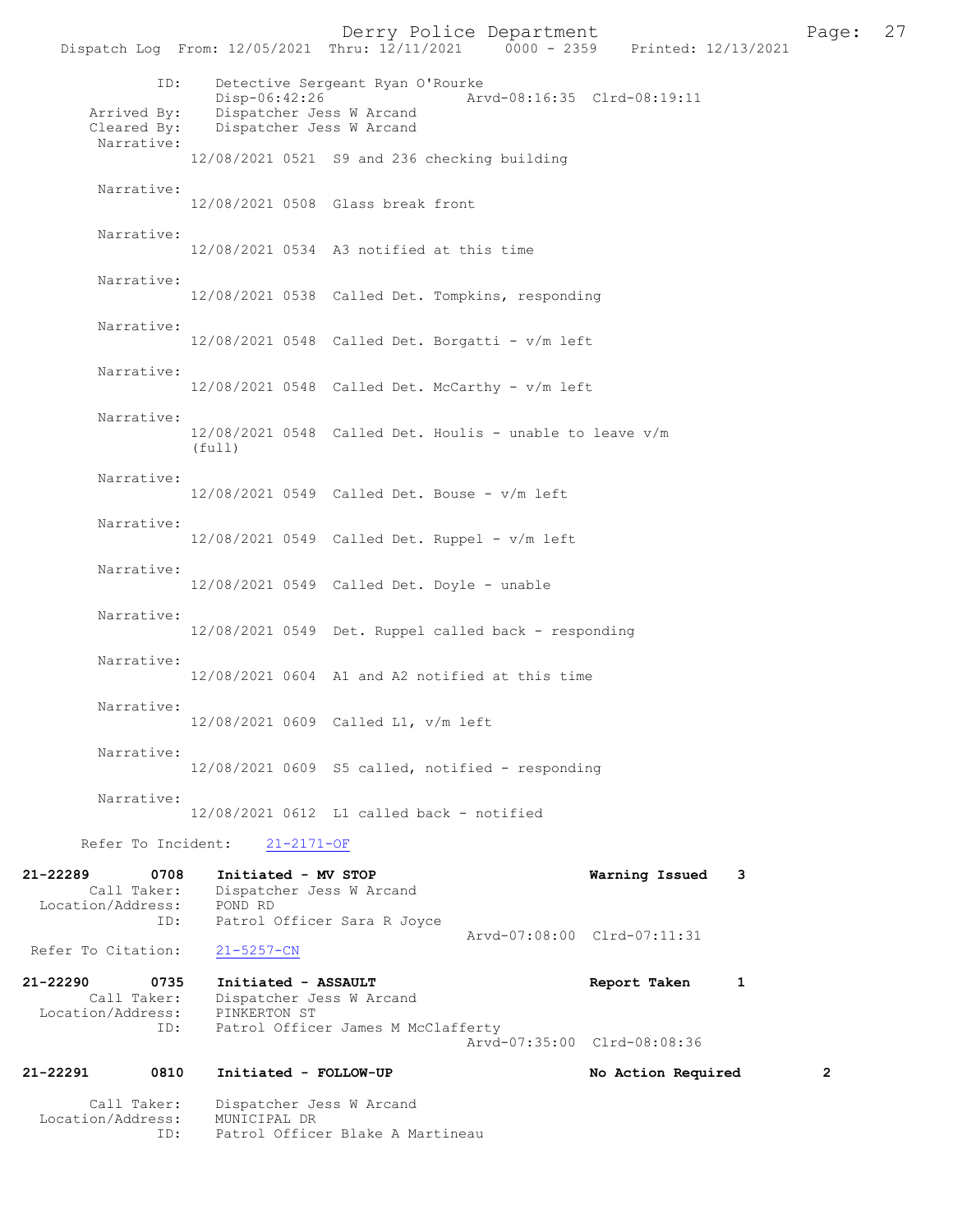Arvd-08:10:00 Clrd-08:33:04

| 21-22292<br>0844<br>Call Taker:<br>Location/Address:<br>ID: | Initiated - MV STOP<br>Dispatcher Jess W Arcand<br>CEMETERY RD<br>Patrol Officer Sara R Joyce                                         | Warning Issued<br>3                |   |
|-------------------------------------------------------------|---------------------------------------------------------------------------------------------------------------------------------------|------------------------------------|---|
| Refer To Citation:                                          | $21 - 5259 - CN$                                                                                                                      | Arvd-08:44:00 Clrd-08:49:03        |   |
| 21-22293<br>0904                                            | Phone - MV ACCIDENT                                                                                                                   | Assistance Rendered                | 1 |
| Call Taker:<br>Location/Address:                            | Dispatcher Jess W Arcand<br>BIRCH ST                                                                                                  |                                    |   |
| ID:<br>Narrative:                                           | Patrol Officer Nicholas M Granville<br>Disp-09:04:52                                                                                  | Arvd-09:07:31 Clrd-09:19:39        |   |
|                                                             | 12/08/2021 0919 DETERMINED TO BE OLD DAMAGE TO WIRE.<br>COMCAST NOTIFIED                                                              |                                    |   |
| Refer To Field Int:                                         | $21 - 4297 - FI$                                                                                                                      |                                    |   |
| 21-22294<br>0904<br>Call Taker:<br>ID:                      | Phone - ALARM, BURGLAR<br>Dispatcher Jess W Arcand<br>Location/Address: [DY 1137] N SHORE (IP) RD<br>Patrol Officer Blake A Martineau | <b>False Alarm</b><br>$\mathbf{1}$ |   |
| ID:                                                         | Disp-09:05:15<br>Patrol Officer Charles L Doherty                                                                                     | Arvd-09:14:37 Clrd-09:28:45        |   |
| Refer To Field Int:                                         | Disp-09:05:17<br>$21 - 4299 - FI$                                                                                                     | Arvd-09:20:09 Clrd-09:28:47        |   |
| $21 - 22295$<br>0924                                        | 911 - UNATTENDED DEATH                                                                                                                | Report Taken<br>2                  |   |
| Call Taker:<br>Location/Address:                            | Dispatcher Jess W Arcand<br>HOOD RD                                                                                                   |                                    |   |
| ID:                                                         | Patrol Officer Nicholas M Granville<br>Disp-09:25:59                                                                                  | Arvd-09:26:04 Clrd-12:46:57        |   |
| ID:                                                         | Patrol Officer Brendan S Holden<br>Disp-09:26:02                                                                                      | Arvd-09:26:09 Clrd-10:00:49        |   |
| ID:                                                         | Sergeant Seth Plumer<br>Disp-09:48:00                                                                                                 | Arvd-09:48:03 Clrd-10:33:40        |   |
| ID:                                                         | Patrol Officer Brendan S Holden<br>$Disp-10:02:23$                                                                                    | Arvd-10:02:26 Clrd-10:16:26        |   |
| ID:                                                         | Detective Sergeant Ryan O'Rourke<br>Disp-10:41:09                                                                                     | Arvd-10:41:11 Clrd-12:47:06        |   |
| ID:<br>Narrative:                                           | Detective Peter A Houlis<br>Disp-10:41:29                                                                                             | Arvd-10:41:31 Clrd-12:47:01        |   |
|                                                             | 12/08/2021 0926 DFD ON SCENE                                                                                                          |                                    |   |
| Narrative:                                                  | 12/08/2021 1005 A1 AND A2 NOTIFIED                                                                                                    |                                    |   |
| Narrative:                                                  | 12/08/2021 1007 728 OFF AT SILVESTRI CIR                                                                                              |                                    |   |
| Narrative:                                                  | 12/08/2021 1014 A3 NOTIFIED                                                                                                           |                                    |   |
| Narrative:                                                  | 12/08/2021 1027 C.A. NOTIFIED                                                                                                         |                                    |   |
| Narrative:                                                  | 12/08/2021 1027 M.E. FOLEY NOTIFIED                                                                                                   |                                    |   |
| Narrative:                                                  | 12/08/2021 1233 Carrier on scene                                                                                                      |                                    |   |
|                                                             | Refer To Incident: 21-2173-OF                                                                                                         |                                    |   |
| 21-22296<br>1012                                            | Initiated - WELFARE CHECK<br>Call Taker: Dispatcher Jess W Arcand                                                                     | Arrest(s) Made<br>2                |   |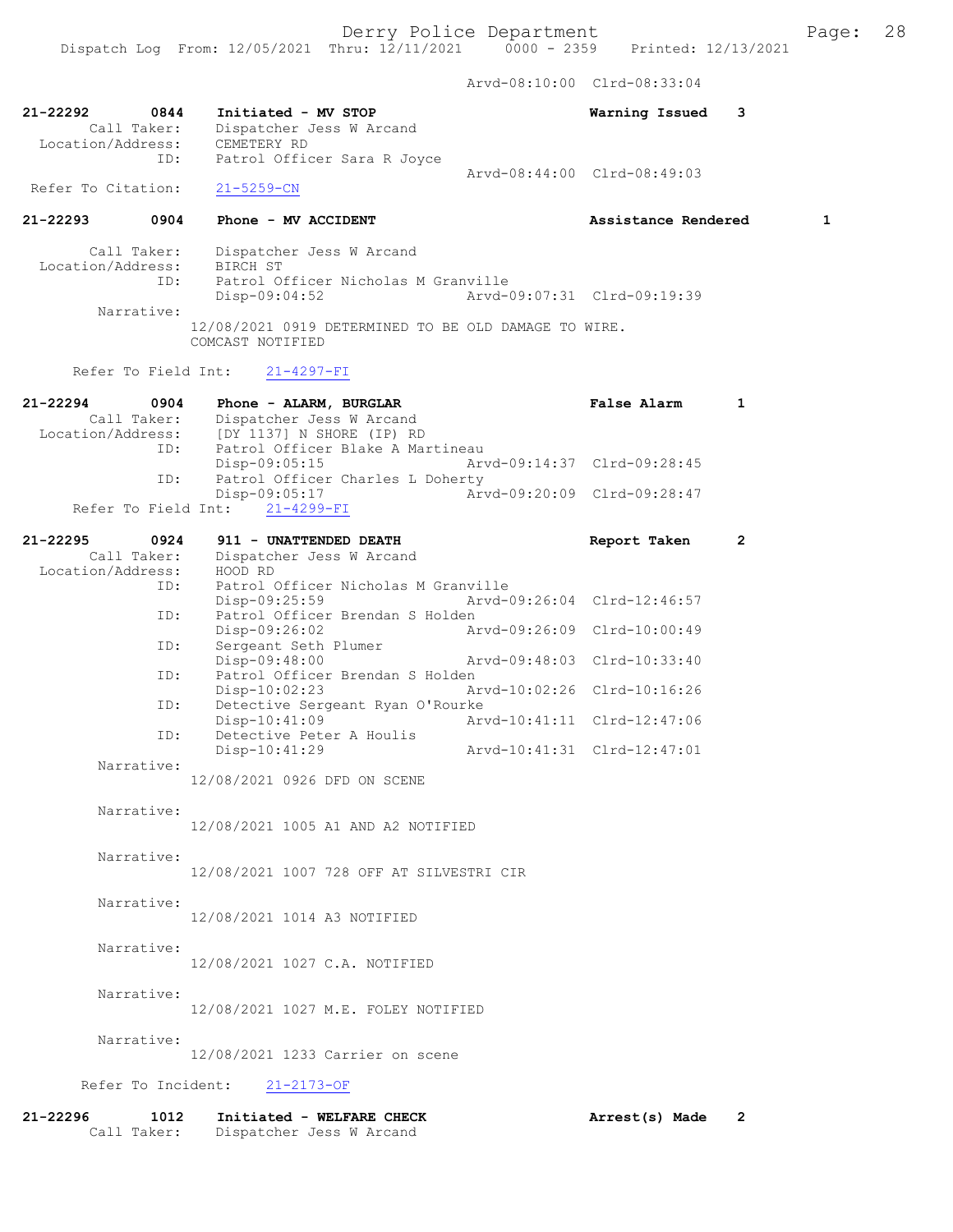Derry Police Department<br>Page: 29 Printed: 12/13/2021 0000 - 2359 Printed: 12/13/2021 Dispatch Log From: 12/05/2021 Thru: 12/11/2021 Location/Address: FOREST RIDGE RD ID: Patrol Officer Charles L Doherty Arvd-10:12:00 Clrd-12:45:14<br>Cleared By: Sergeant James M Belanger By: Sergeant James M Belanger<br>ID: Patrol Officer Brendan S H Patrol Officer Brendan S Holden<br>Disp-10:29:13 Ar Disp-10:29:13 Arvd-10:32:44 Clrd-11:28:03 ID: Sergeant Seth Plumer<br>Disp-10:33:44 Disp-10:33:44 Arvd-10:40:36 Clrd-11:25:34<br>ID: Patrol Officer Robert Corwin Patrol Officer Robert Corwin<br>Disp-11:29:02 Arvd-11:29:04 Clrd-12:25:59 Narrative: 12/08/2021 1040 FAIRWAY'S OFFICE NOTIFIED Narrative: 12/08/2021 1047 ENTRY GAINED Narrative: 12/08/2021 1051 ONE IN CUSTODY Narrative: 12/08/2021 1055 418 EN ROUTE TO HQ WITH ONE SM 43460.2 Narrative: 12/08/2021 1105 418 OFF AT HQ EM 43462.2. IDENTIFIED AS: TIANA PATNAUDE 3 FOREST RIDGE RD #133 DERRY NH DOB 4/20/98 Narrative: 12/08/2021 1105 DFD NOTIFIED AND RESPONDING Narrative: 12/08/2021 1110 DFD CANCELLED Narrative: 12/08/2021 1244 Subject released on a summons with a court date of 03/10/22. Refer To Arrest: 21-1173-AR 21-22297 1022 Initiated - MV STOP Warning Issued 3 Call Taker: Dispatcher Jess W Arcand<br>.on/Address: E BROADWAY Location/Address:<br>ID: Patrol Officer Blake A Martineau Arvd-10:22:00 Clrd-10:31:39 Refer To Citation: 21-5260-CN 21-22298 1106 911 - MEDICAL EMERGENCY Services Rendered 1<br>Call Taker: Dispatcher Jess W Arcand Dispatcher Jess W Arcand<br>WAYNE DR Location/Address:<br>ID: Patrol Officer Sara R Joyce<br>Disp-11:07:09 Arvd-11:12:10 Clrd-11:25:24 ID: Patrol Officer Blake A Martineau Arvd-11:13:13 Clrd-11:25:27 Narrative: 12/08/2021 1112 DFD ON SCENE Refer To Field Int: 21-4298-FI 21-22299 1135 Initiated - FOLLOW-UP No Action Required 2 Call Taker: Dispatcher Jess W Arcand<br>ion/Address: ROCKINGHAM RD Location/Address: ID: Detective Scott A Tompkins Arvd-11:35:00 Clrd-13:39:32 ID: Detective Kevin G Ruppel<br>Disp-11:35:25 Disp-11:35:25 Arvd-11:35:27 Clrd-13:39:31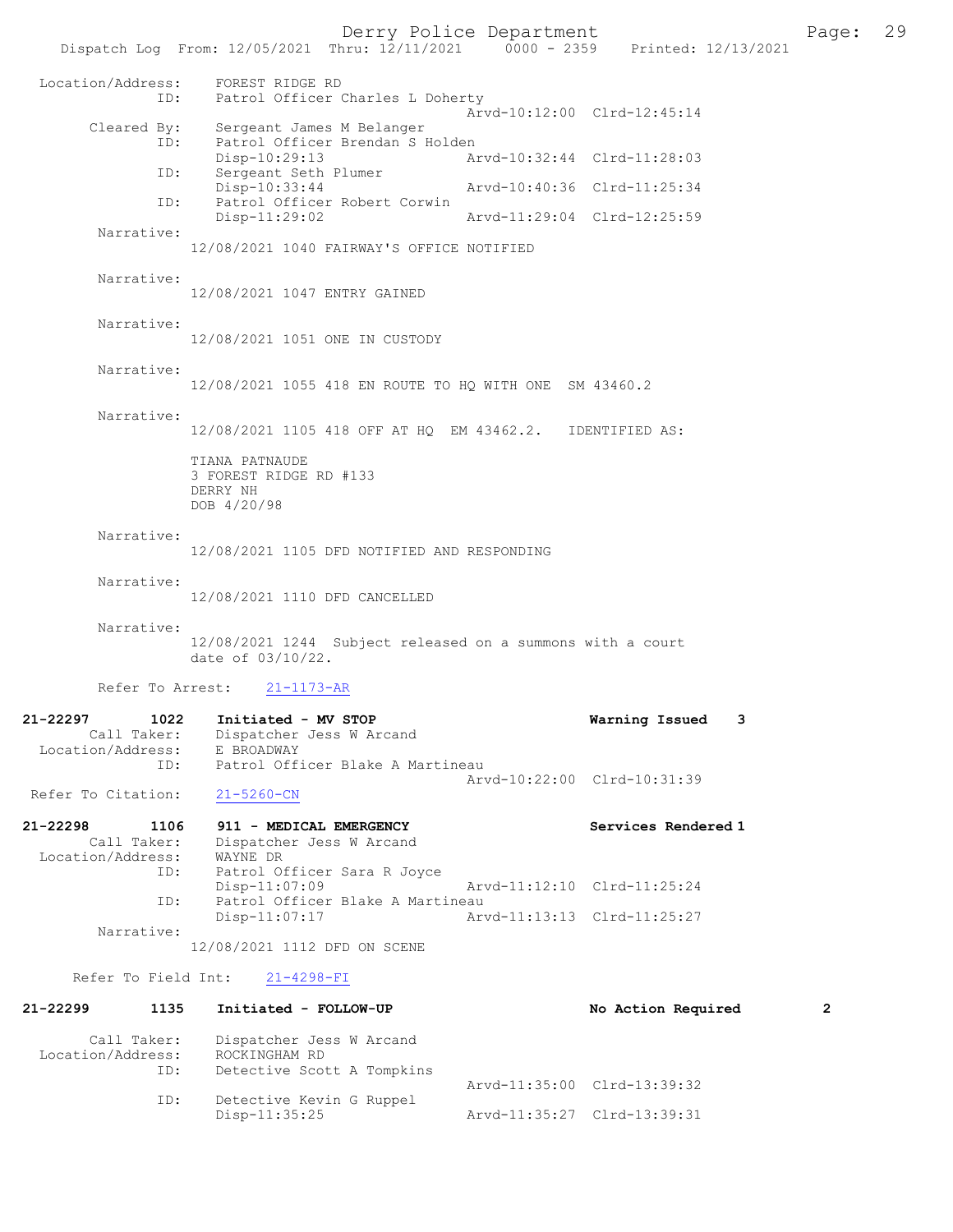Derry Police Department Fage: 30 Dispatch Log From:  $12/05/2021$  Thru:  $12/11/2021$  0000 - 2359 Printed:  $12/13/2021$ 21-22300 1139 Initiated - MV STOP Warning Issued 3 Call Taker: Dispatcher Jess W Arcand Location/Address: ROLLINS ST + FRANKLIN ST ID: Patrol Officer Brendan S Holden Arvd-11:39:00 Clrd-11:49:17 Refer To Citation: 21-5262-CN 21-22301 1226 Phone - ANIMAL COMPLAINT Could Not Locate 1 Call Taker: Dispatcher Jess W Arcand Location/Address: BOWERS RD ESS. DOWERS RD<br>ID: Patrol Officer Brendan S Holden<br>Disp-12:27:10 Ar Disp-12:27:10 Arvd-12:33:25 Clrd-12:34:40 Narrative: loose dog 21-22302 1320 Initiated - FOLLOW-UP No Action Required 2 Call Taker: Dispatcher Jess W Arcand Location/Address: MUNICIPAL DR ID: Patrol Officer Sara R Joyce Arvd-13:20:00 Clrd-13:40:05 21-22303 1325 Phone - HIT AND RUN Report Taken 2 Call Taker: Dispatcher Jess W Arcand Location/Address: PINGREE HILL RD ID: Patrol Officer Sara R Joyce Disp-13:40:39 Arvd-13:48:24 Clrd-14:06:36 Narrative: 12/08/2021 1349 OFF WITH MA731HZ3 Refer To Incident: 21-2174-OF Refer To Accident: 21-607-AC 21-22304 1354 Phone - ASSIST CITIZEN ADVICE GIVEN 3 Call Taker: Dispatcher Jess W Arcand Location/Address: W BROADWAY ID: Patrol Officer Andrew J Teague Disp-15:16:12 Arvd-15:19:54 Clrd-15:32:23 Patrol Officer Ryan M Panaro Dispatched By: Dispatcher Christina L Power Arrived By: Dispatcher Christina L Power Cleared By: Dispatcher Christina L Power Refer To Field Int: 21-4314-FI 21-22305 1401 Phone - VANDALISM **Phone - VANDALISM ADVICE GIVEN** 3 Call Taker: Patrol Officer Robert Corwin Location/Address: PEABODY RD ANX ID: Patrol Officer Charles L Doherty Disp-14:06:49 Arvd-14:16:36 Clrd-14:34:07 Dispatched By: Dispatcher Jess W Arcand Arrived By: Dispatcher Jess W Arcand Cleared By: Dispatcher Jess W Arcand Narrative: Red dots left on door 21-22306 1421 Phone - THEFT Report Taken 2 Call Taker: Dispatcher Jess W Arcand Location/Address: CEMETERY RD ID: Patrol Officer Blake A Martineau Disp-14:22:04 Arvd-14:28:21 Clrd-15:11:47 Cleared By: Dispatcher Christina L Power Narrative: 12/08/2021 1431 THEFT OF ORNAMENTAL TREE

Refer To Incident: 21-2175-OF

| 21-22307 | 1433        | Initiated - SUSPICIOUS ACTIVITY | Could Not Locate 2 |  |
|----------|-------------|---------------------------------|--------------------|--|
|          | Call Taker: | Dispatcher Jess W Arcand        |                    |  |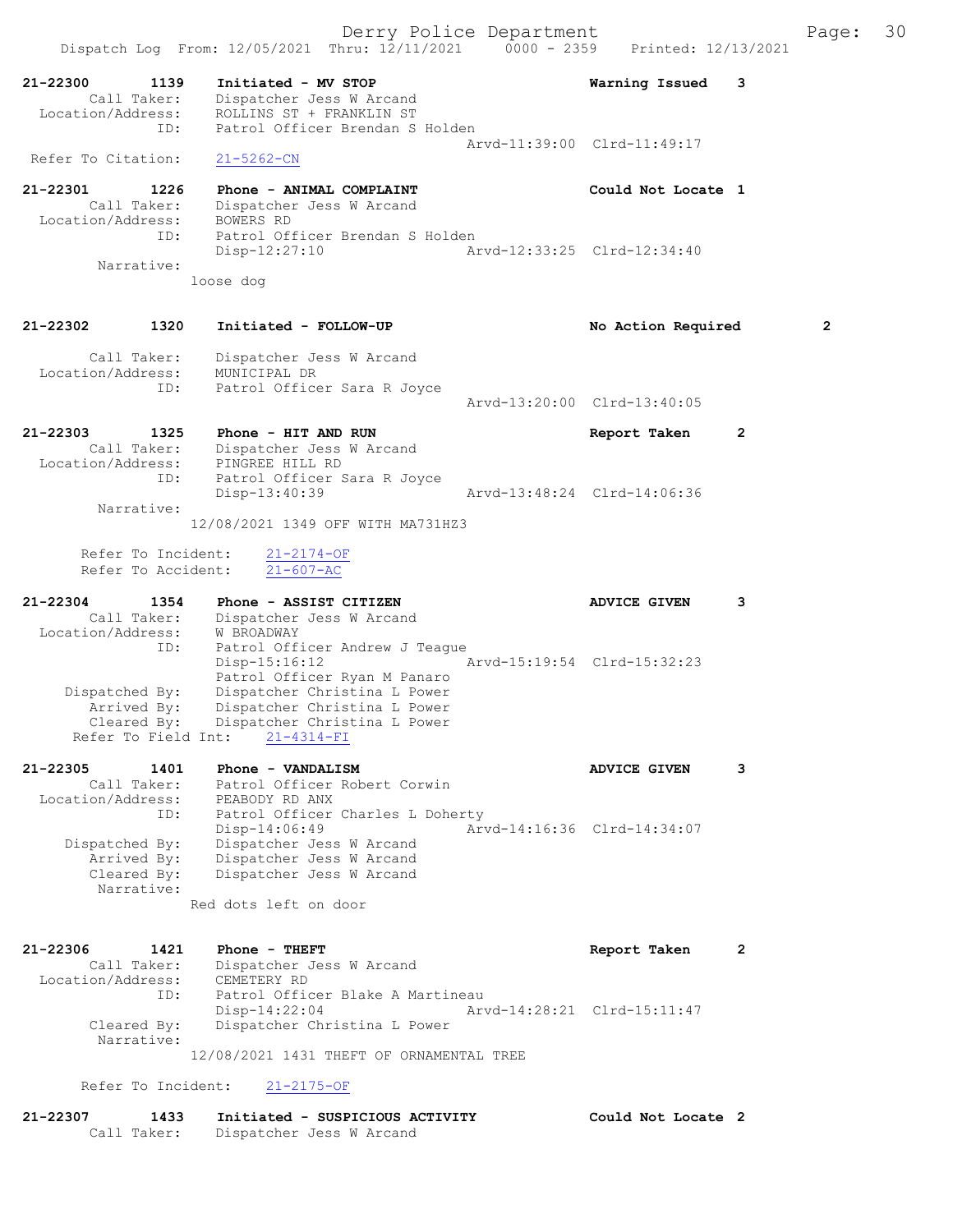Derry Police Department Fage: 31 Dispatch Log From: 12/05/2021 Thru: 12/11/2021 0000 - 2359 Printed: 12/13/2021 Location/Address: CRYSTAL AVE ID: Patrol Officer Brian J Landry Arvd-14:33:00 Clrd-14:38:16 21-22308 1451 Phone - SUSPICIOUS ACTIVITY ADVICE GIVEN 2 Call Taker: Dispatcher Jess W Arcand Location/Address: HARDY CT ID: Patrol Officer Andrew J Teague Disp-15:32:31 Arvd-15:35:16 Clrd-15:56:47 Patrol Officer Ryan M Panaro Dispatched By: Dispatcher Christina L Power Arrived By: Dispatcher Christina L Power Cleared By: Dispatcher Christina L Power Refer To Field Int: 21-4313-FI 21-22309 1520 Initiated - MV STOP Warning Issued 3 Call Taker: Dispatcher Christina L Power Location/Address: W BROADWAY ID: Patrol Officer James M McClafferty Arvd-15:20:00 Clrd-15:25:34 Refer To Citation: 21-5263-CN 21-22310 1521 Phone - SUSPICIOUS ACTIVITY Services Rendered 2 Call Taker: Dispatcher Christina L Power Location/Address: GLORIA TER ID: Patrol Officer Nathan S Lavoie Disp-15:22:09 Arvd-15:28:16 Clrd-15:40:31 Narrative: checked and found no issues Refer To Field Int: 21-4312-FI 21-22311 1532 Initiated - FOLLOW-UP Cleared 2 Call Taker: Dispatcher Christina L Power Location/Address: E BROADWAY ID: Patrol Officer Casey J Noyes Disp-15:54:36 Arvd-15:54:37 Clrd-15:54:54 21-22312 1533 Initiated - MV STOP Warning Issued 3 Call Taker: Dispatcher Christina L Power Location/Address: E BROADWAY ID: Patrol Officer James M McClafferty Arvd-15:33:00 Clrd-15:37:46<br>21-5264-CN Refer To Citation: 21-22313 1535 Phone - MV ACCIDENT Report Taken 1 Call Taker: Dispatcher Christina L Power Location/Address: FRANKLIN ST ID: Patrol Officer Samuel J Troy Disp-15:37:16 Arvd-15:42:29 Clrd-16:22:37 Narrative: REPORTABE- FISHER V. LEEDS Refer To Accident: 21-608-AC 21-22314 1539 Initiated - MV STOP Warning Issued 3 Call Taker: Dispatcher Christina L Power Location/Address: MERCHANTS ROW ID: Patrol Officer James M McClafferty Arvd-15:39:00 Clrd-15:44:29 Refer To Citation: 21-5265-CN 21-22315 1549 Initiated - MV STOP Warning Issued 3 Call Taker: Dispatcher Christina L Power Location/Address: E BROADWAY ID: Patrol Officer James M McClafferty Arvd-15:49:00 Clrd-15:54:41 Refer To Citation: 21-5267-CN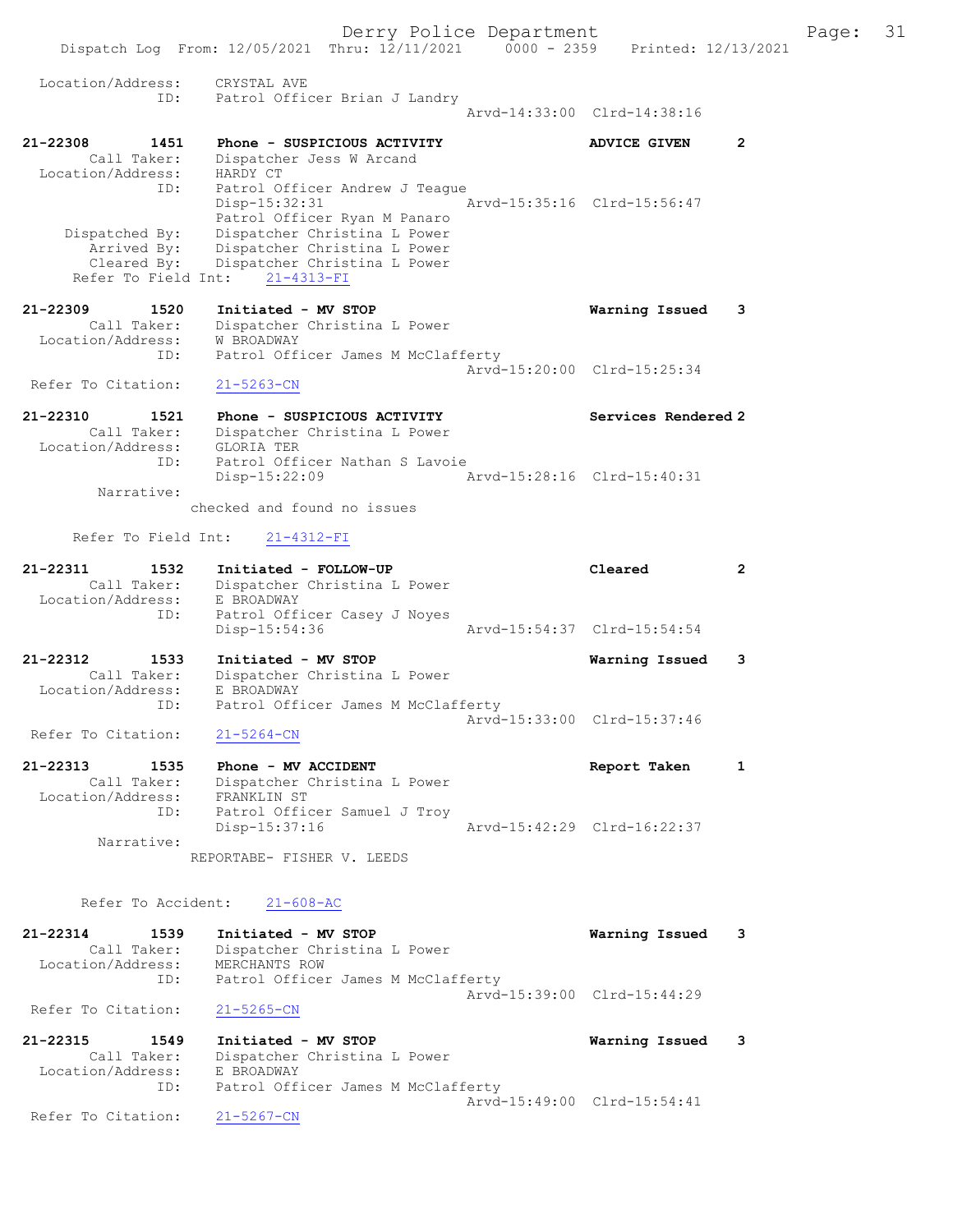Derry Police Department Fage: 32 Dispatch Log From: 12/05/2021 Thru: 12/11/2021 0000 - 2359 Printed: 12/13/2021 21-22316 1552 Initiated - MV STOP Warning Issued 3 Call Taker: Sergeant Jared Knox Location/Address: TSIENNETO RD ID: Patrol Officer Jeffrey R Pike Arvd-15:52:00 Clrd-15:54:48 Cleared By: Dispatcher Christina L Power Refer To Citation: 21-5266-CN 21-22317 1556 Initiated - MV STOP Warning Issued 3 Call Taker: Sergeant Jared Knox Location/Address: W BROADWAY ID: Patrol Officer James M McClafferty Arvd-15:56:00 Clrd-16:01:32 Cleared By: Dispatcher Christina L Power Refer To Citation: 21-5268-CN 21-22318 1603 Initiated - MV STOP Warning Issued 3 Call Taker: Dispatcher Christina L Power Location/Address: TSIENNETO RD ID: Patrol Officer Jeffrey R Pike Arvd-16:03:00 Clrd-16:05:40 Cleared By: Patrol Officer Jeffrey R Pike Refer To Citation: 21-5269-CN 21-22319 1612 Initiated - MV STOP Warning Issued 3 Call Taker: Dispatcher Christina L Power Location/Address: W BROADWAY ID: Patrol Officer James M McClafferty Arvd-16:12:00 Clrd-16:17:39<br>21-5270-CN Refer To Citation: 21-22320 1615 Initiated - MV STOP Warning Issued 3 Call Taker: Dispatcher Christina L Power Location/Address: RT 28 ID: Patrol Officer Jeffrey R Pike Arvd-16:15:00 Clrd-16:20:54 Refer To Citation: 21-5271-CN 21-22321 1616 Phone - WELFARE CHECK 10 Report Taken 2 Call Taker: Dispatcher Christina L Power Location/Address: MATTHEW DR ID: Patrol Officer Andrew J Teague Disp-16:17:16 Arvd-16:22:15 Clrd-16:53:35 Patrol Officer Ryan M Panaro ID: Sergeant Jeffrey M Dawe<br>Disp-16:17:23 Disp-16:17:23 Arvd-16:22:18 Clrd-16:53:38 Refer To Incident: 21-2176-OF 21-22322 1621 Initiated - MV STOP Warning Issued 3 Call Taker: Dispatcher Christina L Power Location/Address: W BROADWAY ID: Patrol Officer James M McClafferty Arvd-16:21:00 Clrd-16:25:44 Refer To Citation: 21-5272-CN 21-22323 1626 Initiated - MV STOP Warning Issued 3 Call Taker: Dispatcher Christina L Power Location/Address: RT 28 ID: Patrol Officer Jeffrey R Pike Arvd-16:26:00 Clrd-16:31:26 Refer To Citation: 21-5273-CN 21-22324 1634 Initiated - MV STOP 1634 Varning Issued 3<br>Call Taker: Dispatcher Christina L Power Call Taker: Dispatcher Christina L Power Location/Address: RT 28 ID: Patrol Officer Jeffrey R Pike Arvd-16:34:00 Clrd-16:40:41 Refer To Citation: 21-5274-CN

21-22325 1637 Initiated - MV STOP Warning Issued 3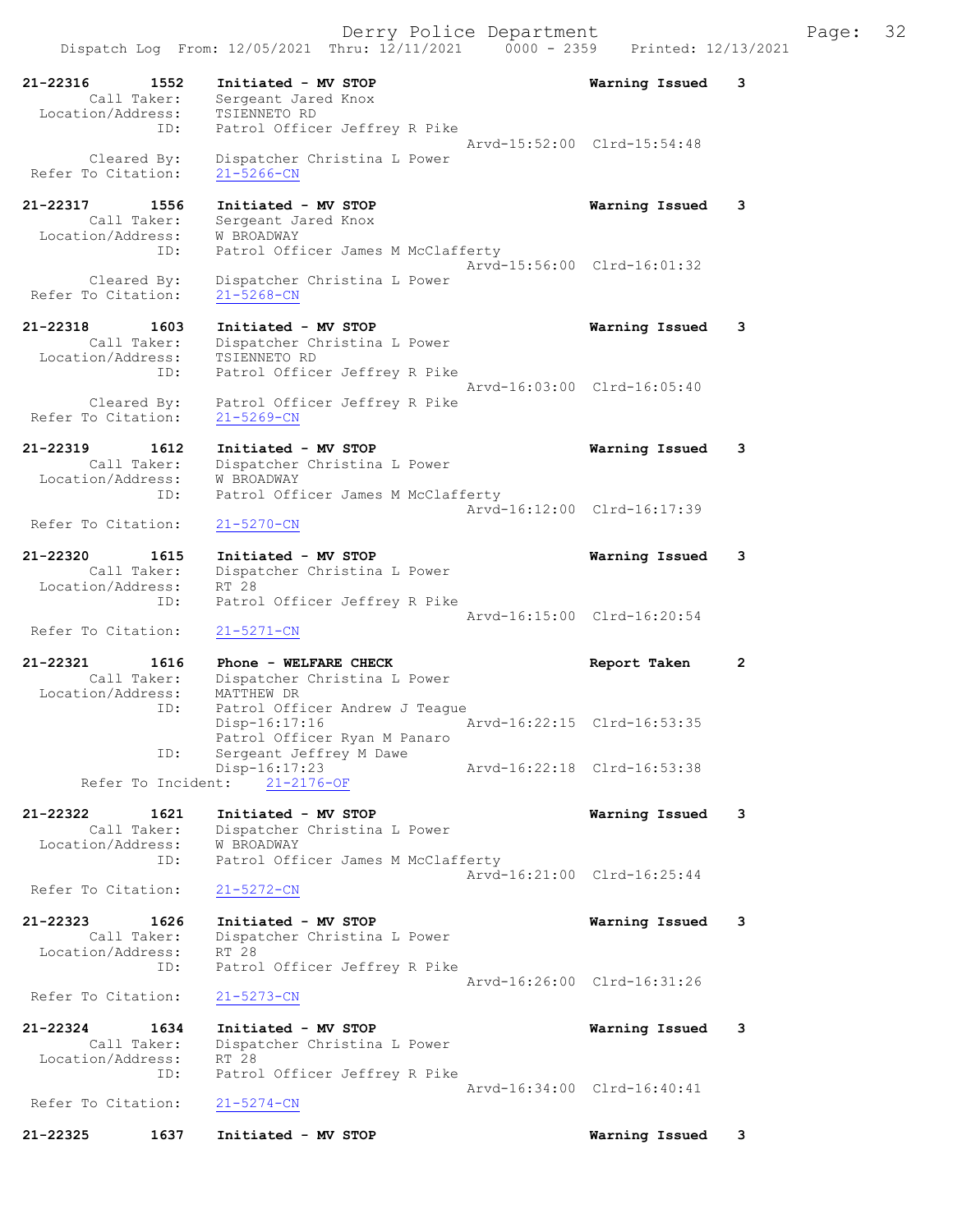Derry Police Department Fage: 33 Dispatch Log From: 12/05/2021 Thru: 12/11/2021 0000 - 2359 Printed: 12/13/2021 Call Taker: Dispatcher Christina L Power Location/Address: W BROADWAY ID: Patrol Officer James M McClafferty Arvd-16:37:00 Clrd-16:45:46 Refer To Citation: 21-5275-CN 21-22326 1646 Phone - MV CHECK 1 21-22326 Matter Rectified 1 Call Taker: Dispatcher Christina L Power Location/Address: FAIRWAY DR ID: Patrol Officer Samuel J Troy Disp-16:47:23 Arvd-16:53:20 Clrd-17:03:45 Narrative: mv running for quite some time Narrative: checked and determined to be an oversight Refer To Field Int: 21-4322-FI 21-22327 1648 Initiated - MV STOP Warning Issued 3 Call Taker: Dispatcher Christina L Power Location/Address: RT 28 ID: Patrol Officer Jeffrey R Pike Arvd-16:48:00 Clrd-16:53:49 Refer To Citation: 21-5276-CN 21-22328 1659 Phone - ROAD HAZARD Removed Hazard 2 Call Taker: Dispatcher Christina L Power Location/Address: CHESTER RD<br>ID: Patrol Officer<br>Disp-16:59:40 Patrol Officer Nathan S Lavoie Disp-16:59:40 Arvd-17:02:42 Clrd-17:04:29 Narrative: lg blk bag Narrative: moved off to the side 21-22329 1705 Initiated - MV STOP Warning Issued 3 Call Taker: Dispatcher Christina L Power Location/Address: WINDHAM RD ID: Patrol Officer Jeffrey R Pike Arvd-17:05:00 Clrd-17:12:13<br>21-5277-CN Refer To Citation: 21-22330 1709 Initiated - MV STOP Warning Issued 3 Call Taker: Dispatcher Christina L Power Location/Address: W BROADWAY ID: Patrol Officer James M McClafferty Arvd-17:09:00 Clrd-17:16:40 Refer To Citation: 21-5278-CN 21-22331 1721 Initiated - MV STOP Warning Issued 3 Call Taker: Dispatcher Christina L Power Location/Address: S MAIN ST ID: Patrol Officer Jeffrey R Pike Arvd-17:21:00 Clrd-17:34:38<br>21-5279-CN Refer To Citation: 21-22332 1724 Initiated - MV STOP Warning Issued 3 Call Taker: Dispatcher Christina L Power Location/Address: W BROADWAY ID: Patrol Officer James M McClafferty Arvd-17:24:00 Clrd-17:31:07 Refer To Citation: 21-5280-CN 21-22333 1729 Walk-In - SUSPICIOUS ACTIVITY Warning Issued 2 Call Taker: Dispatcher Christina L Power Location/Address: LARAWAY CT ID: Patrol Officer Collin Kennedy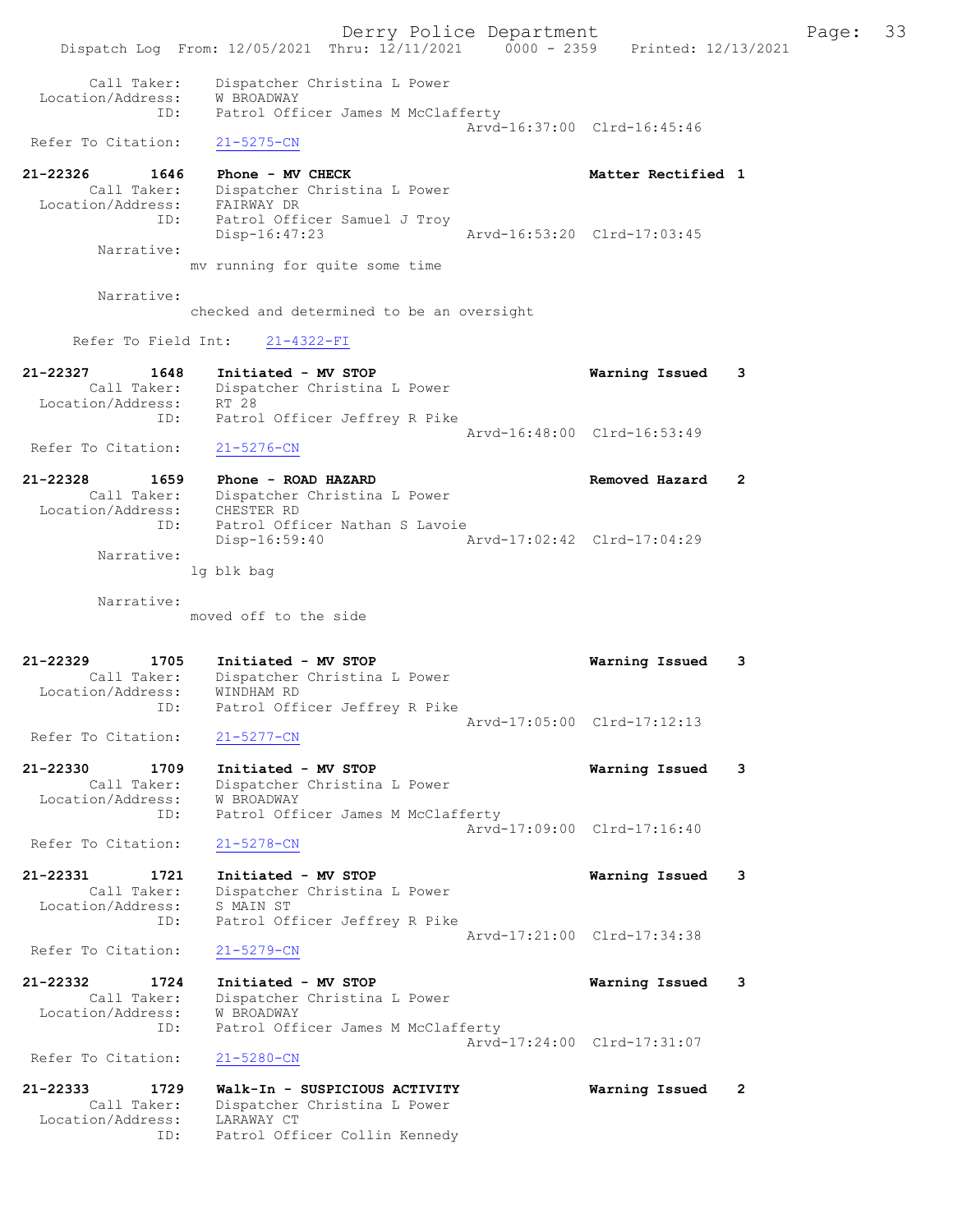Dispatch Log From: 12/05/2021 Thru: 12/11/2021 0000 - 2359 Printed: 12/13/2021 Disp-17:34:43 Arvd-17:34:46 Clrd-17:34:47 Refer To Incident: 21-2178-OF 21-22334 1747 Initiated - MV STOP Warning Issued 3 Call Taker: Dispatcher Christina L Power Location/Address: RT 28 ID: Patrol Officer Jeffrey R Pike Arvd-17:47:00 Clrd-17:54:10 Refer To Citation: 21-5281-CN 21-22335 1753 Phone - SERVE RESTRAINING ORDER Served 2 Call Taker: Dispatcher Christina L Power Location/Address: FAIRWAY DR ID: Patrol Officer Casey J Noyes<br>Disp-17:54:02 Disp-17:54:02 Arvd-17:54:07 Clrd-17:59:10<br>ID: Patrol Officer Samuel J Trov Patrol Officer Samuel J Troy<br>Disp-17:54:06 Disp-17:54:06 Arvd-17:54:08 Clrd-18:09:05 ID: Patrol Officer Casey J Noyes<br>Disp-17:59:13 Disp-17:59:13 Arvd-17:59:15 Clrd-18:09:07 21-22336 1754 Initiated - MV STOP Warning Issued 3 Call Taker: Dispatcher Christina L Power Location/Address: RT 28 ID: Patrol Officer Jeffrey R Pike Arvd-17:54:00 Clrd-17:58:43 Refer To Citation: 21-5282-CN 21-22337 1757 Initiated - MV STOP Warning Issued 3 Call Taker: Dispatcher Christina L Power Location/Address: W BROADWAY ID: Patrol Officer James M McClafferty Arvd-17:57:00 Clrd-18:05:26 Refer To Citation: 21-5283-CN 21-22338 1801 Initiated - MV STOP Warning Issued 3 Call Taker: Dispatcher Christina L Power<br>tion/Address: RT 28 Location/Address:<br>ID: Patrol Officer Jeffrey R Pike Arvd-18:01:00 Clrd-18:09:37 Refer To Citation: 21-5284-CN 21-22339 1811 Initiated - MV STOP Warning Issued 3 Call Taker: Dispatcher Christina L Power Location/Address: RT 28 ID: Patrol Officer Jeffrey R Pike Arvd-18:11:00 Clrd-18:16:01 Refer To Citation: 21-5285-CN 21-22340 1822 Initiated - MV STOP Warning Issued 3 Call Taker: Dispatcher Christina L Power Location/Address: N MAIN ST ID: Patrol Officer Jeffrey R Pike Arvd-18:22:00 Clrd-18:24:07 Refer To Citation: 21-5286-CN 21-22341 1822 Initiated - MV STOP Warning Issued 3 Call Taker: Dispatcher Christina L Power Location/Address: N MAIN ST ID: Patrol Officer Nathan S Lavoie Arvd-18:22:00 Clrd-18:31:35<br>21-5287-CN Refer To Citation: 21-22342 1831 Initiated - MV STOP Warning Issued 3 Call Taker: Dispatcher Christina L Power Location/Address: TSIENNETO RD IS וואמאומוס איז TD: Patrol Officer Jeffrey R Pike Arvd-18:31:00 Clrd-18:37:49 Refer To Citation: 21-5288-CN

21-22343 1832 Phone - SUSPICIOUS ACTIVITY Report Taken 2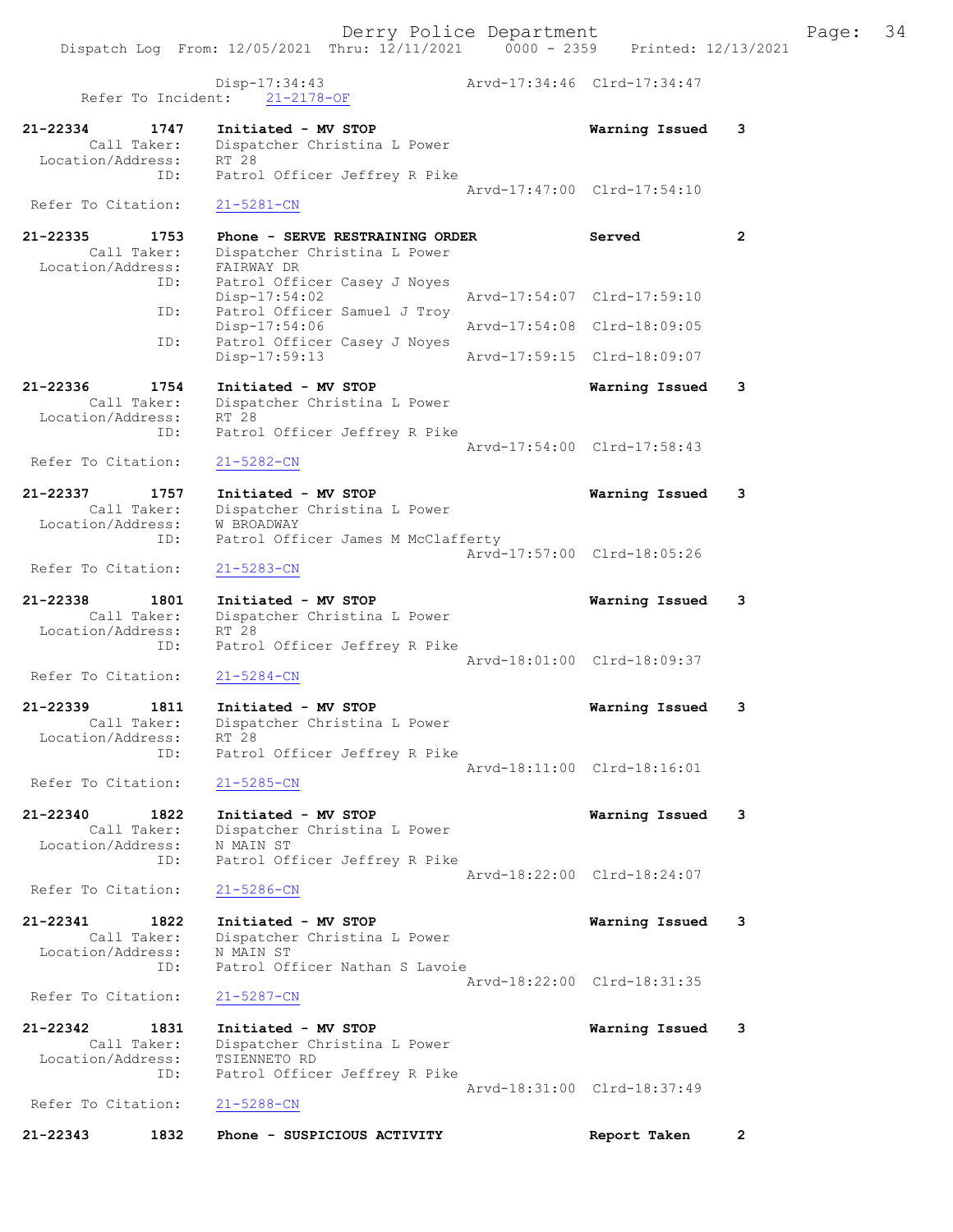Derry Police Department Fage: 35

 Dispatch Log From: 12/05/2021 Thru: 12/11/2021 0000 - 2359 Printed: 12/13/2021 Call Taker: Dispatcher Christina L Power Location/Address: HAMPSTEAD RD ID: Patrol Officer Samuel J Troy Disp-18:34:44 Arvd-18:40:44 Clrd-19:33:24 ID: Patrol Officer Kevin L Davies<br>Disp-18:34:48 Mrvd-18:40:46 Clrd-19:33:22 Disp-18:34:48 ID: Sergeant Jeffrey M Dawe<br>Disp-18:55:14 Disp-18:55:14 Arvd-19:04:53 Clrd-19:33:19 Refer To Incident: 21-2177-OF 21-22344 1839 Initiated - MV STOP Warning Issued 3 Call Taker: Dispatcher Christina L Power Location/Address: TSIENNETO RD ID: Patrol Officer Jeffrey R Pike Arvd-18:39:00 Clrd-18:45:56<br>21-5289-CN Refer To Citation: 21-22345 1847 Initiated - MV STOP Warning Issued 3 Call Taker: Dispatcher Christina L Power Location/Address: CHESTER RD ID: Patrol Officer Nathan S Lavoie Arvd-18:47:00 Clrd-18:54:49 Refer To Citation: 21-5291-CN 21-22346 1849 Initiated - MV STOP Warning Issued 3 Call Taker: Dispatcher Christina L Power Location/Address: TSIENNETO RD ID: Patrol Officer Jeffrey R Pike Arvd-18:49:00 Clrd-18:53:46<br>21-5290-CN Refer To Citation: 21-22347 1852 Initiated - MV STOP Warning Issued 3 Call Taker: Dispatcher Christina L Power Location/Address: CRYSTAL AVE ID: Patrol Officer James M McClafferty Arvd-18:52:00 Clrd-18:57:40 Refer To Citation: 21-5292-CN 21-22348 1857 Initiated - MV STOP Warning Issued 3 Call Taker: Dispatcher Christina L Power Location/Address: TSIENNETO RD ID: Patrol Officer Jeffrey R Pike Arvd-18:57:00 Clrd-19:02:04<br>21-5293-CN Refer To Citation: 21-22349 1908 Phone - ASSIST OTHER AGENCY Could Not Locate 3 Call Taker: Dispatcher Christina L Power Location/Address: DICKEY ST ID: Patrol Officer Andrew J Teague Disp-19:08:48 Arvd-19:18:22 Clrd-19:18:26 Patrol Officer Ryan M Panaro Arrived By: Patrol Officer Collin Kennedy Cleared By: Patrol Officer Collin Kennedy ID: Patrol Officer Nathan S Lavoie Disp-19:08:57 Arvd-19:18:35 Clrd-19:18:36 Arrived By: Patrol Officer Collin Kennedy Cleared By: Patrol Officer Collin Kennedy 21-22350 1928 Initiated - MV STOP Warning Issued 3 Call Taker: Dispatcher Christina L Power Location/Address: TSIENNETO RD ID: Patrol Officer Nathan S Lavoie Arvd-19:28:00 Clrd-19:39:02 Refer To Citation: 21-5294-CN 21-22351 1931 Phone - ERRATIC OPERATION Gone on Arrival 2 Call Taker: Dispatcher Christina L Power<br>Dispatcher Christina L Power<br>The Christian L Call 1.<br>Location/Address:<br>ID: Patrol Officer Andrew J Teague<br>Disp-19:32:33 Arvd-19:35:54 Clrd-19:38:23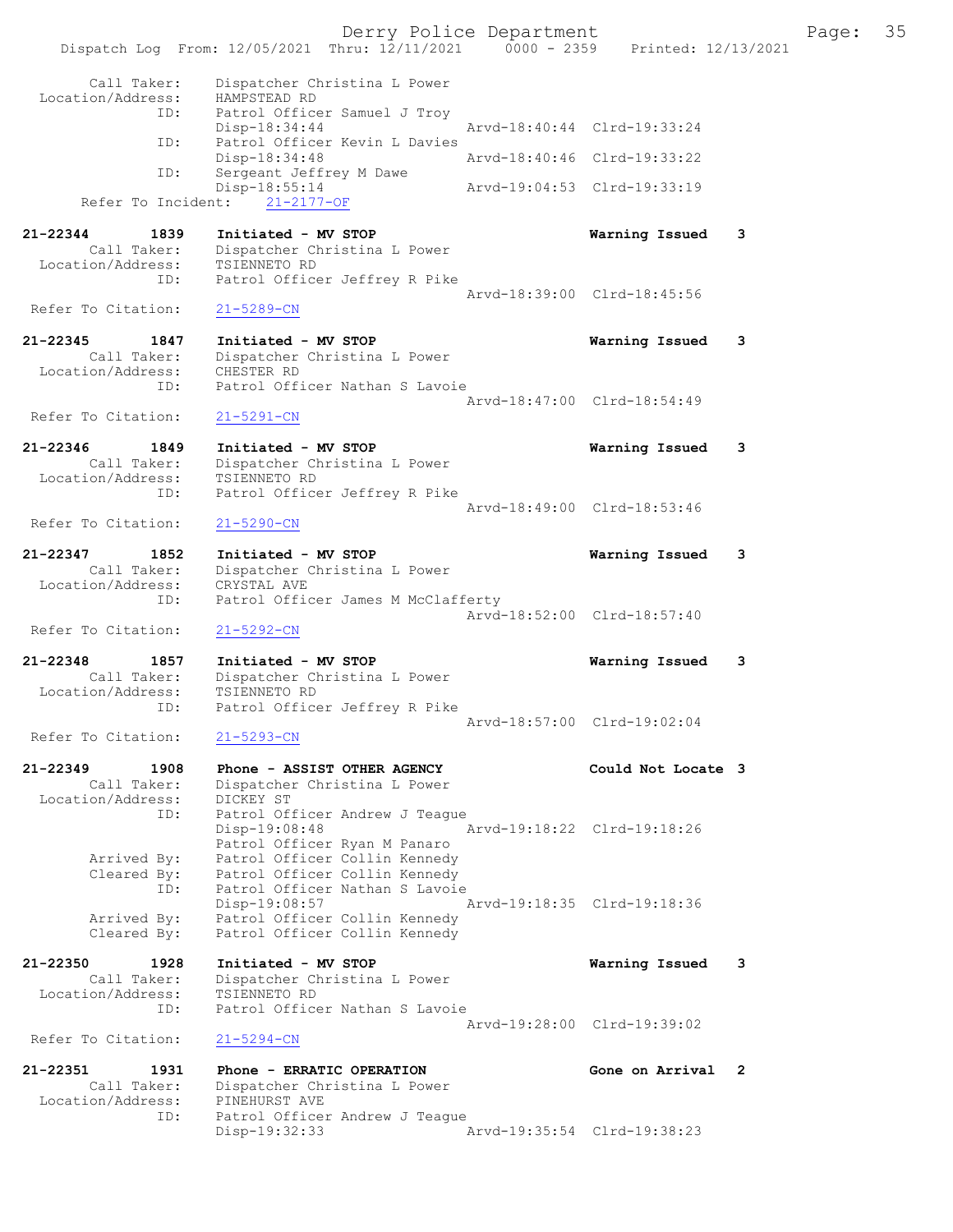Patrol Officer Ryan M Panaro Narrative:

GRY SUV SUBARU

| 21-22352<br>2004<br>Call Taker:<br>Location/Address:            | Radio - FOLLOW-UP<br>Dispatcher Christina L Power<br>[LDY] CROSS                                                | Cleared                     | $\overline{2}$ |
|-----------------------------------------------------------------|-----------------------------------------------------------------------------------------------------------------|-----------------------------|----------------|
| ID:                                                             | Patrol Officer Kevin L Davies<br>$Disp-20:04:53$                                                                | Arvd-20:04:54 Clrd-20:08:57 |                |
| 21-22353<br>2120<br>Call Taker:<br>Location/Address:            | Phone - ASSIST OTHER AGENCY<br>Dispatcher Christina L Power<br>WALL ST                                          | Could Not Locate 3          |                |
| ID:<br>Arrived By:                                              | Patrol Officer Andrew J Teaque<br>$Disp-21:50:54$<br>Patrol Officer Ryan M Panaro<br>Sergeant Jared Knox        | Arvd-21:53:58 Clrd-21:57:45 |                |
| $21 - 22354$<br>2155                                            | Phone - PED CHECK                                                                                               | Services Rendered 2         |                |
| Call Taker:<br>Location/Address:<br>ID:                         | Dispatcher Christina L Power<br>KENDALL POND RD<br>Patrol Officer Kevin L Davies<br>$Disp-21:57:43$             | Arvd-22:00:45 Clrd-23:02:55 |                |
| Cleared By:<br>Narrative:                                       | Patrol Officer Collin Kennedy<br>elderly male                                                                   |                             |                |
| Narrative:                                                      | 12/08/2021 2207 transporting to Rebecca Ln s/m 35444.1                                                          |                             |                |
| Narrative:                                                      | 12/08/2021 2213 e/m 35445.1                                                                                     |                             |                |
| Narrative:                                                      | 12/08/2021 2221 DFD requested                                                                                   |                             |                |
| Narrative:                                                      | 12/08/2021 2233 DFD on scene                                                                                    |                             |                |
| $21 - 22355$<br>2209<br>Call Taker:<br>Location/Address:<br>ID: | Initiated - ROAD HAZARD<br>Dispatcher Christina L Power<br>CRYSTAL AVE<br>Patrol Officer Samuel J Troy          | Removed Hazard              | 2              |
| Narrative:                                                      |                                                                                                                 | Arvd-22:09:00 Clrd-22:14:44 |                |
|                                                                 | debris                                                                                                          |                             |                |
| 21-22356<br>2309                                                | Initiated - PROPERTY CHECK                                                                                      | No Action Required          | z              |
| Call Taker:<br>Location/Address:                                | Dispatcher Jonathon S Pickering<br>PIERCE AVE                                                                   |                             |                |
| ID:                                                             | Patrol Officer Andrew R Kennedy                                                                                 | Arvd-23:09:00 Clrd-23:10:00 |                |
| 21-22357<br>2314<br>Call Taker:<br>Location/Address:            | Initiated - MV CHECK<br>Dispatcher Jonathon S Pickering<br>ASHLEIGH DR                                          | Vehicle checked 1           |                |
| ID:                                                             | Patrol Officer Monica Ricci                                                                                     | Arvd-23:14:00 Clrd-23:20:01 |                |
| ID:<br>Refer To Field Int:                                      | Patrol Officer Andrew R Kennedy<br>Disp-23:18:47<br>$21 - 4323 - FI$                                            | Arvd-23:18:50 Clrd-23:20:00 |                |
| 21-22358<br>2319<br>Call Taker:<br>Location/Address:<br>ID:     | Initiated - PROPERTY CHECK<br>Dispatcher Jonathon S Pickering<br>HUMPHREY RD<br>Patrol Officer Michael Carnazzo | Services Rendered 2         |                |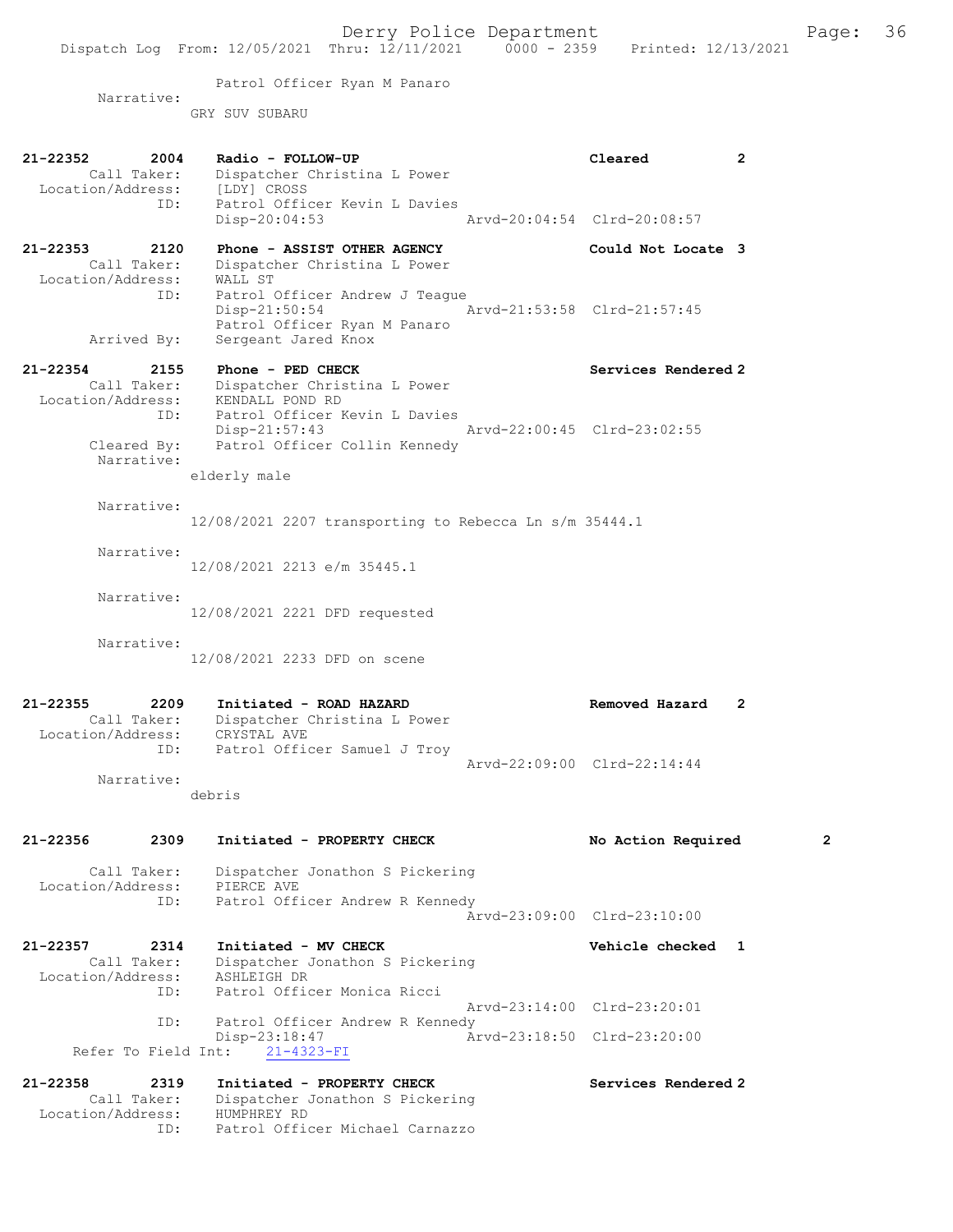Arvd-23:19:00 Clrd-23:20:09

| $21 - 22359$<br>Call Taker:<br>Location/Address: | 2338<br>Initiated - MV STOP<br>Dispatcher Jonathon S Pickering<br>[DY 3316] KENDALL POND RD<br>Patrol Officer Andrew R Kennedy<br>ID: | Warning Issued              | 3 |
|--------------------------------------------------|---------------------------------------------------------------------------------------------------------------------------------------|-----------------------------|---|
| Refer To Citation:                               | $21 - 5295 - CN$                                                                                                                      | Arvd-23:38:00 Clrd-23:45:09 |   |
| 21-22360<br>Call Taker:<br>Location/Address:     | 2349<br>Initiated - PROPERTY CHECK<br>Dispatcher Jonathon S Pickering<br>ROLLINS ST<br>Patrol Officer Monica Ricci<br>ID:             | Services Rendered 2         |   |
|                                                  |                                                                                                                                       | Arvd-23:49:00 Clrd-23:49:21 |   |
|                                                  | For Date: $12/09/2021$ - Thursday                                                                                                     |                             |   |
| 21-22361                                         | 0011<br>Initiated - MV STOP                                                                                                           | No Action Required          | 3 |
| Call Taker:<br>Location/Address:                 | Dispatcher Jonathon S Pickering<br>HAMPSTEAD RD<br>Patrol Officer Jack Stafford<br>ID:                                                |                             |   |
|                                                  |                                                                                                                                       | Aryd-00:11:00 Clrd-00:16:21 |   |
| 21-22362                                         | 0019<br>Initiated - Parking Enforcement                                                                                               | Parking Ticket Issued       | 1 |
| Call Taker:<br>Location/Address:                 | Dispatcher Jonathon S Pickering<br>E BROADWAY                                                                                         |                             |   |
|                                                  | ID:<br>Patrol Officer Andrew R Kennedy                                                                                                | Arvd-00:19:00 Clrd-00:19:46 |   |
| $21 - 22363$                                     | 0125<br>Initiated - MV CHECK                                                                                                          | Services Rendered 1         |   |
| Call Taker:<br>Location/Address:                 | Dispatcher Jonathon S Pickering<br>[DY 250] PINKERTON ST<br>Patrol Officer Kevin L Davies<br>ID:                                      |                             |   |
|                                                  | ID:<br>Sergeant Jared Knox                                                                                                            | Arvd-01:25:00 Clrd-01:32:14 |   |
|                                                  | $Disp-01:25:48$                                                                                                                       | Arvd-01:25:48 Clrd-01:27:08 |   |
| 21-22364<br>Call Taker:<br>Location/Address:     | 0126<br>Phone - MV ACCIDENT<br>Dispatcher Jonathon S Pickering<br>PINKERTON ST + N MAIN ST                                            | Report Taken                | 1 |
|                                                  | Patrol Officer Monica Ricci<br>ID:<br>Disp-01:26:59<br>Patrol Officer Michael Carnazzo<br>ID:                                         | Arvd-01:27:48 Clrd-02:01:03 |   |
|                                                  | Disp-01:27:02                                                                                                                         | Arvd-01:29:07 Clrd-02:01:03 |   |
| Refer To Citation:                               | Sergeant Jared Knox<br>ID:<br>Disp-01:27:11<br>$21 - 5296 - CN$                                                                       | Arvd-01:27:13 Clrd-01:40:20 |   |
| Narrative:                                       | 12/09/2021 0132 two car accident                                                                                                      |                             |   |
| Narrative:                                       |                                                                                                                                       |                             |   |
|                                                  | 12/09/2021 0133 DPW on scene                                                                                                          |                             |   |
| Narrative:                                       | 12/09/2021 0135 next on the list requested for NH 4683936,<br>LBP Towing assigned                                                     |                             |   |
| Narrative:                                       | 12/09/2021 0147 LBP Towing on scene                                                                                                   |                             |   |
| Narrative:                                       |                                                                                                                                       |                             |   |

12/09/2021 0207 Kneeland v Giordano - full report

Refer To Accident: 21-609-AC

| 21-22365 | 0225        | Initiated - SUBPOENA DELIVERY   | Not Served |  |
|----------|-------------|---------------------------------|------------|--|
|          | Call Taker: | Dispatcher Jonathon S Pickering |            |  |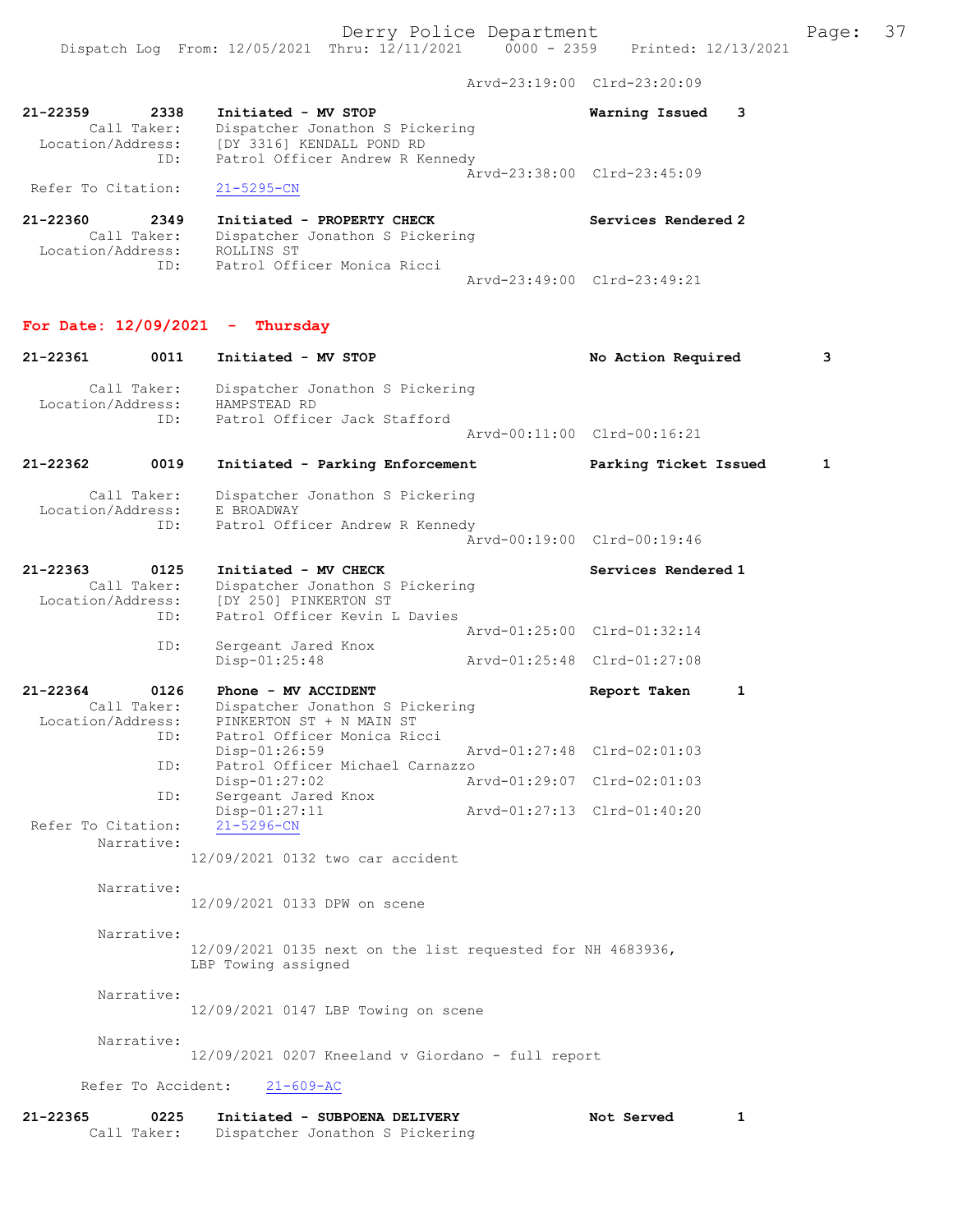|                                                             | Dispatch Log From: 12/05/2021 Thru: 12/11/2021 0000 - 2359 Printed: 12/13/2021                               | Derry Police Department     |                     |     | Page:          | 38 |
|-------------------------------------------------------------|--------------------------------------------------------------------------------------------------------------|-----------------------------|---------------------|-----|----------------|----|
| Location/Address:<br>ID:                                    | [DY 997] PARKLAND DR<br>Patrol Officer Andrew R Kennedy                                                      |                             |                     |     |                |    |
|                                                             |                                                                                                              | Arvd-02:25:00 Clrd-02:39:05 |                     |     |                |    |
| 21-22366<br>0422<br>Call Taker:<br>Location/Address:        | Initiated - MV STOP<br>Dispatcher Jonathon S Pickering<br>FORDWAY ST + KENDALL POND RD                       |                             | Warning Issued      | - 3 |                |    |
| ID:                                                         | Patrol Officer Andrew R Kennedy                                                                              | Arvd-04:22:00 Clrd-04:31:13 |                     |     |                |    |
| Refer To Citation:                                          | $21 - 5297 - CN$                                                                                             |                             |                     |     |                |    |
| 21-22367<br>0528<br>Call Taker:<br>Location/Address:<br>ID: | Initiated - MV STOP<br>Dispatcher Jonathon S Pickering<br>KENDALL POND RD<br>Patrol Officer Andrew R Kennedy |                             | Warning Issued      | -3  |                |    |
| Refer To Citation:                                          | $21 - 5298 - CN$                                                                                             | Arvd-05:28:00 Clrd-05:33:53 |                     |     |                |    |
| 21-22368<br>0719                                            | Phone - MV ACCIDENT                                                                                          |                             | Report Taken        | 1   |                |    |
| Call Taker:<br>Location/Address:                            | Dispatcher Jess W Arcand<br>POND RD + E DERRY RD<br>ID: Patrol Officer Cody Johnson                          |                             |                     |     |                |    |
| ID:                                                         | Disp-07:19:50<br>Patrol Officer Sara R Joyce                                                                 | Arvd-07:19:52 Clrd-08:09:39 |                     |     |                |    |
| Narrative:                                                  | Disp-07:23:24                                                                                                | Arvd-07:32:25 Clrd-07:37:31 |                     |     |                |    |
|                                                             | 12/09/2021 0719 OFF WITH NH 4908659                                                                          |                             |                     |     |                |    |
| Narrative:                                                  | 12/09/2021 0735 NEXT ON LIST BIRCH ST COLLISION NOTIFIED AND<br>RESPONDING FOR NH 4908659                    |                             |                     |     |                |    |
| Narrative:                                                  | 12/09/2021 0745 WRECKER ON SCENE                                                                             |                             |                     |     |                |    |
| Narrative:                                                  | 12/09/2021 0809 REPORTABLE. HEIN VS PARKED CAR                                                               |                             |                     |     |                |    |
| Refer To Incident:<br>Refer To Accident:                    | $21 - 2180 - OF$<br>$21 - 610 - AC$                                                                          |                             |                     |     |                |    |
| 21-22369<br>0736                                            | Initiated - MV STOP                                                                                          |                             | Warning Issued      | 3   |                |    |
| Location/Address:<br>ID:                                    | Call Taker: Dispatcher Jess W Arcand<br>W BROADWAY + FORDWAY ST<br>Patrol Officer Melissa M Houde            |                             |                     |     |                |    |
| Refer To Citation:                                          | $21 - 5299 - CN$                                                                                             | Arvd-07:36:00 Clrd-08:00:05 |                     |     |                |    |
| 21-22370<br>0752                                            | Initiated - MV STOP                                                                                          |                             | Warning Issued 3    |     |                |    |
| Call Taker:<br>Location/Address:<br>ID:                     | Dispatcher Jess W Arcand<br>BYPASS 28<br>Patrol Officer Sara R Joyce                                         |                             |                     |     |                |    |
|                                                             |                                                                                                              | Arvd-07:52:00 Clrd-07:59:47 |                     |     |                |    |
| Refer To Citation:                                          | $21 - 5300 - CN$                                                                                             |                             |                     |     |                |    |
| 21-22371<br>0801<br>Call Taker:<br>Location/Address:<br>ID: | Initiated - MV STOP<br>Dispatcher Jess W Arcand<br>W BROADWAY + FORDWAY ST<br>Patrol Officer Melissa M Houde |                             | Warning Issued      | - 3 |                |    |
| Refer To Citation:                                          | $21 - 5301 - CN$                                                                                             | Arvd-08:01:00 Clrd-08:06:04 |                     |     |                |    |
| 21-22372<br>0833                                            | Initiated - FOLLOW-UP                                                                                        |                             | No Action Required  |     | $\overline{2}$ |    |
| Call Taker:<br>Location/Address:<br>ID:                     | Dispatcher Jess W Arcand<br>TSIENNETO RD<br>Patrol Officer Sara R Joyce                                      | Arvd-08:33:00 Clrd-08:56:05 |                     |     |                |    |
| 21-22373<br>0854                                            | Initiated - WELFARE CHECK                                                                                    |                             | Services Rendered 2 |     |                |    |
|                                                             |                                                                                                              |                             |                     |     |                |    |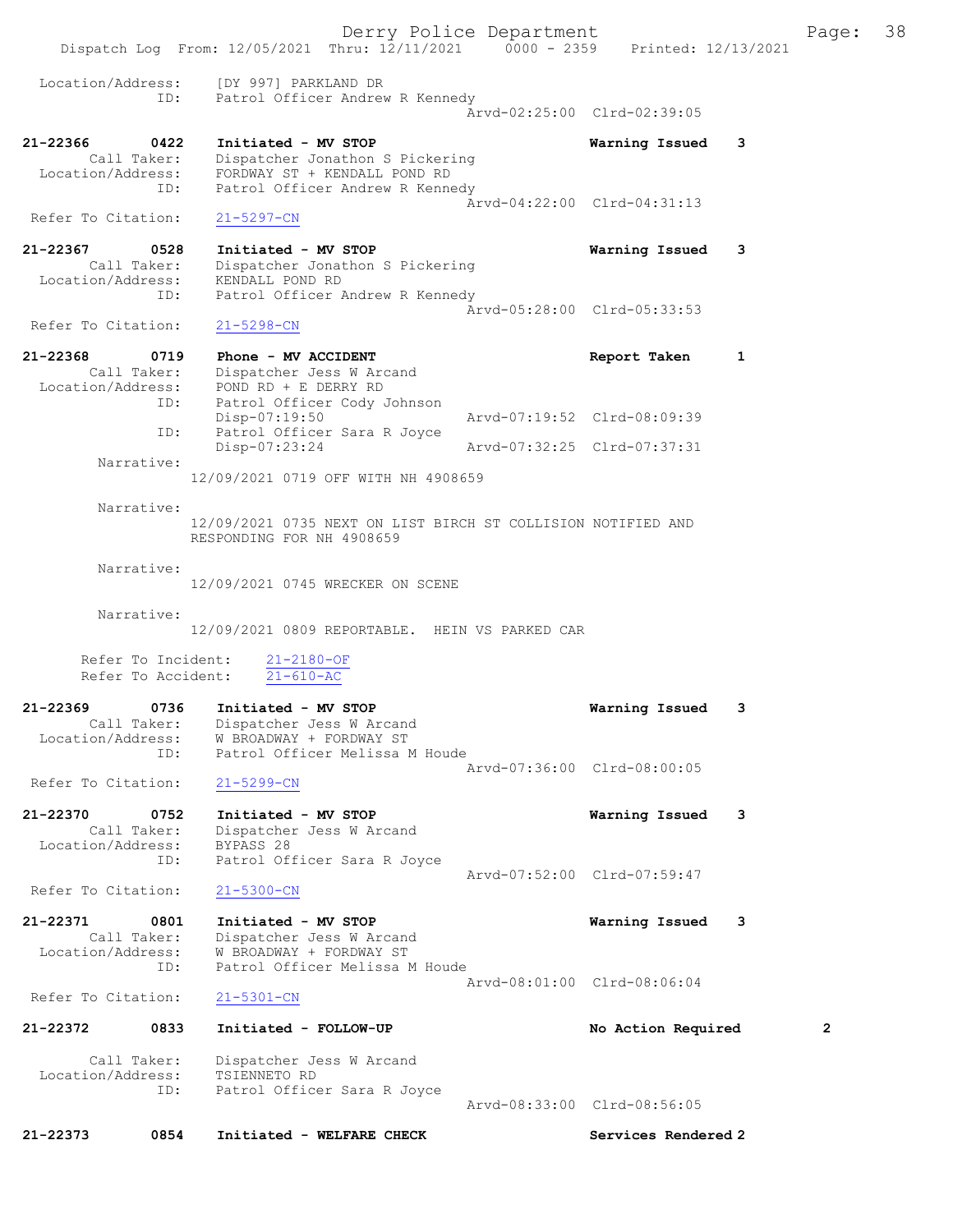Derry Police Department Fage: 39 Dispatch Log From: 12/05/2021 Thru: 12/11/2021 0000 - 2359 Printed: 12/13/2021 Call Taker: Dispatcher Jess W Arcand Location/Address: PINKERTON ST ID: Patrol Officer Brian J Landry Arvd-08:54:00 Clrd-08:54:42 Refer To Field Int: 21-4303-FI 21-22374 0858 Initiated - FOLLOW-UP No Action Required 2 Call Taker: Dispatcher Jess W Arcand Location/Address: MUNICIPAL DR ID: Patrol Officer Sara R Joyce Arvd-08:58:00 Clrd-10:35:47 21-22375 0900 Initiated - MV STOP Warning Issued 3 Call Taker: Dispatcher Jess W Arcand Location/Address: E BROADWAY ID: Patrol Officer Melissa M Houde Arvd-09:00:00 Clrd-09:01:56 21-22376 0915 Initiated - MV STOP Warning Issued 3 Call Taker: Dispatcher Jess W Arcand Location/Address: W BROADWAY ID: Patrol Officer Melissa M Houde Arvd-09:15:00 Clrd-09:18:30<br>21-5303-CN Refer To Citation: 21-22377 0922 Initiated - MV STOP Warning Issued 3 Call Taker: Dispatcher Jess W Arcand<br>cion/Address: ELM ST Location/Address:<br>ID: Patrol Officer Melissa M Houde Arvd-09:22:00 Clrd-09:24:22 Refer To Citation: 21-5304-CN 21-22378 0934 Phone - ATTEMPT TO LOCATE Could Not Locate 2 Call Taker: Dispatcher Jess W Arcand Location/Address: WALL ST ID: Patrol Officer Nicholas M Granville Disp-09:35:19 Arvd-09:40:11 Clrd-09:52:54 ID: Patrol Officer Brendan S Holden<br>Disp-09:35:22 Arvd-09:40:33 Clrd-09:52:56 Disp-09:35:22<br>ID: Sergeant Seth Plumer Sergeant Seth Plumer<br>Disp-09:40:38 Disp-09:40:38 Arvd-09:40:40 Clrd-09:52:59 21-22379 0936 Initiated - MV STOP Warning Issued 3 Call Taker: Dispatcher Jess W Arcand Location/Address: CRYSTAL AVE<br>TD: Patrol Offic Patrol Officer Melissa M Houde Arvd-09:36:00 Clrd-09:39:57 Refer To Citation: 21-5305-CN 21-22380 0943 Initiated - MV STOP Warning Issued 3 Call Taker: Dispatcher Jess W Arcand Location/Address: CRYSTAL AVE ID: Patrol Officer Melissa M Houde Arvd-09:43:00 Clrd-09:47:18<br>21-5306-CN Refer To Citation: 21-22381 1011 Initiated - ATTEMPTED PAPER SERVICE Not Served 2 Call Taker: Dispatcher Jess W Arcand Location/Address: N SHORE (IP) RD<br>
TD: Patrol Officer B Patrol Officer Blake A Martineau Arvd-10:11:00 Clrd-10:24:12<br>The Patrol Officer Brendan S Holden Patrol Officer Brendan S Holden Disp-10:11:40 Arvd-10:11:42 Clrd-10:24:14 21-22382 1036 Initiated - FOLLOW-UP No Action Required 2 Call Taker: Dispatcher Jess W Arcand Location/Address: GAMACHE RD ID: Patrol Officer Brendan S Holden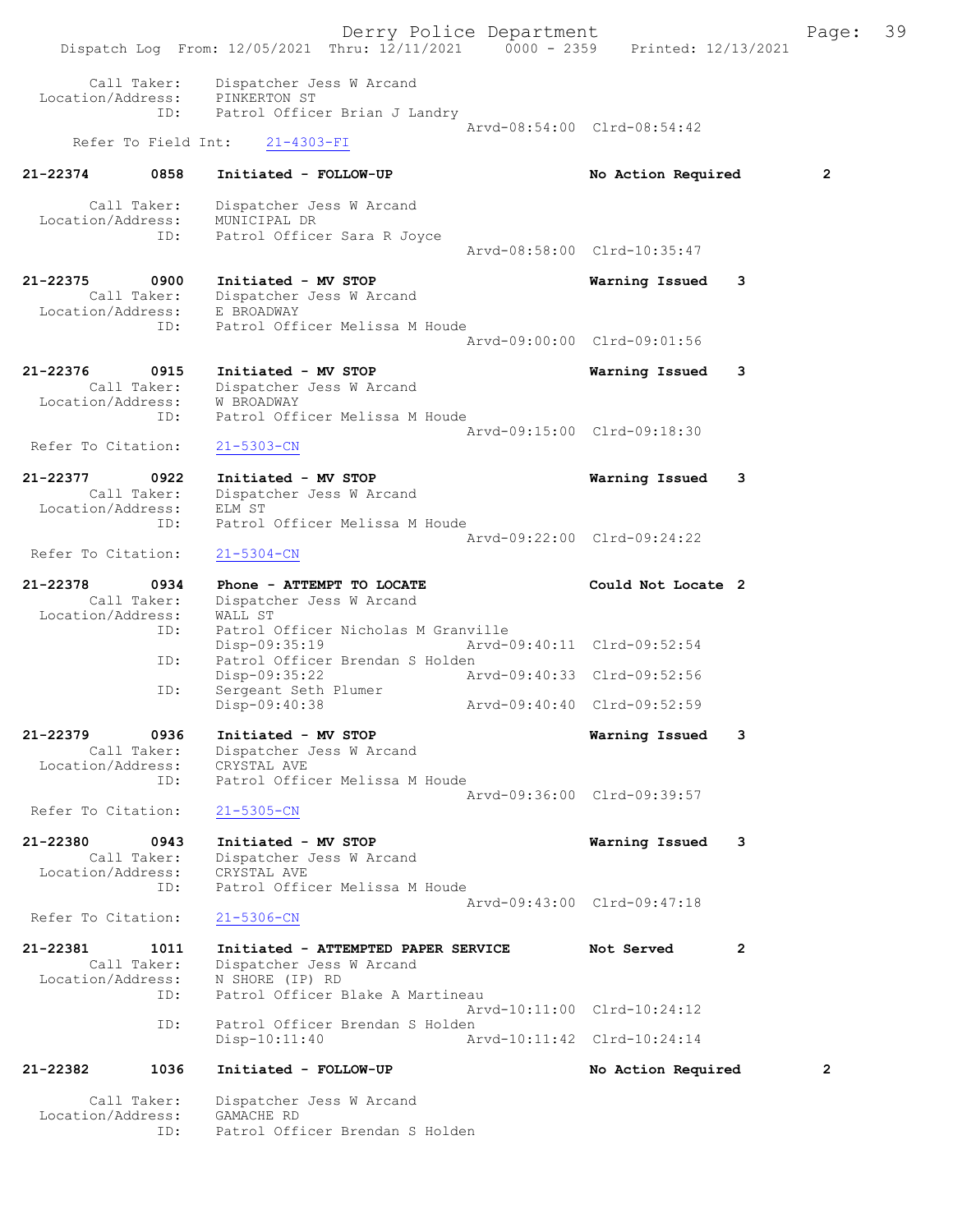Dispatch Log From: 12/05/2021 Thru: 12/11/2021 0000 - 2359 Printed: 12/13/2021 Arvd-10:36:00 Clrd-10:47:02 21-22383 1049 Initiated - MV STOP Warning Issued 3 Call Taker: Dispatcher Jess W Arcand Location/Address: BYPASS 28 + LINLEW DR ID: Patrol Officer Sara R Joyce Arvd-10:49:00 Clrd-10:52:22 Refer To Citation: 21-5307-CN 21-22384 1101 Phone - INDECENT EXPOSURE Report Taken 2 Call Taker: Dispatcher Jess W Arcand Location/Address: LINLEW DR ID: Patrol Officer Cody Johnson<br>Disp-11:09:03 Disp-11:09:03 Arvd-11:16:25 Clrd-12:39:07<br>ID: Patrol Officer Brendan S Holden Patrol Officer Brendan S Holden Disp-11:09:13 Arvd-11:18:53 Clrd-12:39:09 Refer To Incident: 21-2181-OF 21-22385 1143 Phone - JUVENILE OFFENSES Services Rendered 2 Call Taker: Dispatcher Jess W Arcand Location/Address: W RUNNING BROOK LN ID: Patrol Officer Nicholas M Granville Disp-11:46:59 Arvd-11:54:37 Clrd-12:23:40 Refer To Incident: 21-2182-OF 21-22386 1207 Initiated - FOLLOW-UP No Action Required 2 Call Taker: Dispatcher Jess W Arcand Location/Address: MUNICIPAL DR ID: Patrol Officer Blake A Martineau Arvd-12:07:00 Clrd-12:13:43 21-22387 1217 Initiated - MV STOP Warning Issued 3 Call Taker: Dispatcher Jess W Arcand Location/Address: MUNICIPAL DR ID: Patrol Officer Blake A Martineau Arvd-12:17:00 Clrd-12:20:14 Refer To Citation: 21-5308-CN 21-22388 1220 Initiated - FOLLOW-UP No Action Required 2 Call Taker: Dispatcher Jess W Arcand Location/Address: SOUTH AVE ID: Patrol Officer Blake A Martineau Arvd-12:20:00 Clrd-12:37:20 21-22389 1225 Initiated - MV STOP No Action Required 3 Call Taker: Dispatcher Jess W Arcand Location/Address: MANCHESTER RD ID: Patrol Officer Sara R Joyce Arvd-12:25:00 Clrd-12:26:43 21-22390 1236 Phone - VIN CHECK Services Rendered 3 Call Taker: Dispatcher Jess W Arcand Location/Address: SCOBIE POND RD ID: Patrol Officer Sara R Joyce Disp-12:37:13 Arvd-12:46:27 Clrd-13:00:40<br>Cleared By: Lieutenant Robert F Smith Lieutenant Robert F Smith 21-22391 1300 Phone - ALARM(OTHER) False Alarm 2 Call Taker: Dispatcher Jess W Arcand Location/Address: [DY 13] SOUTH AVE ID: Patrol Officer Nicholas M Granville<br>Disp-13:02:04 Arvd-1 Disp-13:02:04 Arvd-13:05:14 Clrd-13:09:38 Narrative: EMPLOYEE REAR DOOR

21-22392 1306 Initiated - MV STOP Warning Issued 3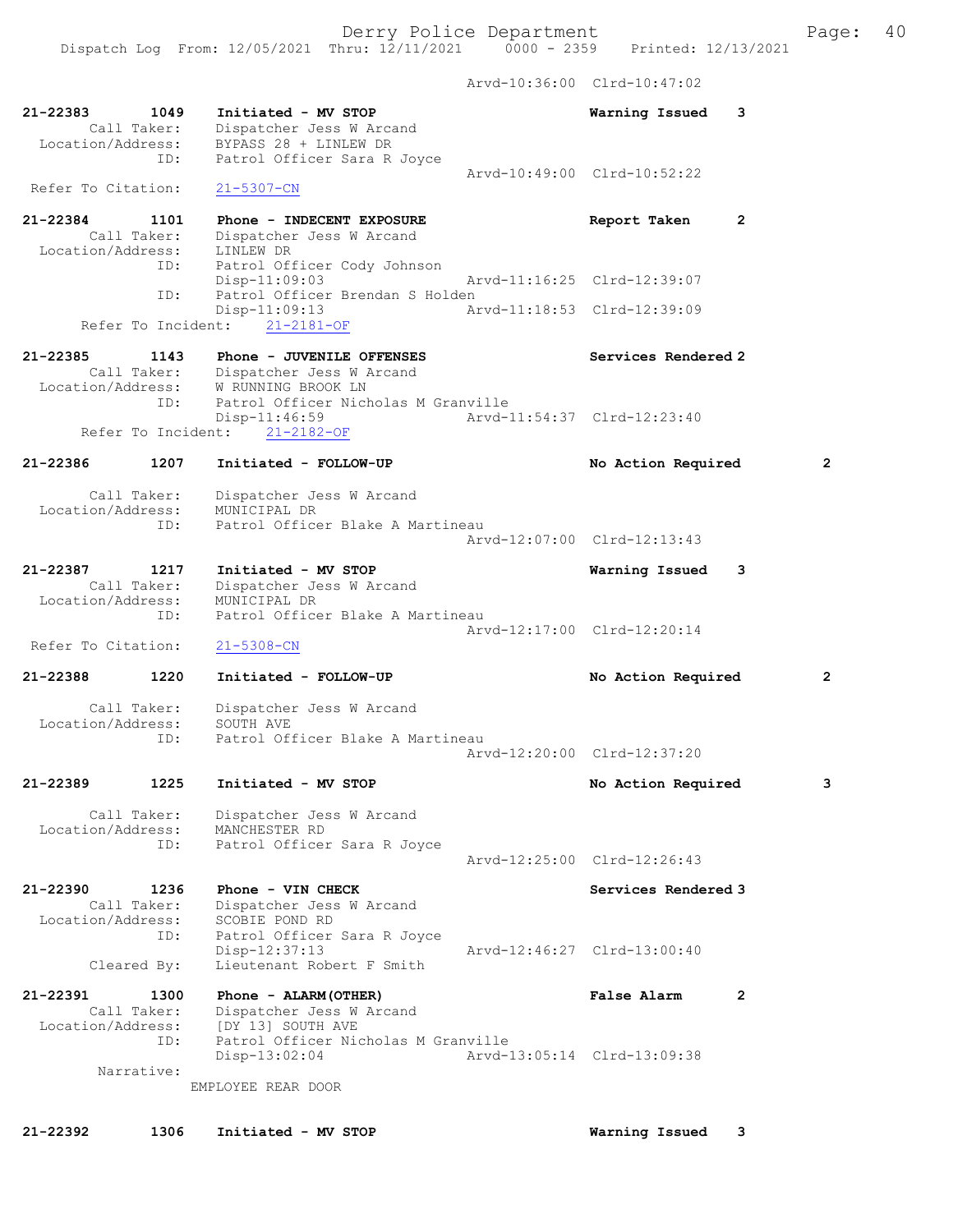| Call Taker:<br>Dispatcher Jess W Arcand<br>Location/Address:<br>ASHLEIGH DR<br>ID:<br>Captain Vernon L Thomas<br>Arvd-13:06:00 Clrd-13:16:20<br>21-22393<br>1332<br>Initiated - SUBPOENA DELIVERY<br>Served<br>1<br>Call Taker:<br>Dispatcher Jess W Arcand<br>Location/Address:<br>REDFIELD CIR<br>Patrol Officer Blake A Martineau<br>ID:<br>Arvd-13:32:00 Clrd-13:42:07<br>21-22394<br>1334<br>Vehicle checked 1<br>Initiated - MV CHECK<br>Call Taker:<br>Dispatcher Jess W Arcand<br>Location/Address:<br>ASHLEIGH DR<br>ID:<br>Sergeant Seth Plumer<br>Arvd-13:34:00 Clrd-13:40:54<br>21-22395<br>1354<br>Initiated - FOLLOW-UP<br>No Action Required<br>Call Taker:<br>Dispatcher Jess W Arcand<br>Location/Address:<br>MUNICIPAL DR<br>Patrol Officer Sara R Joyce<br>ID:<br>Arvd-13:54:00 Clrd-14:11:49<br>21-22396<br>1401<br>Phone - PARKING COMPLAINT<br><b>Vehicle Moved</b><br>1<br>Call Taker:<br>Dispatcher Jess W Arcand<br>Location/Address:<br>HOODKROFT DR | $\mathbf{2}$ |
|--------------------------------------------------------------------------------------------------------------------------------------------------------------------------------------------------------------------------------------------------------------------------------------------------------------------------------------------------------------------------------------------------------------------------------------------------------------------------------------------------------------------------------------------------------------------------------------------------------------------------------------------------------------------------------------------------------------------------------------------------------------------------------------------------------------------------------------------------------------------------------------------------------------------------------------------------------------------------------|--------------|
|                                                                                                                                                                                                                                                                                                                                                                                                                                                                                                                                                                                                                                                                                                                                                                                                                                                                                                                                                                                |              |
|                                                                                                                                                                                                                                                                                                                                                                                                                                                                                                                                                                                                                                                                                                                                                                                                                                                                                                                                                                                |              |
|                                                                                                                                                                                                                                                                                                                                                                                                                                                                                                                                                                                                                                                                                                                                                                                                                                                                                                                                                                                |              |
|                                                                                                                                                                                                                                                                                                                                                                                                                                                                                                                                                                                                                                                                                                                                                                                                                                                                                                                                                                                |              |
|                                                                                                                                                                                                                                                                                                                                                                                                                                                                                                                                                                                                                                                                                                                                                                                                                                                                                                                                                                                |              |
|                                                                                                                                                                                                                                                                                                                                                                                                                                                                                                                                                                                                                                                                                                                                                                                                                                                                                                                                                                                |              |
|                                                                                                                                                                                                                                                                                                                                                                                                                                                                                                                                                                                                                                                                                                                                                                                                                                                                                                                                                                                |              |
|                                                                                                                                                                                                                                                                                                                                                                                                                                                                                                                                                                                                                                                                                                                                                                                                                                                                                                                                                                                |              |
|                                                                                                                                                                                                                                                                                                                                                                                                                                                                                                                                                                                                                                                                                                                                                                                                                                                                                                                                                                                |              |
|                                                                                                                                                                                                                                                                                                                                                                                                                                                                                                                                                                                                                                                                                                                                                                                                                                                                                                                                                                                |              |
|                                                                                                                                                                                                                                                                                                                                                                                                                                                                                                                                                                                                                                                                                                                                                                                                                                                                                                                                                                                |              |
| Patrol Officer Brendan S Holden<br>ID:<br>$Disp-14:01:25$<br>Arvd-14:03:32 Clrd-14:15:37                                                                                                                                                                                                                                                                                                                                                                                                                                                                                                                                                                                                                                                                                                                                                                                                                                                                                       |              |
| 21-22397<br>1408<br>Initiated - MV STOP<br>Warning Issued<br>3                                                                                                                                                                                                                                                                                                                                                                                                                                                                                                                                                                                                                                                                                                                                                                                                                                                                                                                 |              |
| Call Taker:<br>Dispatcher Jess W Arcand<br>Location/Address:<br>S MAIN ST                                                                                                                                                                                                                                                                                                                                                                                                                                                                                                                                                                                                                                                                                                                                                                                                                                                                                                      |              |
| Patrol Officer Blake A Martineau<br>ID:                                                                                                                                                                                                                                                                                                                                                                                                                                                                                                                                                                                                                                                                                                                                                                                                                                                                                                                                        |              |
| Arvd-14:08:00 Clrd-14:16:01<br>Refer To Citation:<br>$21 - 5309 - CN$                                                                                                                                                                                                                                                                                                                                                                                                                                                                                                                                                                                                                                                                                                                                                                                                                                                                                                          |              |
| 21-22398<br>1416<br>Phone - Loose Dog Complaint<br>Matter Rectified 2<br>Call Taker:<br>Dispatcher Jess W Arcand<br>Location/Address:<br>ROCKINGHAM RD                                                                                                                                                                                                                                                                                                                                                                                                                                                                                                                                                                                                                                                                                                                                                                                                                         |              |
| Patrol Officer Blake A Martineau<br>ID:<br>Disp-14:16:54<br>Arvd-14:19:01 Clrd-14:21:22                                                                                                                                                                                                                                                                                                                                                                                                                                                                                                                                                                                                                                                                                                                                                                                                                                                                                        |              |
| Narrative:<br>12/09/2021 1421 DOG RETURNED TO RESIDENCE                                                                                                                                                                                                                                                                                                                                                                                                                                                                                                                                                                                                                                                                                                                                                                                                                                                                                                                        |              |
| 21-22399<br>1424<br>Initiated - MV STOP<br>Warning Issued 3<br>Dispatcher Jess W Arcand<br>Call Taker:<br>Location/Address:<br>ROCKINGHAM RD                                                                                                                                                                                                                                                                                                                                                                                                                                                                                                                                                                                                                                                                                                                                                                                                                                   |              |
| Patrol Officer Blake A Martineau<br>ID:<br>Arvd-14:24:00 Clrd-14:29:38<br>Refer To Citation:<br>$21 - 5310 - CN$                                                                                                                                                                                                                                                                                                                                                                                                                                                                                                                                                                                                                                                                                                                                                                                                                                                               |              |
| 21-22400<br>1454<br>Walk-In - ASSAULT<br>Report Taken<br>1                                                                                                                                                                                                                                                                                                                                                                                                                                                                                                                                                                                                                                                                                                                                                                                                                                                                                                                     |              |
| Call Taker: Patrol Officer Scott M Beegan<br>Location/Address: CRYSTAL AVE                                                                                                                                                                                                                                                                                                                                                                                                                                                                                                                                                                                                                                                                                                                                                                                                                                                                                                     |              |
| Patrol Officer Scott M Beegan<br>ID:<br>$Disp-14:55:41$<br>Arvd-14:55:43 Clrd-15:01:44                                                                                                                                                                                                                                                                                                                                                                                                                                                                                                                                                                                                                                                                                                                                                                                                                                                                                         |              |
| Refer To Incident:<br>21-2183-OF                                                                                                                                                                                                                                                                                                                                                                                                                                                                                                                                                                                                                                                                                                                                                                                                                                                                                                                                               |              |
| 21-22401<br>Walk-In - WARRANT ARREST<br>1501<br>Arrest(s) Made<br>2<br>Call Taker: Patrol Officer Scott M Beegan<br>Location/Address: [DY 2] MUNICIPAL DR<br>ID: Patrol Officer Scott M Beegan                                                                                                                                                                                                                                                                                                                                                                                                                                                                                                                                                                                                                                                                                                                                                                                 |              |
| Arvd-15:02:19 Clrd-15:34:05<br>Disp-15:02:17                                                                                                                                                                                                                                                                                                                                                                                                                                                                                                                                                                                                                                                                                                                                                                                                                                                                                                                                   |              |
| Narrative:<br>12/09/2021 1509 ONE IN CUSTODY ON A JUVENILE PETITION                                                                                                                                                                                                                                                                                                                                                                                                                                                                                                                                                                                                                                                                                                                                                                                                                                                                                                            |              |
| Narrative:                                                                                                                                                                                                                                                                                                                                                                                                                                                                                                                                                                                                                                                                                                                                                                                                                                                                                                                                                                     |              |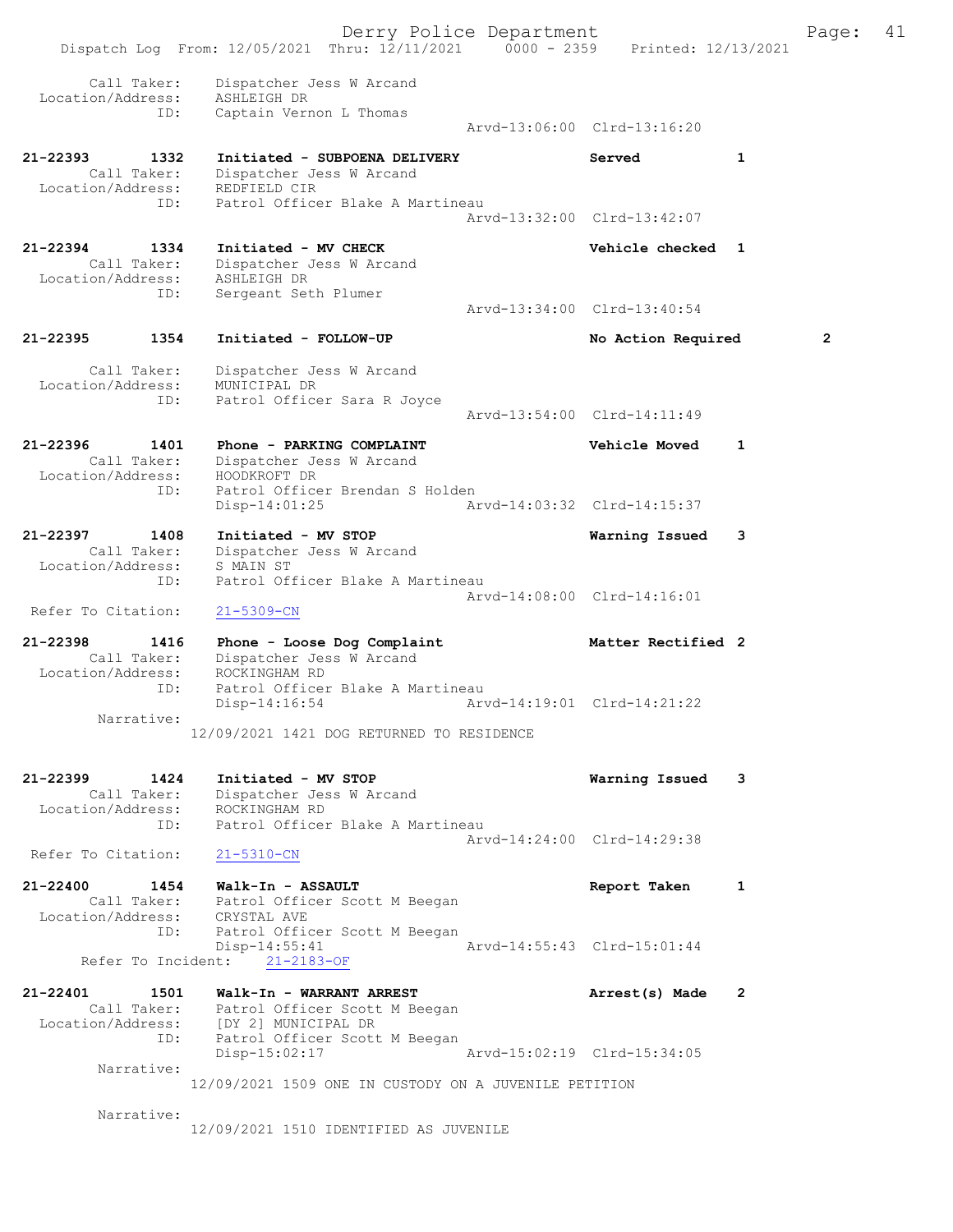```
Refer To Arrest: 21-1174-AR
```

| 21-22402<br>1506<br>Call Taker:<br>Location/Address:<br>ID: | Phone - TRAFFIC CONTROL<br>Dispatcher Jess W Arcand<br>TSIENNETO RD + CHESTER RD<br>Patrol Officer Melissa M Houde | Services Rendered 3                  |
|-------------------------------------------------------------|--------------------------------------------------------------------------------------------------------------------|--------------------------------------|
|                                                             | Disp-15:06:56                                                                                                      | Arvd-15:06:59 Clrd-15:10:18          |
| $21 - 22403$<br>1515                                        | Initiated - FOLLOW-UP                                                                                              | $\overline{2}$<br>No Action Required |
| Call Taker:<br>Location/Address:<br>ID:                     | Dispatcher Jess W Arcand<br>W BROADWAY                                                                             |                                      |
|                                                             | Detective Peter A Houlis                                                                                           | Arvd-15:15:00 Clrd-15:36:36          |
| ID:                                                         | Detective Victoria M Kidd<br>Disp-15:18:07                                                                         | Arvd-15:18:09 Clrd-15:36:34          |
| 21-22404<br>1517                                            | Initiated - MV STOP                                                                                                | Warning Issued<br>3                  |
| Call Taker:<br>Location/Address:<br>ID:                     | Dispatcher Jess W Arcand<br>MANCHESTER RD<br>Patrol Officer Nathan S Lavoie                                        |                                      |
| Refer To Citation:                                          | $21 - 5312 - CN$                                                                                                   | Arvd-15:17:00 Clrd-15:27:08          |
| 21-22405<br>1519                                            | Initiated - FOLLOW-UP                                                                                              | $\mathbf{2}$<br>No Action Required   |
| Call Taker:<br>Location/Address:<br>ID:                     | Dispatcher Jess W Arcand<br>E BROADWAY<br>Patrol Officer Casey J Noyes                                             |                                      |
|                                                             |                                                                                                                    | Arvd-15:19:00 Clrd-15:22:11          |
| $21 - 22406$<br>1522                                        | Initiated - FOLLOW-UP                                                                                              | No Action Required<br>$\overline{2}$ |
| Call Taker:<br>Location/Address:<br>ID:                     | Dispatcher Jess W Arcand<br>E BROADWAY<br>Patrol Officer Andrew J Teaque                                           |                                      |
|                                                             | Patrol Officer Ryan M Panaro                                                                                       | Arvd-15:22:00 Clrd-15:34:16          |
| 21-22407<br>1601<br>Call Taker:<br>Location/Address:        | Phone - ERRATIC OPERATION<br>Dispatcher Jess W Arcand<br>BEACON ST + HILLSIDE AVE                                  | Could Not Locate 2                   |
| ID:                                                         | Patrol Officer Andrew J Teaque<br>Disp-16:01:39<br>Patrol Officer Ryan M Panaro                                    | Arvd-16:02:47 Clrd-16:06:19          |
| $21 - 22408$<br>1608<br>Call Taker:<br>Location/Address:    | Walk-In - ASSIST CITIZEN<br>Dispatcher Jess W Arcand<br>MUNICIPAL DR                                               | 3<br><b>ADVICE GIVEN</b>             |
| ID:                                                         | Patrol Officer Nathan S Lavoie<br>Disp-16:08:28                                                                    | Arvd-16:08:30 Clrd-16:08:35          |
| 21-22409<br>1643<br>Call Taker:<br>Location/Address:        | Phone - ALARM, BURGLAR<br>Dispatcher Jess W Arcand<br>HOOD RD                                                      | <b>False Alarm</b><br>$\mathbf{1}$   |
| ID:                                                         | Patrol Officer Andrew J Teague<br>Disp-16:44:03<br>Patrol Officer Ryan M Panaro                                    | Arvd-16:50:06 Clrd-16:59:21          |
| ID:                                                         | Patrol Officer Brendan S Holden<br>$Disp-16:44:05$                                                                 | Arvd-16:50:21 Clrd-16:59:23          |
| ID:                                                         | Sergeant Jeffrey M Dawe<br>$Disp-16:58:12$                                                                         | Arvd-16:58:14 Clrd-16:59:26          |
| 21-22410<br>1658<br>Call Taker:<br>Location/Address:        | Initiated - MV STOP<br>Dispatcher Jess W Arcand<br>MANCHESTER RD                                                   | Warning Issued<br>3                  |
| ID:                                                         | Patrol Officer Nathan S Lavoie                                                                                     | Arvd-16:58:00 Clrd-17:18:19          |
| Refer To Citation:                                          | $21 - 5313 - CN$                                                                                                   |                                      |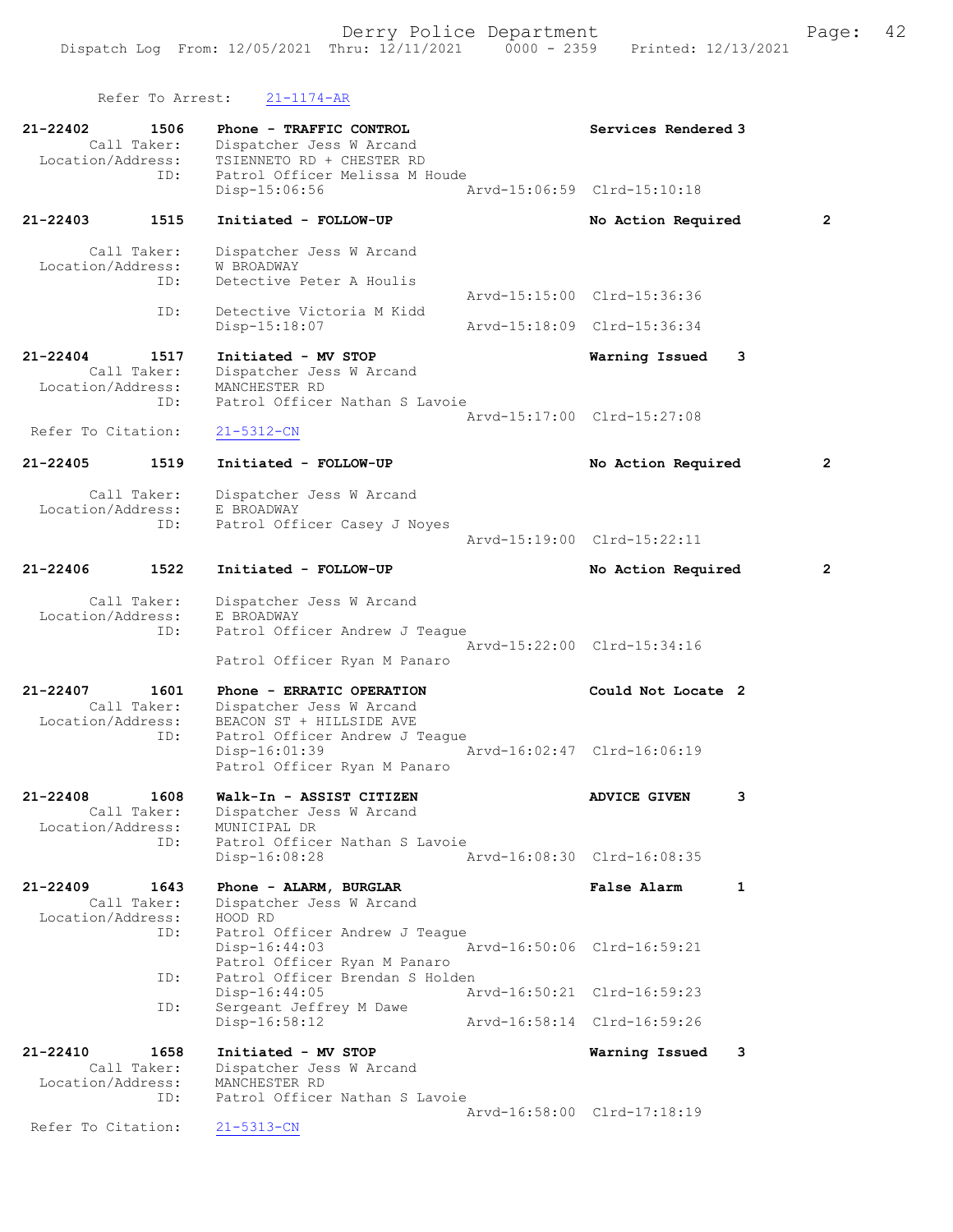21-22411 1709 Phone - ERRATIC OPERATION Services Rendered 2 Call Taker: Dispatcher Jess W Arcand Location/Address: ISLAND POND RD ID: Patrol Officer Casey J Noyes Disp-17:10:03 Arvd-17:11:11 Clrd-17:27:47 ID: Patrol Officer Brendan S Holden Disp-17:18:29 Arvd-17:18:30 Clrd-17:21:21 Narrative: 12/09/2021 1714 227 STOPPING NH -KHOAS ON ISLAND POND RD 21-22412 1739 Initiated - SERVE RESTRAINING ORDER Not Served 2 Call Taker: Dispatcher Jess W Arcand Location/Address: BALLARD RD ID: Patrol Officer Casey J Noyes Arvd-17:39:00 Clrd-17:58:55 ID: Patrol Officer Brendan S Holden<br>Disp-17:40:03 Ar Disp-17:40:03 Arvd-17:40:05 Clrd-17:58:56<br>ID: Sergeant Jeffrey M Dawe Disp-17.40.00<br>Sergeant Jeffrey M Dawe<br>Disp-17:40:07 Disp-17:40:07 Arvd-17:40:09 Clrd-17:58:58 21-22413 1802 Initiated - FOLLOW-UP No Action Required 2 Call Taker: Dispatcher Jess W Arcand Location/Address: MUNICIPAL DR ID: Patrol Officer Andrew J Teague Arvd-18:02:00 Clrd-20:22:43 Patrol Officer Ryan M Panaro 21-22414 1802 Initiated - MV STOP Warning Issued 3 Call Taker: Dispatcher Jess W Arcand Location/Address: ASHLEIGH DR ID: Patrol Officer Nathan S Lavoie Arvd-18:02:00 Clrd-18:06:37 Refer To Citation: 21-5314-CN 21-22415 1816 Initiated - MV STOP Warning Issued 3 Call Taker: Dispatcher Jess W Arcand Location/Address: E BROADWAY ID: Patrol Officer Brendan S Holden Arvd-18:16:00 Clrd-18:23:10<br>21-5315-CN Refer To Citation: 21-22416 1818 Phone - ALARM, BURGLAR False Alarm 1 Call Taker: Dispatcher Jess W Arcand Location/Address: [DY 130] N MAIN ST ID: Patrol Officer Nathan S Lavoie Disp-18:20:34 Arvd-18:24:17 Clrd-18:29:10 ID: Patrol Officer Melissa M Houde<br>Disp-18:20:57 A Disp-18:20:57 Arvd-18:24:15 Clrd-18:29:07 Refer To Field Int: 21-4326-FI 21-22417 1840 Walk-In - WARRANT ARREST Arrest(s) Made 2 Call Taker: Dispatcher Jess W Arcand Location/Address: MUNICIPAL DR ID: Patrol Officer Robert Corwin<br>Disp-18:41:03 Arvd-18:41:05 Clrd-19:21:33 Disp-18:41:03 Narrative: 12/09/2021 1840 SUBJECT IN THE LOBBY ON A DERRY WARRANT FOR NEGLIGENT DRIVING Narrative: 12/09/2021 1853 IDENTIFIED AS: JEANNETTE MURRAY 746 ROUTE 3A BOW NH DOB 1/19/57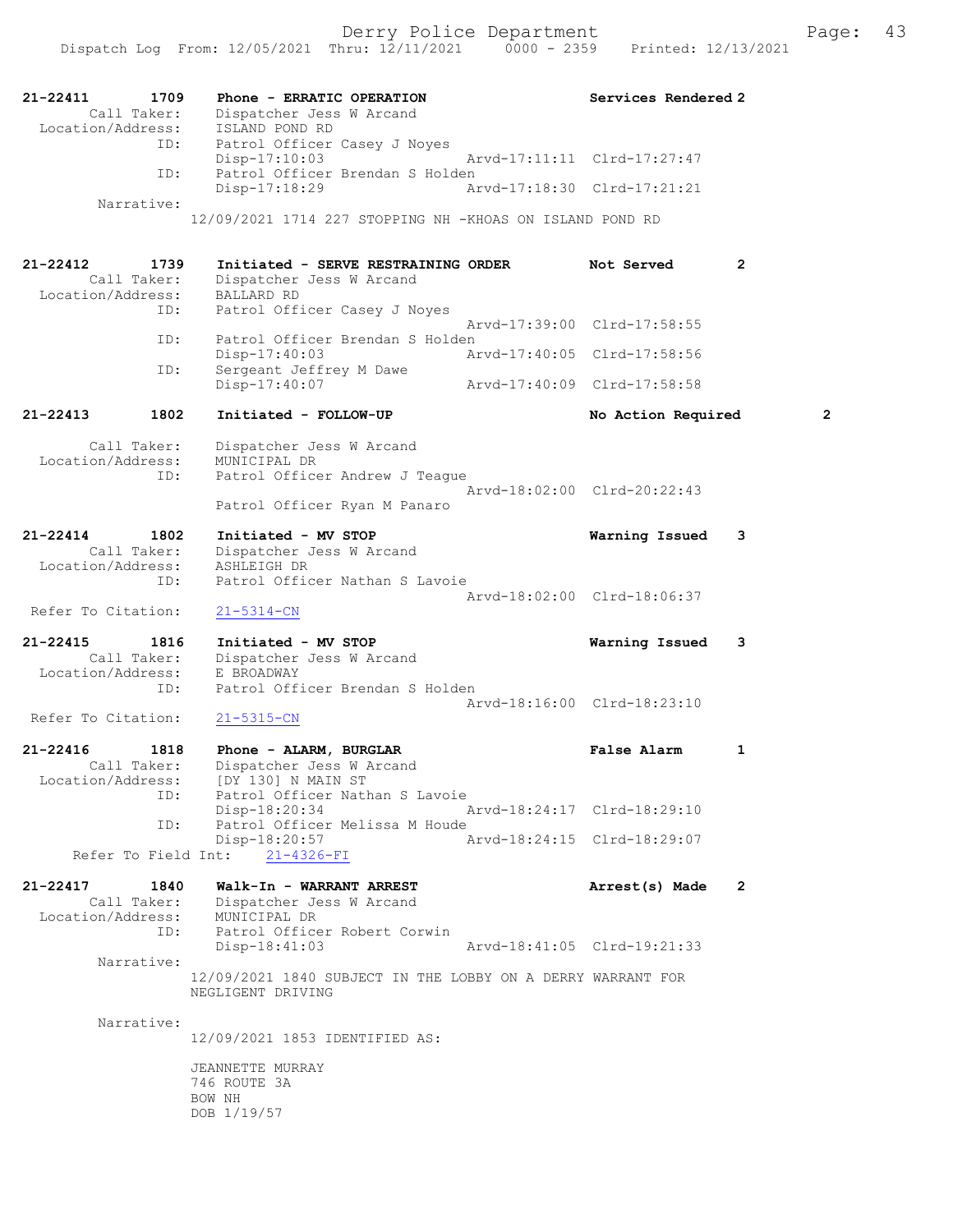#### Narrative:

12/09/2021 1900 RELEASED ON A SUMMONS WITH COURT 3/10/22

### Refer To Arrest: 21-1175-AR

| Warning Issued 3 |
|------------------|
|                  |
|                  |
|                  |
|                  |
|                  |
|                  |
| 1                |
|                  |
|                  |
|                  |

 Arrived By: Dispatcher Jess W Arcand Narrative:

front entry

# 21-22421 2012 911 - WELFARE CHECK Transported to Hospital 2 Call Taker: Dispatcher Jess W Arcand<br>ion/Address: BERRY RD Location/Address:<br>ID: Patrol Officer Brendan S Holden<br>Disp-20:16:02 A Disp-20:16:02 Arvd-20:44:19 Clrd-22:11:45<br>ID: Patrol Officer Nathan S Lavoie Patrol Officer Nathan S Lavoie<br>Disp-20:16:29 7 Disp-20:16:29 Arvd-20:44:19 Clrd-21:42:46<br>ID: Patrol Officer Andrew J Teague Patrol Officer Andrew J Teague<br>Disp-20:22:51 Disp-20:22:51 Arvd-20:44:19 Clrd-21:59:40 Patrol Officer Ryan M Panaro Cleared By: Patrol Officer Robert Corwin ID: Sergeant Jeffrey M Dawe Disp-20:31:57 Arvd-20:44:19 Clrd-21:45:19 Narrative: 12/09/2021 2115 ONE IN CUSTODY FOR IEA Narrative: 12/09/2021 2126 DFD NOTIFIED AND ON SCENE Narrative: 12/09/2021 2133 DFD TRANSPORTING SUBJECT TO PMC WITH 728 Narrative: 12/09/2021 2138 UNITS OFF AT PMC Refer To Arrest: 21-1176-AR 21-22422 2139 Phone - WELFARE CHECK 2 Report Taken 2 Call Taker: Patrol Officer Robert Corwin Location/Address: RAILROAD AVE<br>ID: Patrol Office Patrol Officer Casey J Noyes<br>Disp-21:41:09

Disp-21:41:09<br>Arrived By: Dispatcher Jess W Arcand<br>Arrived By: Dispatcher Jess W Arcand

Dispatcher Jess W Arcand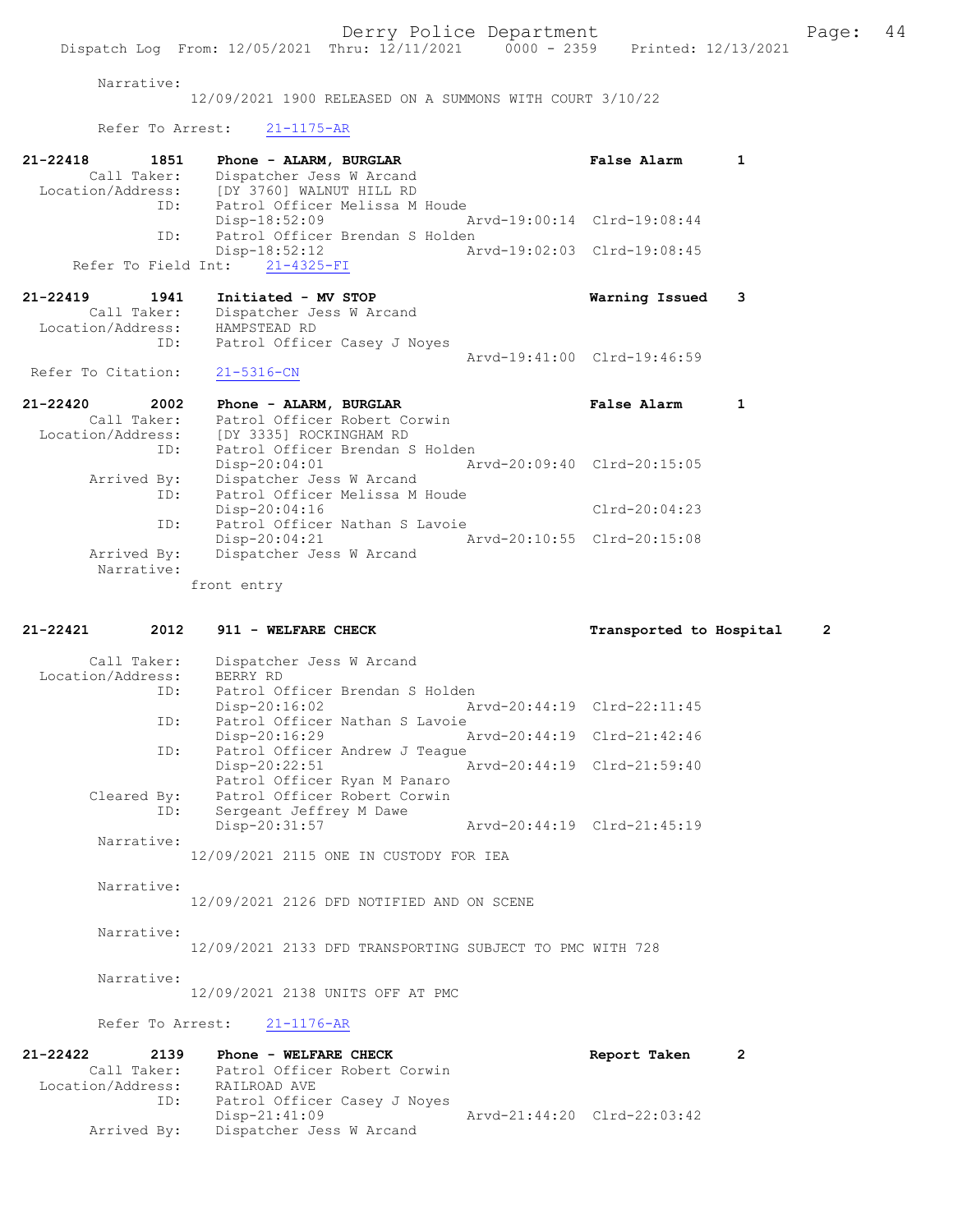|                    |      |                              | Dispatch Log From: 12/05/2021 Thru: 12/11/2021 | $0000 - 2359$ |                             | Printed: 12/13/2021 |
|--------------------|------|------------------------------|------------------------------------------------|---------------|-----------------------------|---------------------|
| Cleared By:        |      | Dispatcher Jess W Arcand     |                                                |               |                             |                     |
|                    | ID:  |                              | Patrol Officer Melissa M Houde                 |               |                             |                     |
|                    |      | $Disp-21:41:16$              |                                                |               | Arvd-21:43:43 Clrd-22:03:40 |                     |
| Arrived By:        |      | Dispatcher Jess W Arcand     |                                                |               |                             |                     |
| Cleared By:        |      | Dispatcher Jess W Arcand     |                                                |               |                             |                     |
|                    | ID:  | Sergeant Jeffrey M Dawe      |                                                |               |                             |                     |
|                    |      | Disp-21:45:32                |                                                |               | Arvd-21:53:08 Clrd-22:03:53 |                     |
| Dispatched By:     |      | Dispatcher Jess W Arcand     |                                                |               |                             |                     |
| Arrived By:        |      | Dispatcher Jess W Arcand     |                                                |               |                             |                     |
| Cleared By:        |      | Dispatcher Jess W Arcand     |                                                |               |                             |                     |
| Refer To Incident: |      | $21 - 2184 - OF$             |                                                |               |                             |                     |
| 21-22423           | 2158 |                              | Phone - DOMESTIC DISTURBANCE                   |               | Report Taken                | 1                   |
| Call Taker:        |      |                              | Patrol Officer Robert Corwin                   |               |                             |                     |
| Location/Address:  |      | KILREA RD                    |                                                |               |                             |                     |
|                    | ID:  |                              | Patrol Officer Nathan S Lavoie                 |               |                             |                     |
|                    |      | Disp-21:59:36                |                                                |               | Arvd-22:11:01 Clrd-23:37:58 |                     |
| Arrived By:        |      | Dispatcher Jess W Arcand     |                                                |               |                             |                     |
| Cleared By:        |      |                              | Dispatcher Jonathon S Pickering                |               |                             |                     |
|                    | ID:  |                              | Patrol Officer Andrew J Teague                 |               |                             |                     |
|                    |      | Disp-21:59:53                |                                                |               | Arvd-22:10:59 Clrd-23:37:57 |                     |
|                    |      |                              | Patrol Officer Ryan M Panaro                   |               |                             |                     |
| Arrived By:        |      | Dispatcher Jess W Arcand     |                                                |               |                             |                     |
| Cleared By:        |      |                              | Dispatcher Jonathon S Pickering                |               |                             |                     |
|                    | ID:  | Sergeant Jeffrey M Dawe      |                                                |               |                             |                     |
|                    |      | Disp-22:10:28                |                                                |               | Arvd-22:20:15 Clrd-23:16:23 |                     |
| Dispatched By:     |      | Dispatcher Jess W Arcand     |                                                |               |                             |                     |
| Arrived By:        |      | Dispatcher Jess W Arcand     |                                                |               |                             |                     |
| Cleared By:        |      |                              | Dispatcher Jonathon S Pickering                |               |                             |                     |
| Narrative:         |      |                              |                                                |               |                             |                     |
|                    |      |                              | 12/09/2021 2249 DFD requested and responding   |               |                             |                     |
| Narrative:         |      |                              |                                                |               |                             |                     |
|                    |      | 12/09/2021 2259 DFD on scene |                                                |               |                             |                     |
| Refer To Incident: |      | $21 - 2186 - OF$             |                                                |               |                             |                     |

| Call Taker:<br>Location/Address:<br>ID: | Dispatcher Jonathon S Pickering<br>SILVESTRI CIR<br>Patrol Officer Jack Stafford |                             |  |
|-----------------------------------------|----------------------------------------------------------------------------------|-----------------------------|--|
|                                         | $Disp-23:14:20$                                                                  | Arvd-23:16:40 Clrd-23:33:30 |  |
| ID:                                     | Patrol Officer Casey J Noyes                                                     |                             |  |
|                                         | Disp-23:14:23                                                                    | Arvd-23:18:24 Clrd-23:33:29 |  |
| ID:                                     | Sergeant Jeffrey M Dawe                                                          |                             |  |
|                                         | Disp-23:16:26                                                                    | Arvd-23:22:10 Clrd-23:33:31 |  |
| Arrived By:<br>Narrative:               | Patrol Officer Robert Corwin                                                     |                             |  |
|                                         | 12/09/2021 2323 DFD on scene                                                     |                             |  |

21-22424 2313 Phone - ATTEMPTED SUICIDE Transported to Hospital 2

Refer To Incident: 21-2185-OF

| 21-22425          | 2342        | Initiated - MV CHECK                | Summons Issued 1                         |  |
|-------------------|-------------|-------------------------------------|------------------------------------------|--|
|                   | Call Taker: | Dispatcher Jonathon S Pickering     |                                          |  |
| Location/Address: |             | RIDER LN                            |                                          |  |
|                   | ID:         | Patrol Officer Jack Stafford        |                                          |  |
|                   |             |                                     | Arvd-23:42:00 Clrd-12/10/2021 @ 00:11:11 |  |
|                   | ID:         | Patrol Officer Monica Ricci         |                                          |  |
|                   |             | $Disp-23:44:41$                     | Arvd-23:47:08 Clrd-12/10/2021 @ 00:11:10 |  |
|                   | ID:         | Sergeant Jeffrey M Dawe             |                                          |  |
|                   |             | $Disp-23:50:43$                     | Arvd-23:50:44 Clrd-12/10/2021 @ 00:07:28 |  |
|                   | ID:         | Patrol Officer Nicholas M Granville |                                          |  |
|                   |             | Disp-00:11:07                       | Clrd-12/10/2021 @ 00:11:10               |  |
|                   |             | Refer To Summons: 21-1178-AR        |                                          |  |

## For Date: 12/10/2021 - Friday

21-22426 0021 Phone - ASSIST OTHER AGENCY Cancelled Prior to Arrival 3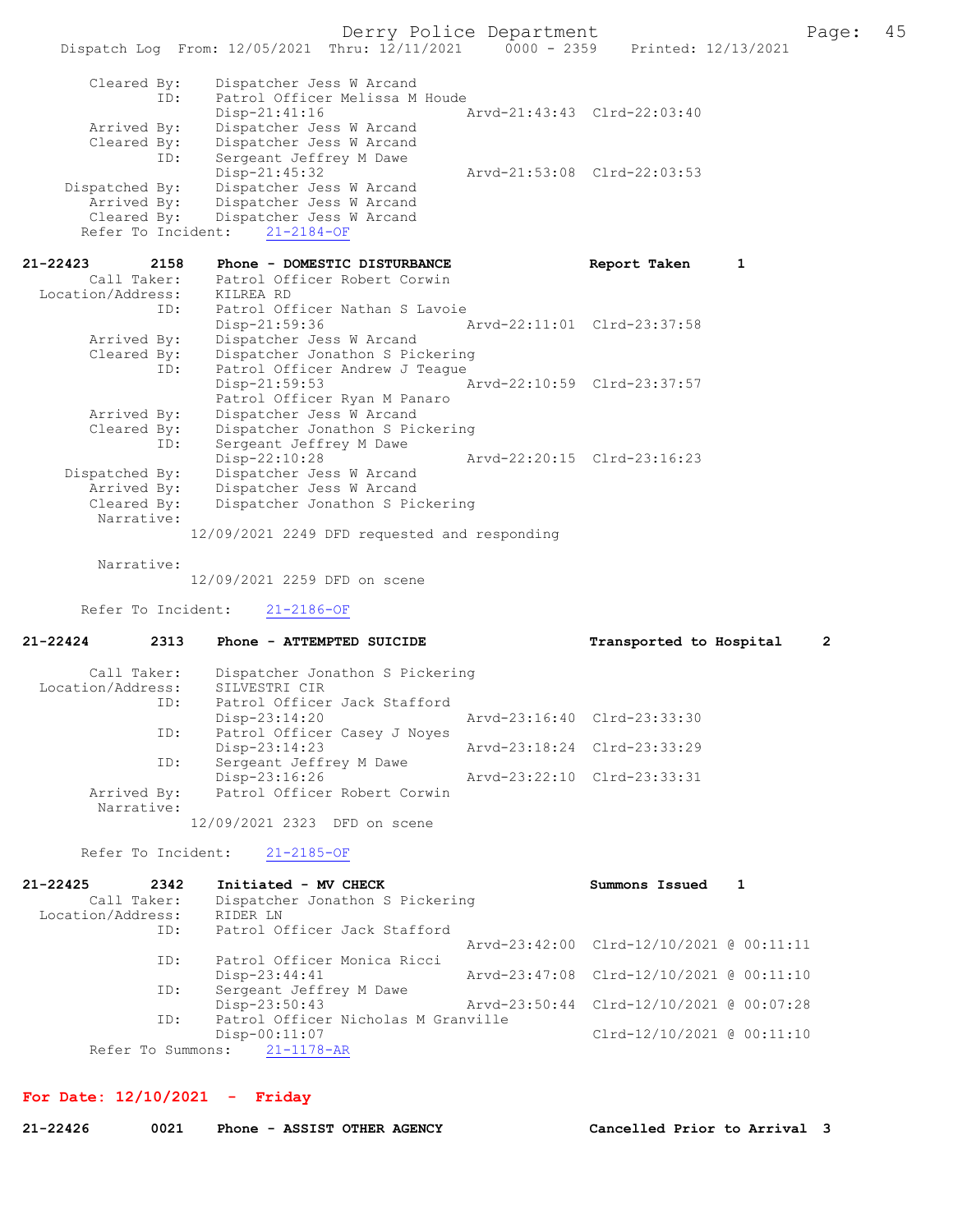| Location/Address:  | Call Taker:<br>ID:  | Dispatcher Jonathon S Pickering<br>NORMAN DR           |                             |   |   |
|--------------------|---------------------|--------------------------------------------------------|-----------------------------|---|---|
|                    |                     | Patrol Officer Casey J Noyes<br>$Disp-00:21:50$        | $Clrd-00:28:43$             |   |   |
|                    | ID:                 | Patrol Officer Nicholas M Granville<br>$Disp-00:21:51$ | $Clrd-00:28:44$             |   |   |
| 21-22427           | 0540                | Phone - MEDICAL EMERGENCY                              | Transported to Hospital     |   | 1 |
|                    | Call Taker:         | Dispatcher Jonathon S Pickering                        |                             |   |   |
| Location/Address:  | ID:                 | WAYNE DR<br>Patrol Officer Jack Stafford               |                             |   |   |
|                    | ID:                 | $Disp-05:41:00$<br>Patrol Officer Monica Ricci         | Arvd-05:50:10 Clrd-06:14:12 |   |   |
|                    |                     | $Disp-05:41:00$                                        | Arvd-05:50:50 Clrd-06:14:13 |   |   |
|                    | ID:                 | Sergeant Jeffrey M Dawe<br>Disp-05:50:14               | Arvd-05:50:51 Clrd-06:14:14 |   |   |
|                    | Refer To Field Int: | $21 - 4315 - FI$                                       |                             |   |   |
| 21-22428           | 0716                | Initiated - PROPERTY CHECK                             | No Action Required          |   | 2 |
| Location/Address:  | Call Taker:         | Dispatcher Jess W Arcand<br>FORDWAY ST                 |                             |   |   |
|                    | ID:                 | Patrol Officer Blake A Martineau                       |                             |   |   |
|                    |                     |                                                        | Aryd-07:16:00 Clrd-07:25:43 |   |   |
| 21-22429           | 0745                | Initiated - MV STOP                                    | Warning Issued              | 3 |   |
| Location/Address:  | Call Taker:         | Dispatcher Jess W Arcand<br>HAMPSTEAD RD               |                             |   |   |
|                    | ID:                 | Patrol Officer Sara R Joyce                            |                             |   |   |
| Refer To Citation: |                     | $21 - 5317 - CN$                                       | Arvd-07:45:00 Clrd-07:54:18 |   |   |
| 21-22430           | 0756                | Initiated - MV STOP                                    | Warning Issued              | 3 |   |
| Location/Address:  | Call Taker:         | Dispatcher Jess W Arcand<br>E BROADWAY                 |                             |   |   |
|                    | ID:                 | Patrol Officer Jeffrey R Pike                          |                             |   |   |
| Refer To Citation: |                     | $21 - 5318 - CN$                                       | Arvd-07:56:00 Clrd-08:02:45 |   |   |
|                    |                     |                                                        |                             |   |   |
| 21-22431           | 0800<br>Call Taker: | Phone - MV ACCIDENT<br>Dispatcher Jess W Arcand        | Report Taken                | 1 |   |
| Location/Address:  |                     | PINKERTON ST + TSIENNETO RD                            |                             |   |   |
|                    | ID:                 | Patrol Officer Blake A Martineau<br>Disp-08:01:23      | Arvd-08:06:12 Clrd-08:28:28 |   |   |
|                    | ID:                 | Sergeant Seth Plumer                                   |                             |   |   |
|                    | ID:                 | Disp-08:01:42<br>Patrol Officer Jeffrey R Pike         | Arvd-08:01:57 Clrd-08:28:26 |   |   |
|                    | Narrative:          | Disp-08:02:50                                          | Arvd-08:04:02 Clrd-08:28:30 |   |   |
|                    |                     | 12/10/2021 0802 OFF WITH IN 342492 AND NH 4652380      |                             |   |   |
|                    | Narrative:          |                                                        |                             |   |   |
|                    |                     | 12/10/2021 0841 REPORTABLE. BERUBE VS CARDENAS         |                             |   |   |
|                    | Refer To Accident:  | $21 - 611 - AC$                                        |                             |   |   |
| 21-22432           | 0819                | Initiated - MV STOP                                    | Warning Issued              | 3 |   |
| Location/Address:  | Call Taker:         | Dispatcher Jess W Arcand<br>E DERRY RD                 |                             |   |   |
|                    | ID:                 | Patrol Officer Sara R Joyce                            |                             |   |   |
| Refer To Citation: |                     | $21 - 5319 - CN$                                       | Arvd-08:19:00 Clrd-08:22:32 |   |   |
| 21-22433           | 0830                | Initiated - MV STOP                                    | Warning Issued              | 3 |   |
| Location/Address:  | Call Taker:         | Dispatcher Jess W Arcand<br>S MAIN ST                  |                             |   |   |
|                    | ID:                 | Patrol Officer Timothy J Underhill                     |                             |   |   |
|                    |                     |                                                        | Arvd-08:30:00 Clrd-08:34:34 |   |   |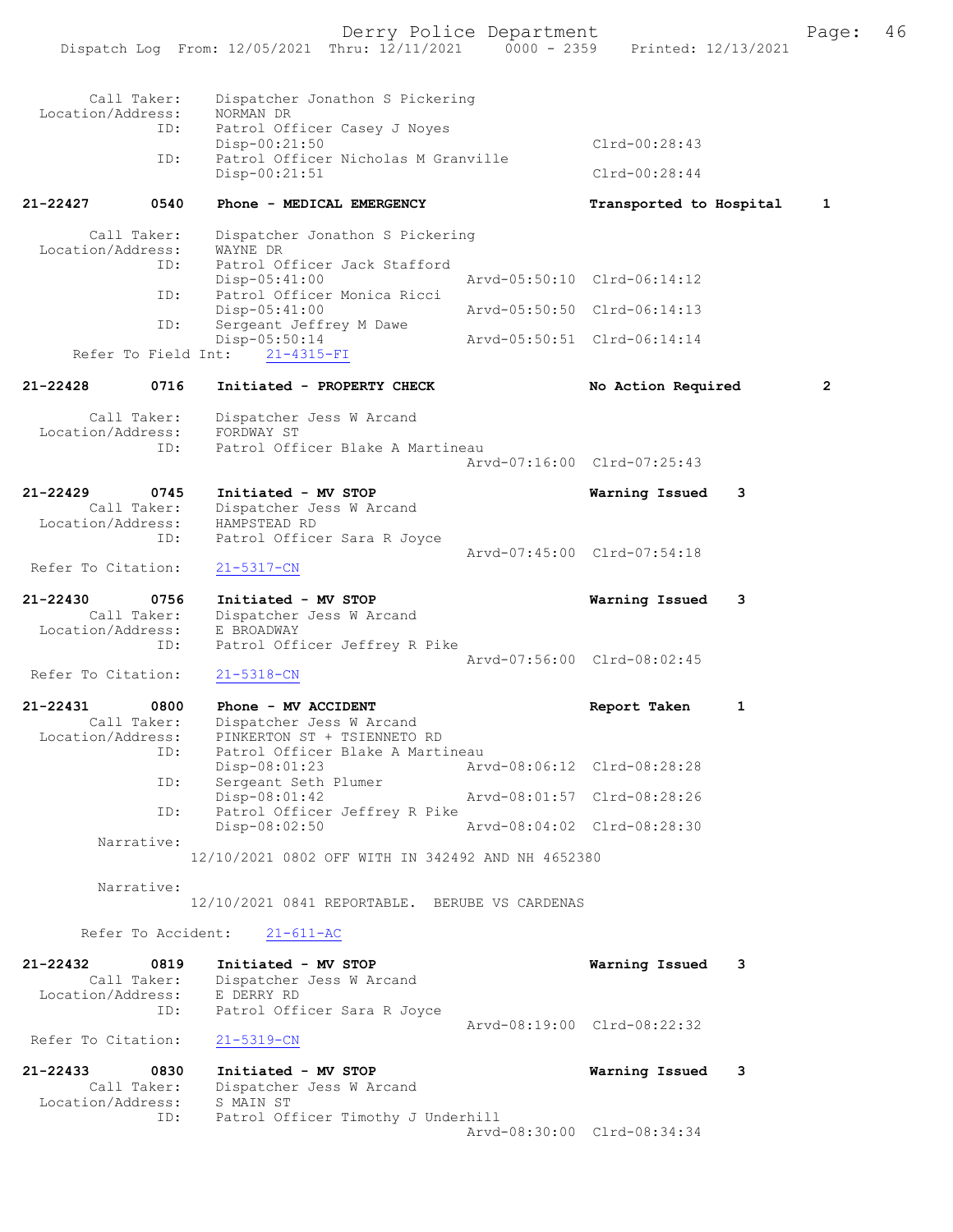Refer To Citation: 21-5320-CN 21-22434 0838 Walk-In - ASSIST CITIZEN ADVICE GIVEN 3 Call Taker: Dispatcher Jess W Arcand Location/Address: MUNICIPAL DR ID: Patrol Officer Jeffrey R Pike Disp-08:39:05 Arvd-08:39:07 Clrd-08:39:09 21-22435 0851 Phone - THEFT TRANSPORTED 2 Call Taker: Dispatcher Jess W Arcand Call Taker: Dispatcher J<br>Location/Address: ASHLEIGH DR ID: Patrol Officer Timothy J Underhill<br>Disp-08:54:27 Arvd Disp-08:54:27 Arvd-08:55:47 Clrd-12:00:40<br>ID: Patrol Officer Blake A Martineau Patrol Officer Blake A Martineau<br>Disp-08:54:29 Art Arvd-08:59:40 Clrd-10:19:08 ID: Sergeant Seth Plumer<br>Disp-08:54:37 Disp-08:54:37 Arvd-08:59:38 Clrd-09:26:52<br>TD: Patrol Officer Scott M Beegan Patrol Officer Scott M Beegan<br>Disp-11:52:52 Arvd-11:52:55 Clrd-12:38:01 Narrative: 12/10/2021 0858 224 STOPPING NH 5007991 ON MANCHESTER RD AT APPLEBEES Narrative: 12/10/2021 0916 ONE IN CUSTODY. 224 EN ROUTE TO HQ WITH ONE SM 58785.8 Narrative: 12/10/2021 0917 OFF AT HQ EM 58786.1 Narrative: 12/10/2021 0945 IDENTIFIED AS: KYLE BERLINGUETTE 131 PARKER ST APT 2 MANCHESTER NH DOB 6/21/90 CHARGED WITH: OPERATING AFTER SUSPENSION, SUSPENSION OF VEHICLE REGISTRATION, THEFT, AND POSSESSION OF CONTROLLED DRUG Narrative: 12/10/2021 1005 NEXT ON LIST SPACETOWN AUTO NOTIFIED AND RESPONDING Narrative: 12/10/2021 1006 PLACED IN CELL 3 Narrative: 12/10/2021 1014 SPACETOWN ON SCENE Narrative: 12/10/2021 1043 SUBJECT HELD ON PREVENTATIVE DETENTION PER BC MENCIS Narrative: 12/10/2021 1124 SUBJECT CHECKED Narrative: 12/10/2021 1153 719 TRANSPORTING ONE TO BRENTWOOD SM 43647.5 Narrative: 12/10/2021 1225 OFF AT BRENTWOOD EM 43669.1 Refer To Arrest: 21-1179-AR Refer To Arrest: 21-1180-AR 21-22436 0856 Other - Drop Box Maintenance 3<br>Call Taker: Dispatcher Jess W Arcand Dispatcher Jess W Arcand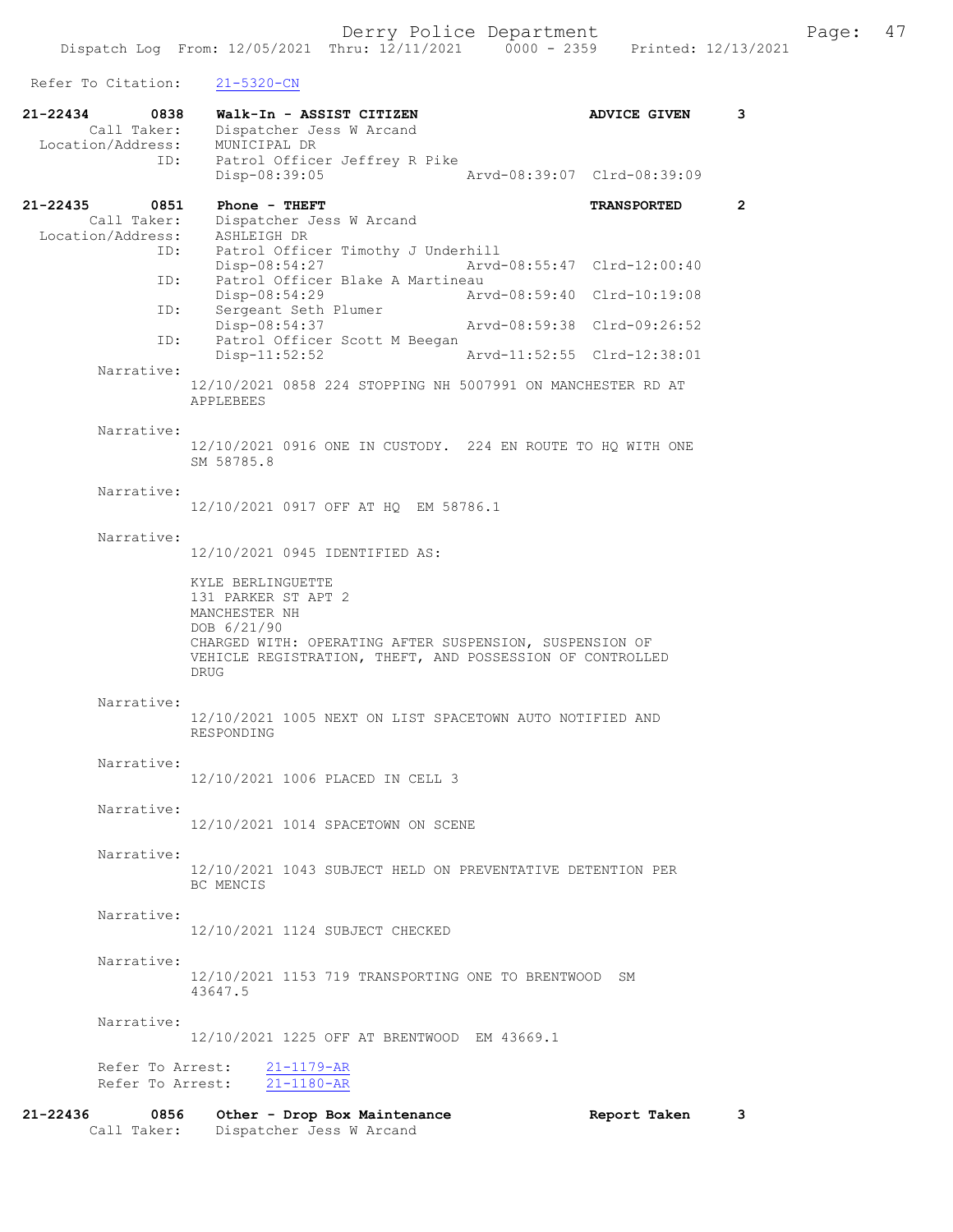Derry Police Department Fage: 48

 Refer To Incident: 21-2187-OF 21-22437 0902 Phone - KEEP THE PEACE 2 Assistance Rendered 2 Call Taker: Dispatcher Jess W Arcand Location/Address: E BROADWAY<br>ID: Patrol Offi Patrol Officer Sara R Joyce<br>Disp-09:02:28 Disp-09:02:28 Arvd-09:11:29 Clrd-09:11:32 21-22438 0916 Phone - ALARM, BURGLAR False Alarm 1 Call Taker: Dispatcher Jess W Arcand Location/Address: HUBBARD HILL RD ID: Patrol Officer Brendan S Holden<br>Disp-09:19:50 Ar Disp-09:19:50 Arvd-09:30:14 Clrd-09:51:09 ID: Patrol Officer Sara R Joyce Disp-09:19:53 Arvd-09:30:15 Clrd-09:51:07 21-22439 1006 Initiated - SUBPOENA DELIVERY Not Served 1 Call Taker: Dispatcher Jess W Arcand<br>ion/Address: PEBBLE LN Location/Address:<br>ID: Patrol Officer Sara R Joyce Arvd-10:06:00 Clrd-10:11:49 21-22440 1017 Initiated - ASSIST CITIZEN ADVICE GIVEN 3 Call Taker: Patrol Officer Jeffrey R Pike Location/Address: [DY 2] MUNICIPAL DR ID: Patrol Officer Jeffrey R Pike Arvd-10:17:00 Clrd-10:18:31 Narrative: SUBJECT CAME TO DPDHQ TO REPORT 3 LOST 2019 INSPECTION STICKERS. ADVICE GIVEN 21-22441 1025 Initiated - MEDICAL EMERGENCY Assistance Rendered 1 Call Taker: Dispatcher Jess W Arcand Location/Address: PINKERTON ST ID: Patrol Officer Brian J Landry Arvd-10:25:00 Clrd-11:19:28 Narrative: 12/10/2021 1025 DFD NOTIFIED AND ON SCENE Refer To Field Int: 21-4317-FI 21-22442 1051 Initiated - FOLLOW-UP No Action Required 2 Call Taker: Dispatcher Jess W Arcand Location/Address: MUNICIPAL DR ID: Patrol Officer Scott M Beegan Arvd-10:51:00 Clrd-11:52:28 21-22443 1103 Initiated - MV STOP Summons Issued 3 Call Taker: Dispatcher Jess W Arcand Location/Address: BIRCH ST + WILSON AVE ID: Patrol Officer Blake A Martineau Arvd-11:03:00 Clrd-11:54:41<br>21-1181-AR Refer To Arrest: Refer To Incident: 21-2188-OF 21-22444 1104 Initiated - FOLLOW-UP No Action Required 2 Call Taker: Dispatcher Jess W Arcand Location/Address: MUNICIPAL DR ID: Patrol Officer Sara R Joyce Arvd-11:04:00 Clrd-12:23:59 21-22445 1155 Initiated - MV CHECK Services Rendered 1 Call Taker: Dispatcher Jess W Arcand Location/Address: BIRCH ST ID: Patrol Officer Blake A Martineau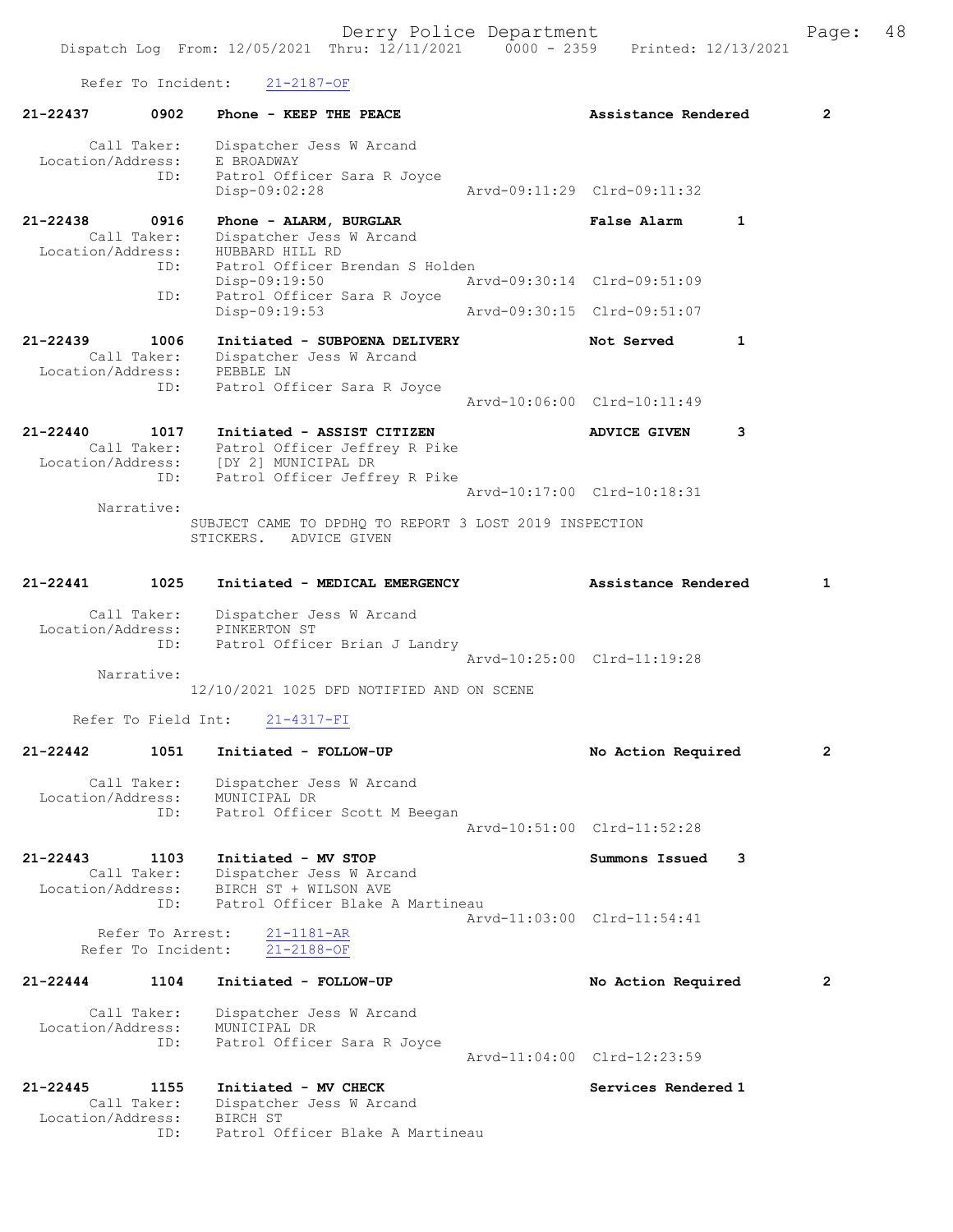Arvd-11:55:00 Clrd-12:01:21

| $21 - 22446$                      | 1228                       | Phone - ALARM, BURGLAR                                                                                                                    | Cancelled Prior to Arrival 1                     |                |
|-----------------------------------|----------------------------|-------------------------------------------------------------------------------------------------------------------------------------------|--------------------------------------------------|----------------|
| Location/Address:                 | Call Taker:<br>ID:         | Dispatcher Jess W Arcand<br>[DY 3756] AMHERST DR<br>Patrol Officer Sara R Joyce                                                           |                                                  |                |
|                                   | ID:                        | Disp-12:29:55<br>Patrol Officer Brendan S Holden                                                                                          | Clrd-12:31:18                                    |                |
|                                   |                            | Disp-12:30:03                                                                                                                             | $Clrd-12:31:22$                                  |                |
| 21-22447                          | 1231<br>ID:                | Walk-In - ASSIST CITIZEN<br>Call Taker: Dispatcher Jess W Arcand<br>Location/Address: [DY 2] MUNICIPAL DR<br>Patrol Officer Adam J Petkus | 3<br>Report Taken                                |                |
|                                   |                            | Disp-12:32:38<br>Arvd-12:32:40 Clrd-12:32:56<br>Refer To Incident:<br>$21 - 2189 - OF$                                                    |                                                  |                |
| $21 - 22448$                      | 1247                       | Initiated - FOLLOW-UP                                                                                                                     | No Action Required                               | $\mathbf{2}$   |
| Location/Address:                 | Call Taker:<br>ID:         | Dispatcher Jess W Arcand<br>RAILROAD AVE<br>Patrol Officer Blake A Martineau                                                              |                                                  |                |
|                                   |                            |                                                                                                                                           | Arvd-12:47:00 Clrd-13:07:03                      |                |
| 21-22449                          | 1307                       | Initiated - FOLLOW-UP                                                                                                                     | No Action Required                               | $\mathbf{2}$   |
| Location/Address:                 | Call Taker:                | Dispatcher Jess W Arcand<br>SOUTH AVE                                                                                                     |                                                  |                |
|                                   | ID:                        | Patrol Officer Blake A Martineau                                                                                                          | Arvd-13:07:00 Clrd-13:24:41                      |                |
| 21-22450                          | 1310                       | Initiated - PAPER SERVICE<br>Call Taker: Dispatcher Jess W Arcand<br>Location/Address: PARKLAND DR                                        | Services Rendered 3                              |                |
|                                   | ID:                        | Patrol Officer Scott M Beegan                                                                                                             | Arvd-13:10:00 Clrd-13:47:30                      |                |
|                                   | Narrative:                 | 12/10/2021 1310 719 EXECUTING SEARCH WARRANT                                                                                              |                                                  |                |
|                                   | Narrative:                 |                                                                                                                                           |                                                  |                |
|                                   |                            | 12/10/2021 1342 START TIME                                                                                                                |                                                  |                |
|                                   | Narrative:                 | 12/10/2021 1345 CLEAR SEARCH WARRANT                                                                                                      |                                                  |                |
| 21-22451                          | 1311                       | Initiated - FOLLOW-UP                                                                                                                     | No Action Required                               |                |
| Location/Address:                 | Call Taker:                | Dispatcher Jess W Arcand<br>MUNICIPAL DR                                                                                                  |                                                  |                |
|                                   | ID:                        | Patrol Officer Sara R Joyce                                                                                                               | Arvd-13:11:00 Clrd-14:02:03                      |                |
| 21-22452                          | 1326                       | Initiated - MV STOP                                                                                                                       | Warning Issued 3                                 |                |
| Location/Address:                 | Call Taker:                | Dispatcher Jess W Arcand<br>FOLSOM RD                                                                                                     |                                                  |                |
|                                   | ID:                        | Patrol Officer Blake A Martineau                                                                                                          | Arvd-13:26:00 Clrd-13:30:14                      |                |
| Refer To Citation:                |                            | $21 - 5321 - CN$                                                                                                                          |                                                  |                |
| $21 - 22453$<br>Location/Address: | 1351<br>Call Taker:<br>ID: | Phone - PARKING COMPLAINT<br>Dispatcher Jess W Arcand<br>ROLLINS ST<br>Patrol Officer Brendan S Holden<br>$Disp-13:51:56$                 | Gone on Arrival 1<br>Arvd-13:55:46 Clrd-13:59:30 |                |
| $21 - 22454$                      | 1353                       | Initiated - FOLLOW-UP                                                                                                                     | No Action Required                               | $\overline{2}$ |
|                                   | Call Taker:                | Dispatcher Jess W Arcand                                                                                                                  |                                                  |                |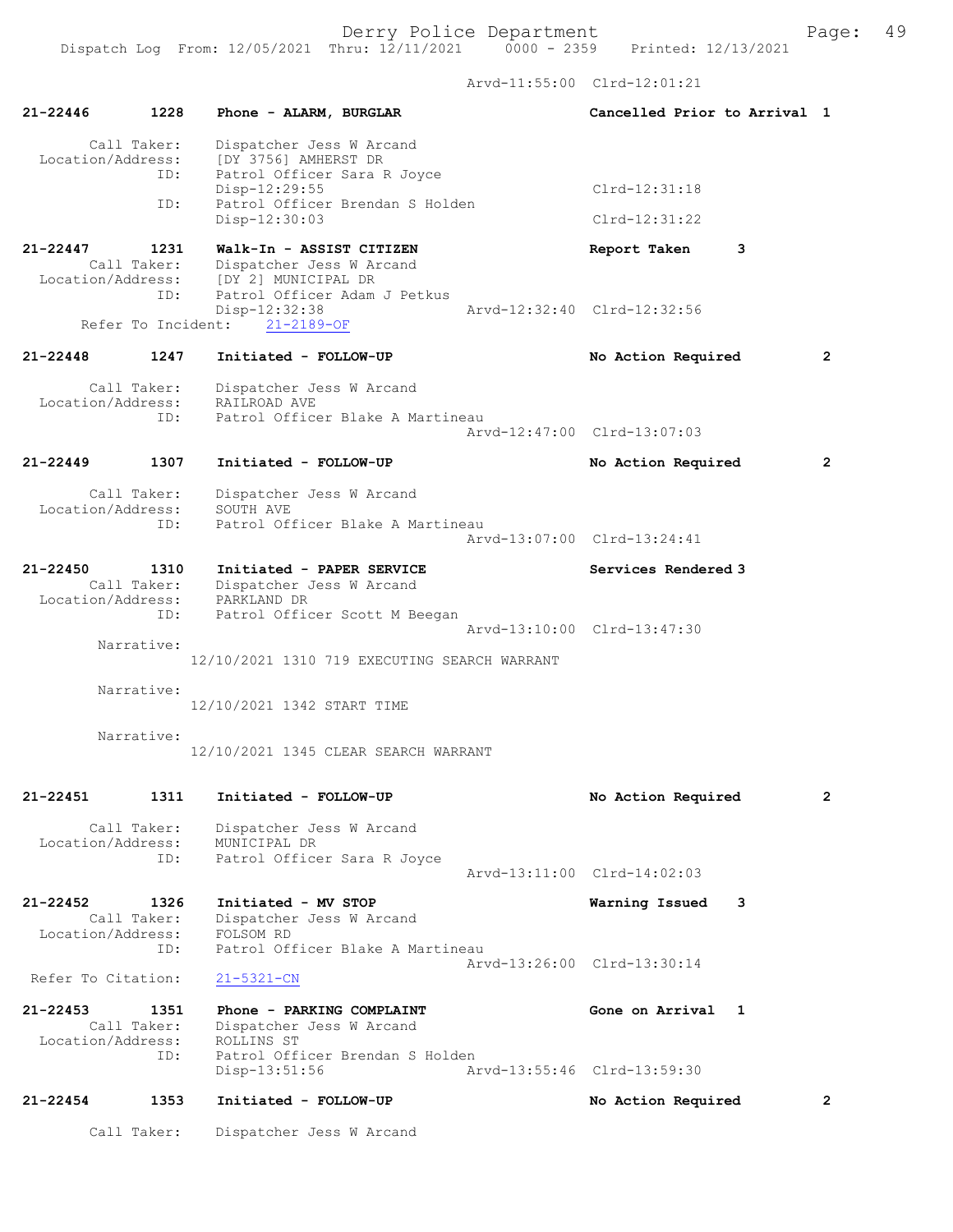Derry Police Department Fage: 50 Dispatch Log From: 12/05/2021 Thru: 12/11/2021 0000 - 2359 Printed: 12/13/2021 Location/Address: MUNICIPAL DR ID: Patrol Officer Scott M Beegan Arvd-13:53:00 Clrd-14:45:24 21-22455 1425 Phone - SEXUAL OFFENDER REGISTRATION Services Rendered 1 Call Taker: Dispatcher Jess W Arcand Location/Address: MUNICIPAL DR ID: Detective Peter A Houlis Disp-14:39:00 Arvd-14:39:03 Clrd-14:39:05 21-22456 1448 Phone - SUSPICIOUS ACTIVITY Gone on Arrival 2 Call Taker: Dispatcher Jess W Arcand Location/Address: CRYSTAL AVE ID: Patrol Officer Brendan S Holden Disp-14:50:07 Arvd-14:51:28 Clrd-15:04:07 Cleared By: Dispatcher Christina L Power 21-22457 1513 Phone - PED CHECK SENT ON THEIR WAY 2 Call Taker: Dispatcher Christina L Power Location/Address: FRANKLIN ST ID: Patrol Officer Nathan S Lavoie Disp-15:13:55 Arvd-15:16:49 Clrd-15:23:05 Narrative: soliciting, no issues. 21-22458 1516 Phone - Wildlife Complaint Could Not Locate 2 Call Taker: Dispatcher Christina L Power Location/Address: WALNUT HILL RD ID: Patrol Officer Bryan R Hanson Disp-15:16:33 Arvd-15:24:30 Clrd-15:34:02 Patrol Officer Michael P Accorto Narrative: injured goose 21-22459 1521 Initiated - FOLLOW-UP Cleared 2 Call Taker: Dispatcher Christina L Power Location/Address: E BROADWAY ID: Patrol Officer Casey J Noyes Arvd-15:21:00 Clrd-15:25:04 21-22460 1530 Initiated - MV STOP Warning Issued 3 Call Taker: Dispatcher Christina L Power Location/Address: MANCHESTER RD ID: Patrol Officer Nathan S Lavoie Arvd-15:30:00 Clrd-15:39:56 Refer To Citation: 21-5322-CN 21-22461 1536 Initiated - SERVE RESTRAINING ORDER Not Served 2 Call Taker: Dispatcher Christina L Power Location/Address: E BROADWAY ID: Patrol Officer Casey J Noyes Arvd-15:36:00 Clrd-15:47:24 21-22463 1548 Phone - SUSPICIOUS ACTIVITY Report Taken 2 Call Taker: Lieutenant Michael T Muncey Location/Address: LAWRENCE ST ID: Patrol Officer Casey J Noyes Disp-15:53:25 Clrd-15:57:00 Dispatched By: Dispatcher Christina L Power Cleared By: Dispatcher Christina L Power ID: Patrol Officer Casey J Noyes Disp-16:02:04 Arvd-16:12:41 Clrd-16:14:10 Dispatched By: Dispatcher Christina L Power Arrived By: Dispatcher Christina L Power Cleared By: Dispatcher Christina L Power Refer To Incident: 21-2190-OF

21-22462 1549 Initiated - SUBPOENA DELIVERY Not Served 1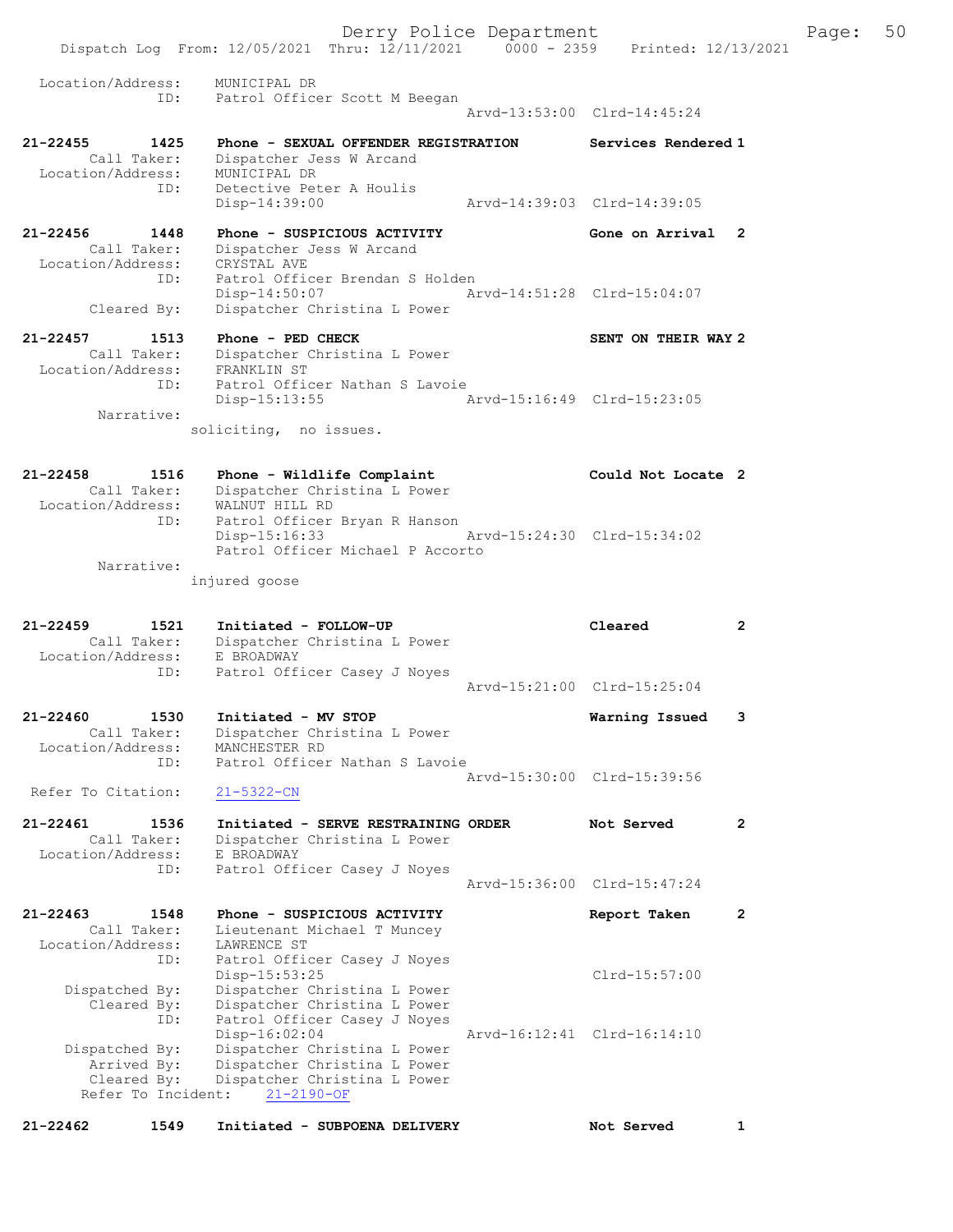Dispatch Log From: 12/05/2021 Thru: 12/11/2021 0000 - 2359 Printed: 12/13/2021 Call Taker: Dispatcher Christina L Power Location/Address: E BROADWAY ID: Patrol Officer Casey J Noyes Arvd-15:49:00 Clrd-15:53:12 21-22464 1554 Initiated - MV STOP Warning Issued 3 Call Taker: Dispatcher Christina L Power Location/Address: MANCHESTER RD ID: Patrol Officer Nathan S Lavoie Arvd-15:54:00 Clrd-16:01:06 Refer To Citation: 21-5323-CN 21-22465 1557 Initiated - MV STOP Warning Issued 3 Call Taker: Dispatcher Christina L Power Location/Address: BIRCH ST ID: Patrol Officer Casey J Noyes Arvd-15:57:00 Clrd-16:02:04<br>21-5324-CN Refer To Citation: 21-22466 1605 Phone - ALARM, BURGLAR 1 Phone 1 Palse Alarm 1 Call Taker: Dispatcher Christina L Power Location/Address: [DY 3231] FRANKLIN ST EXT ID: Patrol Officer Cody Johnson Disp-16:05:26 Arvd-16:10:22 Clrd-16:10:24 ID: Patrol Officer Nathan S Lavoie<br>Disp-16:05:29 A Disp-16:05:29 Arvd-16:08:24 Clrd-16:10:28 Narrative: false by employee 21-22467 1611 Phone - MV ACCIDENT Report Taken 1 Call Taker: Dispatcher Christina L Power Location/Address: SOUTH AVE ID: Patrol Officer Brendan S Holden Disp-16:12:15 Arvd-16:15:01 Clrd-16:49:20 ID: Patrol Officer Nathan S Lavoie<br>Disp-16:12:20 Disp-16:12:20 Arvd-16:15:09 Clrd-16:49:22 ID: Patrol Officer Casey J Noyes<br>Disp-16:14:58 Mrvd-16:15:49 Clrd-16:49:24 Disp-16:14:58 Narrative: 12/10/2021 1615 DFD requested Narrative: 12/10/2021 1622 DFD on scene Narrative: 12/10/2021 1622 next on the list for NH KELLY5, Recovery Solutions assigned next on the list for NH 4791686, LBP assigned Narrative: 12/10/2021 1634 both wreckers on scene Narrative: Kelly vs St Onge, reportable Refer To Accident: 21-612-AC 21-22468 1614 Initiated - SUBPOENA DELIVERY Served 1 Call Taker: Dispatcher Christina L Power Location/Address: LAWRENCE ST ID: Patrol Officer Casey J Noyes Arvd-16:14:00 Clrd-16:14:50 21-22469 1657 Initiated - MV STOP Warning Issued 3 Call Taker: Dispatcher Christina L Power Location/Address: E DERRY RD ID: Patrol Officer Bryan R Hanson Arvd-16:57:00 Clrd-17:06:06 Patrol Officer Michael P Accorto

Derry Police Department Fage: 51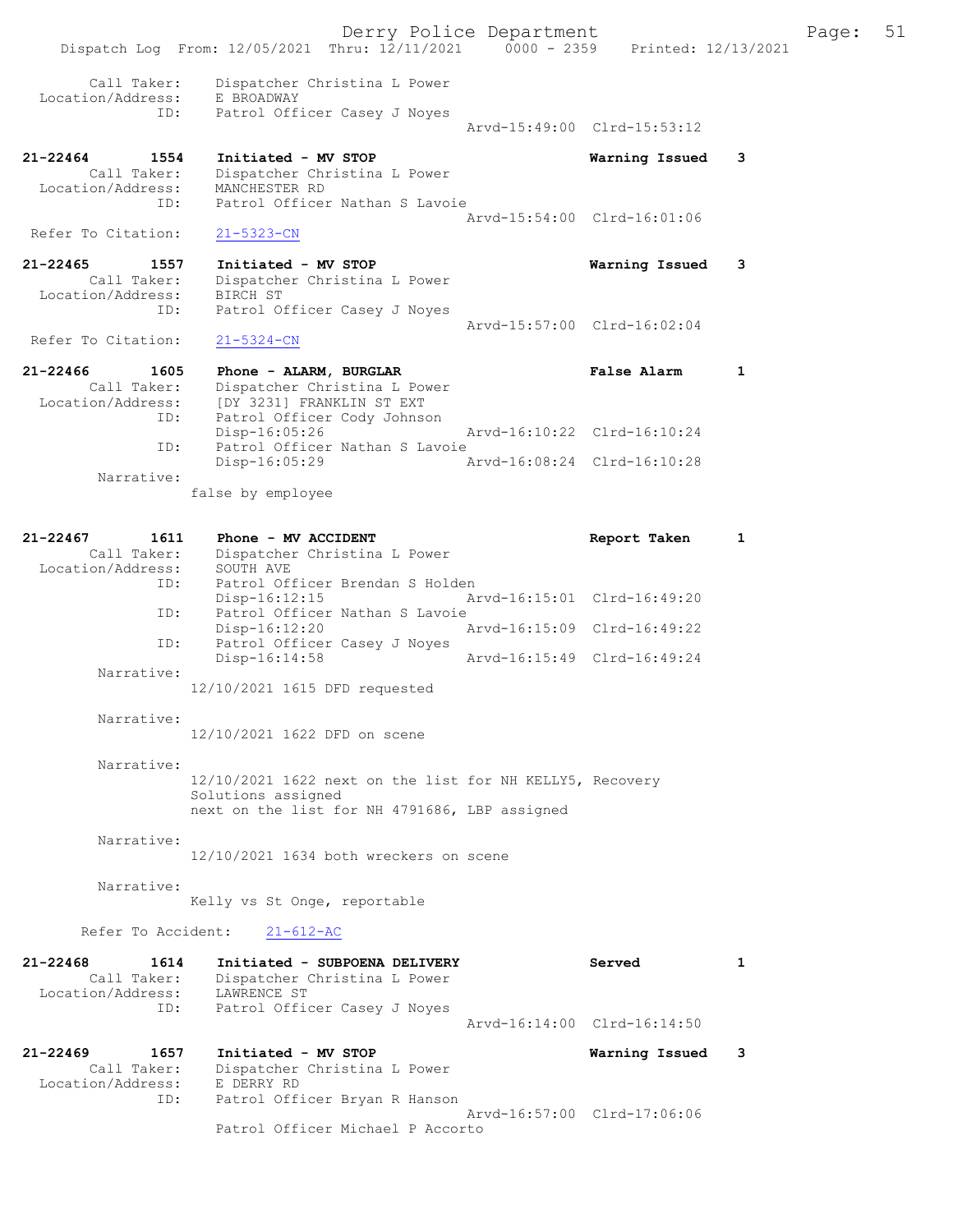Refer To Citation: 21-5325-CN 21-22470 1659 Phone - LARCENY /FORGERY/ FRAUD Report Taken 2 Call Taker: Dispatcher Christina L Power Location/Address: ABBOTT ST ID: Patrol Officer Casey J Noyes Disp-17:21:32 Arvd-17:23:38 Clrd-17:48:21 Refer To Incident: 21-2191-OF 21-22471 1735 Initiated - MV STOP Warning Issued 3 Call Taker: Dispatcher Christina L Power Location/Address: HAMPSTEAD RD ID: Fatrol Officer Bryan R Hanson<br>ID: Patrol Officer Bryan R Hanson<br>Arvd-17:35:00 Clrd-17:46:49 Arvd-17:35:00 Clrd-17:46:49 Patrol Officer Michael P Accorto Cleared By: Patrol Officer Robert Corwin Refer To Citation: 21-5326-CN 21-22472 1742 Phone - ERRATIC OPERATION Gone on Arrival 2 Call Taker: Patrol Officer Robert Corwin Location/Address: MANCHESTER RD ID: Patrol Officer Nathan S Lavoie Disp-17:43:26 Arvd-17:48:20 Clrd-17:57:39 Arrived By: Dispatcher Christina L Power Cleared By: Dispatcher Christina L Power 21-22473 1759 Initiated - FOLLOW-UP Cleared 2 Call Taker: Dispatcher Christina L Power Location/Address: RAILROAD AVE ID: Patrol Officer Casey J Noyes Arvd-17:59:00 Clrd-18:25:41 21-22474 1913 Initiated - FOLLOW-UP Cleared 2 Call Taker: Dispatcher Christina L Power Location/Address: MUNICIPAL DR ID: Patrol Officer Bryan R Hanson Arvd-19:13:00 Clrd-20:56:01 Patrol Officer Michael P Accorto 21-22475 1958 Initiated - MV STOP Warning Issued 3 Call Taker: Dispatcher Christina L Power Location/Address: BIRCH ST ID: Patrol Officer Cody Johnson Arvd-19:58:00 Clrd-20:02:44 ID: Patrol Officer Casey J Noyes<br>Disp-20:01:47 Disp-20:01:47 Clrd-20:01:55 ID: Patrol Officer Nathan S Lavoie Disp-20:01:50 Clrd-20:01:57 Refer To Citation: 21-5328-CN 21-22476 2001 Phone - DISTURBANCE 2001 2001 2001 1 Call Taker: Dispatcher Christina L Power Location/Address: BIRCH ST ID: Patrol Officer Casey J Noyes Disp-20:02:01 Arvd-20:06:19 Clrd-20:09:07 ID: Patrol Officer Nathan S Lavoie Disp-20:02:05 Clrd-20:02:50 ID: Patrol Officer Cody Johnson Disp-20:02:53 Arvd-20:06:18 Clrd-20:09:08 Narrative: one party left prior to arrival. Refer To Field Int: 21-4324-FI 21-22477 2027 Initiated - MV STOP Warning Issued 3 Call Taker: Dispatcher Christina L Power Location/Address: S MAIN ST ID: Patrol Officer Scott M Beegan Arvd-20:27:00 Clrd-20:31:01<br>21-5329-CN Refer To Citation: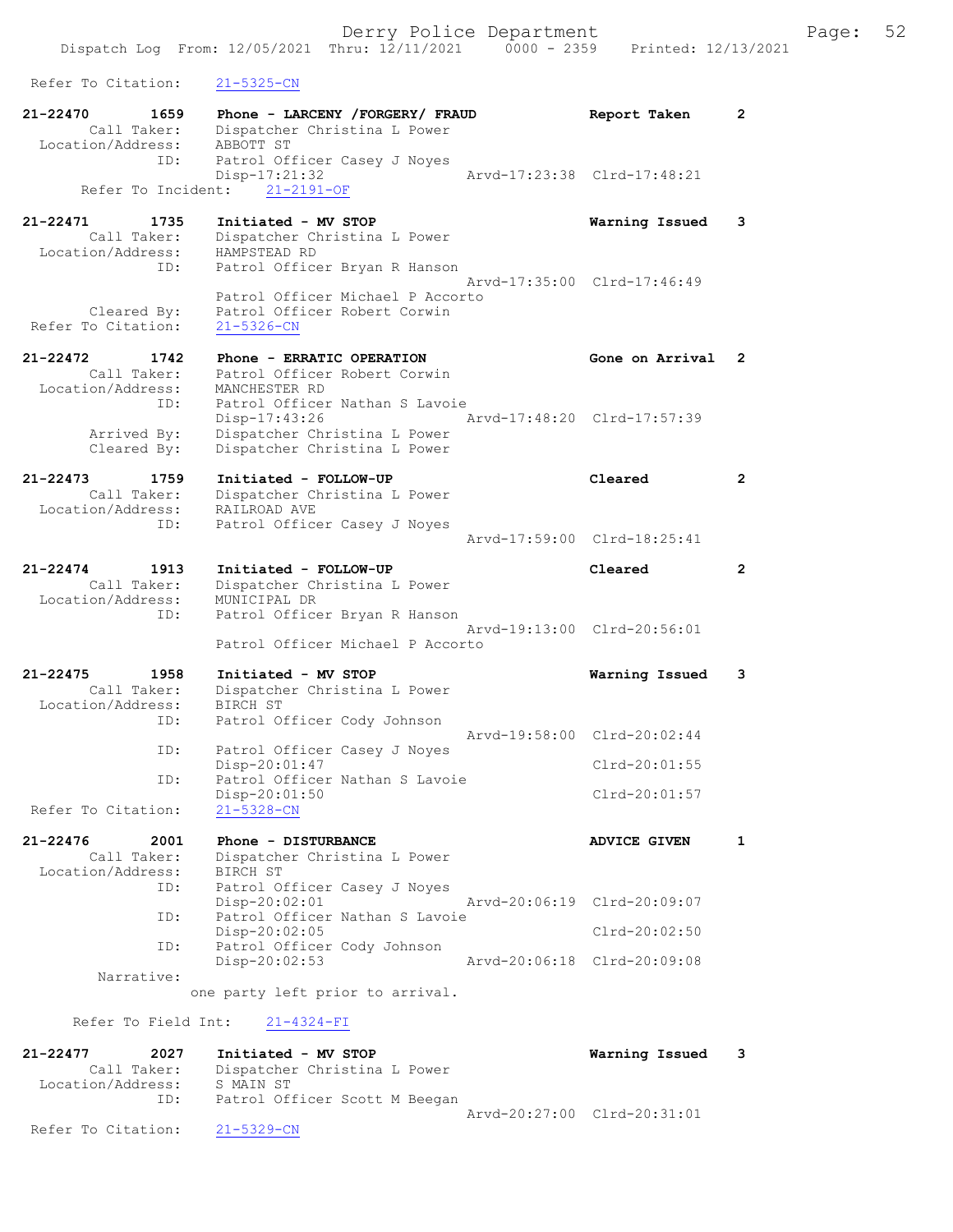

21-22486 2230 Initiated - MV STOP Warning Issued 3 Call Taker: Dispatcher Christina L Power Location/Address: BIRCH ST ID: Patrol Officer Scott M Beegan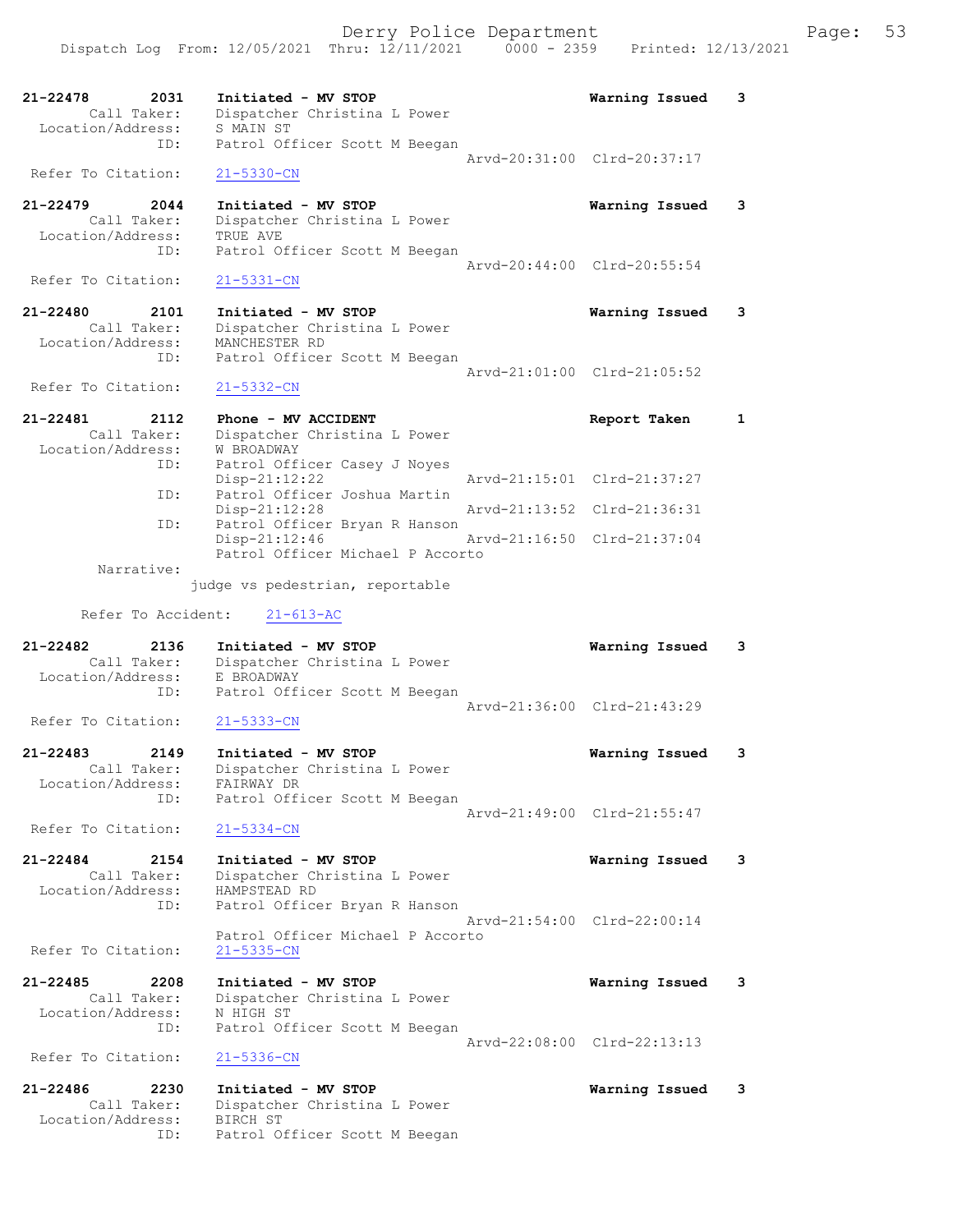Arvd-22:30:00 Clrd-22:35:23

Refer To Citation: 21-5337-CN

| 21-22488 | 2245                | Initiated - MV STOP                                      | Warning Issued              |  |
|----------|---------------------|----------------------------------------------------------|-----------------------------|--|
|          | Cleared By:         | Dispatcher Christina L Power                             |                             |  |
|          | ID:                 | Patrol Officer Joshua Martin<br>$Disp-22:31:50$          | $Clrd-22:37:09$             |  |
|          | Cleared By:         | Dispatcher Christina L Power                             |                             |  |
|          | Arrived By:         | Dispatcher Christina L Power                             |                             |  |
|          | ID:                 | Patrol Officer Casey J Noyes<br>Disp-22:31:47            | Arvd-22:33:06 Clrd-22:38:02 |  |
|          | Location/Address:   | AIKEN ST                                                 |                             |  |
| 21-22487 | 2231<br>Call Taker: | Phone - DISPERSE A GROUP<br>Patrol Officer Robert Corwin | SENT ON THEIR WAY 2         |  |

#### Call Taker: Dispatcher Christina L Power Location/Address: CRYSTAL AVE ID: Patrol Officer Scott M Beegan Arvd-22:45:00 Clrd-22:50:14 Cleared By: Patrol Officer Robert Corwin Refer To Citation: 21-5338-CN

| 21-22489<br>2258  | Phone - SUSPICIOUS ACTIVITY    | Could Not Locate 2          |  |
|-------------------|--------------------------------|-----------------------------|--|
| Call Taker:       | Patrol Officer Robert Corwin   |                             |  |
| Location/Address: | ATLAS PL                       |                             |  |
| ID:               | Patrol Officer Joshua Martin   |                             |  |
|                   | Disp-22:59:26                  | Arvd-23:07:24 Clrd-23:08:37 |  |
| Arrived By:       | Dispatcher Christine D Carlson |                             |  |
| Cleared By:       | Dispatcher Christine D Carlson |                             |  |
| Narrative:        |                                |                             |  |
|                   | loud porsche                   |                             |  |

#### 21-22490 2305 Initiated - MV STOP Arrest(s) Made 3 Call Taker: Dispatcher Christine D Carlson Location/Address: PINKERTON ST + PEABODY RD ID: Patrol Officer Scott M Beegan Arvd-23:05:00 Clrd-23:51:31<br>ID: Patrol Officer Nicholas M Granville Patrol Officer Nicholas M Granville

 Disp-23:09:01 Arvd-23:09:02 Clrd-23:59:35 Narrative:

12/10/2021 2316 Consent search start

#### Narrative:

12/10/2021 2326 719 has one in custody at this time

Narrative:

12/10/2021 2329 Birch St called for tow - enroute

Narrative:

12/10/2021 2330 719 enroute to HQ, s/m: 9,662.7

Narrative:

12/10/2021 2332 719 off at HQ, e/m: 9,663.1

Narrative:

12/10/2021 2344 Subject information (transp a/b by minor, poss tobacco) William Jennings 7 Balsam Ln Sandown NH DOB: 8/14/02

## Narrative:

12/10/2021 2348 Wrecker on scene

#### Narrative:

12/10/2021 2351 Subject released at this time on summons w/ court date of 5/10/21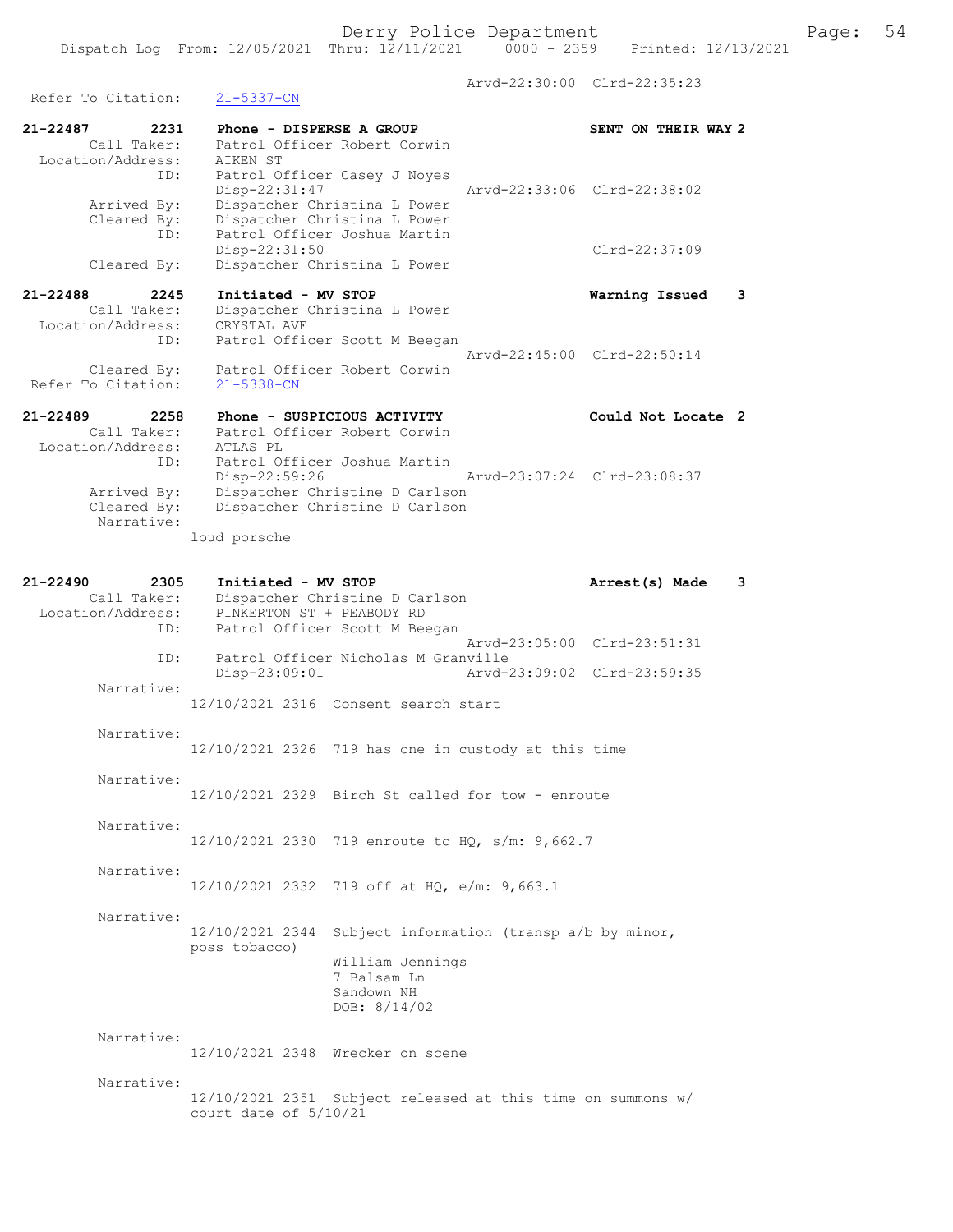## Refer To Arrest: 21-1182-AR

| 21-22491                          | 2307                                     | 911 - DISTURBANCE                                                                                                    | Quieted on Request          | 1 |
|-----------------------------------|------------------------------------------|----------------------------------------------------------------------------------------------------------------------|-----------------------------|---|
| Location/Address:                 | Call Taker:<br>ID:                       | Patrol Officer Robert Corwin<br>SILVESTRI CIR<br>Patrol Officer Jack Stafford<br>$Disp-23:08:10$                     | Arvd-23:14:58 Clrd-23:21:41 |   |
|                                   | Arrived By:<br>Cleared By:<br>ID:        | Dispatcher Christine D Carlson<br>Dispatcher Christine D Carlson<br>Patrol Officer Awess Abdulkadir<br>Disp-23:08:19 | Arvd-23:13:38 Clrd-23:21:39 |   |
|                                   | Arrived By:<br>Cleared By:<br>Narrative: | Dispatcher Christine D Carlson<br>Dispatcher Christine D Carlson<br>loud party                                       |                             |   |
|                                   |                                          |                                                                                                                      |                             |   |
| 21-22492<br>Location/Address:     | 2328<br>Call Taker:<br>ID:               | Initiated - MV STOP<br>Dispatcher Christine D Carlson<br>CRYSTAL AVE<br>Patrol Officer Awess Abdulkadir              | Warning Issued              | 3 |
| Refer To Citation:                |                                          | $21 - 5339 - CN$                                                                                                     | Arvd-23:28:00 Clrd-23:36:38 |   |
| $21 - 22493$                      |                                          | Initiated - MV STOP                                                                                                  |                             |   |
| Location/Address:                 | 2338<br>Call Taker:<br>ID:               | Dispatcher Christine D Carlson<br>CRYSTAL AVE<br>Patrol Officer Jack Stafford                                        | Warning Issued              | 3 |
| Refer To Citation:                |                                          | $21 - 5340 - CN$                                                                                                     | Aryd-23:38:00 Clrd-23:45:37 |   |
| 21-22494<br>Location/Address:     | 2338<br>Call Taker:<br>ID:               | Initiated - MV STOP<br>Dispatcher Christine D Carlson<br>CRYSTAL AVE + LENOX RD<br>Patrol Officer Awess Abdulkadir   | Warning Issued              | 3 |
| Refer To Citation:                |                                          | $21 - 5341 - CN$                                                                                                     | Arvd-23:38:00 Clrd-23:47:20 |   |
| $21 - 22495$<br>Location/Address: | 2349<br>Call Taker:                      | Initiated - FOLLOW-UP<br>Dispatcher Christine D Carlson<br>RAILROAD AVE                                              | Services Rendered 2         |   |
|                                   | ID:                                      | Patrol Officer Casey J Noyes                                                                                         | Arvd-23:49:00 Clrd-23:55:17 |   |
|                                   |                                          | For Date: $12/11/2021$ - Saturday                                                                                    |                             |   |
| 21-22496<br>Location/Address:     | 0016<br>Call Taker:                      | Initiated - MV STOP<br>Dispatcher Christine D Carlson<br>CRYSTAL AVE                                                 | Warning Issued              | 3 |
| Refer To Citation:                | ID:                                      | Patrol Officer Awess Abdulkadir<br>$21 - 5342 - CN$                                                                  | Arvd-00:16:00 Clrd-00:26:17 |   |
| 21-22497                          | 0036<br>Call Taker:                      | Initiated - MV STOP<br>Dispatcher Christine D Carlson                                                                | Warning Issued              | 3 |
| Location/Address:                 | ID:                                      | CHESTER RD + POND RD<br>Patrol Officer Jack Stafford                                                                 |                             |   |
| Refer To Citation:                |                                          | $21 - 5343 - CN$                                                                                                     | Aryd-00:36:00 Clrd-00:40:49 |   |
| $21 - 22498$<br>Location/Address: | 0042<br>Call Taker:                      | Initiated - MV STOP<br>Dispatcher Christine D Carlson<br>E DERRY RD                                                  | Warning Issued              | 3 |
|                                   | ID:                                      | Patrol Officer Jack Stafford                                                                                         | Arvd-00:42:00 Clrd-00:47:45 |   |
|                                   | ID:                                      | Patrol Officer Joshua Martin<br>$Disp-00:43:00$                                                                      | Arvd-00:43:01 Clrd-00:47:44 |   |
| Refer To Citation:                |                                          | $21 - 5344 - CN$                                                                                                     |                             |   |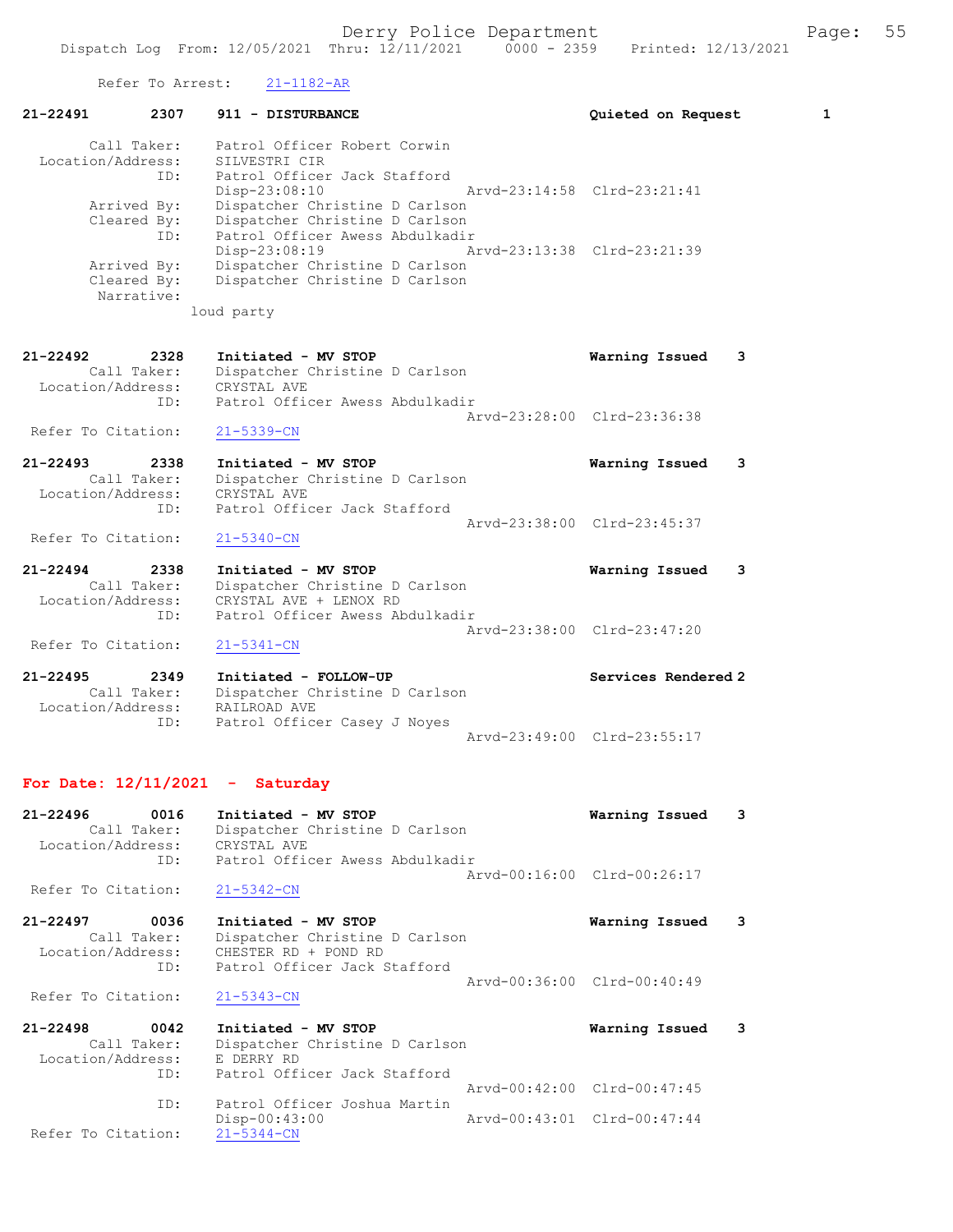| 21-22499<br>0156<br>Call Taker:<br>Location/Address:     | Phone - ABANDONED 911<br>Dispatcher Christine D Carlson<br>MADDEN RD                                         | Arrest(s) Made<br>1         |
|----------------------------------------------------------|--------------------------------------------------------------------------------------------------------------|-----------------------------|
| ID:                                                      | Patrol Officer Awess Abdulkadir<br>$Disp-01:57:55$                                                           | Arvd-02:00:03 Clrd-05:52:00 |
| ID:                                                      | Patrol Officer Casey J Noyes<br>Disp-01:57:58                                                                | Arvd-02:00:33 Clrd-03:57:17 |
| ID:                                                      | Patrol Officer Nicholas M Granville<br>$Disp-01:59:51$                                                       | Arvd-02:05:42 Clrd-03:47:28 |
| ID:                                                      | Patrol Officer Jack Stafford<br>Disp-02:13:02                                                                | Arvd-02:13:03 Clrd-02:31:37 |
| Narrative:                                               | 12/11/2021 0247 435 enroute to PMC                                                                           |                             |
| Narrative:                                               | 12/11/2021 0250 435 off at PMC                                                                               |                             |
| Narrative:                                               | $12/11/2021$ 0334 435 clear of PMC enroute back to scene                                                     |                             |
| Narrative:                                               | 12/11/2021 0344 209 advising that 435 has one in custody at<br>this time                                     |                             |
| Narrative:                                               | 12/11/2021 0345 435 enroute to HQ, s/m: 43,780.8                                                             |                             |
| Narrative:                                               | 12/11/2021 0347 435 off at HQ, e/m: 43,781.3                                                                 |                             |
| Narrative:                                               | 12/11/2021 0359<br>Subject information (2nd degree assault<br>felony)<br>Matthew Abbott<br>11 Madden Rd      |                             |
| Narrative:                                               | Derry NH<br>DOB: $2/2/85$<br>12/11/2021 0411 B/C Mencis called - too tired, can't come<br>in for a few hours |                             |
| Narrative:                                               | 12/11/2021 0424 Placed in cell 3                                                                             |                             |
| Narrative:                                               | $12/11/2021$ 0445 Called b/c M.Pacheco - enroute                                                             |                             |
| Narrative:                                               | 12/11/2021 0452 Subject checked at this time                                                                 |                             |
| Narrative:                                               | 12/11/2021 0533 B/C Pacheco off at HQ                                                                        |                             |
| Narrative:                                               | 12/11/2021 0548 Subject released w/ superior court date of<br>12/30/21                                       |                             |
|                                                          | Refer To Arrest: 21-1183-AR                                                                                  |                             |
| $21 - 22500$<br>0253<br>Call Taker:<br>Location/Address: | Initiated - ASSIST CITIZEN<br>Dispatcher Christine D Carlson<br>E BROADWAY<br>Patrol Officer Jack Stafford   | Services Rendered 3         |
| ID:<br>Narrative:                                        |                                                                                                              | Arvd-02:53:00 Clrd-03:10:19 |
|                                                          | 12/11/2021 0259 130 giving courtesy transport to Cal's<br>Corner, s/m: 58,664.8                              |                             |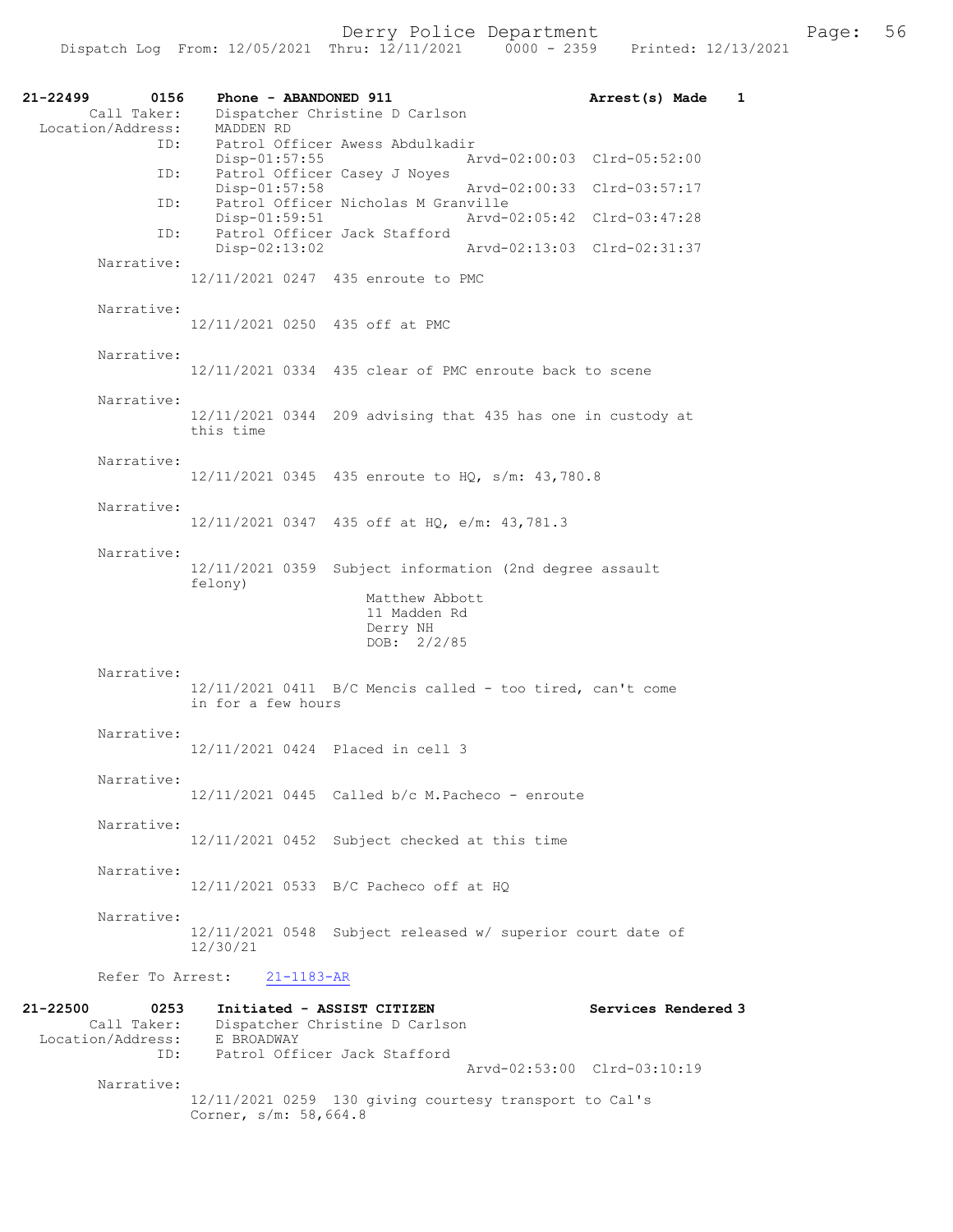Derry Police Department Fage: 57 Dispatch Log From: 12/05/2021 Thru: 12/11/2021 0000 - 2359 Printed: 12/13/2021 Narrative: 12/11/2021 0303 130 off at Cal's Corner, and now enroute to Pine Isle, s/m: 58,666 Narrative: 12/11/2021 0308 130 off on Pine Isle, e/m: 58,667.7 21-22501 0807 Phone - VANDALISM Report Taken 3 Call Taker: Dispatcher Jonathon S Pickering Location/Address: FORDWAY EXT ID: Patrol Officer Melissa M Houde<br>Disp-08:07:56 Mrvd-08:12:40 Clrd-08:20:16 Disp-08:07:56 Narrative: 12/11/2021 0820 mailbox damaged Refer To Incident: 21-2192-OF 21-22502 0823 Initiated - FOLLOW-UP Services Rendered 2 Call Taker: Dispatcher Jonathon S Pickering Location/Address: [DY 1769] SCHURMAN DR ID: Patrol Officer Scott M Beegan Arvd-08:23:00 Clrd-08:39:35 21-22503 0900 Initiated - FOLLOW-UP Services Rendered 2 Call Taker: Dispatcher Jonathon S Pickering Location/Address: E BROADWAY ID: Patrol Officer Cody Johnson Arvd-09:00:00 Clrd-09:12:35 21-22504 1024 Phone - ABANDONED 911 Verbal in Nature 1 Call Taker: Dispatcher Jonathon S Pickering Location/Address: E BROADWAY ID: Patrol Officer Melissa M Houde Disp-10:24:52 Arvd-10:28:44 Clrd-10:35:10 ID: Patrol Officer Collin Kennedy<br>Disp-10:24:52 Disp-10:24:52 Arvd-10:28:45 Clrd-10:35:10 ID: Sergeant James M Belanger Disp-10:28:46 Arvd-10:28:47 Clrd-10:35:11 Narrative: 12/11/2021 1035 mother/son verbal domestic Refer To Field Int: 21-4318-FI 21-22505 1030 Phone - ASSIST CITIZEN Assistance Rendered 3 Call Taker: Dispatcher Jonathon S Pickering Location/Address: BOWERS RD ID: Patrol Officer Timothy J Underhill Disp-10:30:35 Arvd-10:36:20 Clrd-10:44:09 Narrative: 12/11/2021 1030 child locked in a car Narrative: 12/11/2021 1040 DFD canceled, accessed gained to the vehicle Refer To Field Int: 21-4332-FI 21-22506 1054 Phone - DOMESTIC DISTURBANCE Verbal in Nature 1 Call Taker: Dispatcher Jonathon S Pickering Location/Address: REDFIELD CIR ID: Patrol Officer Timothy J Underhill Disp-10:54:53 Arvd-11:02:43 Clrd-11:15:55<br>TD: Patrol Officer Melissa M Houde Patrol Officer Melissa M Houde Disp-10:54:54 Arvd-11:02:43 Clrd-11:15:54 Refer To Field Int: 21-4320-FI 21-22507 1108 Walk-In - ASSIST CITIZEN ADVICE GIVEN 3 Call Taker: Patrol Officer Scott M Beegan

Location/Address: [DY 2] MUNICIPAL DR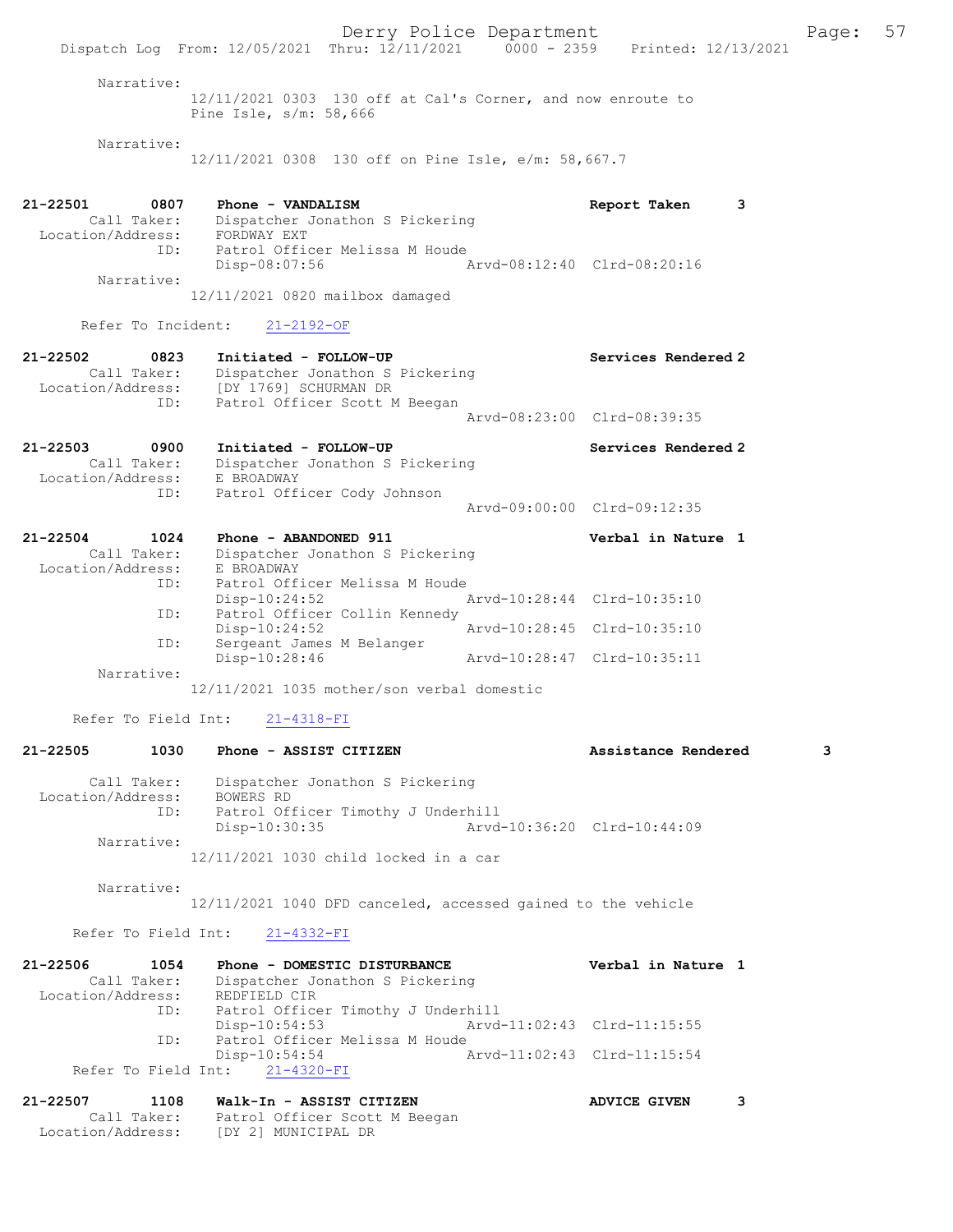Derry Police Department Fage: 58 Dispatch Log From: 12/05/2021 Thru: 12/11/2021 0000 - 2359 Printed: 12/13/2021 ID: Patrol Officer Scott M Beegan<br>Disp-11:09:16 Arvd-11:09:17 Clrd-11:25:39 Disp-11:09:16 Arvd-11:09:17 Clrd-11:25:39 Cleared By: Dispatcher Jonathon S Pickering Refer To Field Int: 21-4319-FI 21-22508 1254 Initiated - FOLLOW-UP No Action Required 2 Call Taker: Dispatcher Jonathon S Pickering Location/Address: [DY 146] ASHLEIGH DR ID: Patrol Officer Collin Kennedy Arvd-12:54:00 Clrd-12:54:57 21-22509 1258 Initiated - MV CHECK SENT ON THEIR WAY 1 Call Taker: Dispatcher Jonathon S Pickering Location/Address: ASHLEIGH DR ID: Patrol Officer Collin Kennedy Arvd-12:58:00 Clrd-13:04:36 Refer To Field Int: 21-4333-FI 21-22510 1320 Phone - ANIMAL COMPLAINT COMPONE AND Gone on Arrival 1 Call Taker: Patrol Officer Scott M Beegan Location/Address: MARTIN ST ID: Patrol Officer Melissa M Houde Disp-13:20:50 Arvd-13:23:13 Clrd-13:31:31 Cleared By: Dispatcher Jonathon S Pickering 21-22511 1332 Initiated - SUBPOENA DELIVERY Served 1 Call Taker: Dispatcher Jonathon S Pickering Location/Address: CENTRAL ST ID: Patrol Officer Melissa M Houde Arvd-13:32:00 Clrd-13:36:25 21-22512 1338 Initiated - MV STOP Warning Issued 3 Call Taker: Dispatcher Jonathon S Pickering Location/Address: BIRCH ST ID: Patrol Officer Melissa M Houde Arvd-13:38:00 Clrd-13:42:02 Refer To Citation: 21-5345-CN 21-22513 1346 Initiated - MV STOP Summons Issued 3 Call Taker: Dispatcher Jonathon S Pickering Location/Address: FRANKLIN ST EXT ID: Patrol Officer Cody Johnson Arvd-13:46:00 Clrd-14:07:01 Refer To Citation: 21-816-000066 21-22514 1559 Initiated - PAPER SERVICE 1997 Not Served 3 Call Taker: Patrol Officer Scott M Beegan Location/Address: [DY 2586] BERRY RD ID: Patrol Officer Bryan R Hanson Arvd-15:59:00 Clrd-16:00:54 Cleared By: Detective Mark Borgatti 21-22515 1609 Initiated - FOLLOW-UP Cleared 2 Call Taker: Patrol Officer Scott M Beegan Location/Address: [DY 2] MUNICIPAL DR ID: Patrol Officer Collin Kennedy Arvd-16:09:00 Clrd-16:49:52 Cleared By: Detective Mark Borgatti 21-22516 1611 Phone - SUSPICIOUS ACTIVITY ADVICE GIVEN 2 Call Taker: Detective Mark Borgatti Location/Address: HARDY CT ID: Patrol Officer Casey J Noyes Disp-16:11:48<br>  $\frac{1}{2}$  Arvd-16:13:33 Clrd-17:05:09 Refer To Field Int: 21-4321-FI 21-22517 1639 Initiated - SUBPOENA DELIVERY Served 1 Call Taker: Detective Mark Borgatti Location/Address: N HIGH ST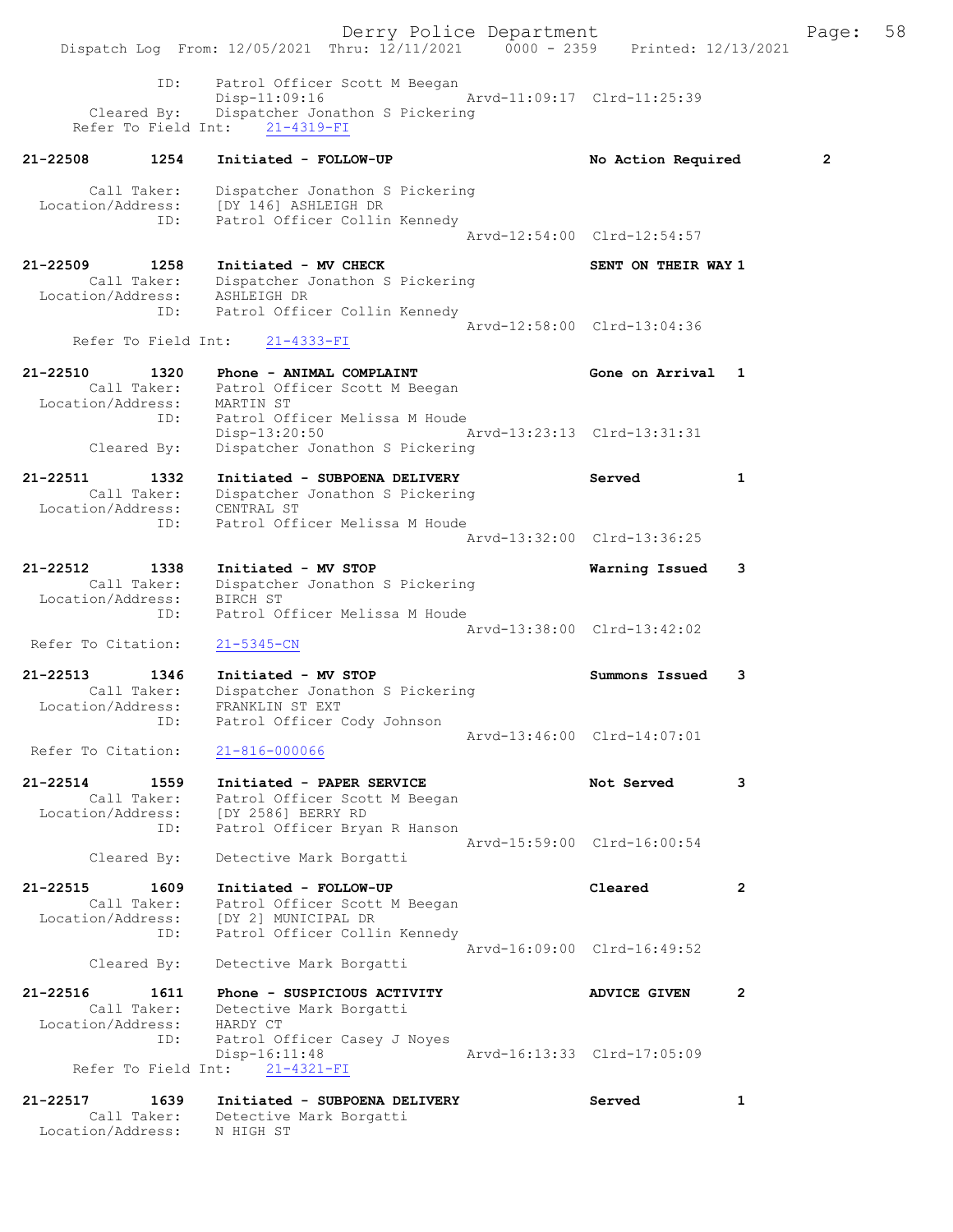Derry Police Department Fage: 59 Dispatch Log From: 12/05/2021 Thru: 12/11/2021 0000 - 2359 Printed: 12/13/2021 ID: Patrol Officer Samuel J Troy Arvd-16:39:00 Clrd-16:48:00 21-22518 1642 Initiated - SUBPOENA DELIVERY Served 1 Call Taker: Patrol Officer Scott M Beegan Location/Address: GAYLE DR ID: Patrol Officer Bryan R Hanson Arvd-16:42:00 Clrd-16:50:20 Patrol Officer Michael P Accorto Cleared By: Detective Mark Borgatti 21-22519 1656 Initiated - MV CHECK SENT ON THEIR WAY 1 Call Taker: Detective Mark Borgatti Location/Address: FAIRWAY DR ID: Patrol Officer Samuel J Troy Arvd-16:56:00 Clrd-17:10:59 ID: Patrol Officer Bryan R Hanson Disp-17:01:12 Arvd-17:01:14 Clrd-17:11:02 Patrol Officer Michael P Accorto ID: Sergeant Jared Knox Disp-17:03:55 Arvd-17:03:58 Clrd-17:10:51 Narrative: 12/11/2021 1657 MI EGW5791 21-22520 1703 Initiated - DISABLED MV SENT ON THEIR WAY 3 Call Taker: Detective Mark Borgatti Location/Address: KENDALL POND RD ID: Patrol Officer Collin Kennedy Arvd-17:03:00 Clrd-17:04:39 21-22521 1711 Initiated - SUBPOENA DELIVERY Served 1 Call Taker: Detective Mark Borgatti Location/Address: FAIRWAY DR ID: Patrol Officer Samuel J Troy Arvd-17:11:00 Clrd-17:12:08 21-22522 1721 Initiated - MV STOP Summons Issued 3 Call Taker: Detective Mark Borgatti Location/Address: GAMACHE RD ID: Patrol Officer Bryan R Hanson Arvd-17:21:00 Clrd-17:35:36 Patrol Officer Michael P Accorto Refer To Citation: 21-816-001069 21-22523 1811 Phone - ASSIST CITIZEN Services Rendered 3 Call Taker: Detective Mark Borgatti Location/Address: FAIRWAY DR ID: Patrol Officer Samuel J Troy Disp-18:14:37 Arvd-18:20:34 Clrd-18:29:00 Cleared By: Patrol Officer Collin Kennedy Refer To Field Int: 21-4329-FI 21-22524 1943 Initiated - MV STOP Warning Issued 3 Call Taker: Detective Mark Borgatti Location/Address: ROCKINGHAM RD ID: Patrol Officer Bryan R Hanson Arvd-19:43:00 Clrd-19:51:21 Patrol Officer Michael P Accorto Refer To Citation: 21-5346-CN 21-22525 1956 Phone - ANIMAL COMPLAINT Services Rendered 1 Call Taker: Detective Mark Borgatti Location/Address: BYPASS 28 ID: Patrol Officer Melissa M Houde Disp-19:57:24 Arvd-20:00:58 Clrd-20:06:31 Narrative: 12/11/2021 1957 Raccoon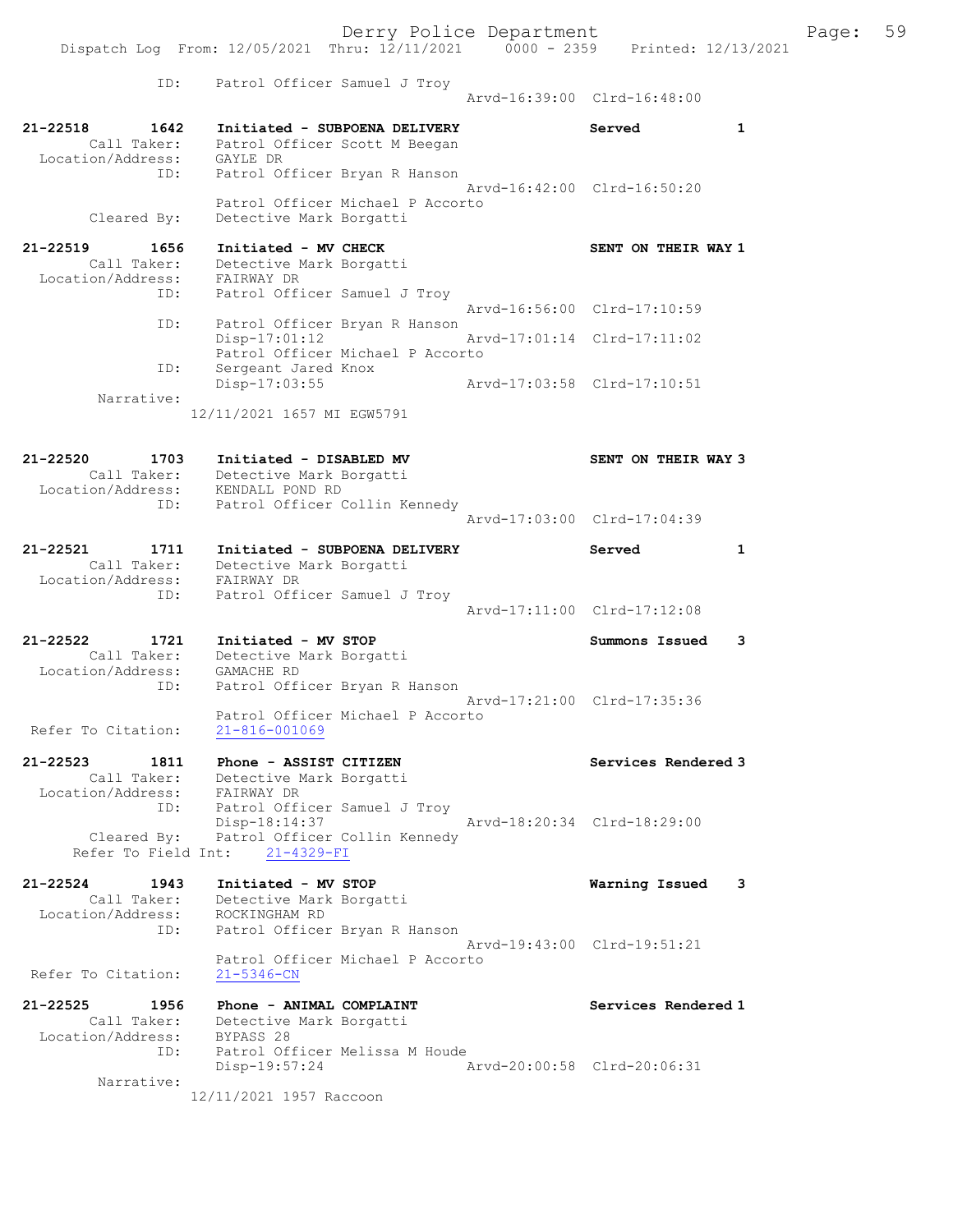21-22526 2030 Initiated - MV STOP Warning Issued 3 Call Taker: Detective Mark Borgatti Location/Address: E BROADWAY ID: Patrol Officer Bryan R Hanson<br>ID: Patrol Officer Bryan R Hanson<br>Arvd-20:30:00 Clrd-20:37:02 Arvd-20:30:00 Clrd-20:37:02 Patrol Officer Michael P Accorto Cleared By: Patrol Officer Collin Kennedy Refer To Citation: 21-5347-CN 21-22527 2058 Phone - SHOOTING COMPLAINT Could Not Locate 2 Call Taker: Detective Mark Borgatti Location/Address: DANIEL RD ID: Patrol Officer Melissa M Houde Disp-21:00:16 Arvd-21:05:14 Clrd-21:09:38 ID: Patrol Officer Joshua Martin ID: Patrol Officer Joshua Martin<br>Disp-21:00:19 Arvd-21:05:16 Clrd-21:09:44 ID: Patrol Officer Bryan R Hanson<br>Disp-21:05:28 Disp-21:05:28 Arvd-21:05:31 Clrd-21:09:41 Patrol Officer Michael P Accorto 21-22528 2124 Initiated - MV CHECK SENT ON THEIR WAY 1 Call Taker: Detective Mark Borgatti Location/Address: CRYSTAL AVE ID: Patrol Officer Samuel J Troy Arvd-21:24:00 Clrd-21:30:39<br>
Disp-21:26:22<br>
Disp-21:26:22<br>
Arvd-21:26:24 Clrd-21:30:37 Patrol Officer Casey J Noyes Disp-21:26:22 Arvd-21:26:24 Clrd-21:30:37 21-22529 2236 Phone - ALARM, BURGLAR False Alarm 1 Call Taker: Patrol Officer Collin Kennedy Location/Address: [DY 2232] OVERLEDGE DR ID: Patrol Officer Joshua Martin Disp-22:37:32 Arvd-22:45:53 Clrd-23:03:24 Arrived By: Detective Mark Borgatti Cleared By: Dispatcher Christine D Carlson ID: Patrol Officer Samuel J Troy Disp-22:37:34 Arvd-22:45:51 Clrd-23:03:23 Arrived By: Detective Mark Borgatti Cleared By: Dispatcher Christine D Carlson 21-22530 2316 Initiated - PROPERTY CHECK Services Rendered 2 Call Taker: Dispatcher Christine D Carlson Location/Address: PIERCE AVE ID: Patrol Officer Andrew R Kennedy Arvd-23:16:00 Clrd-23:17:43 21-22531 2328 Phone - TREE(S) DOWN Services Rendered 1 Call Taker: Dispatcher Christine D Carlson Location/Address: POND RD ID: Patrol Officer Charles L Doherty Disp-23:29:05 Arvd-23:34:24 Clrd-12/12/2021 @ 00:43:51 Narrative: 12/11/2021 2340 DPW notified Narrative: 12/12/2021 0009 DPW on scene Narrative: 12/12/2021 0043 Roadway opened back up - tree cleared by DPW 21-22532 2332 Initiated - DOWN WIRE Services Rendered 2<br>Call Taker: Dispatcher Christine D Carlson Call Taker: Dispatcher Christine D Carlson Location/Address: ROCKINGHAM RD ID: Patrol Officer Andrew R Kennedy Arvd-23:32:00 Clrd-12/12/2021 @ 01:27:37 ID: Lieutenant Michael T Muncey Disp-23:38:47 Arvd-23:38:49 Clrd-23:43:33 ID: Patrol Officer Collin Kennedy<br>Disp-00:04:03 Disp-00:04:03 Arvd-00:09:56 Clrd-12/12/2021 @ 00:14:36